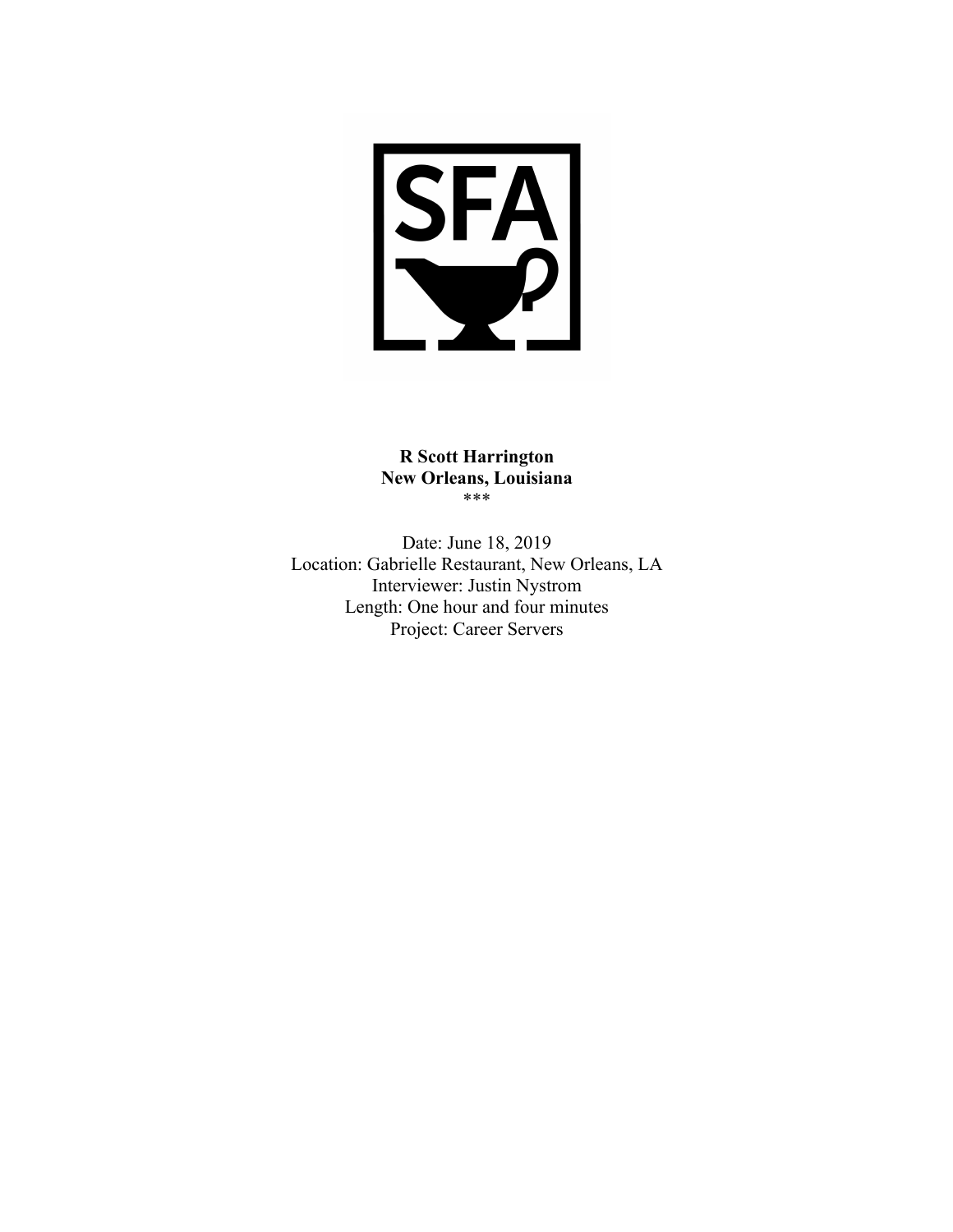**Justin Nystrom:** Today is June 18<sup>th</sup>, 2019. I'm here with "R," which is Robert Scott Harrington, who is currently retired, but waits tables for the Sonniers at Gabrielle Restaurant on [2441] Orleans Avenue [New Orleans, Louisiana], and we're here as part of the Southern Foodways Alliance Longterm Servers Project, Oral History Project. My name is Justin Nystrom, and we are here on the campus at Loyola University, New Orleans.

Thank you for joining me this afternoon.

[0:01:17.3]

**R. Scott Harrington:** It's my pleasure.

[0:01:17.8]

**Justin Nystrom:** Great, great. So, Scott—and you go by Scott, unless you're in the hospital. You make sure—

 $[0:01:24.6]$ 

**R. Scott Harrington:** Right.

[0:01:24.8]

**Justin Nystrom:** Right, right. Tell me, I guess, you know, before we get into some of the places you've worked over time, tell me just a little bit about yourself, like where you grew up and just a little bit about yourself as a person.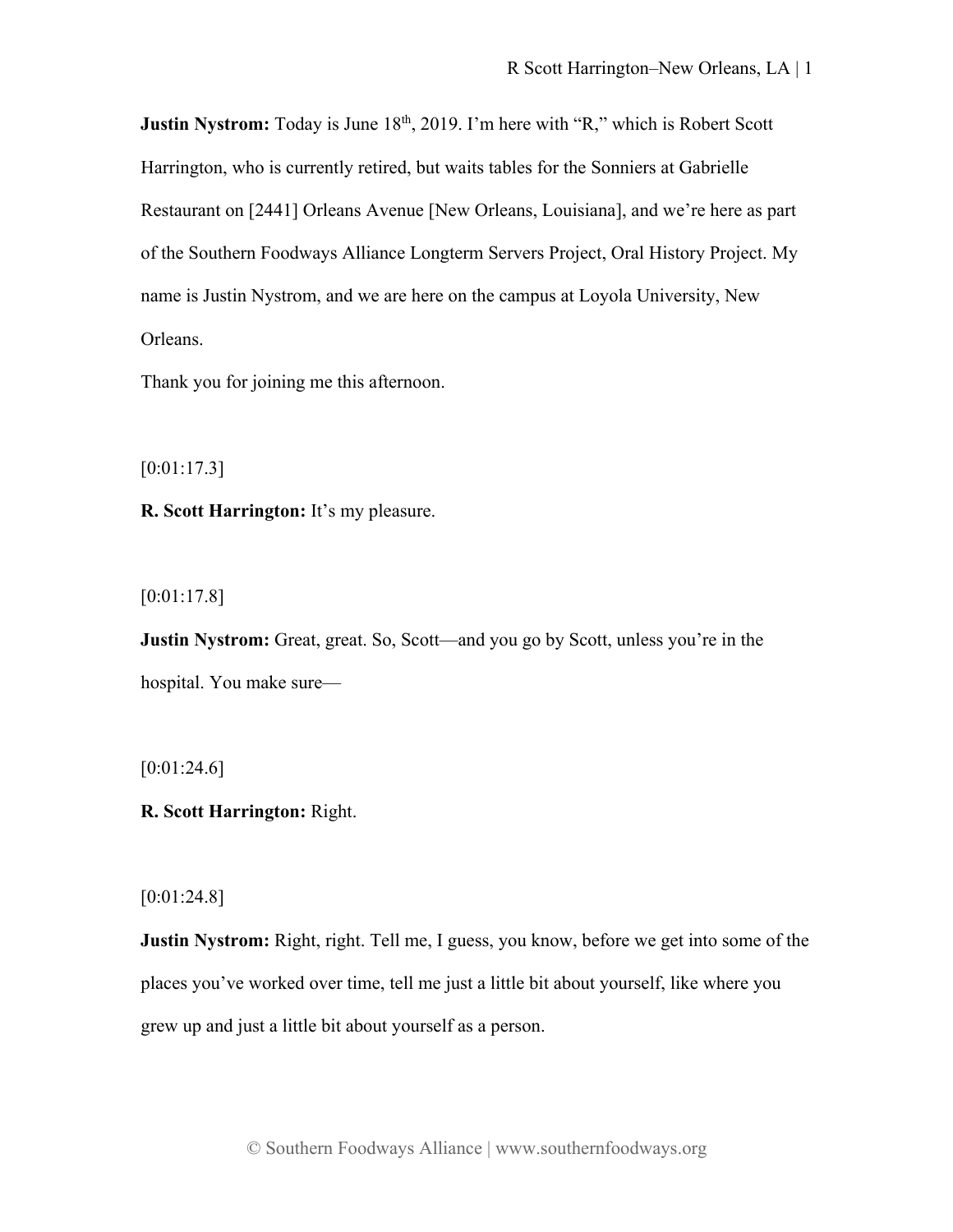[0:01:39.7]

**R. Scott Harrington:** Well, I'm from St. Paul, Minnesota, the Twin Cities, grew up—

[interruption]

[0:01:53.2]

**R. Scott Harrington:** Yeah, I'm from St. Paul, Minnesota, Twin Cities, born in 1953, grew up there, had a great childhood and everything, and went to a Catholic military high school. Didn't really like that. It was during the Vietnam War. It wasn't too much fun. Everybody else was partying like rock stars, and I was marching up and down the field with a fake gun, you know.

But anyways, I always wanted to travel and everything. When I got out of high school, three days after I left high school, I hitchhiked from St. Paul, Minnesota, to Miami, and went to Jamaica for three months. Came home, started school a little bit. Anyways, I was seeing this young lady, we were having a great time, and it was January in Minnesota and she wanted to take a trip. New Orleans came up, so we decided to come down here on the train, which was fun. We had a sleeper car. And got to New Orleans and met a couple people, stayed in their place after we left the first hotel, but back then it was kind of easy to do. People were real nice to out-of-towners, and they were real nice.

 $[0:03:02.2]$ 

**Justin Nystrom:** What year was that?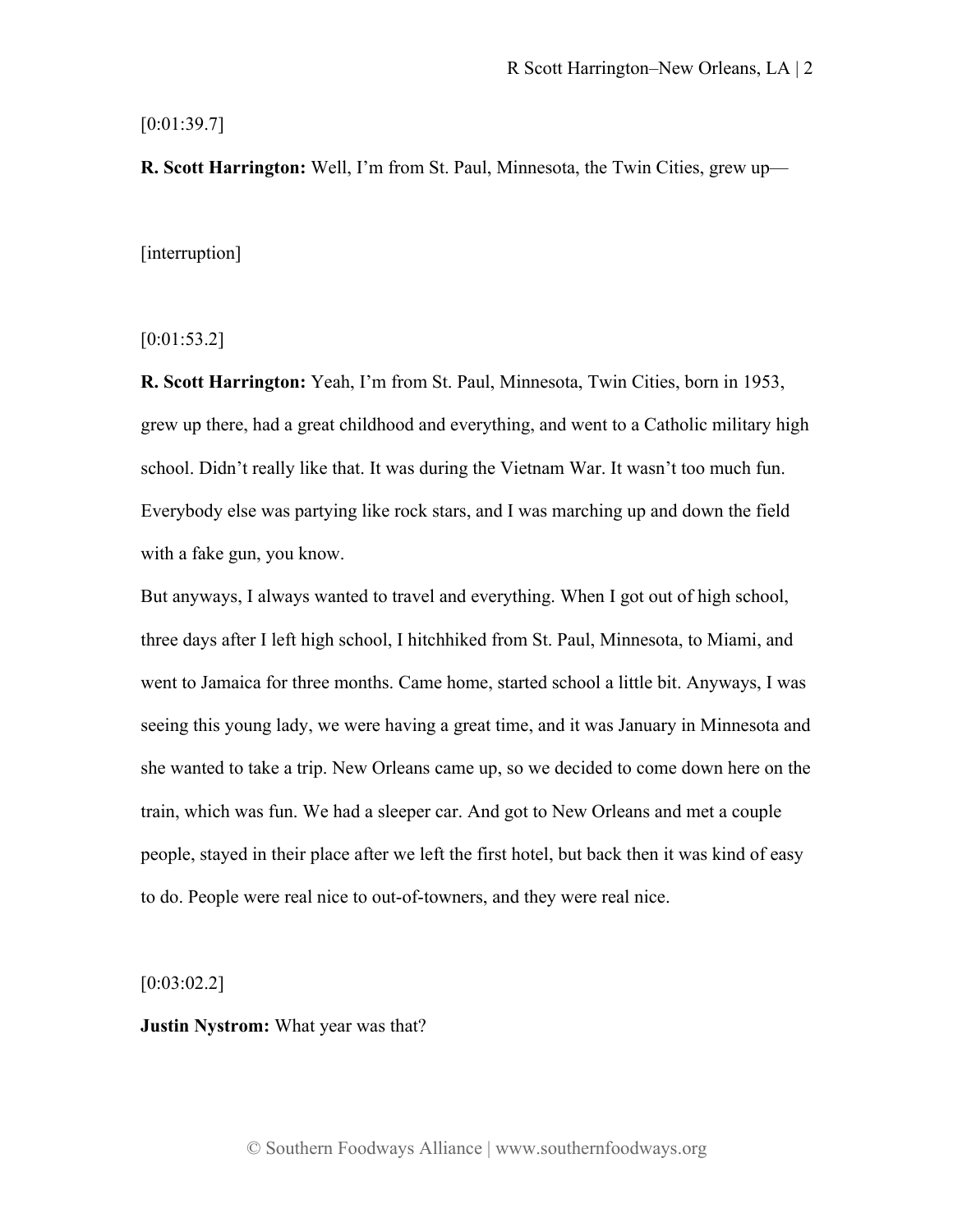[0:03:03.9]

**R. Scott Harrington:** 1972.

[0:03:06.0]

**Justin Nystrom:** So, three years after *Easy Rider*.

[0:03:08.2]

**R. Scott Harrington:** Probably, yeah. But make a long story short, not that you probably want that, but—

[0:03:14.3]

**Justin Nystrom:** No, no.

[0:03:14.3]

**R. Scott Harrington:** —I kept going to Pat O'Brien's because I'd heard about it, and being from Minnesota and being under twenty-one, I never had a drink in my life, but I drank three-two beer, and I found out over the period of drinking that how full it made you, and I couldn't really see the benefit. I didn't see any fun in it, really. I just drank because everyone else drank it, but you get so full so fast that, you know, you never really get buzzed. But I kept going to Pat O'Brien's because it was such a fantastic place, and it was 4:00 in the morning and people walking around in short sleeves. It was 20 below zero in Minnesota.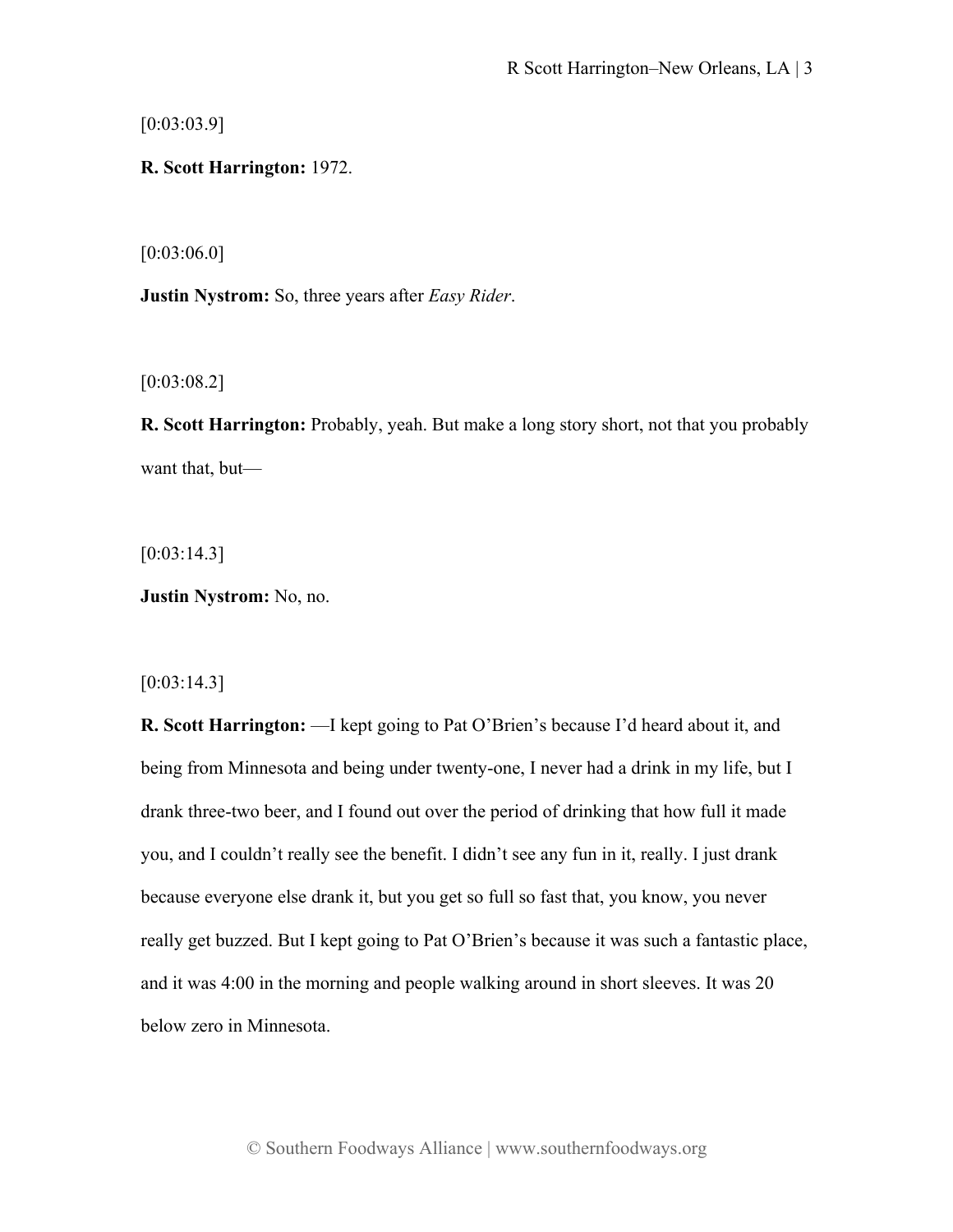Came time for Saturday, I knew Saturday was coming up, we were going to go back, and I asked this guy in a blue coat there, I asked them if they hired white people, because I only saw black people working the patios, waiters and stuff. I never worked in a restaurant business in my life, you know. But he said, "Yeah, come back Saturday so you can have the job." You know, wasn't an application or wait for an interview or anything like that. He said, "Sure, come on back."

So I told the young lady I was with, I said, "I think I'm going to stay, you know." And she goes, "Stay? What are you talking about?"

I said, "Well, I think I got a job at Pat O'Brien's."

She said, "You're kiddin' me."

Well, anyway, she went back. She was in school, you know, so she went back.

And I went to work that day, supposedly, and I saw the guy, Tony Bondi [phonetic], and I asked him, I said, "Well, here I am. Can I start?"

And he said, "Well, you got the job, but you can't start till next week because we don't have any green jackets for you to wear."

So I said, "Oh." I thought it was like a sign, you know, maybe I should catch a train, you know.

But a gentleman on the other side of the room overheard everything. His name was Johnny Mouton, a black guy. He said, "Bro, if you want to work that bad, you can use my jacket, you know. Just roll it up and stick it up here in this cubbyhole so I can have it tomorrow."

So, without that, I probably would have left, but I stayed, worked that night on the patio, and got trained in. When you talk about Hurricanes and Cyclones and Pete's Specials and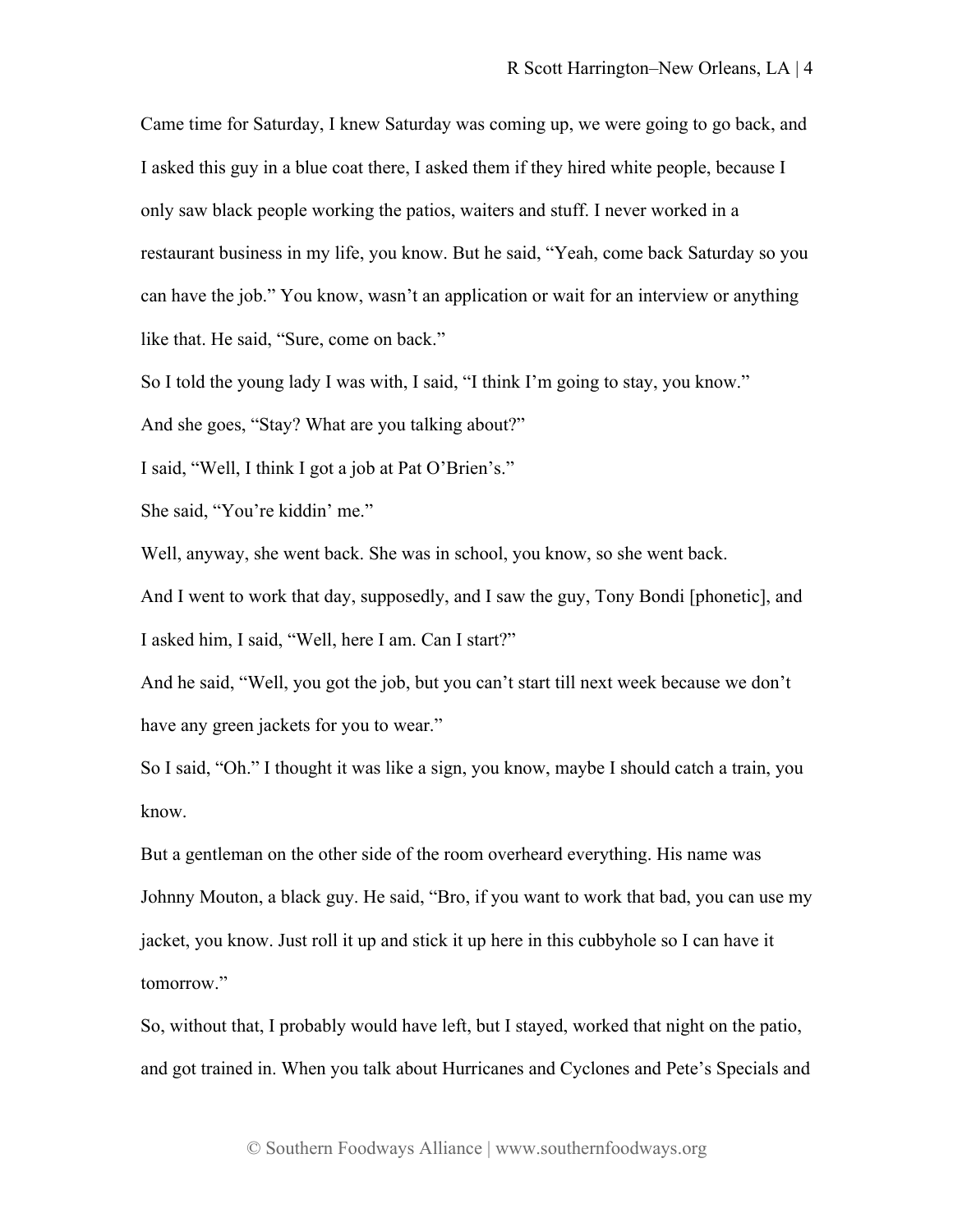all these drinks, and even Old Fashioneds and stuff, I had *no* idea what they were talking about, but over a period of time, you know, I kept my eyes and ears open. I didn't know anybody in town, so work was my whole social event, you know. I loved going there. I had to buy a pair of black shoes to wear to work, and I remember going back to this little room I had, and the shoe box, I just kept throwing money in there every time I came home or back to the room. I'd just throw money in there, and I'd take a little bit out each night and I'd go to, like, some of the better restaurants in the city, and even if you had to wear a jacket, I'd put my Pat O'Brien's jacket on. They'd let me sit by the kitchen door on a deuce table, you know. But I would order filet mignon with béarnaise sauce and shrimp remoulade and all this stuff I'd never heard of, except for a lot of seafood. I was leery about crawfish and stuff like that. But anyways, I was living the life. I had so much fun, you know.

#### $[0:06:10.2]$

**Justin Nystrom:** So you sent that poor girl back on the train by herself?

# [0:06:12.1]

**R. Scott Harrington:** I didn't send her back; she wanted to go. She had to go back. She was going to school. I called my parents and I told them I was staying, and they said, "Well, what are we going to do with your apartment and everything, all your stuff and everything?"

I said, "Whatever you want. I'm leaving. I'm not coming back, so take what you want and give the rest to Salvation Army or something," you know.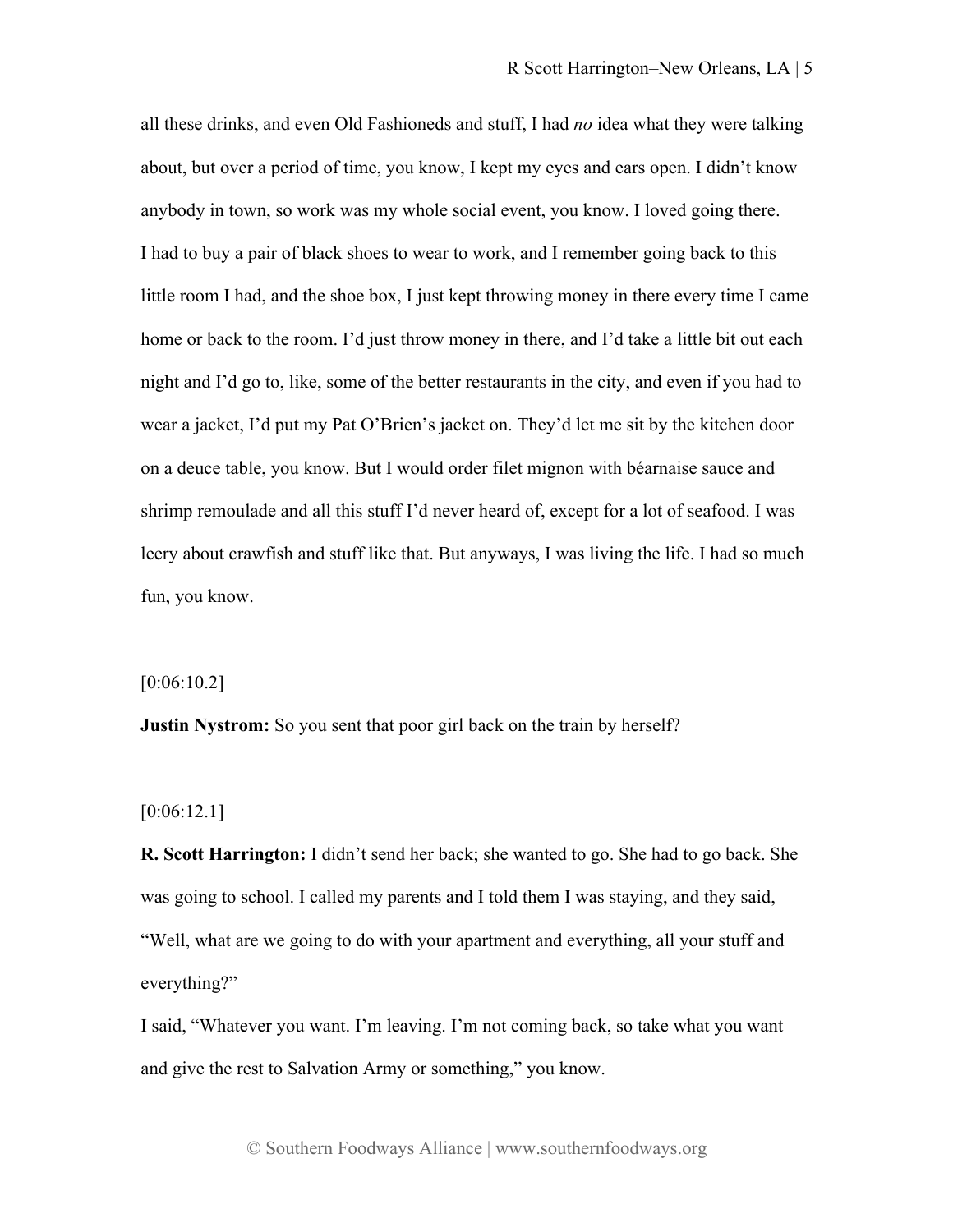So I stayed and I worked there seven years, two years as a waiter, first on the patio, and then I went to the lounge where the piano players are, which is a little bit higher checks, more tips, and people sit down for longer, you know. But it was really interesting. I kept my eyes and ears open, and then they made me a bartender on the patio, then a bartender in the lounge, and I worked five years as a bartender at the front bar.

So, you know, being nineteen years old and twenty-one years old, I mean, I go to work at 7:00 at night and get off at 5:00 in the morning, I mean, there'd still be fifteen girls, if not there, outside or across the street, and there was a pocketful of money, and no matter what happened that night, the next night was going to be the same thing, you know. So it was enjoyable. I'm not saying it was a lot of sex, rock 'n roll, but it was really fun for a person from Minnesota that drank three-two beer and had a little apartment, went to school, and everything like that. This was a whole different ballgame, you know.

 $[0:07:36.6]$ 

**Justin Nystrom:** Now, the French Quarter in the early [19]70s was a lot different.

 $[0:07:39.0]$ 

**R. Scott Harrington:** Oh, totally different, totally different.

 $[0:07:40.6]$ 

**Justin Nystrom:** What are some of the things that stand out to you?

[0:07:43.8]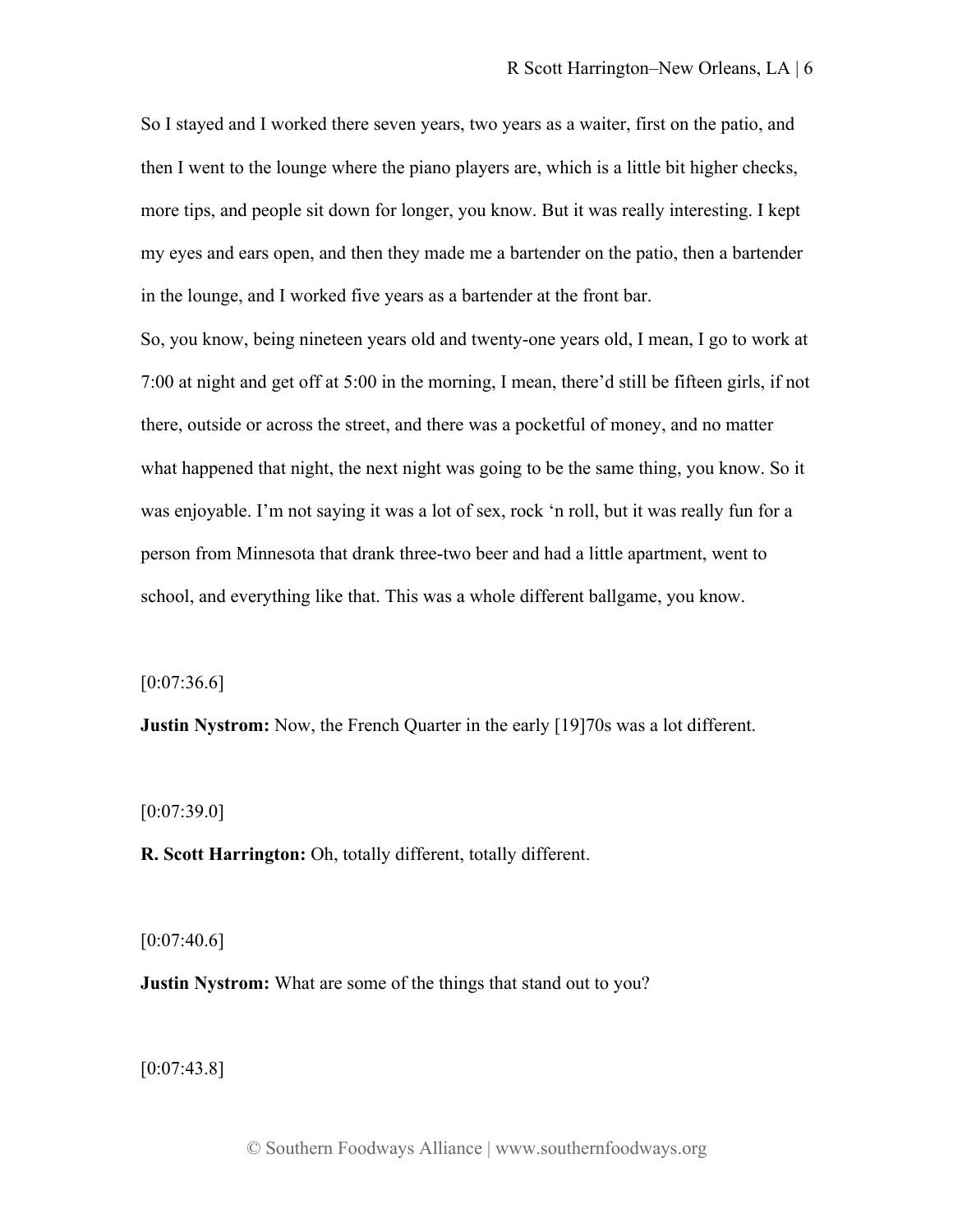**R. Scott Harrington:** Well, it was like a small town. I mean, I guess it is now for people that are in the circle. I was there so long, had a great time, but when you leave the French Quarter, like I don't work in the French Quarter anymore, so when I see people that work there, they think I left town because I don't go to any of those places that I used to or anything like that, but you say, "I'm working over here," they go, "Oh, man. I haven't seen you. I thought you left town." No.

But the French Quarter was really tight. I mean, you knew bartenders at each bar, and they'd come in to see you, you'd go see them. You go in to dinner, those people had been waiters had been in to see you, you know. They'd say, "Look, the dessert's on me." You knew a time where certain bartenders were because you'd go see them and they'd tell you about deals on apartments or someone's, you know, doing stuff.

[0:08:33.2]

**Justin Nystrom:** Was there like a favorite hang-out place that people who worked—

[0:08:37.0]

**R. Scott Harrington:** Well, everybody had their own, I'm sure, you know, but, you know, like Pat O'Brien's was really a happenin' spot, you know. Some people came in there. Even servers and stuff, or waiters and stuff, their restaurants closed at 11:00. We were open till 5:00. The little main bar always had the jukebox playing and drinks were cheaper, a lot of college people went there and everything, you know. So that was fun. One thing that happened, on a personal note, they had a contest when I was here. [George] "Sonny" Oschner [III] was the general manager, and he used to sit at the end of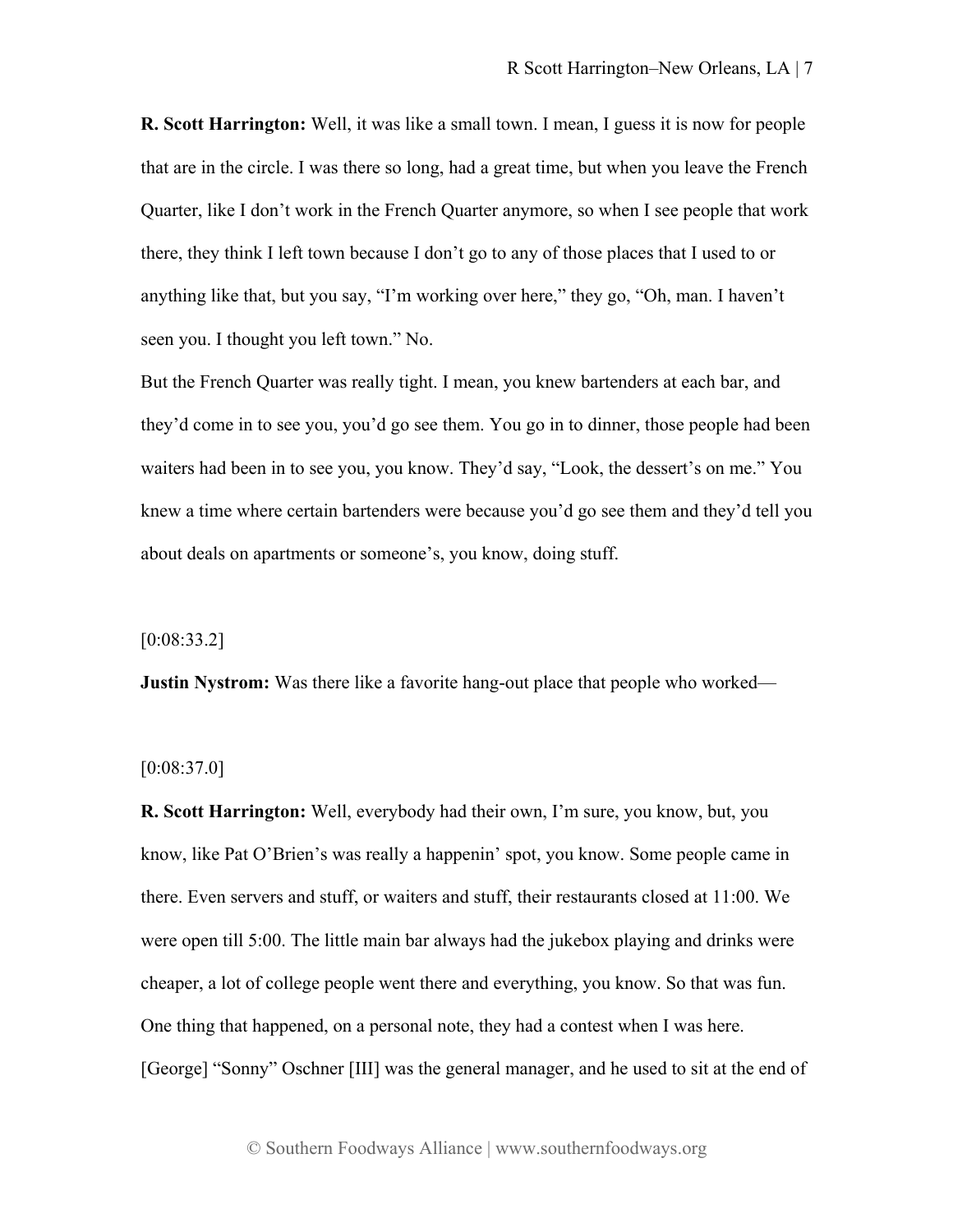the bar and drink these drinks on the rocks with an olive in it, but it was only water. He'd say, "Look like you're pouring me a drink, put your towel on, then put it down, ice, and put an olive in it." Because people'd buy him drinks all night long. "Get Sonny a drink for me, get Sonny a drink for me." If he drank all of those drinks, he'd be on the floor, so he never drank. So he'd sit there and just sip on the water, and he'd watch the bar and watch the register all the time.

It'd be ten-deep at the bar, slinging Hurricanes across the bar, doing cash, doing this, traveler's checks. You got to run upstairs to get more cases of Hurricanes, bring them downstairs, ice them up. I mean, it was really activity from 7:00 o'clock on.

 $[0:09:56.5]$ 

**Justin Nystrom:** And when you started there, it was a mostly cash kind of thing, right?

#### $[0:10:00.0]$

**R. Scott Harrington:** Oh, yeah. I mean, credit cards, I mean, of course they had the thing where you'd run it across and stuff, but, I mean, that didn't come in—I didn't really notice that until I started working in restaurants, because Pat O'Brien's, unless you're in the lounge where the pianos are, then you sit down, four people, you order a round of drinks, they bring them in the glasses, so they charge you for the drinks, the glasses. Well, they hold a check on you, you know. So when you say, "All right, we'll take our check," if they give you a credit card, you'd bring it to the cashier, they'd swipe it or do whatever they do with it, and you sign it. They had that, but mostly they'd throw a hundred-dollar bill down.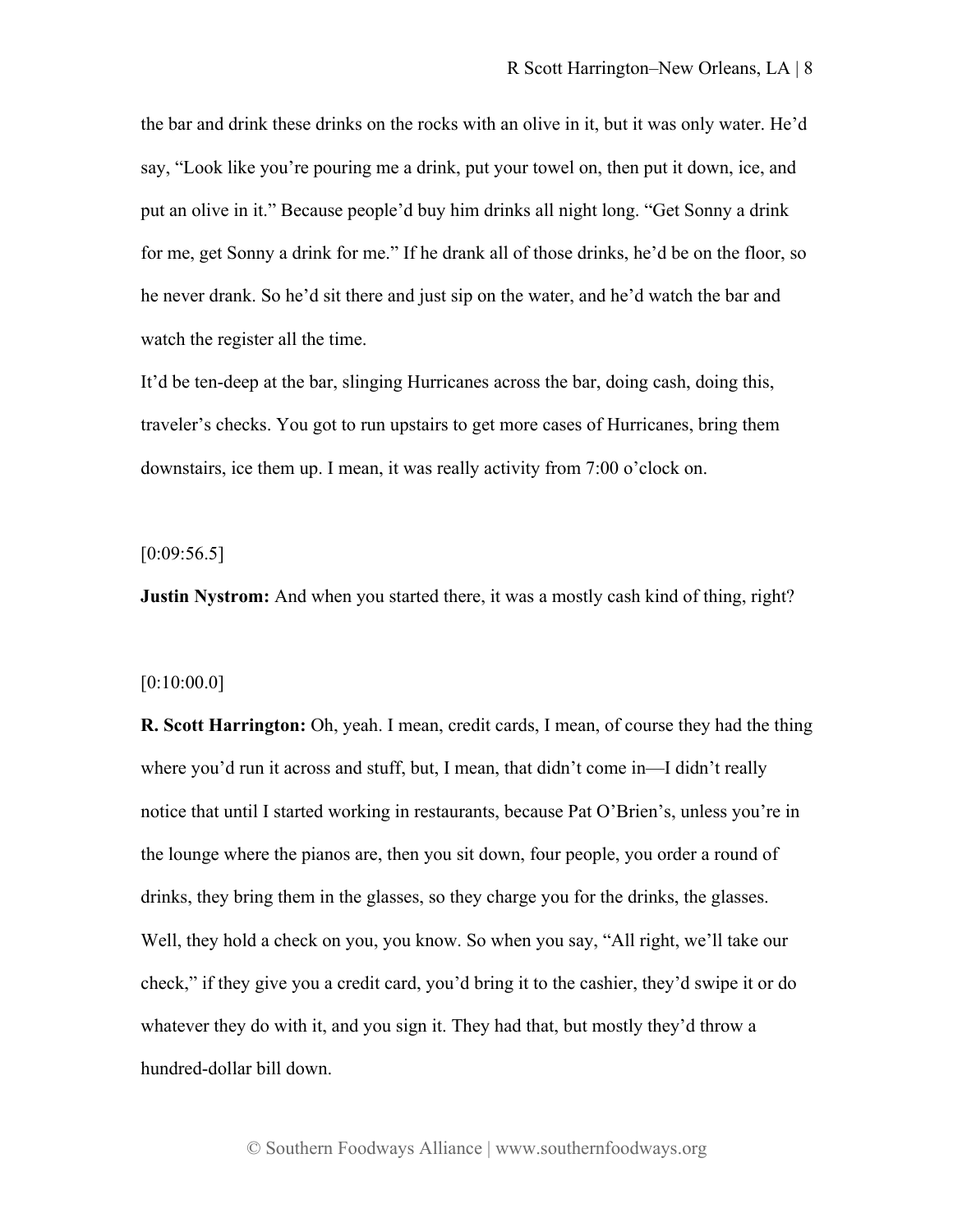You know, four Hurricanes with the glasses, back then I think was \$15 or something. If you didn't want the glass, they'd give you back a buck-fifty. I mean, the whole thing was set up to sell glasses and stuff, which worked really well. I mean, they had ten different types and structures of glasses that people walked out with that they paid for, you know. I mean, the whole upstairs was packed with glasses from Mexico, and Sonny Oschner ended up buying the glass company in Mexico, so he was making the glasses, selling them at Pat O'Brien's, selling them to the people.

And the Hurricane was 4 ounces of amber rum, 2 ounces of orange Red Passion Mix, and 2 ounces of lemon juice, so it was an 8 ounce drink, put crushed ice in it, orange and a cherry, \$15, boom!

I mean, there were nights when I first started there, you know, I didn't know anybody, so, I mean, people knew that too. I'd tell them, "I don't know anybody." I didn't have people waiting for me at home. I didn't have to go home and take care of a kid or anything like that, you know. So one night, Sonny asked me—it was after the first or second Mardi Gras—he said, "Do you mind staying around, helping us after we close and everything?" I said, "Whatever you want. I'd be happy to."

Well, one night after I got done breaking down the front bar, we went out to the courtyard, and there were like eight or ten tables set up like you have in a lunchroom, where like eight people can sit on either side, you know, that big a table, fold-up tables, and they had 1's on one table, 5's on another, 10's, 20's, and 50's, and 100's, and all this from the main bar, the people from upstairs, the offices, the managers came downstairs, took off their jackets and everything, had a big bucket over there with Dixie Long Neck in it on ice, and he'd say, "Okay, you take the 1's, you take that." You'd go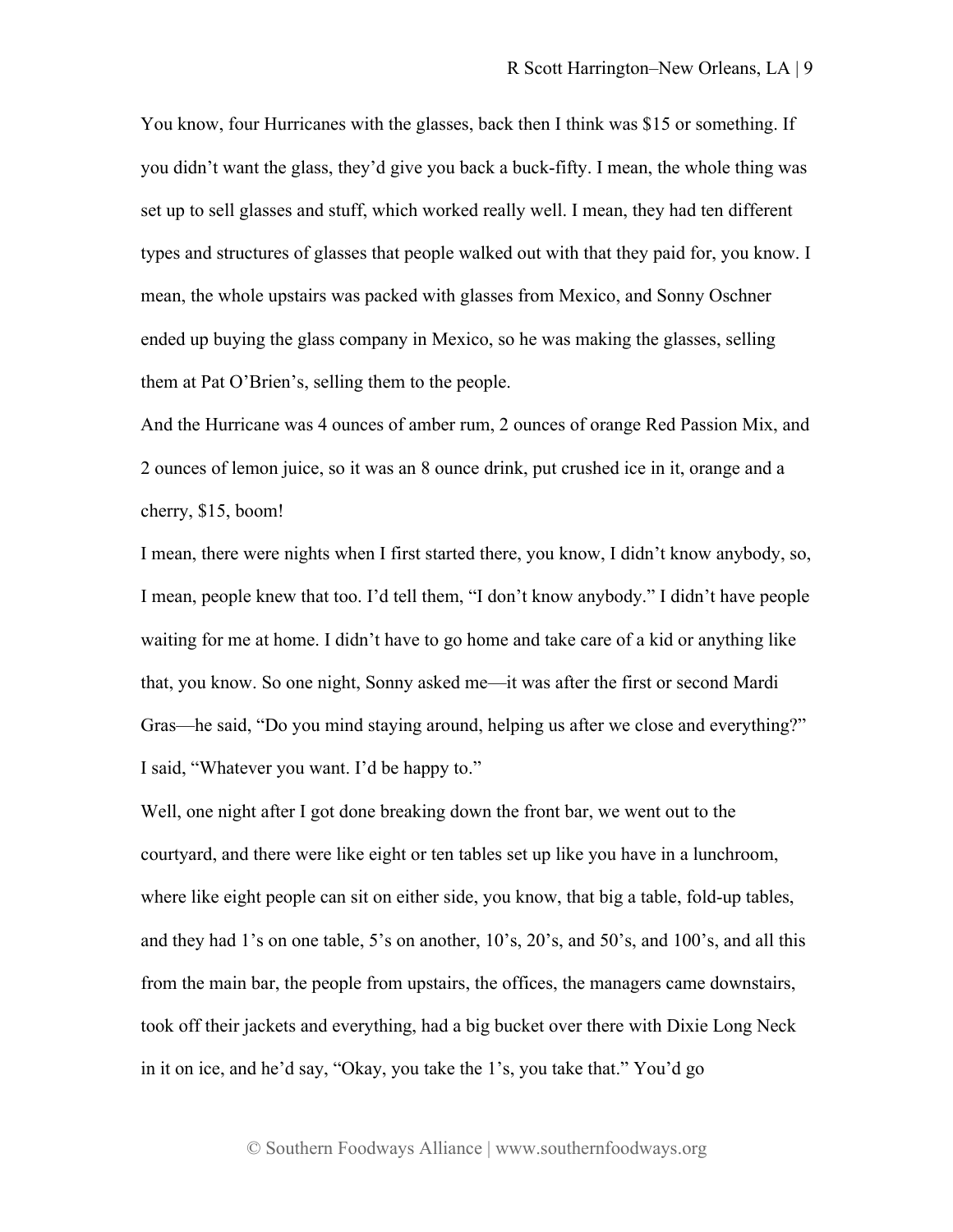[demonstrates]," count, you know. For like an hour straight everyone's counting money and banding it, wrapping it, banding it. Then they come by and collect it [demonstrates]. Have a couple more beers, then you go to Johnny White's.

When I first got there, I didn't know anything about alcohol, and beer wasn't really too flavorful because my taste of beer then was three-two, and I thought, "It's got to be kind of the same. I don't really want that," you know. And one night this girl on the patio ordered a Banana Banshee, and it's white crème de cocoa, banana liqueur, and cream, shake it up and put straight up, and I took a straw and put the straw in, [demonstrates]. "Oh," I said, "man, that's *delicious*." [Nystrom Laughter]

So when, you know, you get off work at 5:00 in the morning, then we go to Johnny White's, and all the bartenders are building it up, saying, "Give me a shot of Jägermeister and a Budweiser! Give me a shot of Jack and a Dixie. And what'll you have?"

I said, "I'll take a Banana Banshee." [Laughter]

The guy's like, "What?" I didn't know. Man, I had like six of 'em. I was like, "Oh, Jesus, this is—." So I quit doing that, because it was really a funny thing for a long time, the Banana Banshee Kid. [Nystrom Laughter] So I started drinking a little more Budweiser, and I thought that was better. But anyways, that was fun.

And then one night we went out in the courtyard after work, and it was my first experience with crawfish. They had this same table set up, two of them, one here and one there, covered in newspaper, maybe 100, 150 pounds of hot steaming crawfish poured on it with corn and potatoes and everything, and the other table had crabs on it, and I thought, "Uh-oh. I knew this was going to happen sooner or later," you know. I'm a meat-and-potatoes guy from the Midwest, you know. I mean, shrimp better be cooked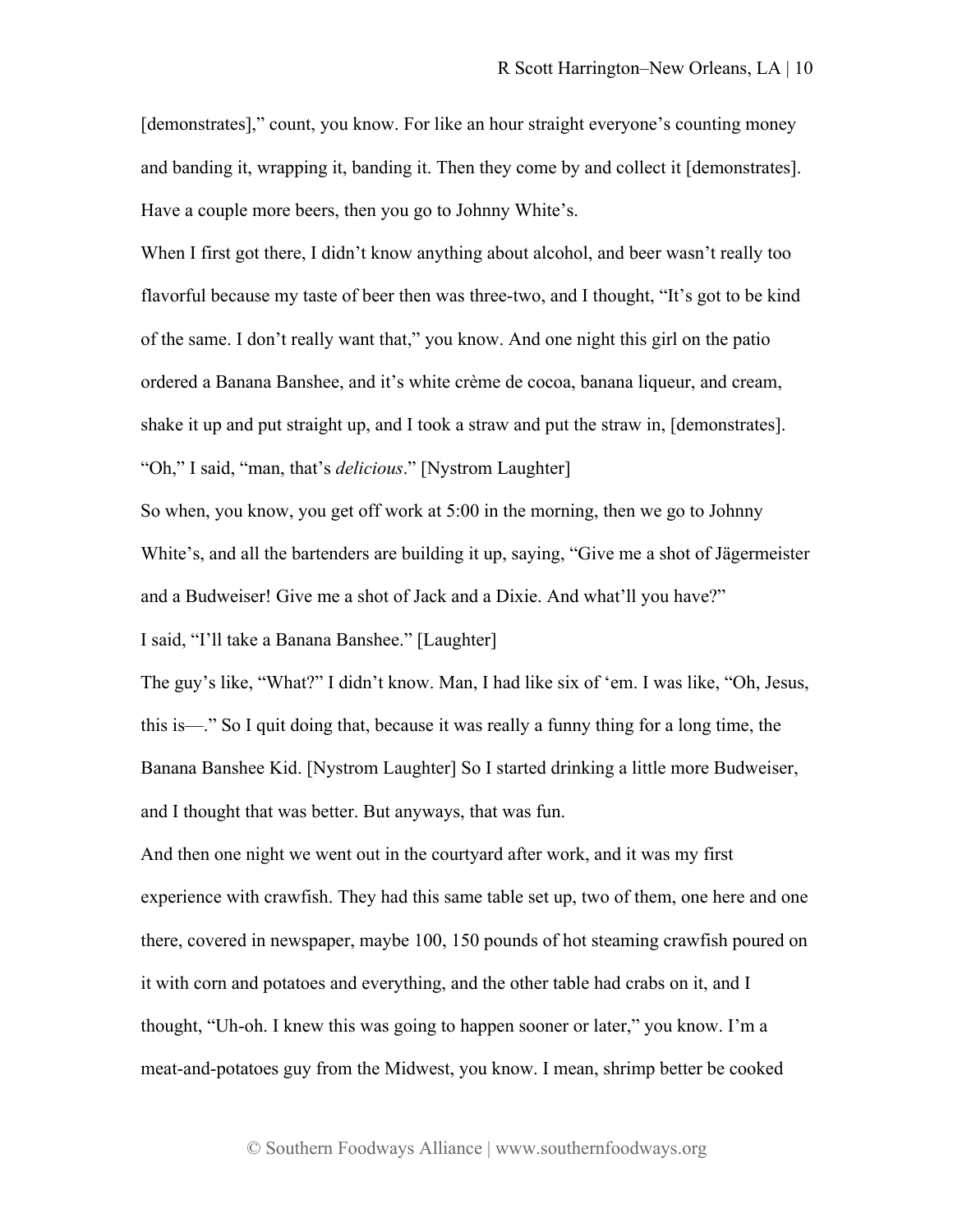and in a salad or something, I thought. I didn't know. But anyways, I thought, "Well, I'll give it a shot," you know. Well, couple Dixie beers in, you know, you pop 'em, break the heads. I didn't want to suck the heads, but, I mean, you eat the little [demonstrates]. Man, that was pretty tasty. They take a little bit longer to eat, but they're like potato chips. And then when they showed me how to break apart the crab with the Dead Man's Fingers and everything, I was like of leery about all that, you know, before you cook it, telling me about all that, but once you got into it and picking around with it, I mean, it was delicious, you know. And we sat out there till a good 8:00 o'clock in the morning, just having a great time, you know.

So, I mean, the place was—everybody was really together. I mean, this guy Pete Davis was the head bartender, he must've been probably my age now. I'll never forget him, but, I mean, I was nineteen. I thought he was a giant, you know, because he ran the end of the bar where Sonny drank, he knew all the people. He had his name on a drink, Pete's Special. I thought, "Jesus Christ, I wonder if I'll ever get there," you know. Well, one night, real busy, you know, and you take a bar spoon and you juke it up and down or you turn it upside town and mix it around or do this or whatever, and then you strain the drink. Sonny saw all that, I mean me doing that, and he said, "Scott," he said, "I want you to take a shaker glass, put some ice in it, put a splash of water in the bottom, take that shaker spoon, come and see me."

I said, "Oh, shit."

We went back to this little hallway behind the main bar, and he said, "I want you to see something." He put that spoon in there, put his fingers around it, keeping his eyes on my eyes all the time, and he started doing this [demonstrates], and that spoon started turning

© Southern Foodways Alliance | www.southernfoodways.org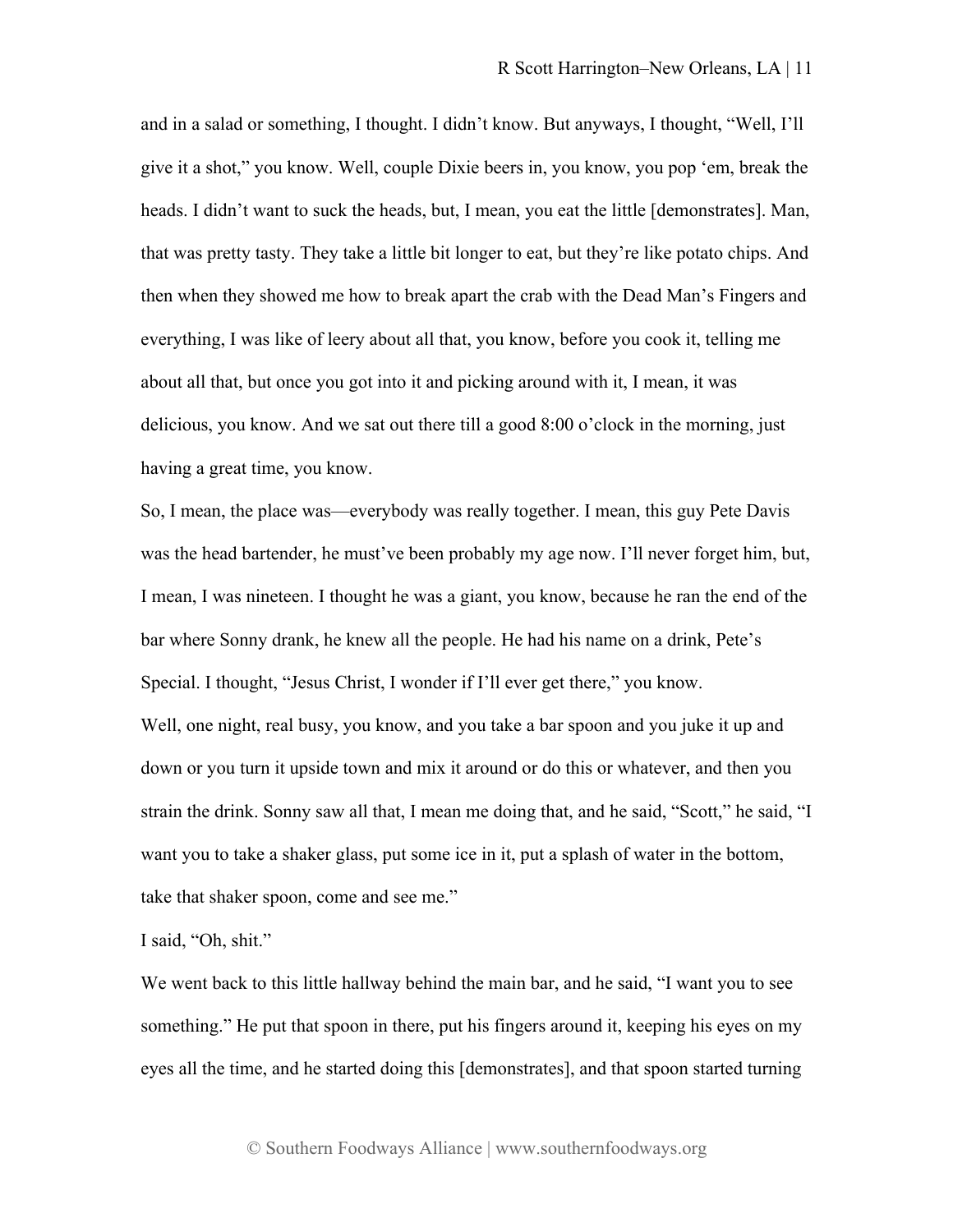with centripetal force, going around that glass, spinning that ice. He said, "Are you looking at that?"

I said, "I was looking at *you*."

He said, "You look at *that*."

I said, "That's pretty cool." [Laughter]

He said, "I don't want you to come back in the bar until you can do that."

[0:16:11.6]

# **Justin Nystrom:** Hmm.

[0:16:12.6]

**R. Scott Harrington:** I said, "Oh, okay." And I was like a kid that just got chopsticks, you know. I was, like, fumbling and it wouldn't go around, nothing would move and everything, but all of a sudden, the bottom of the spoon caught the right angle and just started turning in my fingers and went around, and the more you move your arm up and down, turn the spoon around. You don't have to turn the spoon around. If you go back and forth, the twist in the spoon makes it go around.

 $[0:16:38.7]$ 

**Justin Nystrom:** Hmm.

 $[0:16:38.7]$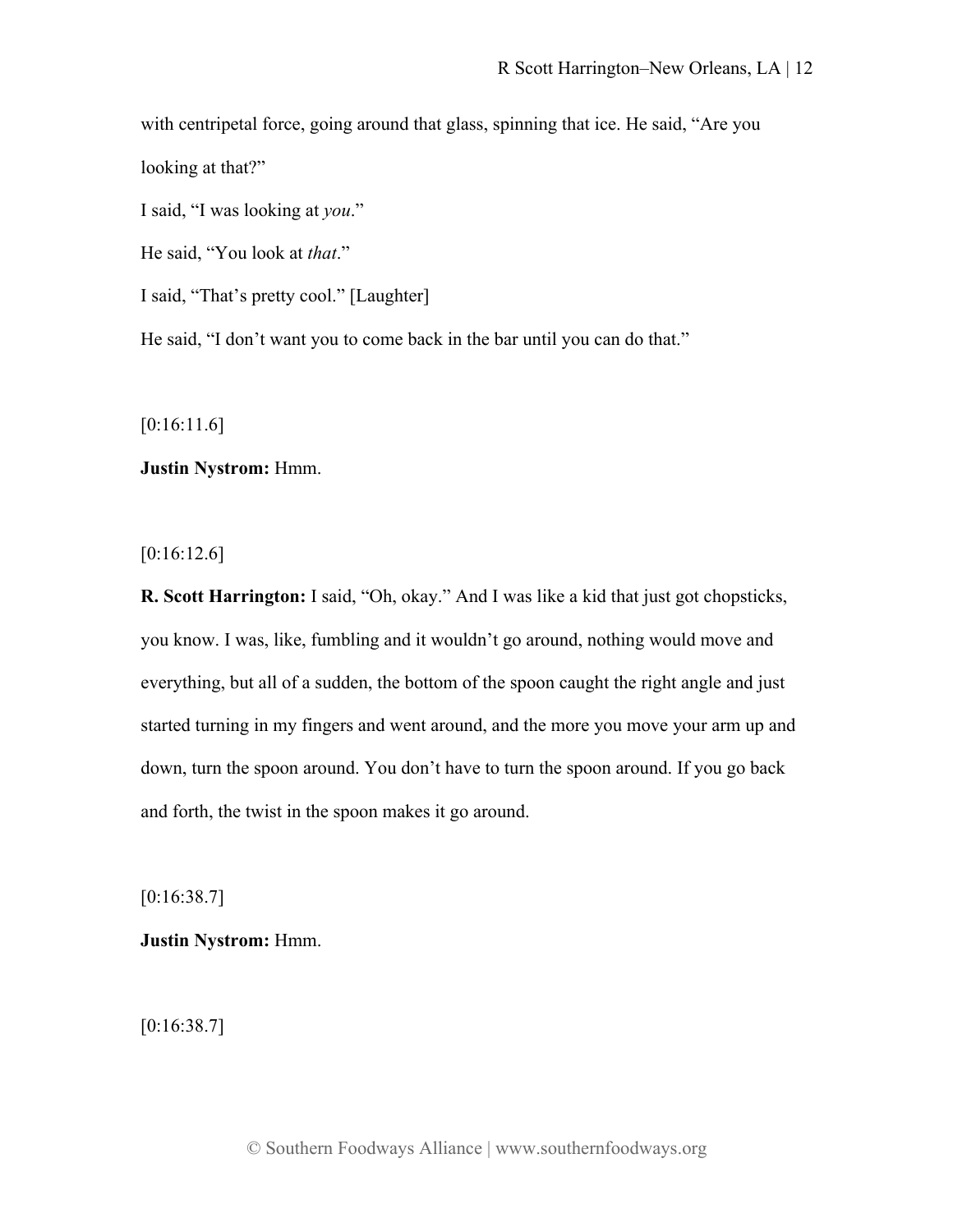**R. Scott Harrington:** I thought, "Look how clever that is," you know. So I went down, knocked on the door, open up, the bar is *packed*, *packed*, and people are screaming. I said, "Sonny, come here! Come here! You know what? Watch." And I was looking at him.

He was going, "Very good. Now get in there and start selling some drinks," you know. And he took time out because he saw something that he didn't like, you know. I thought that was kind of impressive.

And they had an opportunity there, it was called Miss POB, which stood for Miss Pat O'Brien's, but really the inside joke was "Miss Pretty Old Butt," right? So the contest was going to be twelve young ladies, they're going to stop selling drinks, and they're going to help the ladies up on Sonny's end of the bar, and they individually walk up and down the bar and do a little twist or whatever they want to do, and they're going to get graded and rated, and there's going to be a winner. And they had "Pistol Pete" Maravich in a tuxedo as a judge, and they had—I can't think of this other guy's name. He was a sports announcer. I can't think of his name, but he was a big-time sports—he was in a tuxedo and Sonny was in a tuxedo.

So all these girls are getting up there. They stopped the drinks, you know, and all the bartenders are sitting back, watching. They go, "That's a nice one." Everyone's eyeing and judging everything. When that girl gets down, now sell drinks. Okay, boom, boom, boom.

"Now we have Miss—." Oh, okay. Well, this girl got up there, I think she was number six or whatever, but anyways, she got up there. I looked at the other guy and said, "I bet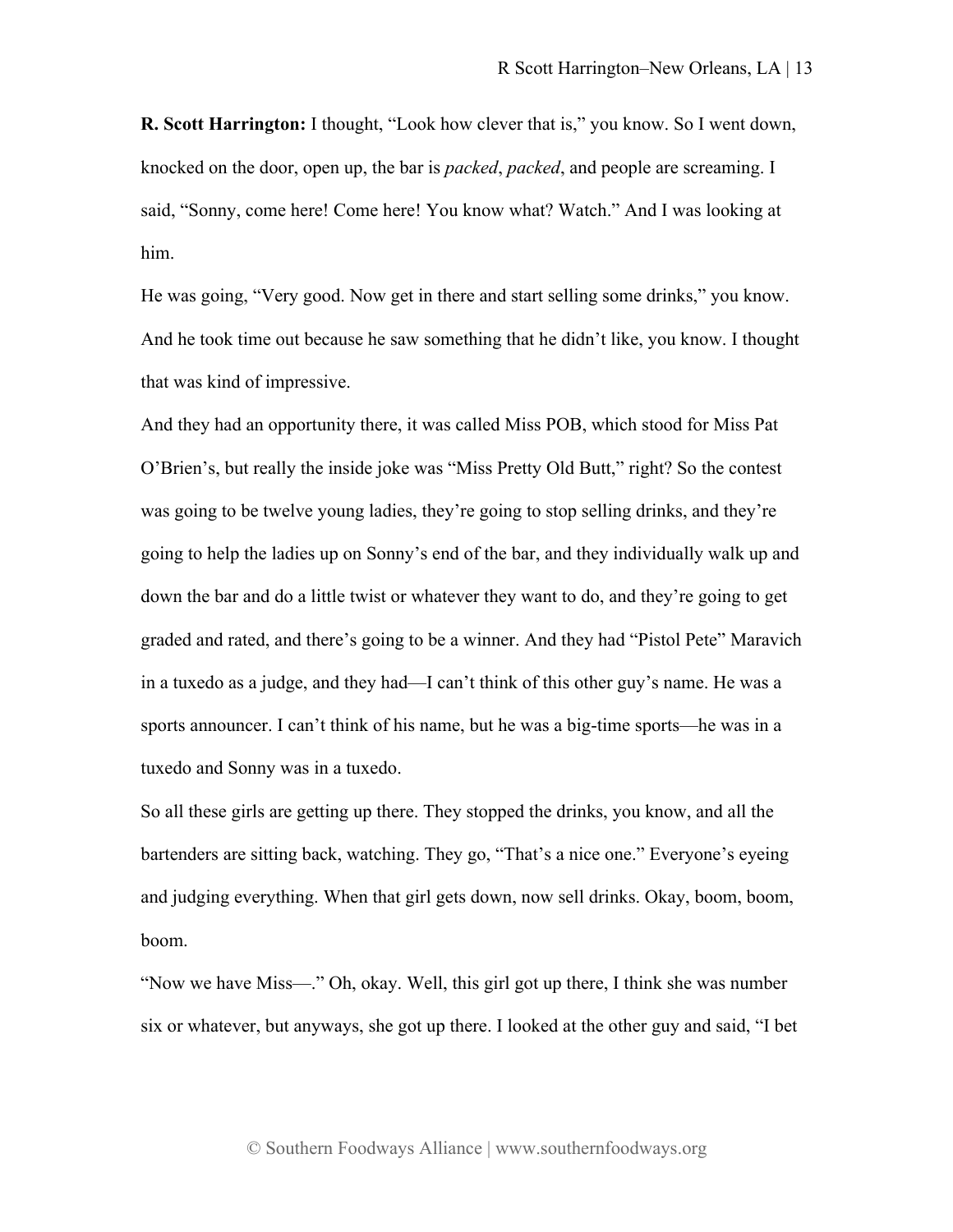you fifty bucks that's the winner right there. Fifty bucks." And, sure enough, that girl won, right? So I won some money.

The girl was *gorgeous*. So, anyways, she was the young lady that worked in the Quarter, bartender, you know. I knew who she was; I just never knew—I never thought I'd see her in that kind of situation, you know. So I'd go in to where she worked at, and I'd say, "Can I get a Coke?" you know. She'd give me a Coke. I'd give her \$10. She'd come back. I'd say, "No, that's all right," you know. I did that all the time. [Laughter] Well, make a long story short, about eight years—no, about ten years later, I ended up marrying her, so we've been married for thirty-three years.

 $[0:18:54.5]$ 

**Justin Nystrom:** That's great.

### $[0:18:55.3]$

**R. Scott Harrington:** So she was the winner of the Miss POB contest. [Nystrom Laughter] She still has the plaque at home and everything, you know. But it was a fun place to work.

Then I left there and I thought, being a bartender there five years, I thought the world is my oyster, you know. I can go out and get another job. I mean, you get so busy so long, I mean, I thought, "God, there's got to be a place you can work where you can make good money and you're not slammed all night."

Well, anyways, this friend of mine called me up, Johnny Lewis and he was working—I don't know if you ever heard about Lucky Pierre's?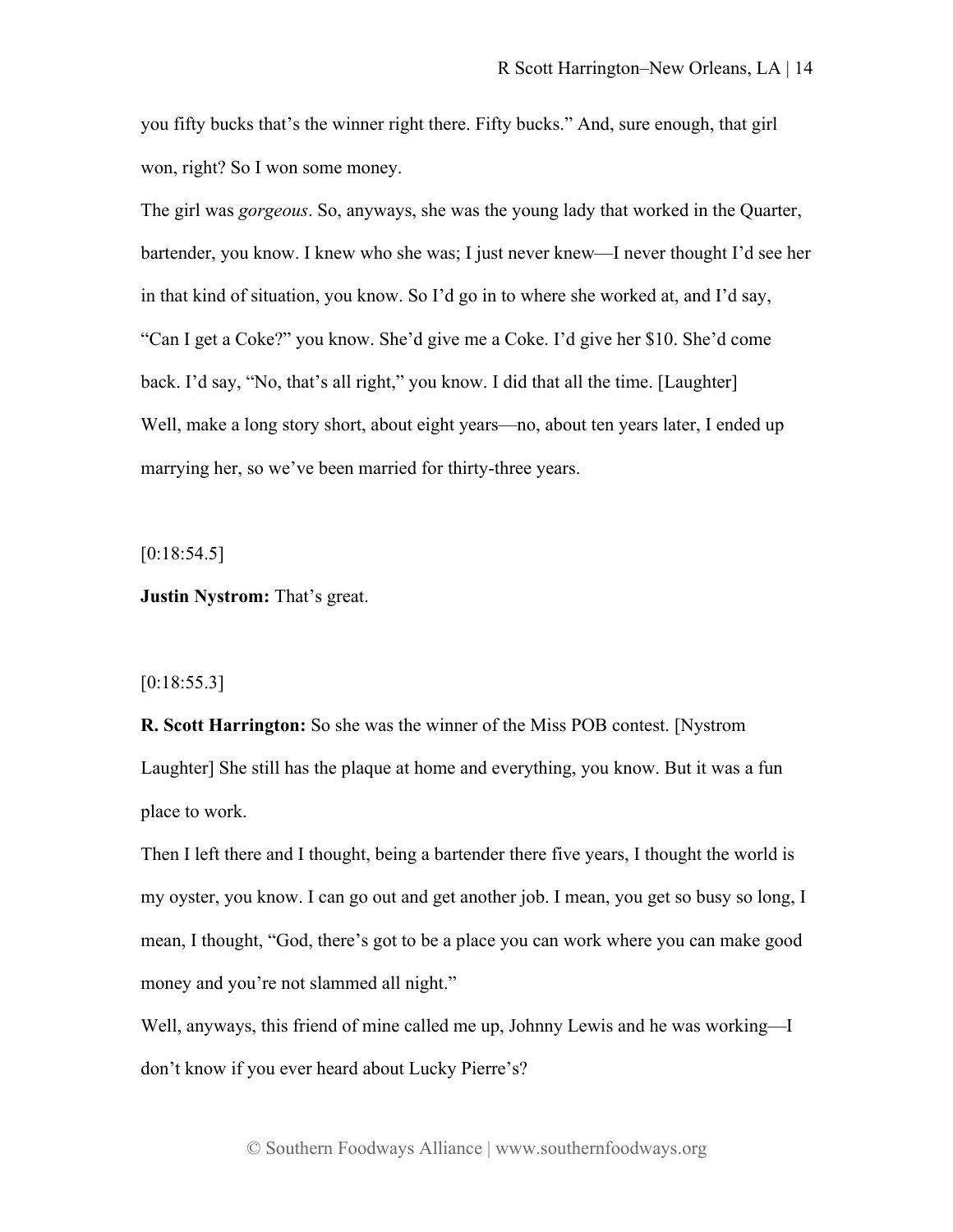$[0:19:30.6]$ 

**Justin Nystrom:** Mm-hmm.

# [0:19:30.9]

**R. Scott Harrington:** Lucky Pierre's was on Bourbon Street. It was open from 11:00 at night to 7:00 in the morning, and it was a "house of ill repute." Frankie Ford used to be the piano player there. I don't know if you remember "Oo-ee, sea cruise, take me on a sea cruise, baby." So, anyways, they said they needed a bartender. Well, at that time, I was seeing a young lady, and her mother was the vice president of Lykes, the shipping corporation, and I thought with Pat O'Brien's, I thought—she said, "Do you want to go offshore, get your papers and everything? Get you a job on a ship and everything. They make *really* good money."

I thought, "Shit, yeah," you know. I didn't know. South America, even New York? I mean, that'd be fun, you know?

So we went down to have lunch with her up in the Lykes building where her office was, the vice president's office. She said, "Well, let's go to lunch." She walked over to these doors and opened up, and there's a beautiful table set for three, I mean really nice, like a dining room, you know. And this guy came in and brought in like, you know, I don't know, a really good chicken salad or whatever it was, it was delicious, right there overlooking the river and everything. And she says, "Well, I got you all set up. You're going to be on this ship. You leave in two weeks. Your papers should come in. You're going to get your seaman's papers," this and that.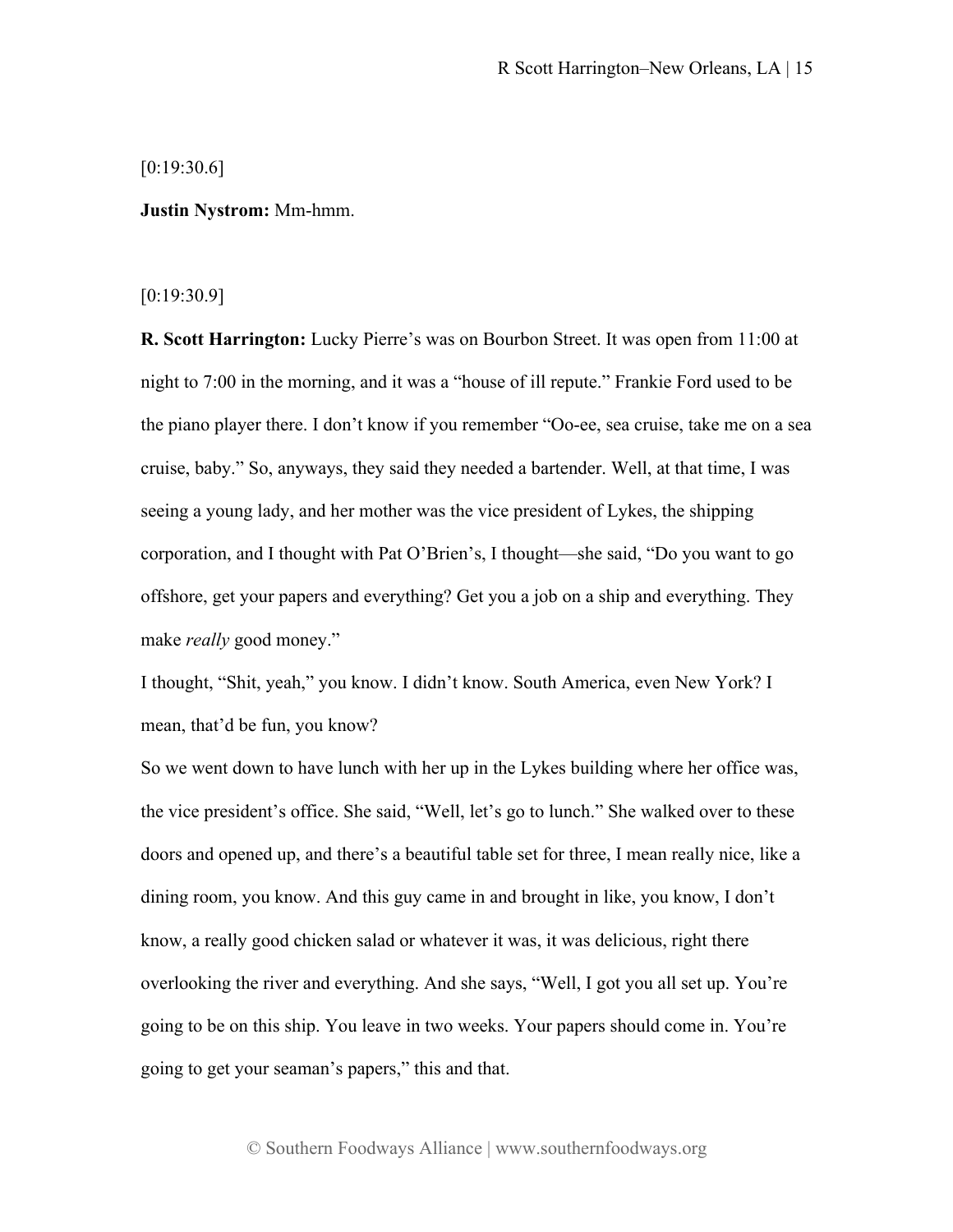I said, "Oh, cool!"

Well, then a day later, this guy Johnny Lewis called me up. He said, "Look, we're looking for a bartender at Lucky Pierre's."

Well, I knew at that time Lucky Pierre's was like a really hot spot, you know. I said, "Really?"

He says, "Yeah, man, it's really a good job. You work up in the front with Sinto and Frankie Ford two nights, and then you got the back patio where the food is, the hookers are, money is being transferred, I mean everything. It's wild," he said, "but you make a lot of money."

I says, "Oh, shit!" Well, I did that. [Laughter] The other one sounded like a lot of work, you know? [Laughter]

So when I went down to get the job, he had told the guy about me and everything, and this guy Lucien was the general manager, whoever, and we were talking and everything, and he says, "I want you to know something about this place."

I said, "Yes, sir."

He said, "This is the only place you're ever going to work in your life where the customer's never right." He said, "We do not have beer here. They're going to ask you for beer all the time. If you get tired of them asking, show 'em the door. If they're asking you where the hookers are, you say, 'I don't know nothing.' You never say anything about the girls. Everybody in there's a customer. Nobody's working in there. You understand me?"

I said, "Yes, sir."

He said, "The customer's never right."

© Southern Foodways Alliance | www.southernfoodways.org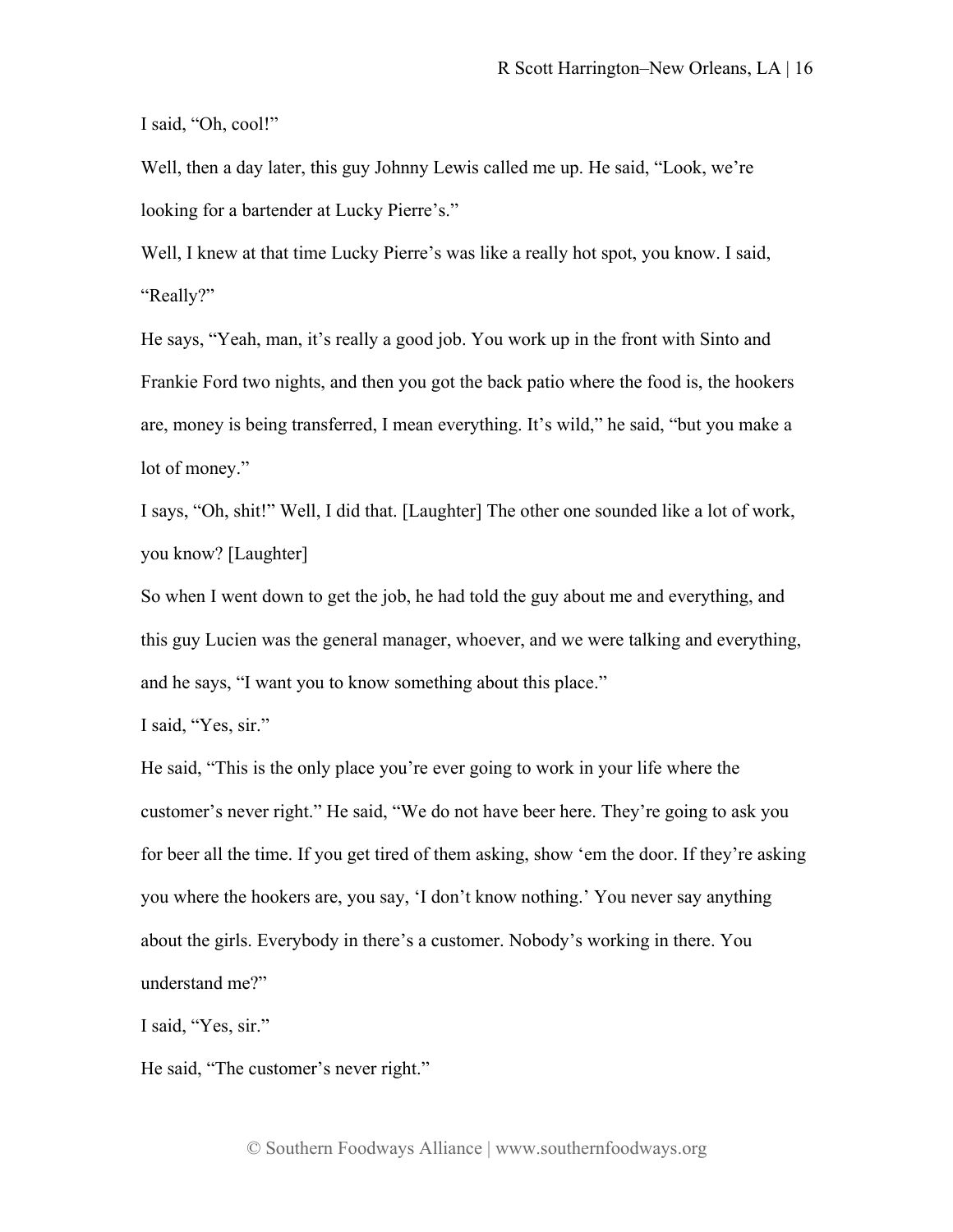And there were times that people'd be in there, "Give me a Budweiser."

"We don't have Budweiser."

"Well, give me a Miller Lite, then."

"We don't have beer."

"Well, give me a draft, then."

"We don't have beer."

"Oh, fuck. Well, give me a gin and tonic."

Then they ask you about girls and everything, and they're loaded, it's 3:00 in the morning, you know. There's a lot of things happening around there. Girls are mingling, and it's fun, you know. And it got to the point one time I told this guy, I said, "Hey, you gotta get out of here, man."

He said, "What are you talkin' about?"

I took his drink and I poured it out on the other side of the bar right by his chair. I said, "You know what that means? Get the fuck outta here, asshole!" It was like the place was—it wasn't like some manager was going to come along and say, "You can't talk to him that way." [Laughter]

Well, then I saw two shootings in there by Jan Porretto, police officer. He killed a guy that was from …a Court of Two Sisters waiter. I don't know what the altercation—I don't know what it was about, but he killed a guy, shot him. And I saw another shooting. I can't remember what that was about.

But then they started messin' with me, Jan Porretto and this other cop, because they were—I don't know. They were in trouble. They were troublemakers. They were dirty cops for sure.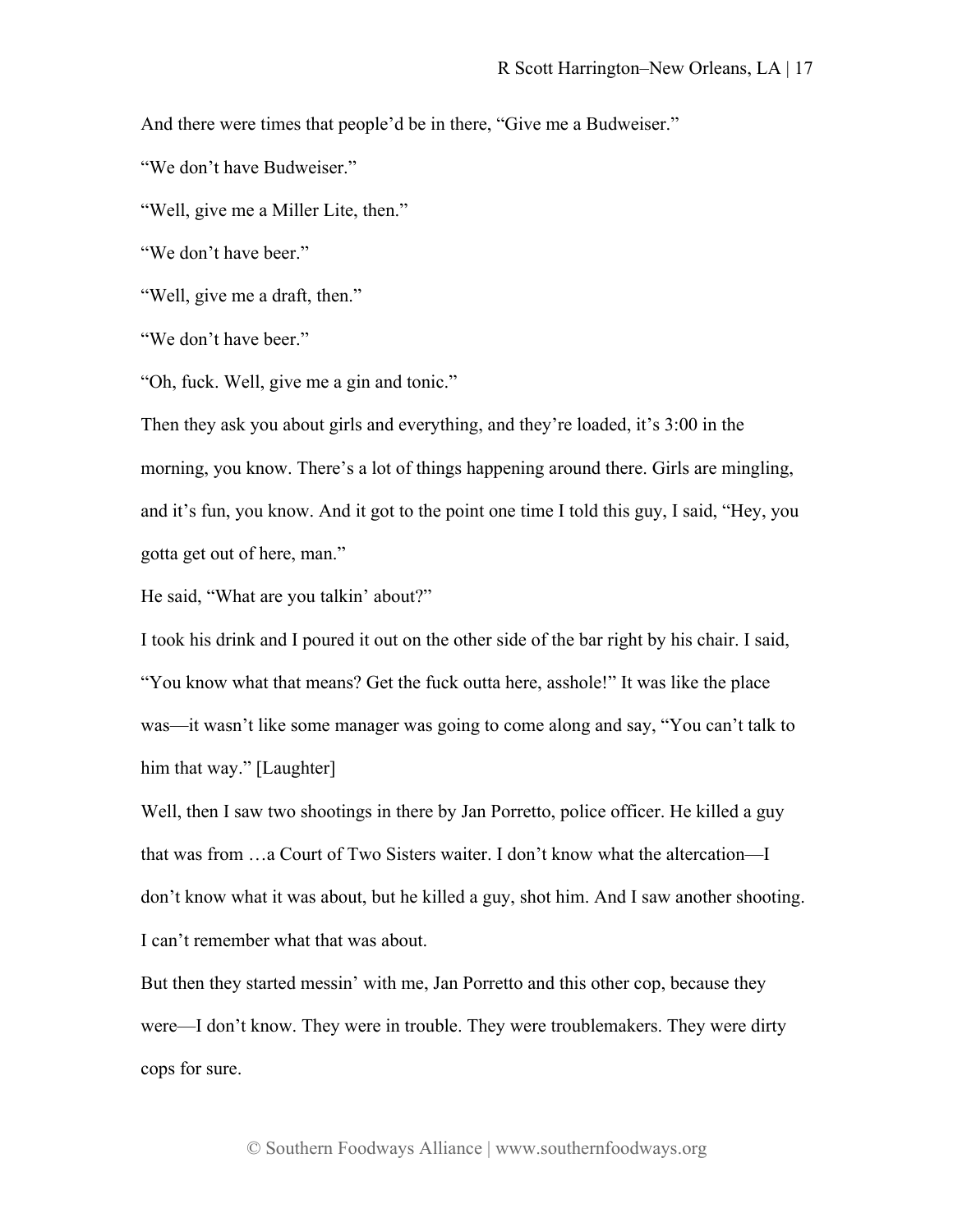$[0:23:19.8]$ 

**Justin Nystrom:** This was like the late [19]70s?

# [0:23:21.6]

**R. Scott Harrington:** Yeah, late [19]70s. And they started messin' with me, like they didn't want to pay their checks and stuff. They'd come up and order drinks, then they'd order a little food and everything. Then they'd come over and they'd go, "Thanks a lot." And I go, "Whoa, whoa, whoa!" I mean, I don't want to pay for it, and Lucien sure isn't going to say, "Oh, yeah, you can do that." No, no, no. The money was the main thing, you know.

So it got to be a problem, and there's this one guy in there, Danny McMullan, he was a lieutenant of internal affairs, and he would come in there pretty often, but as a very nice, quiet, polite guy, right? He wasn't in there hustling girls or anything like that. Well, I said, "Danny, can I talk to you for a minute?" I told him, I said, "You know those guys Jan Porretto and them?" I said, "They come in here all the time, they try to beat me for the check, they don't want to tip me." I said, "What's the deal with them?"

He goes, "I'll take care of it."

So one night I'm in there and things happen, and Jan Porretto and his partner are doing the same shit right by the cash register, arguing with me about shit, and right around the corner on the other side, where there was like an elevated section where you can eat and everything, Danny McMullan's face came from around the post, and he went [demonstrates] like that to those two guys. For fifteen minutes, they were back in there.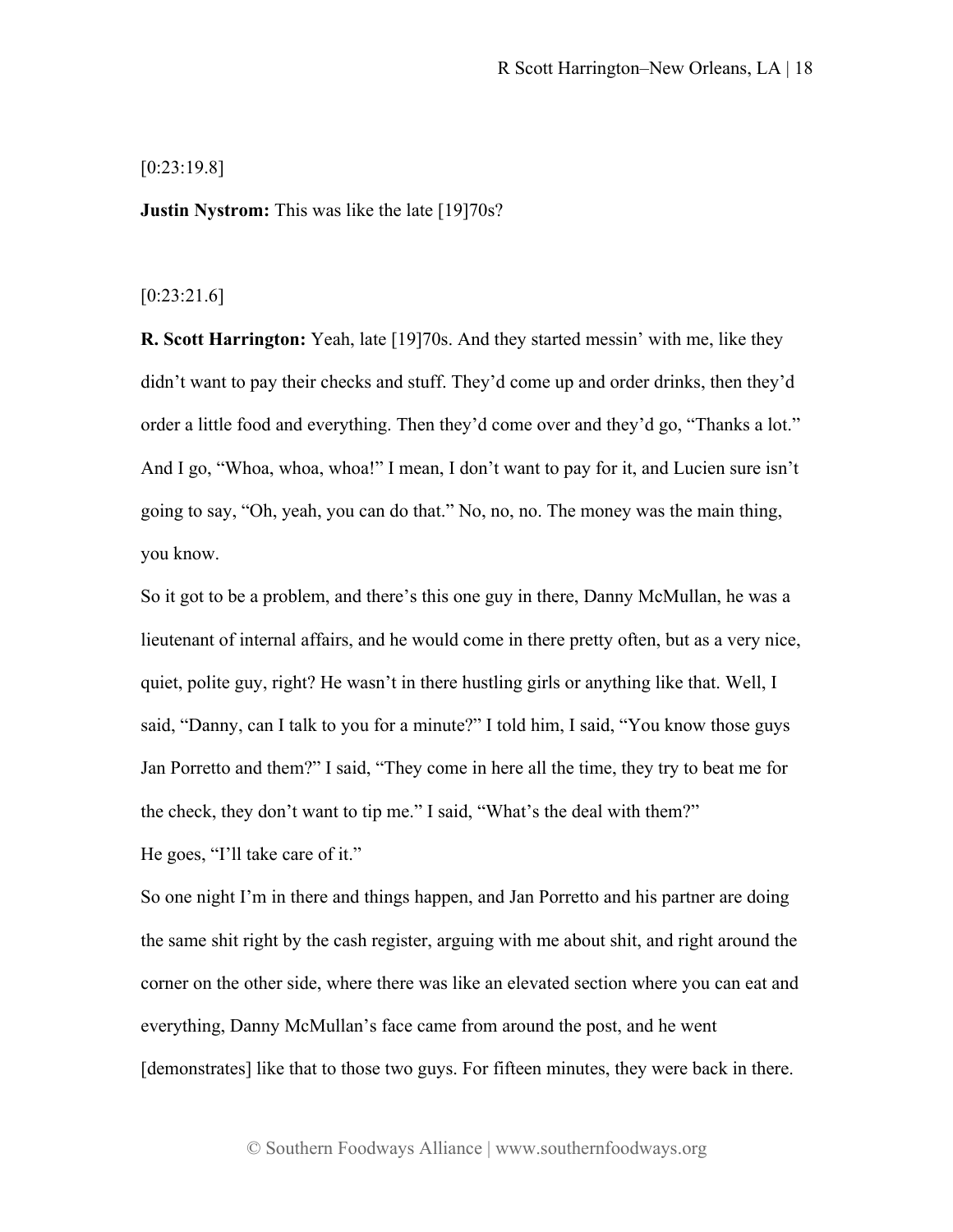When they left from back in there, they came over, they put money in the bar, looked at me, turned around, and left. I said, "Man, thanks a lot." I said, "They were really a problem."

He said, "Well, just keep your eyes open." You know, I don't know what that meant, but I was nervous leaving sometimes, you know, or trying to get home, thinking they'd pick me up. I didn't know. But that was really an interesting place to work, you know.

 $[0:25:04.5]$ 

**Justin Nystrom:** Yeah, because that kind of stuff's not unheard of.

 $[0:25:05.9]$ 

**R. Scott Harrington:** It was not unheard of at all, no. It was not unheard of. New Orleans was a very—the police force was very corrupt, *very* corrupt. I mean, I knew— I'm not going to—I sold cocaine to police officers that said, "No problem. Thanks a lot," you know. [Laughter] So, I mean, it was easy. You knew a lot of the police officers. I would go see that girl, my wife Jody, when she was working at different places, I knew all the cops that were there, like Déjà Vu and all these other places, stuff like that. So, I mean, it wasn't unusual to be leery about where the police were, 'gin ya or for ya. So, anyways, I worked there for a while, almost three years, and then this one guy used to come in there, Scott somebody, can't remember his name, but anyways, he was the maître d' at the Court of Two Sisters. And it got kind of scary at Lucky Pierre's, and he asked me if I wanted to be his assistant. I thought, "Oh, that sounds kind of interesting."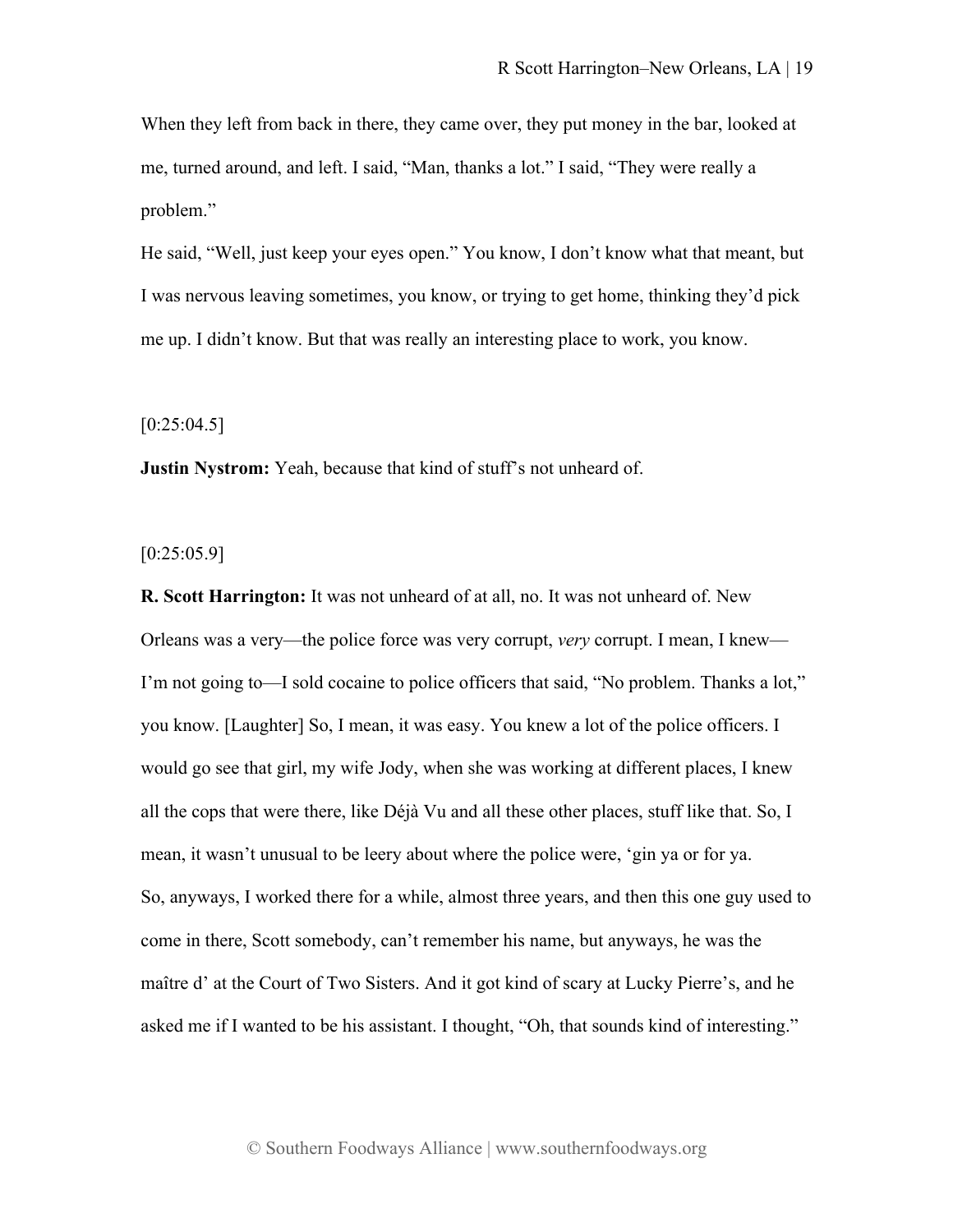He said, "It's easy. All we have to do is seat a couple of people," blah, blah, blah, "and they'll give you this much money. You'll make some tips. It's easy." I said, "Oh, okay."

So, first couple weeks, it was kind of easy, but then he never showed up one night, so who does his job? The assistant, right? [Nystrom Laughter] So I was like [demonstrates]. So I ended up being maître d' for like three years at the Court of Two Sisters, and that was a really eye-opening situation.

[0:26:29.3]

**Justin Nystrom:** So that had to be quite an education, right?

[0:26:31.3]

**R. Scott Harrington:** Yeah, because they could seat like 150 people downstairs and they had two or three rooms upstairs they sat in, too, when they're busy, you know.

 $[0:26:39.5]$ 

**Justin Nystrom:** So by this point, you're getting into your early thirties, right?

[0:26:41.9]

**R. Scott Harrington:** Yeah, yeah.

 $[0:26:44.2]$ 

**Justin Nystrom:** Which is young for a maître d' of a place like that, right?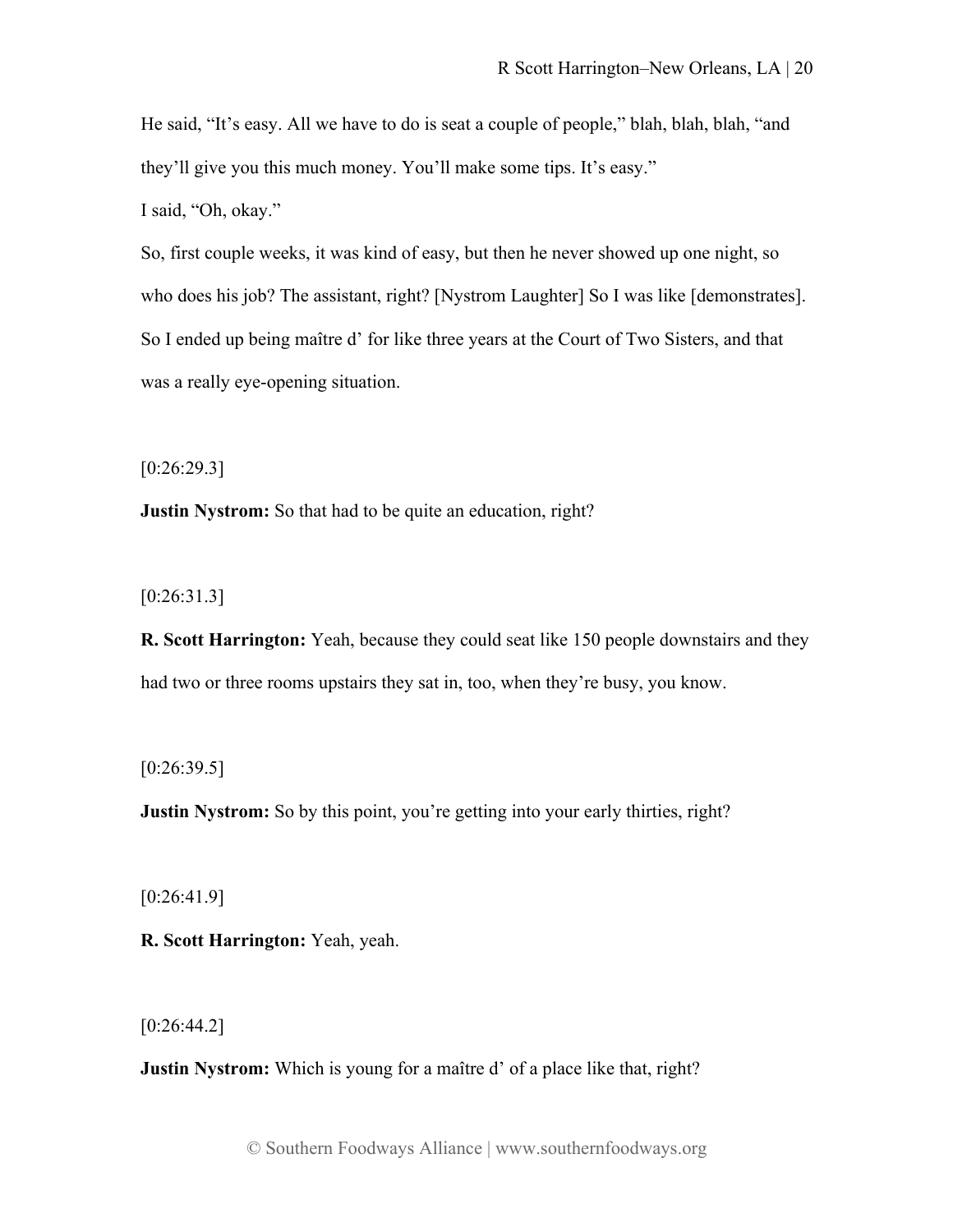$[0:26:47.4]$ 

**R. Scott Harrington:** Yeah, considering I wasn't hired as a maître d'. They didn't come out and say—he needed an assistant, so when he didn't come in, he never came back.

[0:26:59.2]

**Justin Nystrom:** What was his name?

 $[0:26:59.5]$ 

**R. Scott Harrington:** I can't remember his last name. His first name was Scott. I can't remember his last name. But he was a real nice guy. I can't remember what happened to him, but he left. I think he left the city.

But anyways, I filled in, filled in, and Jay Fein, who was the father of now the two Fein brothers that have the place, and the grandsons, he was like, "All right, you're it," you know, because I had a pretty good handle on how to seat people. That wasn't any big deal. If there was a table open, you know, put 'em down, you know? That seemed like no problem. Keeping an eye on the waiters I had a problem with, because the only experience I really had with restaurants was going to eat at 'em, you know? So then, you know, you learn that some of these guys aren't really doing what's good for the restaurant, let alone the customer, so that was kind of tricky.

And then I took on an assistant that was a waiter there for a long time, and he was just the sharpest guy. He was so smart about stuff and real clever and real fast. I mean, if you said, "I need a ten-top right away," "I'll be right back."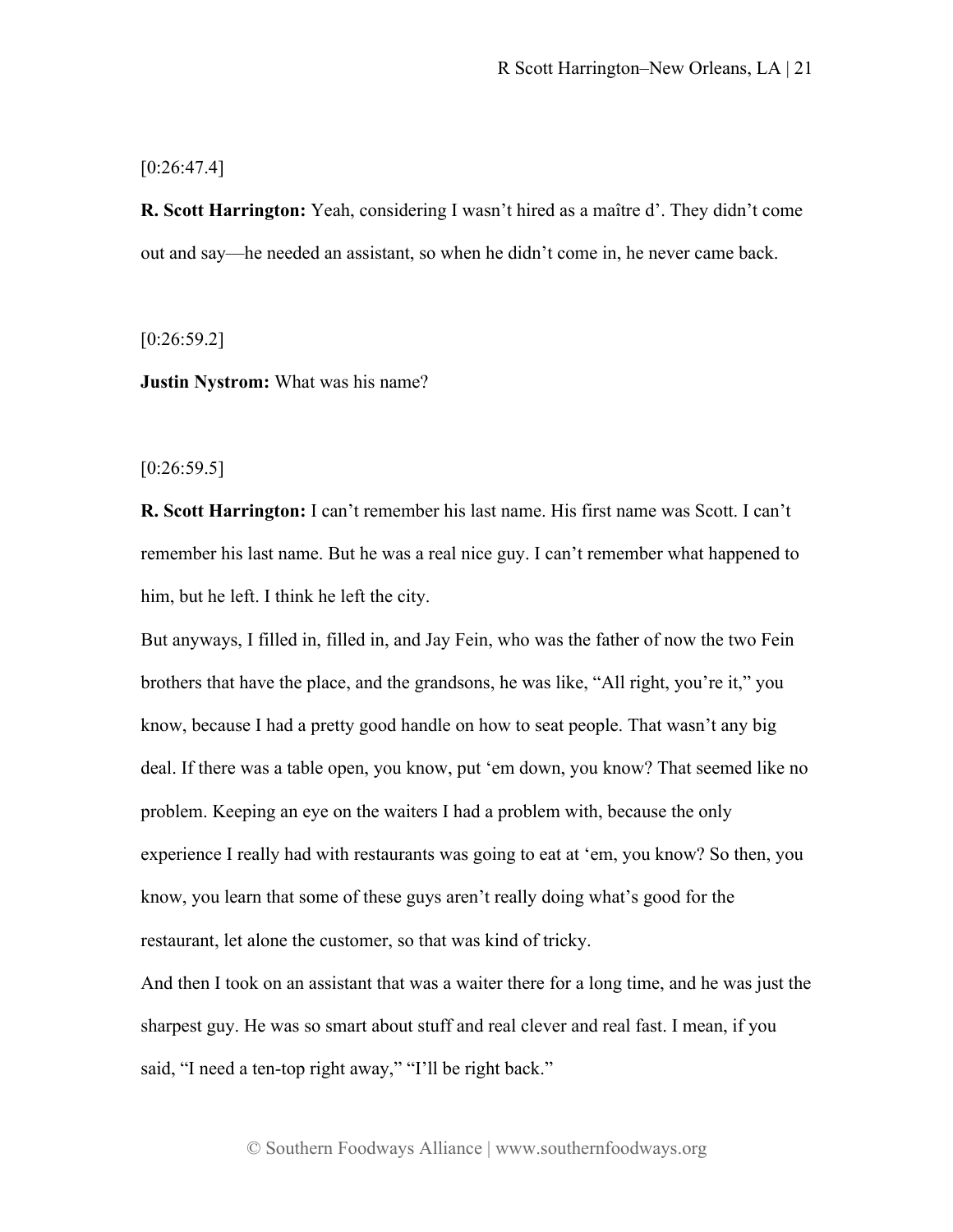And you come back in ten minutes, he goes, "It's set and ready. Where you want to put 'em?"

It's like, "How'd you do that?"

He goes, "I got it. Don't worry." I started watching *him*, you know?

[0:28:12.6]

**Justin Nystrom:** So when you say what kind of things that waiters are doing that aren't good for them or for the customer?

[0:28:17.3]

**R. Scott Harrington:** Well, they sit in the back. They gum around or, you know, they don't pay attention to table maintenance, they don't clear off glasses, they don't pour water. They try and put desserts down and then bus tables around it, their entrees. I mean, some of it was just so shoemaker, it was almost—should've been common knowledge. You can't do that, you know?

One time I had a four-top, and they used to serve a Chateaubriand on a wooden carving board, which is filet of beef with vegetables and Béarnaise sauce or Marchand du Vin. So our picture was the filet on one end, with the vegetables, a little Béarnaise sauce or whatever, served nice, looked nice, you know. Well, the four-top all ordered filet mignon. Well, I'm at the front door, and the guy comes and says, "I want to talk to you!" I said, "Yes, sir, what's the problem?"

He goes, "Come on. I want you to see this. What kind of place you runnin' here?"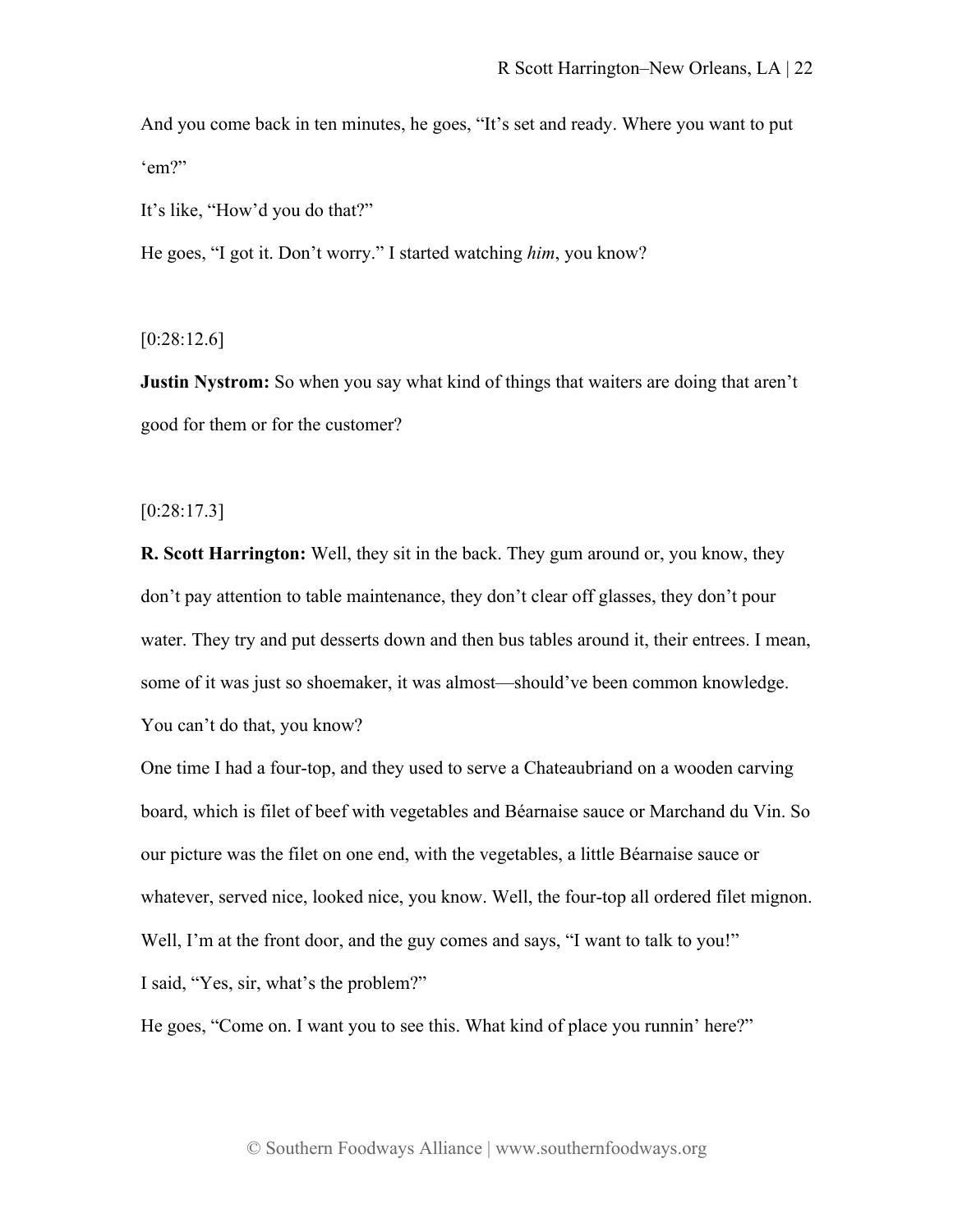"What's going on?" I'm walking this half a block to get to his table because he's all in the back. I'm going, "Jesus Christ." And I get there, and each dish is differently prepared. One has the filet on this side with potatoes, the other has the filet in the middle and mashed potatoes around it. Each one is literally different. I went, "Oh!" I said, "Give me a moment."

I went back to the kitchen. I said, "What the hell are you guys doin', man?" I says, "These people out there are having a *fit*."

The guy said, "Well, I started it, but stomach is so…, so Joe finished this part, and he said he had to go do something, and Ricky went over and did that, and the food had to go out." [Nystrom Laughter]

I went, "Oh, Jesus."

So I went back to that table, I said, "Well, sir, I spoke with the chef, and he realized you all were having the same thing, so he wanted to personalize each one for each individual."

And the guy went, "Oh! Oh-hoh! See, I told you it wasn't a problem." I went, "Hope you enjoy your dinner." [Laughter] I went back and went, "Jesus, don't do that again." [Laughter]

[0:28:17.3]

**Justin Nystrom:** That's great. So your assistant came in. I guess you learned a lot about how tables are supposed to be waited by watching them.

 $[0:30:36.7]$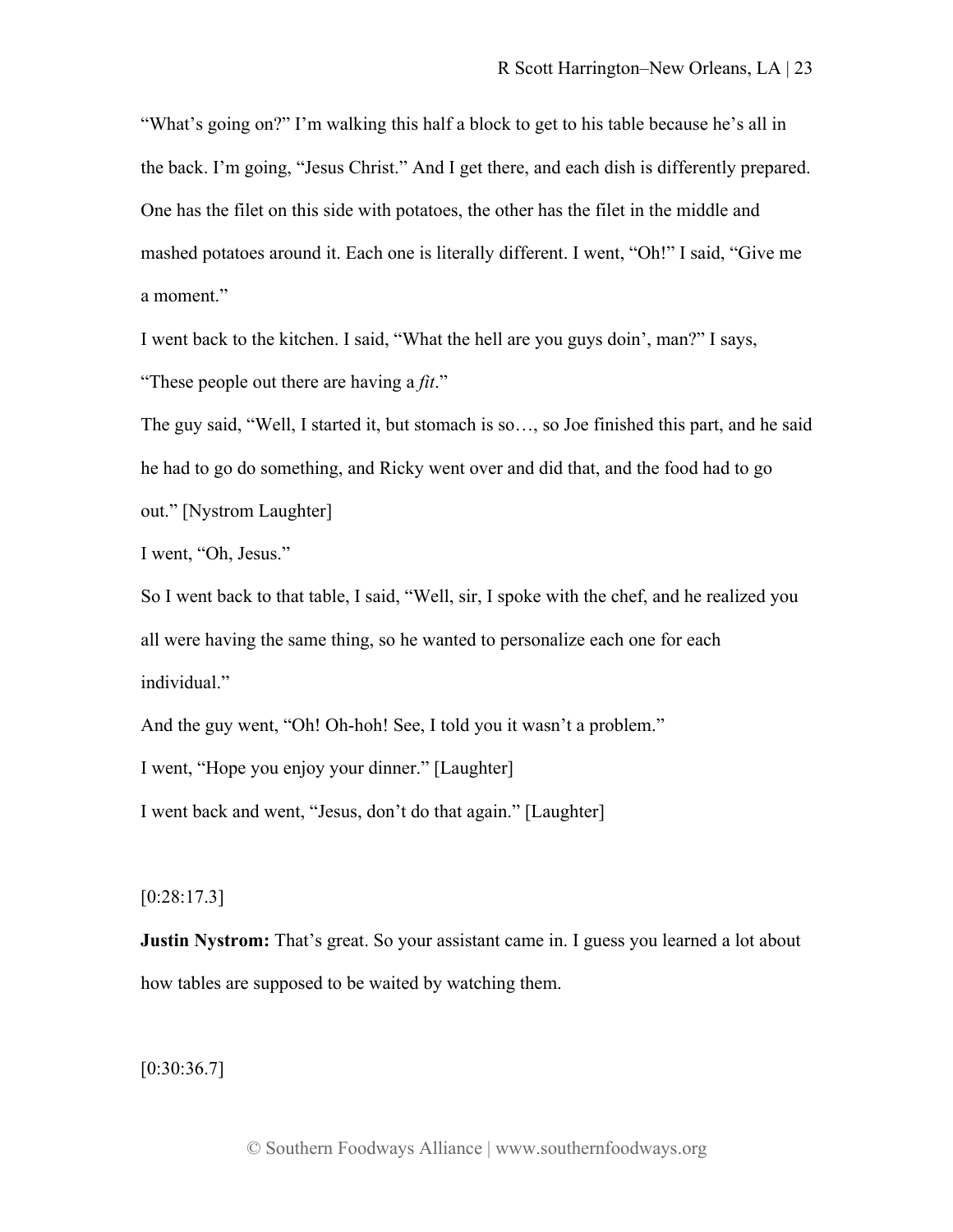**R. Scott Harrington:** Right, right. He was really sharp. He was a *really* sharp young guy. We were pretty much the same age, but, I mean, back then we were young, you know.

And my brother—well, I'll tell you something kind of funny. When I was at Lucky Pierre's, we were in need of a bus person, basically, you know, and they asked me, they said, "You know anybody who wants to be a bus?"

And I thought, "Hmm. I've got a brother in Minnesota. Let me think about this." So I called him up, and he's four years younger than I am. I guess he was like eighteen or nineteen then when I called him. And I said, "Hey, you want to come to New Orleans and work down here and everything like that? I'll put you up and stuff, and you can work where I'm working." I says, "You'll make a lot of money, have a good time." Anyways, he bought it. He said, "Yeah, I'll do that."

So I said, "All right." So I got him the airplane ticket, and I went to pick him up. I think it was like 9:30 at night or something, at Moisant Airport. I had to borrow a car to do it, because I didn't have a car. I lived in the French Quarter. And I went to pick him up, and we're coming back in the French Quarter, and he says, "Well, tell me about this stupid job I'm supposed to do."

So I was telling him about, you know, busing and helping and getting ice and stuff like that. He goes, "Oh, I guess I could do that. Well, when do I start?"

I said, "Well, as a matter of fact, in the back seat there's some black pants and a white shirt. We're starting in about a half hour."

He goes, "What are you talkin' about?" [Nystrom Laughter]

I said, "We work from 11:00 to 7:00 in the morning."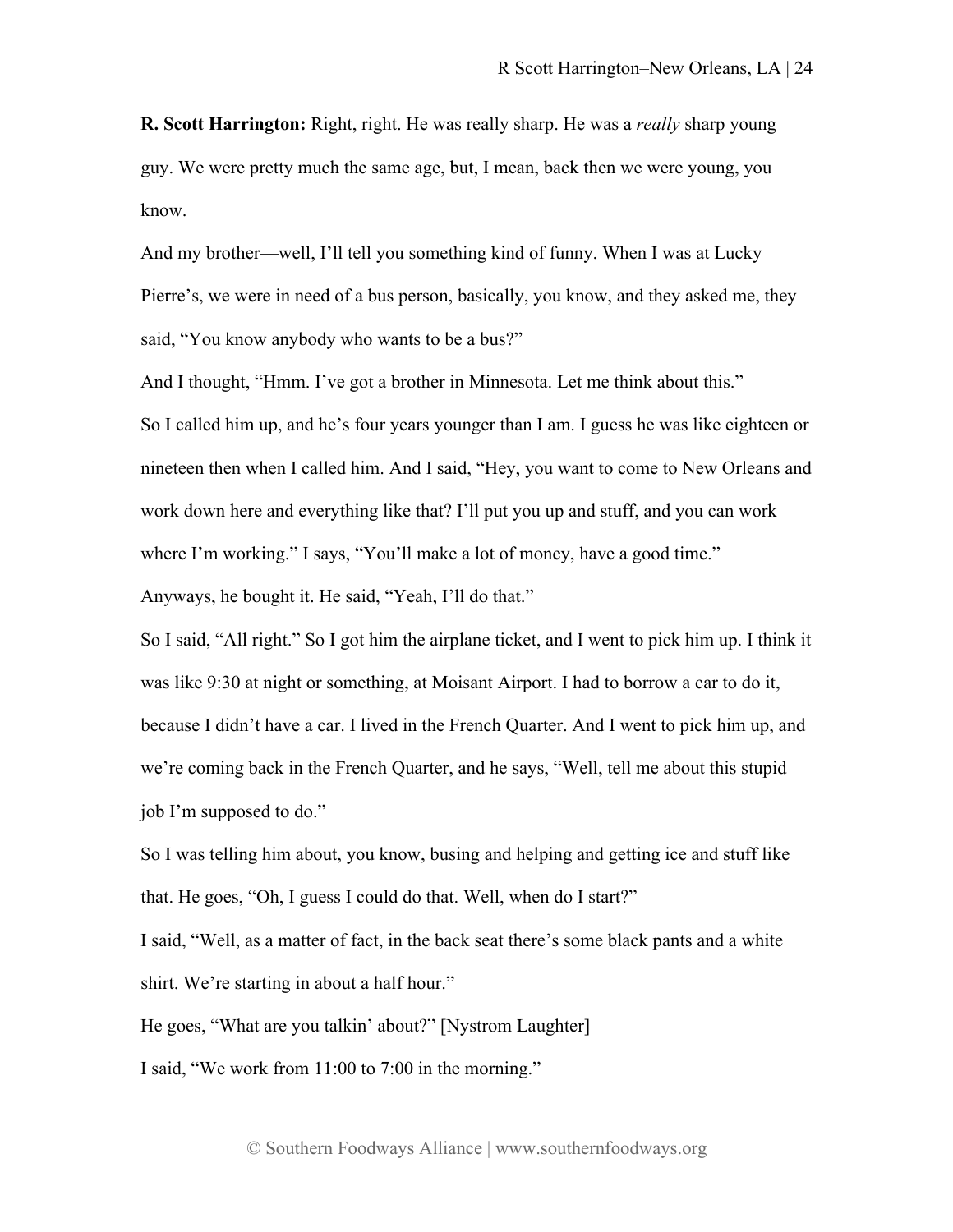He goes, "Oh, my god." He said, "I'm so tired."

I said, "Well, you'll pick up when we get there. You'll see what I'm talking about." So he jumped in the back seat, put on the black pants, white shirt and everything. I went and parked the car. We walked to Lucky Pierre's, got there around 10:30, introduced him to everybody. The cook in the kitchen, Miss Jamie, she was a black lady, she was just the sweetest lady in the whole world, she just took him right under her wing. She said, "Don't worry about a thing, darlin'." She said, "I'm gonna walk you through all this. You're gonna be fine."

And, of course, the first night, there's action in that place. I mean, sometimes it doesn't look visible, but I knew the girls that were talking to guys that had money, that wanted to do something that they were waiting for other guys to come to get—you know, the whole thing was just like a soap opera.

So my brother was, you know, serving people and stuff like that, and he got the hang of it. He did real good. He was getting real homesick, you know, like I guess he had a kind of a girlfriend, he wasn't sure if he really liked this lifestyle and all this stuff. And I told that to Miss Linda, who was like at that time considered the matriarch of the property, you know. If any new people came in there to work as women, they had to go through Miss Linda to get the okay to stay in there, basically. Otherwise, there were cat fights. So Miss Linda said, "Don't worry. I'll take care of it. I'll make him feel at home." So one night, she and about three other girls—I can't remember who they were—took him. "Your brother's coming with us." I didn't see 'em for three days, three days. When he came back, he had the biggest shit-eatin' grin on his face. [Nystrom Laughter] He was happy as a lark. He said, "I love this town. We're staying," you know. I mean, I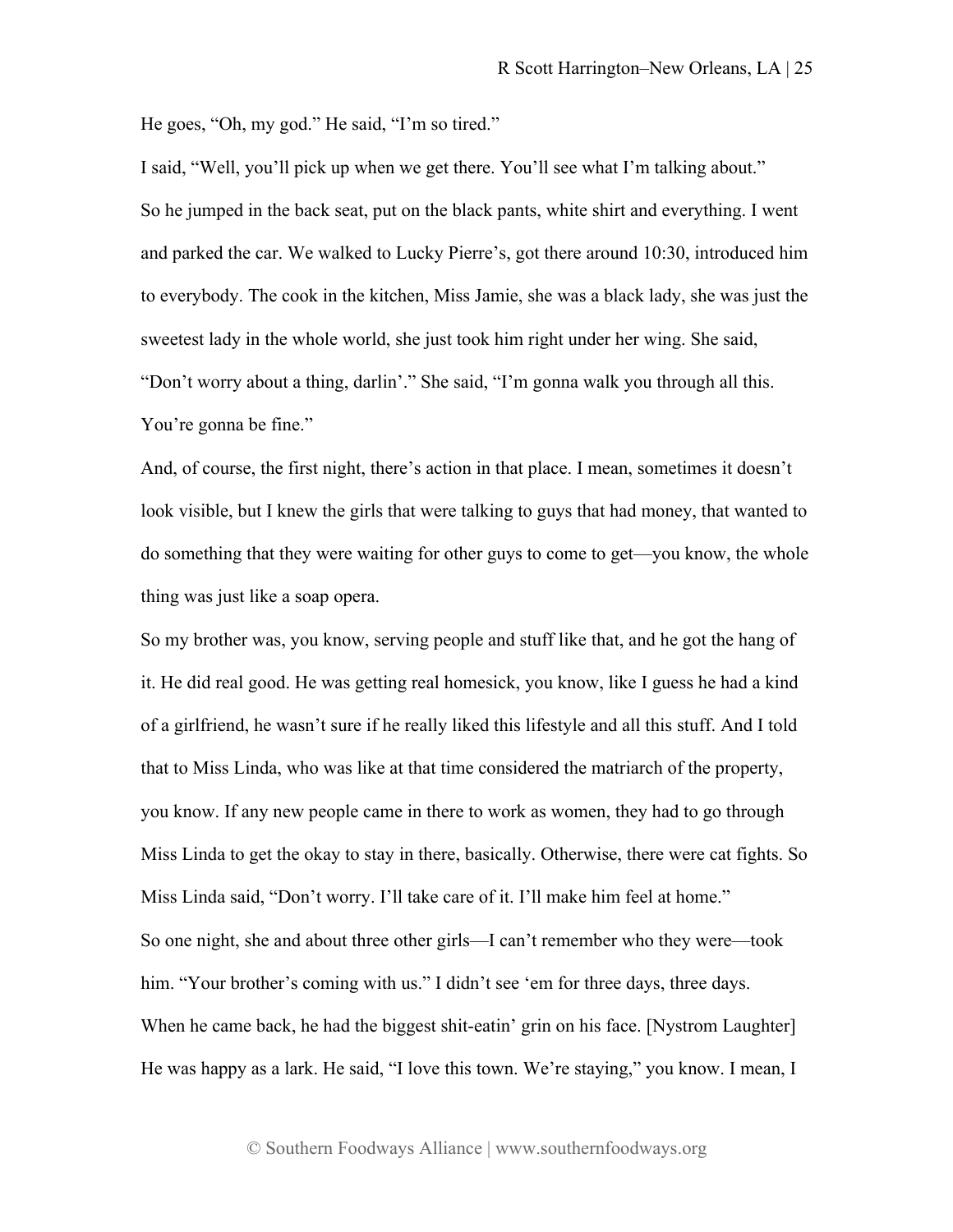don't know what they did, and I didn't want to know, but I knew that they convinced him that it would be a lot better to stay here in 70-degree weather than to stay up there in 20 below-zero weather. [Nystrom Laughter] So that worked out for him. Well, he got tired of that and went to Brennan's Restaurant. He got a job at Brennan's, which is a nice, very good place to work back then, you know. It was like—I don't know if they gave [Michelin] stars back then, but it was very popular, and they had twelve dining rooms. They could seat like 700 people at one time, easy. So he would work at Brennan's, and I was at the Court of Two Sisters, and we would compare notes. I'd say, "Well, how many did you do tonight?"

He said, "We did 450."

I said, "Yeah, I did 475. I'm so tired," you know.

So it was fun doing that, but then when I left Court of Two Sisters, I got a job at Brennan's as a captain in the dining room. I'd never been a captain or anything, or a waiter, really. I was a stupid maître d' over there, and I'd never done *that* before. [Laughter] But I was working with my brother, and we worked together for almost forty years, really. He passed away like three years ago.

 $[0:34:44.6]$ 

**Justin Nystrom:** Oh, wow.

 $[0:34:46.4]$ 

**R. Scott Harrington:** So I was real sad. We were working at Arnaud's, and he was up against some glasses with his head down. I said, "You all right?"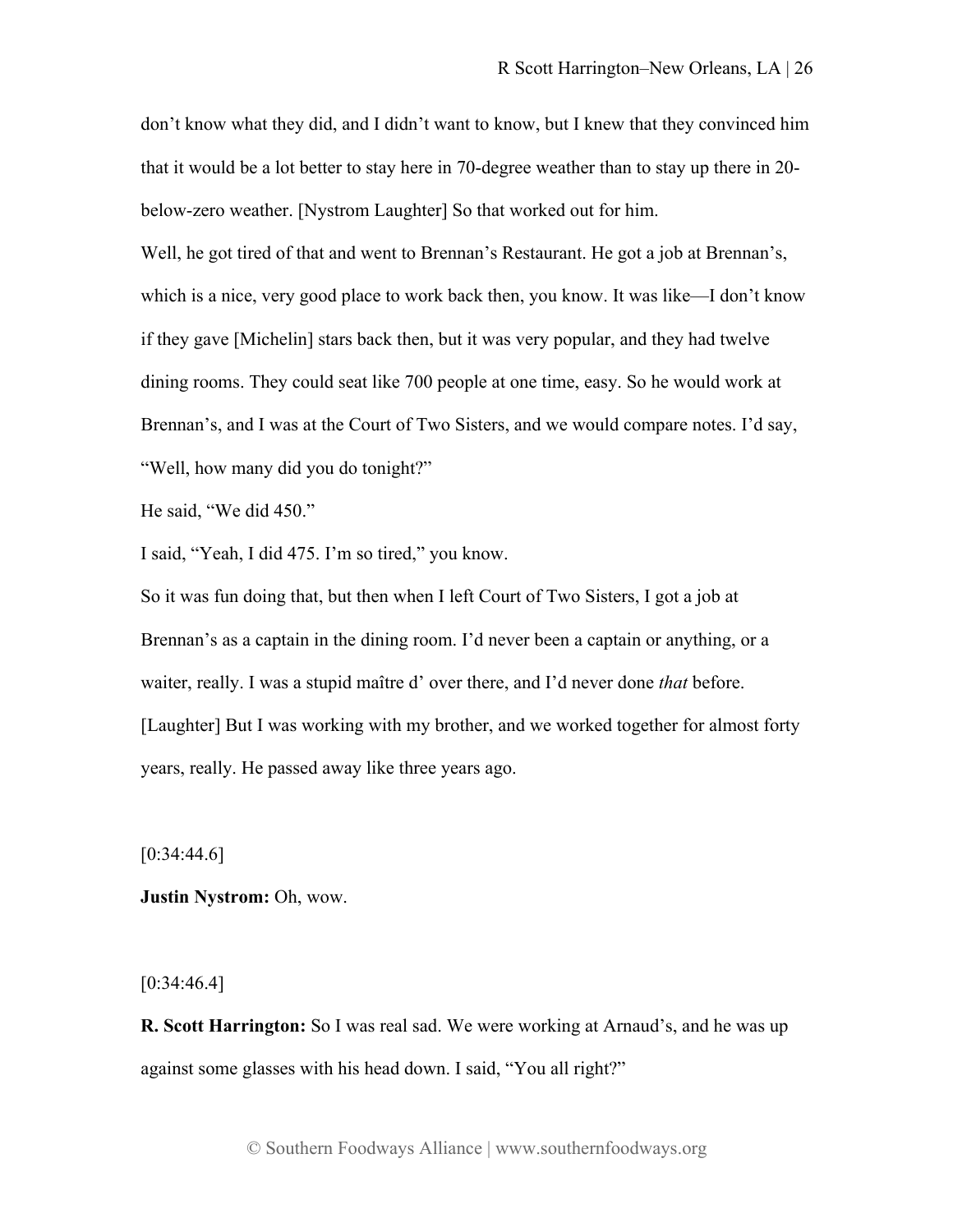He said, "Oh, just short of breath and everything."

I said, "All right, I'll be right—." Because I was doing paperwork. I said, "Let me go turn this in. I'll be right back. We'll get outta here." And I turned around, I opened up the door to the office, I heard something, I looked back around, he was on the ground. His lips were blue, and he was chalk-white. Deader than a doornail.

 $[0:35:09.5]$ 

**Justin Nystrom:** What was his name?

[0:35:10.8]

**R. Scott Harrington:** Jeff. Jeff [Jeffrey J.] Harrington.

And so anyways, I started working at Brennan's, and he was there and we started to team up, so I was a captain in the main dining room. They call it the small side because it's not close to the windows or close to the patio. So I was on the small side and other people were on the big side, and we worked doubles, you know. We'd work breakfast, big Sundays, you know. It wasn't unusual to have 1,000 people on the book for Sunday morning. Mother's Day, might be 1,200 or 13. You know, you do another 400 at night with a private party thrown on you for 50 people up in the Red Room, with two different kinds of wine, champagne at the end, and after-dinner drinks, and they want to do cocktails and cigars outside afterwards, I mean, I was there twenty-four years at Brennan's, so we made real good money. Two of the years we paid taxes on \$72,000, my brother and I, as waiters, so, I mean, that helped me with my Social Security there, and *many* years, more than a handful, it was 60,000 or more.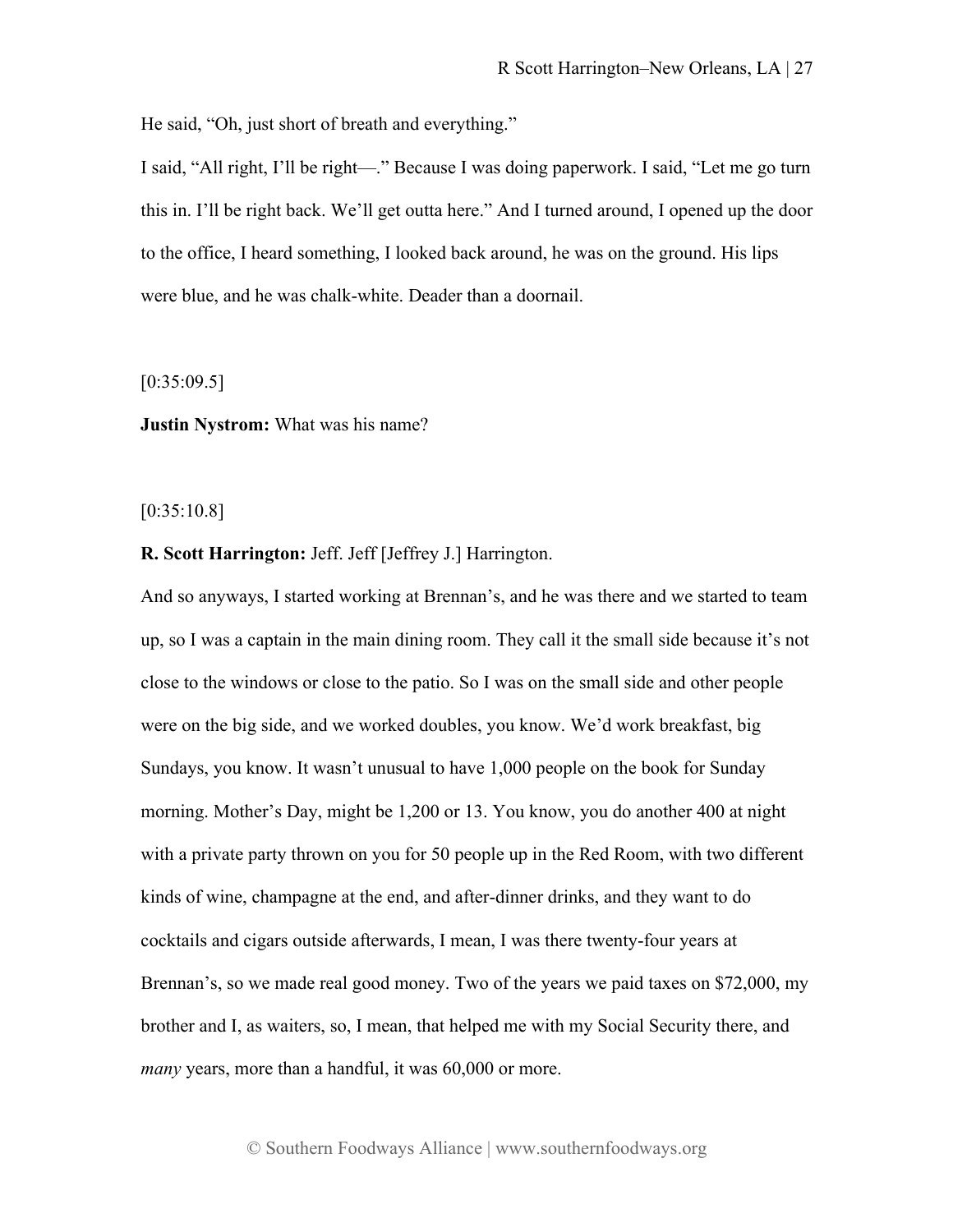$[0:36:19.1]$ 

**Justin Nystrom:** And this is in the [19]80s, early [19]80s?

[0:36:21.1]

**R. Scott Harrington:** [19]80s, right, right.

[0:36:22.6]

**Justin Nystrom:** Yeah, yeah, yeah, yeah, yeah. So this was, of course, after the split.

[0:36:27.8]

**R. Scott Harrington:** Well, the split. Are you referring to—

[0:36:30.3]

**Justin Nystrom:** The '73 split.

[0:36:31.8]

**Scott Harrington:** I worked for the three sons, "Pip," Jimmy, and Teddy. So those are the sons of Owen Brennan, Sr., who originated the restaurant. His sister, Ella Brennan, went to do Commander's Palace, and then her kids and cousins and, you know, Dickie Brennan's Steakhouse and all these guys, you know, but Pip, Jimmy, and Teddy were the three sons. Pip was an office guy. He liked to stay in the office. If he wasn't in the office, he'd come in for dinner with his wife. Jimmy, you hardly ever saw him because he liked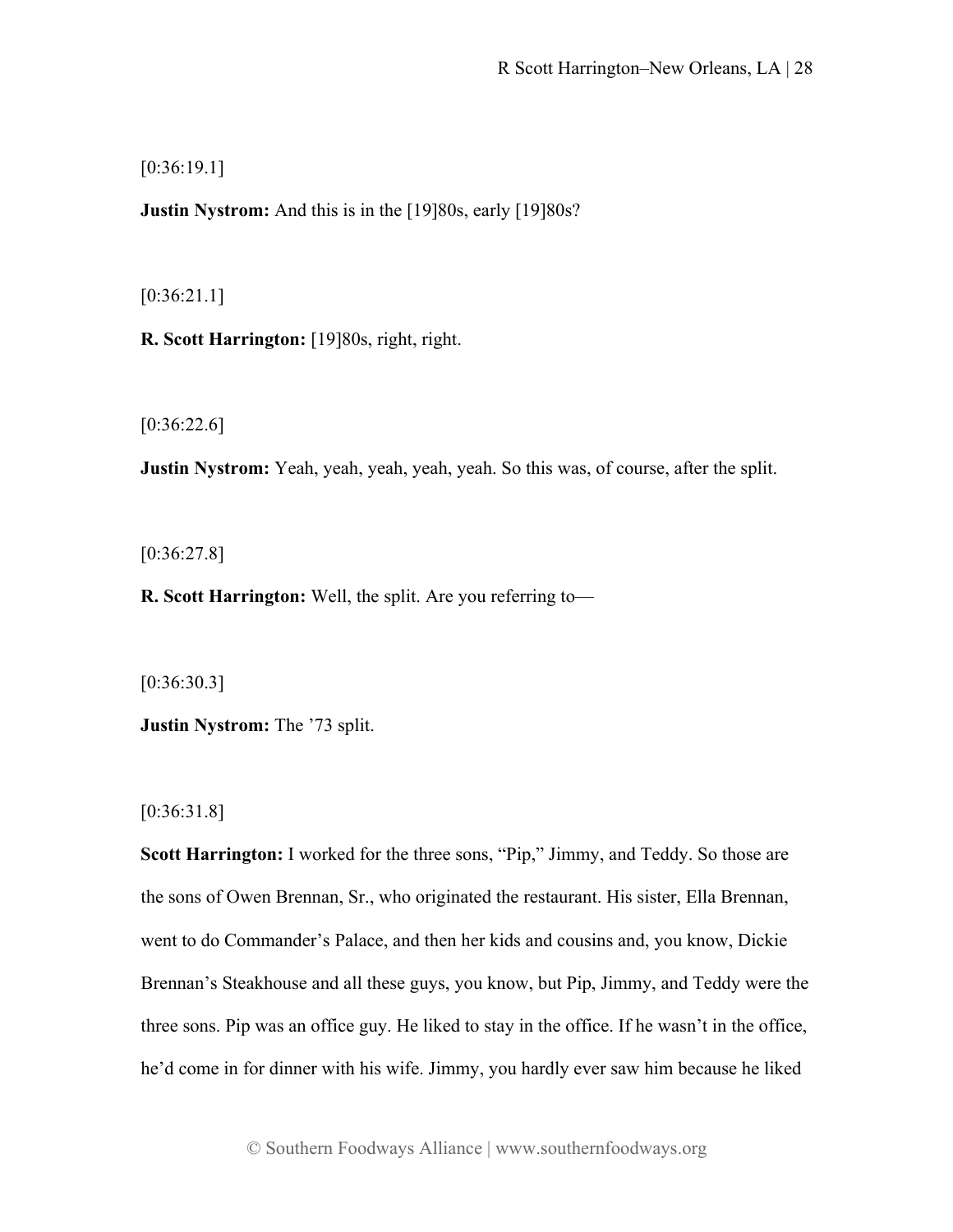to stay by the house and ride around in his cars and have—I don't know what he did, you know. And Teddy was always there. Teddy was really cool. I mean, I worked at private—he had private parties all the time. My brother and I worked them all the time. We did parties at their homes and stuff like that, Christmases and shit like that, you know.

One big private party we were doing, one of the captains came up to me, David Canning, he said, "Hey, Scott, do you have any weed or can you get any weed or anything like that?"

I said, "Right now?" I said, "Look at me! I'm busy, man. What're you talkin' about?" [whispers] "Teddy wants some weed."

I said, "Oh." I said, "Well, I could probably find something."

"Go! Just go! Just leave the building. Go get it. I don't care what it takes, how much it is. We'll pay you back. Just go get it."

Well, fortunately, I knew where I could put my hands on it. [Laughter]

 $[0:37:54.0]$ 

**Justin Nystrom:** Imagine. [Laughter]

 $[0:37:54.3]$ 

**R. Scott Harrington:** Yeah. And I came back with it, and, sure enough, boom [snaps fingers]! Paid, no problem. Boom! No problem leaving. Boom! Gave it to Teddy. Boom! Twenty minutes later, three of his friends and everything back by the wine room, you got to go through this door and it's kind of open space, then you go into the wine cellar, and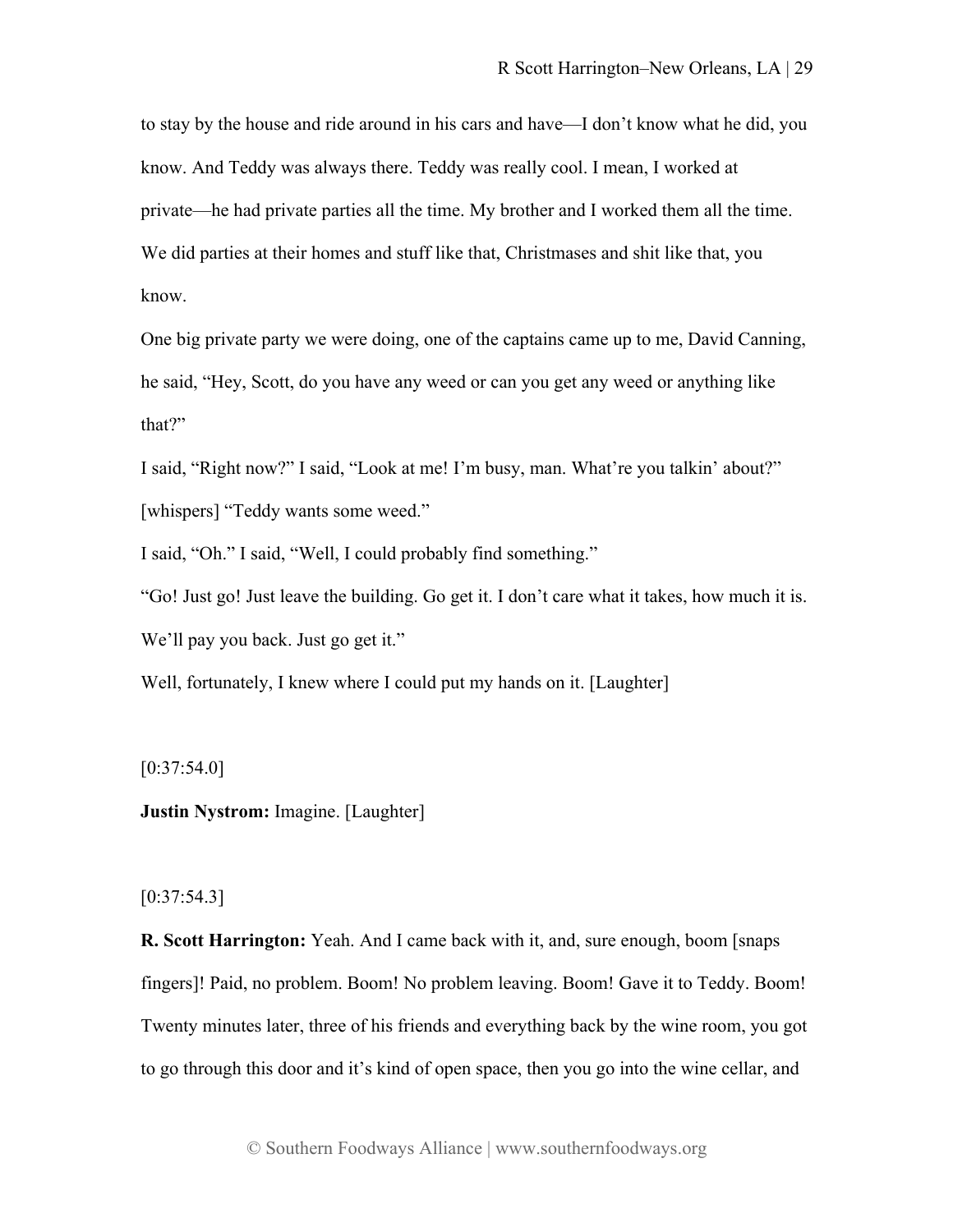they're all back there [demonstrates]. I got so pissed off, they're all getting buzzed and drinking like wine, a thousand-dollar bottle of wine and everything. They had a whole wine cellar upstairs that was closed off to the public, that was all their own private stock, you know. So Teddy was pretty cool, you know.

They had a guy, Harold Toomer, was a server there, and he was an old black guy but a good waiter, and he had one of the biggest stations in the house, and it wasn't uncommon for Harold to have a drink or two throughout the night, you know, and Teddy knew it, you know. It was like the Sugar Bowl or something, and Teddy would have a little powwow and everything, give the old pep talk and everything, and he looked over and told the bartender—I can't remember what his name was, but he said, "Give me a double JB on the rocks." And the guy went around the bar, got him a double JB, came back, said, "Here, Harold, don't get started, but this is the beginning. You do a good job, there'll be more at the end." And he gave a [demonstrates], Harold did that, he said, "All right, let's go get 'em." [Laughter] I mean, we did four or five turns in the main dining room, on the terrace, and upstairs.

# $[0:39:13.5]$

**Justin Nystrom:** And for a restaurant like that, it's a lot.

# [0:39:14.9]

**R. Scott Harrington:** When you're flaming desserts and you've got a three- and fourcourse dinner, it's a lot. And back then we didn't have computers; we had checks. So my brother and I, I'd have a table of ten, maybe a twelve here, and my brother'd have a six,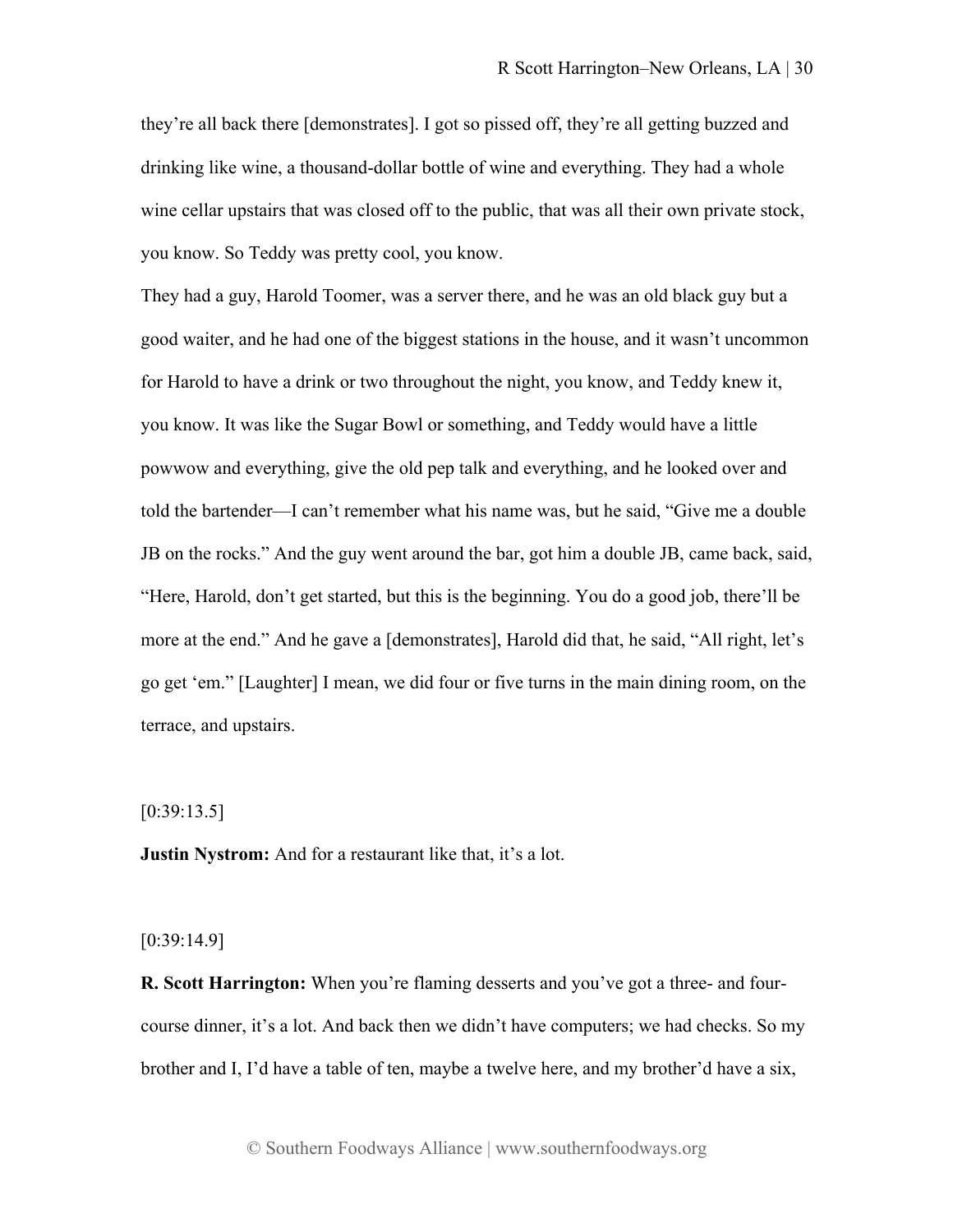an eight, maybe a four there, and like with ten, you'd have to write down six filets, two rare, two medium rare, three—and then you had to write down sauce on the side on one, on this check like this [demonstrates], you know, and just scribble all this stuff on there, and we'd give it to this expediter in the window, Harry Duncan, who was like—I can't remember what Native tribe he was from, but he was an Indian black guy, right? Big guy too. He had hands like basketballs, and he had a real deep voice, but he was the gentlest guy in the world. And you'd go, "Here, Harry, here's this check for that..." He'd go "[unclear, speaking very fast]" I mean, he read everybody's ticket right down the line, you know. You'd get into your line and everything, you'd put down your last appetizer, you know. I said to my brother, "Go get those salads, man. Get in line and get those salads," because if you putz around and say, "I'm gonna go have a smoke. I just put down—," or something like that, you get another room in front of you getting salads, you know. That puts you behind, you know. And then you're behind them to get entrees, and the whole point is to turn the table. Don't play around with these people, you know. I mean, we rocked and rolled that place. We were really good, my brother and I, I have to say, you know. We got excellent parties, excellent reviews, excellent tips. We had excellent call parties. And we had a lot of fun.

Harry Duncan and the black guys in the kitchen liked us because we all played around. We'd go out after work and play cards at bars or buy 'em drinks. Harry Duncan and his friends took my brother and I up to the black bars on Orleans Avenue. Five in the morning, 3:00 in the morning, we're in there shooting pool, and people are like, "Who are those white dudes over there, Harry?"

"Don't worry about them. They're with me."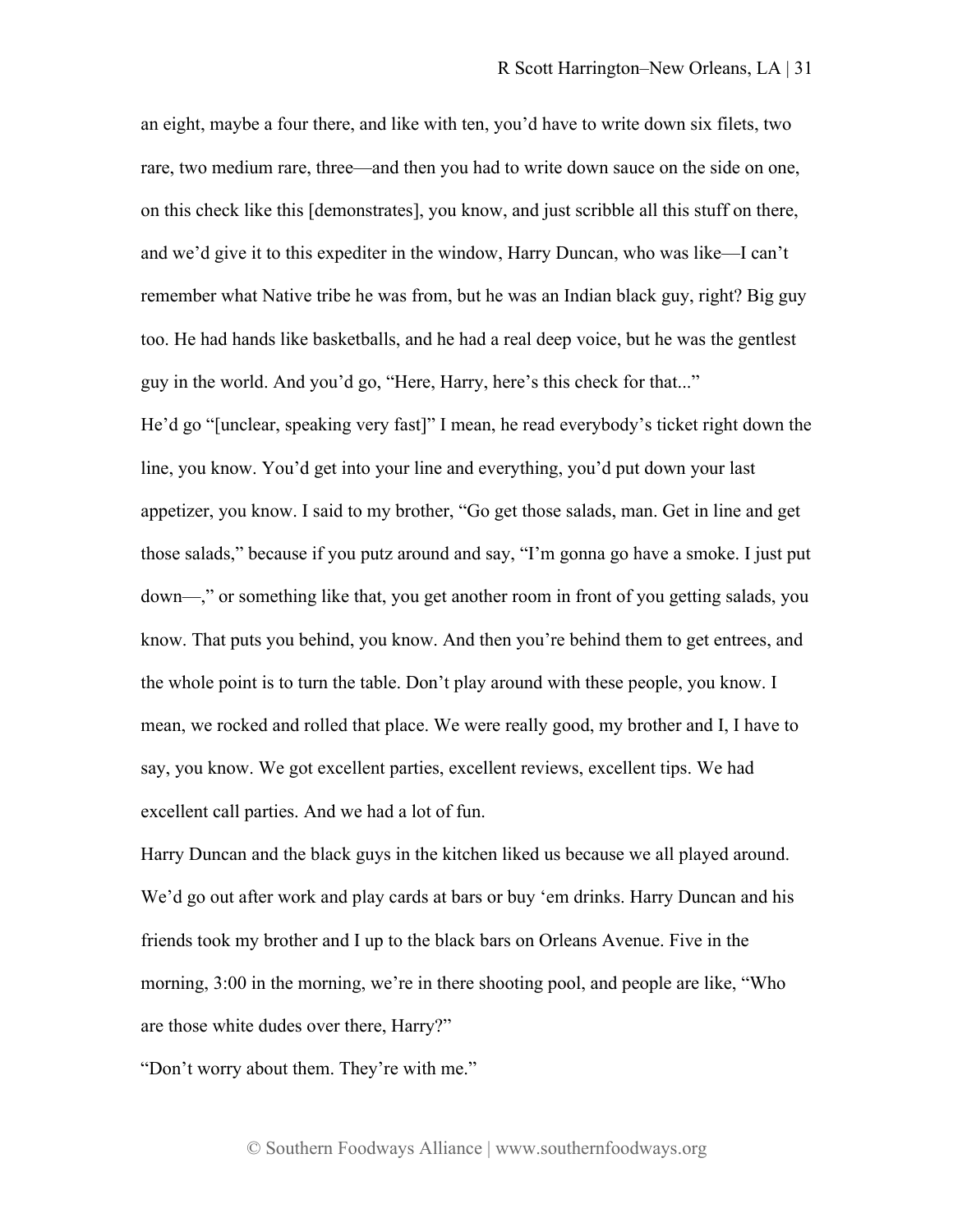"Oh, okay, Harry." But we'd sit there and have a ball, you know.

But it was a lot of fun, you know, handwritten checks and everything, and I think it was Sugar Bowl that they introduced the micros.

[0:41:32.1]

**Justin Nystrom:** Yeah, the first point of sale.

[0:41:33.1]

**R. Scott Harrington:** Right, right.

[0:41:35.0]

**Justin Nystrom:** About what year was that?

## [0:41:36.3]

**R. Scott Harrington:** Ah, jeez, had to be eighty-something. I don't know what it was, but I know it was—I think it was Sugar Bowl or New Year's Eve, one of the two. It was a big night, and they said, "This is what you do. You push the button and you push 'steak' and then you push 'rare.'" They showed you that, you know, and then you had a chance to play around with it. They said, "We're gonna open in twenty minutes." It's like, "Oh, Jesus," you know. You've got these large tables set up and everything. You know, you had to do seat numbers and everything, which you did anyways. You just weren't doing it on your paper; you were doing it on the computer. But you had to have it on the paper anyways. For a lot of people, it was complicated, but I kind of caught on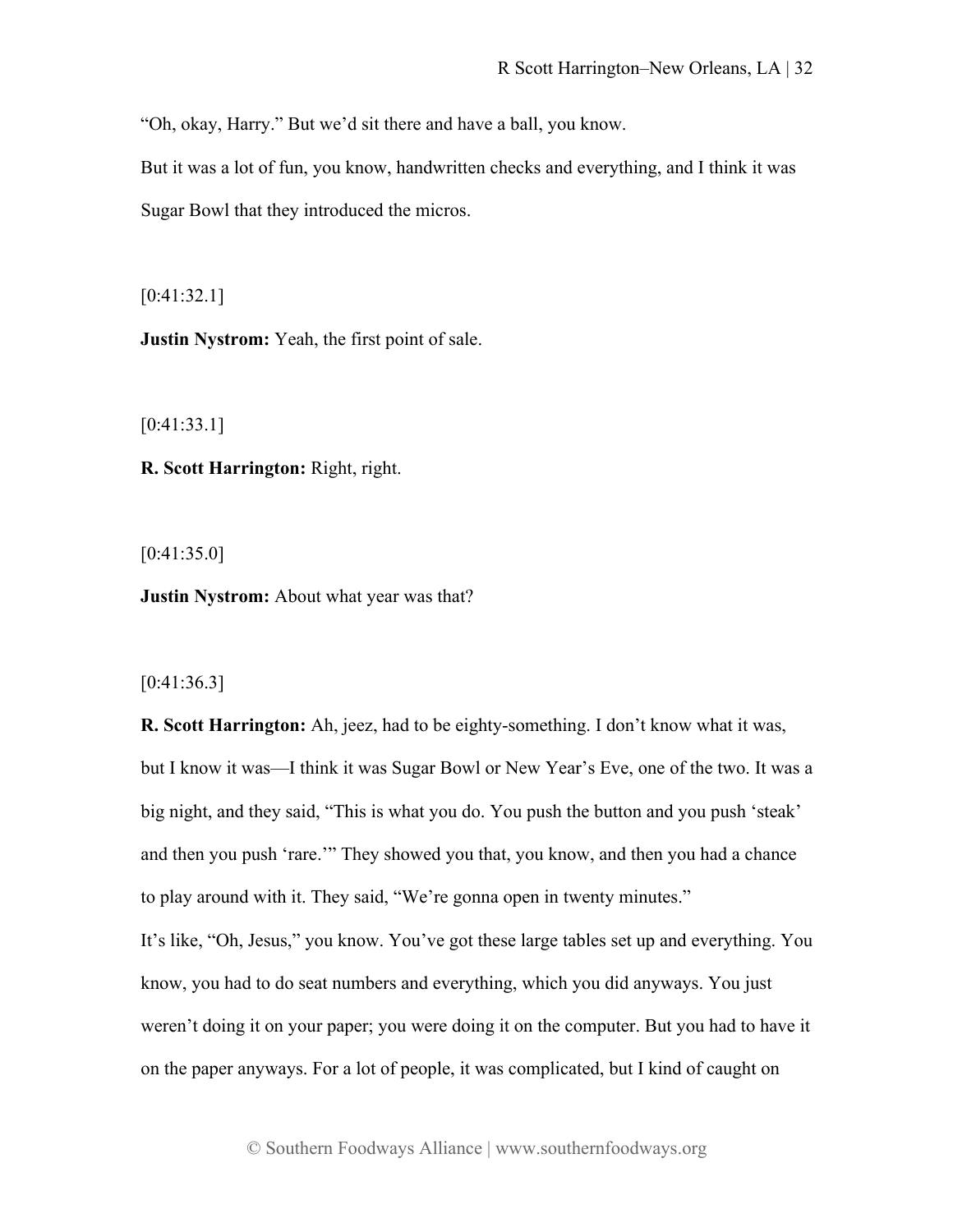right away. But the kitchen had a hard time with it, too, you know. But that was interesting. That was fun.

And then we were working—we'd work in the main dining room, my brother and I, and then we'd get parties that night and work upstairs. Well, I realized we're forgetting soups. "I need another salad" or something. So this is before cell phones. I thought, "Walkietalkies." So I got a set of walkie-talkies, so my brother had one and I had one. When you'd hear this [demonstrates], you'd go, "What?"

I said, "We need two more turtle soups, and don't forget those salads. Put that dressing on the side."

"All right!" [Laughter] He'd be screaming at me, you know.

[demonstrates] "We need—while you're down there, get two Jack-and-Cokes. Bring 'em up with you."

"All right!"

Well, the kitchen, you could hear everything in the kitchen, because people are flying around, grabbing bowls and putting bread in the oven and calling out tables. I'm [demonstrates]. "What? What?" He was trying to hustle salads. [Laughter] But it was interesting. People talk about, God, that's pretty clever. Even the general manager, Kathy Abernathy [phonetic], thought, "That's a pretty good idea, you know." But then shortly after that, I mean shortly, cell phones kind of came to a fact, you know, and that was the kind of thing, just call me on my phone, and then people said, "Well, we don't want everyone on the phone all the time because we don't know if you're talking to

your girlfriend or doing a dope deal or trying to get turtle soup for upstairs." You know what I'm saying? We quit using them or something, but, I don't know, it didn't last a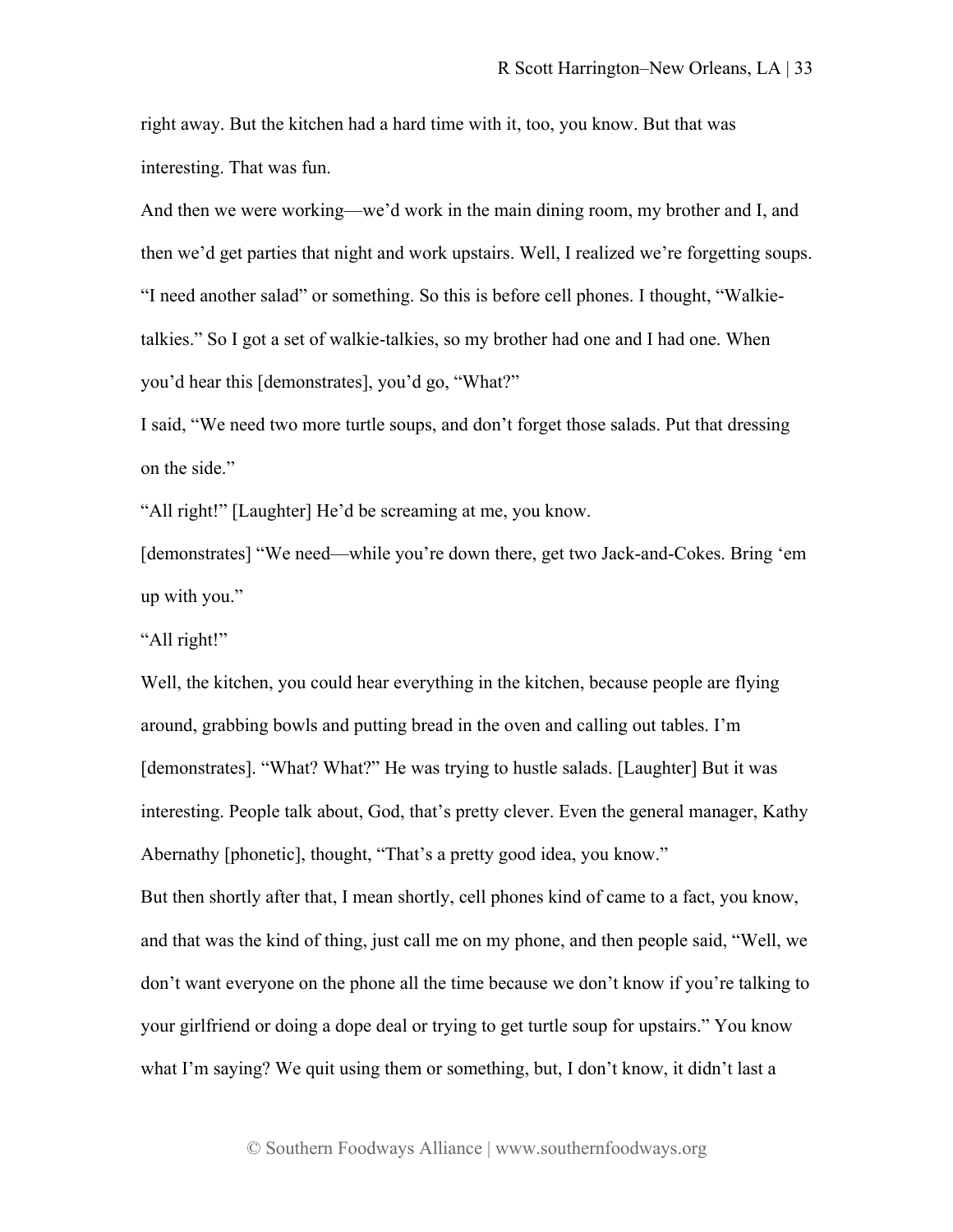long, long time, but it lasted long enough to make an impression on everybody, let's put it that way.

And at Brennan's, we were very close to the family, you know, Christmas parties and stuff. My brother and I painted the inside of Brennan's three times when we were there. The summertime would be slow, so we always asked, "Miss Kathy, is there anything we can do around here to make some extra money?"

She goes, "Do you want to paint the Gold Room?"

Said, "Sure!"

So they'd buy the paint and stuff, and we'd go there at 8:00 in the morning when they open up. Instead of being in uniform, being in jeans and stuff, and we'd go upstairs. People'd be coming in down there. We'd be painting, and someone would come up and go, "Miss Kathy wants to know what ya'll want for lunch." [Laughter] They'd go downstairs and make us a nice lunch and bring it up, and then pay us money? I said, "This is great, man." We had a little radio up there. We'd go outside on the balcony. It wasn't glassed in then. We'd smoke a joint and everything. We had a ball, you know. But we did it three times while we were there, every room. That was kind of fun. And then—

[0:44:37.7]

**Justin Nystrom:** And you're still living in the Quarter at the time?

[0:44:38.4]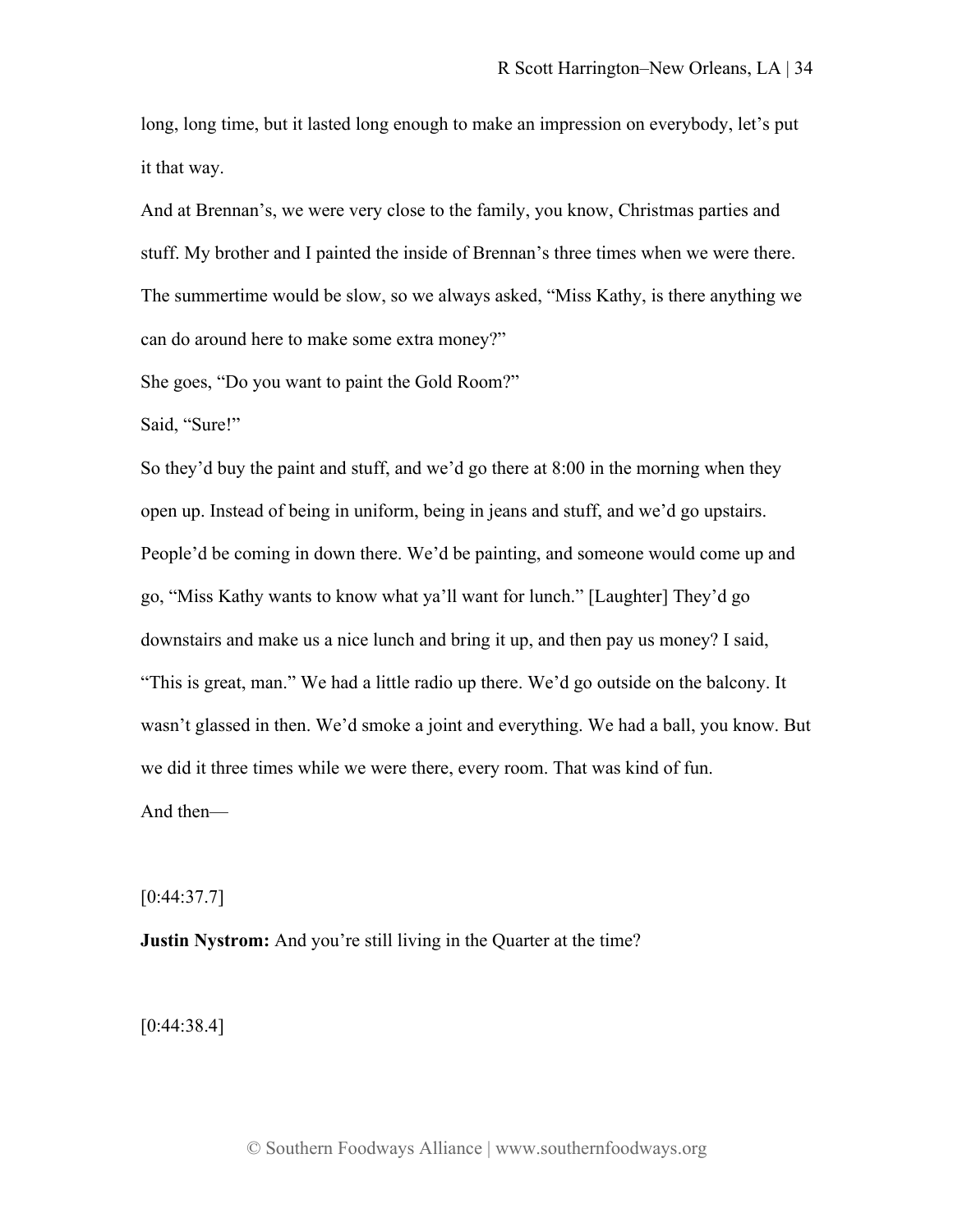**R. Scott Harrington:** Oh, yeah, definitely, yeah, living in the Quarter, of course. And then I think it was 1996 or '98, Kathy Abernathy, the general manager, wrote a letter to the Restaurant Association of Louisiana and entered my name as being Restaurant Employee of the Year. They have a big like a conference once a year. This time it was in Lafayette. So they awarded me Restaurant Employee of the Year, the Restaurant Association of Louisiana, so I had to go to Lafayette to get the award, so the Brennans gave me \$500 in cash, got me a room at this hotel in Lafayette paid for. All I had to do is get down there, you know. I brought a little suit with me, my wife and everything. We were there one night, had a really nice time, went out for dinner. The next night was the big affair, and there was a big ballroom with tables of twelve, round tables all over the ballroom. Melinda Schwegmann was the lieutenant governor; she was there. And I can't remember who else. But anyways, they were calling out, you know, Housekeeper of the Year, you know. I don't want to be derogatory, but Hispanic name, you know. And Bartender of the Year from someplace, and all this stuff. Well, they called Restaurant Employee of the Year, my name, and I went up to the stage and got a nice trophy and a picture with ol' Melinda and everything like that. We stayed the night and everything. It was fun, you know.

[0:46:10.0]

**Justin Nystrom:** Yeah.

[0:46:10.9]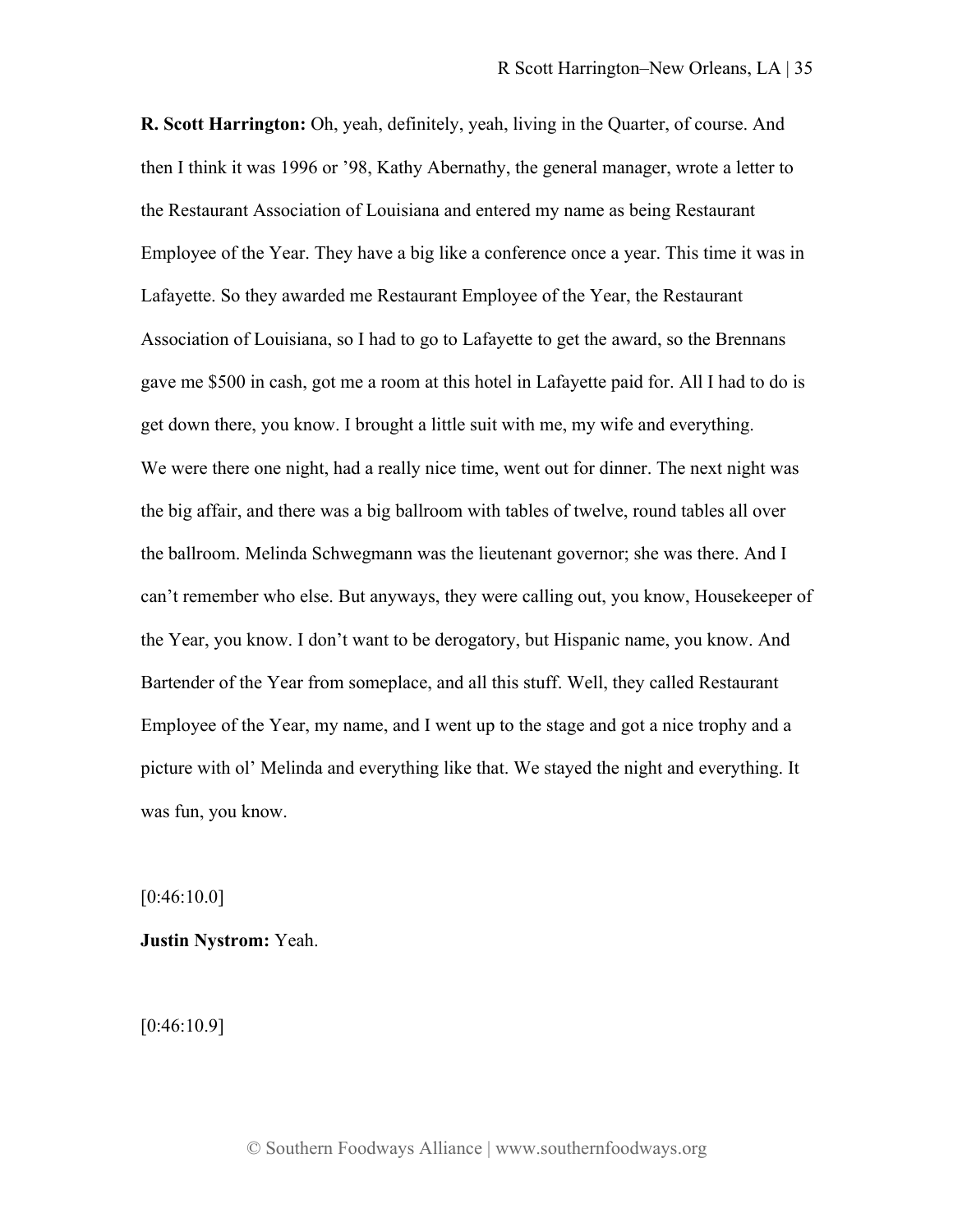**R. Scott Harrington:** I thought, "Well, that was really nice," because the letter had to be pretty nice.

[0:46:14.2]

**Justin Nystrom:** Yeah.

 $[0:46:15.2]$ 

**R. Scott Harrington:** Because, you know, I did a lot of work for the restaurant, painting and stuff, and I knew a lot about the wines they had, and very familiar with the kitchen. I came up with this thing called Special Apps, where you have an oyster tray that has six different indentations in it that they put the oysters on, put it in the oven to bake. Well, I asked Harry one time, I said, "Hey, Harry." I said, "Instead of putting all [Oysters] Rockefeller on there, can you put a Rockefeller, Casino, and a Bienville, and put a buster crab, maybe Buster Béarnaise?"

And he said, "Oh, yeah, I know, and frog legs."

I said, "Yeah, and frog legs." So I called them Special Apps, you know. So he'd make these, you know, because I thought, "This is going to be a good table. I'm going to see if they want that." Anyways, that was really a big hit with people, and Harry would—you know, he'd go, "You motherfuck—," because they're busy, you know, and I got him because oysters take *x* amount of time, buster crabs, gotta do that. Someone's deep-frying the frog legs. Then you got to put it all on the thing, put a lemon on it, make it look nice, and give it to the stupid waiter that's going to make \$100 on it, you know. [Laughter]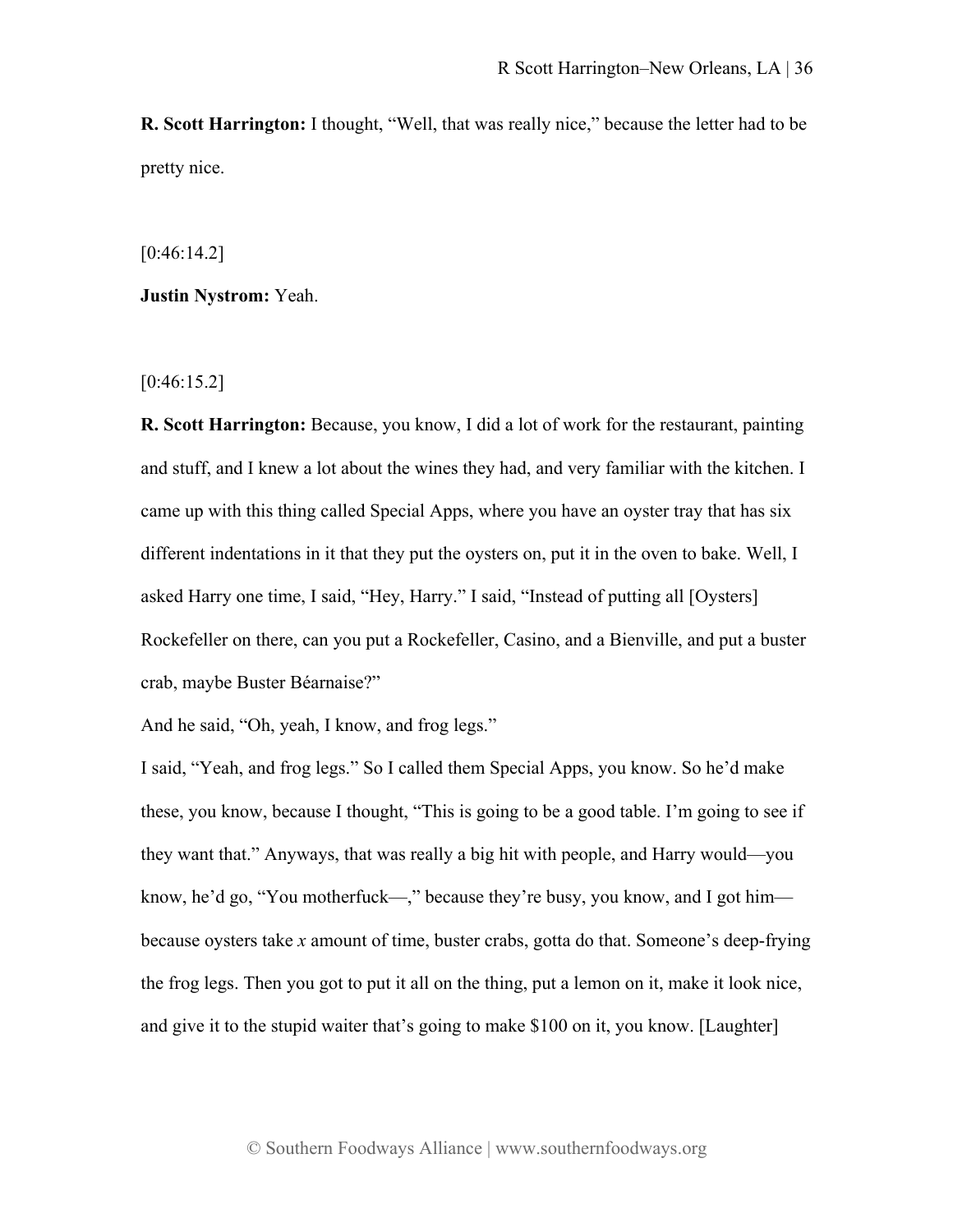But, I mean, they liked all that, so it must have been a really nice letter that she wrote. I never read the letter, but, I mean, obviously it was nice, because I won something.

 $[0:47:29.6]$ 

**Justin Nystrom:** Yeah, yeah, yeah.

[0:47:30.0]

**R. Scott Harrington:** I'm giving something. So then a couple years after that, or maybe a year after that, it was the Sugar Bowl, and my brother and I were in the L Room, which all the tables were lined up lengthwise because they're all tens, twelves, or whatever, and I had this table of twelve, and two people were adults, ten kids. I'm thinking,

"Goddamn." You know, everyone's out there drinking Bloody Marys, Mimosas, ordering wine, full breakfasts and everything, and I got these scrawny little brats in here eating chips and whatever, you know. Well, I didn't treat it that way. But the lady asked me, said, "Do you serve Pepsi-Cola products?"

I said, "No, ma'am, we serve Coca-Cola products."

She goes, "Oh, Jesus."

I said, "Just a minute. One second, ma'am."

I went, "Jeff, come here! Come here!"

He goes, "What?"

"Go around the corner. Here's some money, here's twenty bucks. Get as much Pepsi-Cola products as you can get in liters. I don't care what you get, just as long as it's Pepsi."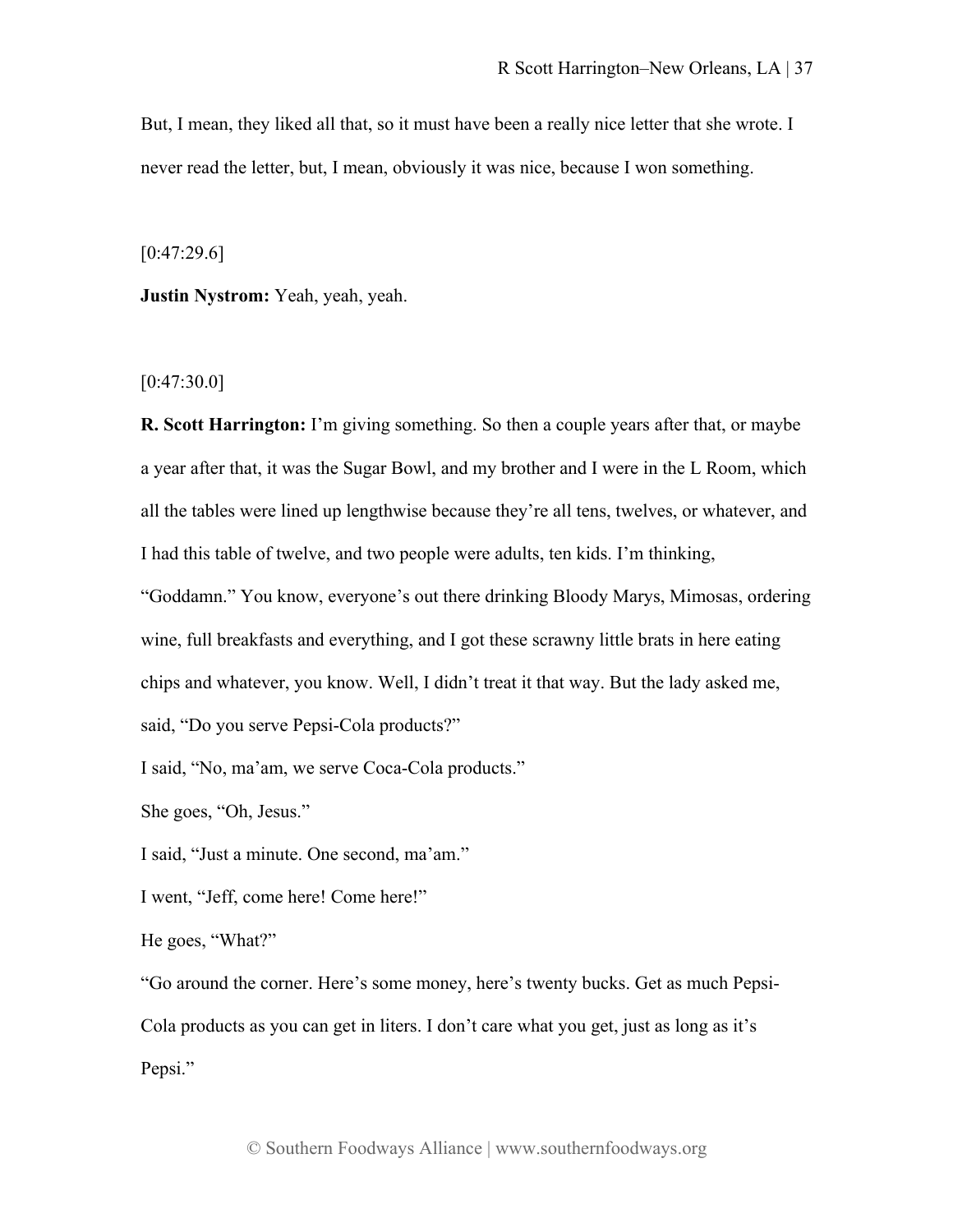"What am I doin'?"

"Just do it. I'll watch your table for you. Just go get it."

So he went out the back door, went around the corner to get it, and I set up a tray with glasses, a wine bucket with ice in it, and on top of a tabletop that's on the tray, brought everything out with, like, four liters of Pepsi products right there. And the lady went, "Wow!" She said, "That's awesome. My husband is the district manager for Pepsi-Cola, and I'm so happy that you have—."

I says, "No problem, ma'am. We aim to serve," you know.

Well, unbeknownst to me, they had a contest for Sweet'N Low, and she wrote the Sweet'N Low people and told them what happened at Brennan's and how impressed she was with the service. So I got notification that I won second place in the Sweet'N Low contest out of 3,000 people nationwide!

[0:49:21.2]

**Justin Nystrom:** That's a big deal!

[0:49:21.8]

**R. Scott Harrington:** Right! I thought, "Wow, that was really nice of that lady." And I showed my brother. I said, "Look! Remember that lady?"

He goes, "Yeah, yeah."

I said, "Look what happened."

He says, "I'm the one that went and got the fuckin' Pepsi. How come your name gets put—?" [Laughter]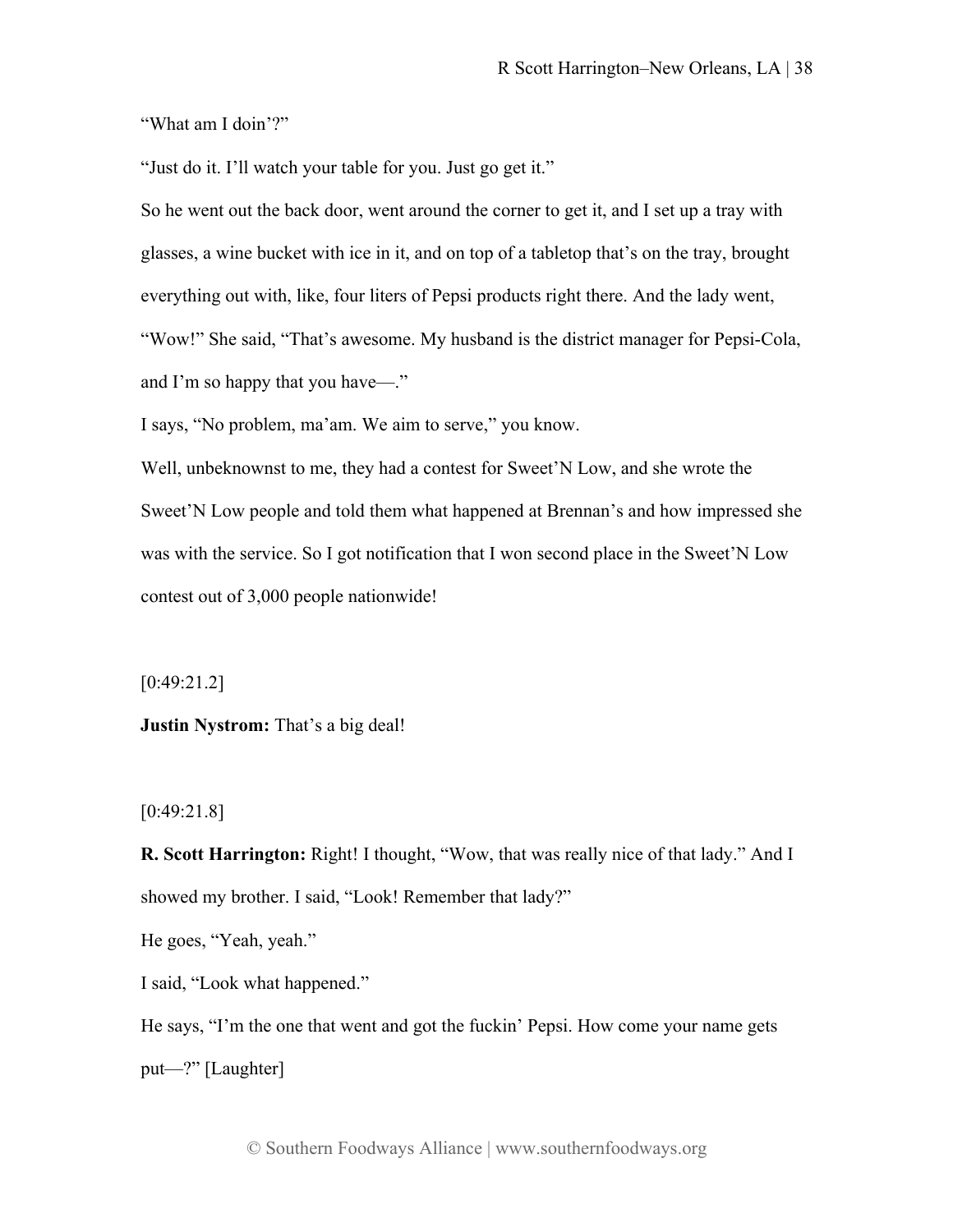I said, "Well, I didn't know this was going to happen. I thought I was just trying to be nice, you know. I didn't ask her to write any stupid letter."

So he was a little frustrated with that.

They also gave me money—they didn't send me anyplace to pick anything up, but they sent a certificate to my house, Sweet'N Low Contest, blah, blah, blah, "You're second runner-up." But the food guy, Fitzmorris or—

[0:50:00.8]

**Justin Nystrom:** Tom.

 $[0:50:02.0]$ 

**R. Scott Harrington:** Tom Fitzmorris. Well, he's always had that radio show, you know. So he called up Brennan's and told Brennan's he wanted me to come on the radio show for an interview, you know, and the chef came downstairs from the office, he goes, "Scott Scott, I wanna talk to you." That's how he talked, you know.

I said, "What?"

He goes, "Tom Fitzmorris wants you on the radio. I'm hesitant, but I guess you have to go."

I said, "Why are you hesitant, Chef?"

"I'm afraid you're going to say something stupid." [Laughter]

I said, "I won't say anything stupid, Chef. I promise."

So my brother came with me, and my sister was here in town, so she came with me, and they sat in this room with the glass behind, and I sat in the thing with the headphones on,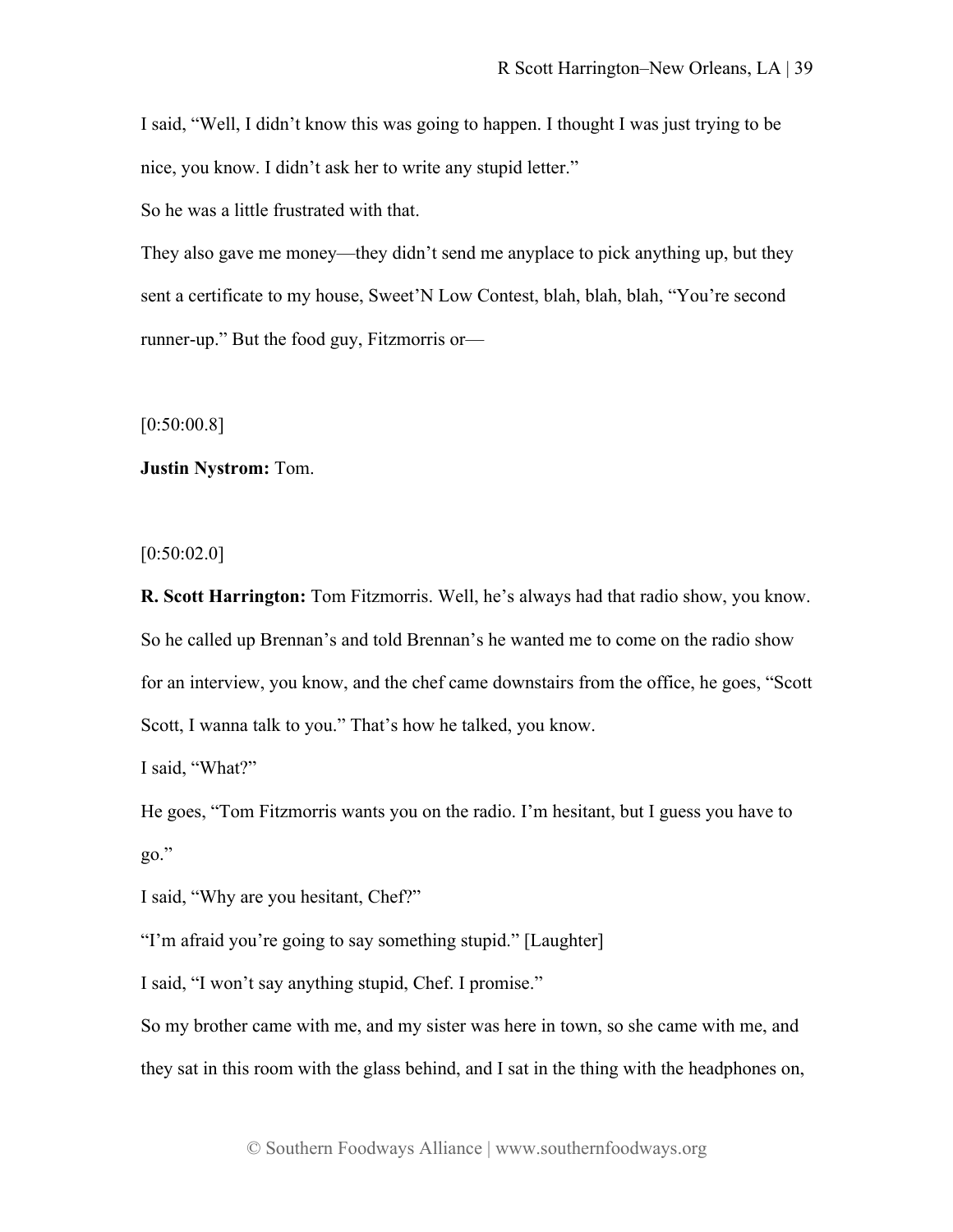talking to Tom. I was telling him what I did and everything, or what we did. I brought my brother's name up three times, you know. And I said, "Yeah, it was really fun. We're always busy, the food's so good there. I love working there," all this, in case the chef's listening, you know.

 $[0:50:58.2]$ 

**Justin Nystrom:** Yeah, yeah.

 $[0:50:58.4]$ 

**R. Scott Harrington:** And then he said, "Well, you know who won first place and why?" I said, "No, as a matter of fact, I never did hear who won first or why."

He said, "Well, it was a Miss—," and he said some name. He said, "She's from—." I think up north someplace.

I said, "What did she do?"

He said, "Well, it says here that she was very cute and had a very perky attitude."

I said, "Well, I can see there's always room for improvement." I didn't know what to say

to that, you know. [Laughter]

But those are two things that happened that don't happen to a lot of people in the service industry, you know.

 $[0:51:29.2]$ 

**Justin Nystrom:** Yeah. That kind of recognition.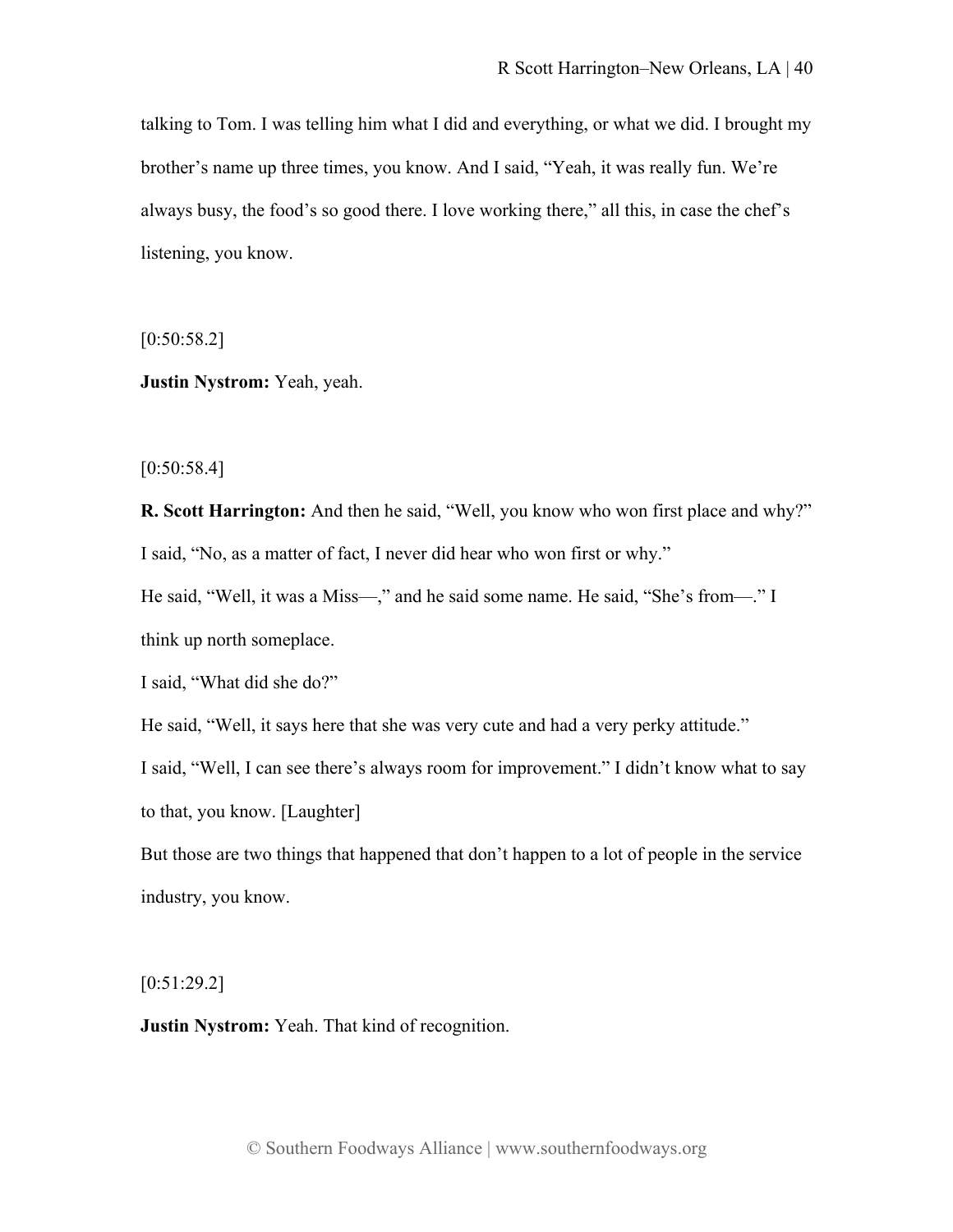$[0:51:29.5]$ 

### **R. Scott Harrington:** Right.

[0:51:30.7]

**Justin Nystrom:** Yeah, yeah, yeah, yeah, yeah.

[0:51:30.6]

**R. Scott Harrington:** Right, you know. So that was really a fun place to work. The period of time when they were having problems financially at the end was really difficult for everybody that had been there a long time. A lot of people I worked with that were there twenty years was like a short time. You know what I mean? There was like Sergio and Mario and they call them the Cucaracha Brothers that worked there. They worked there thirty and forty years, you know, from the late [19]50s and [19]60s and everything like that. They were like longtime people, man.

And everybody was like family. When I worked there, I worked with my brother. Then my wife was a bartender who worked around the city and everything. Well, she got a job there working upstairs in the service bar, pumping drinks on Sunday, making like 150 bucks in one day in this little bar because they split tips and everything, and she worked there. And my brother-in-law, his wife was going to, I think, Loyola. I'm not sure. Tulane or Loyola, one of the two. And he was a nurse, not an emergency nurse yet, but he was a nurse at the hospital, but he worked there on the weekends because they were busy. So I had half my family working there, you know, at one time.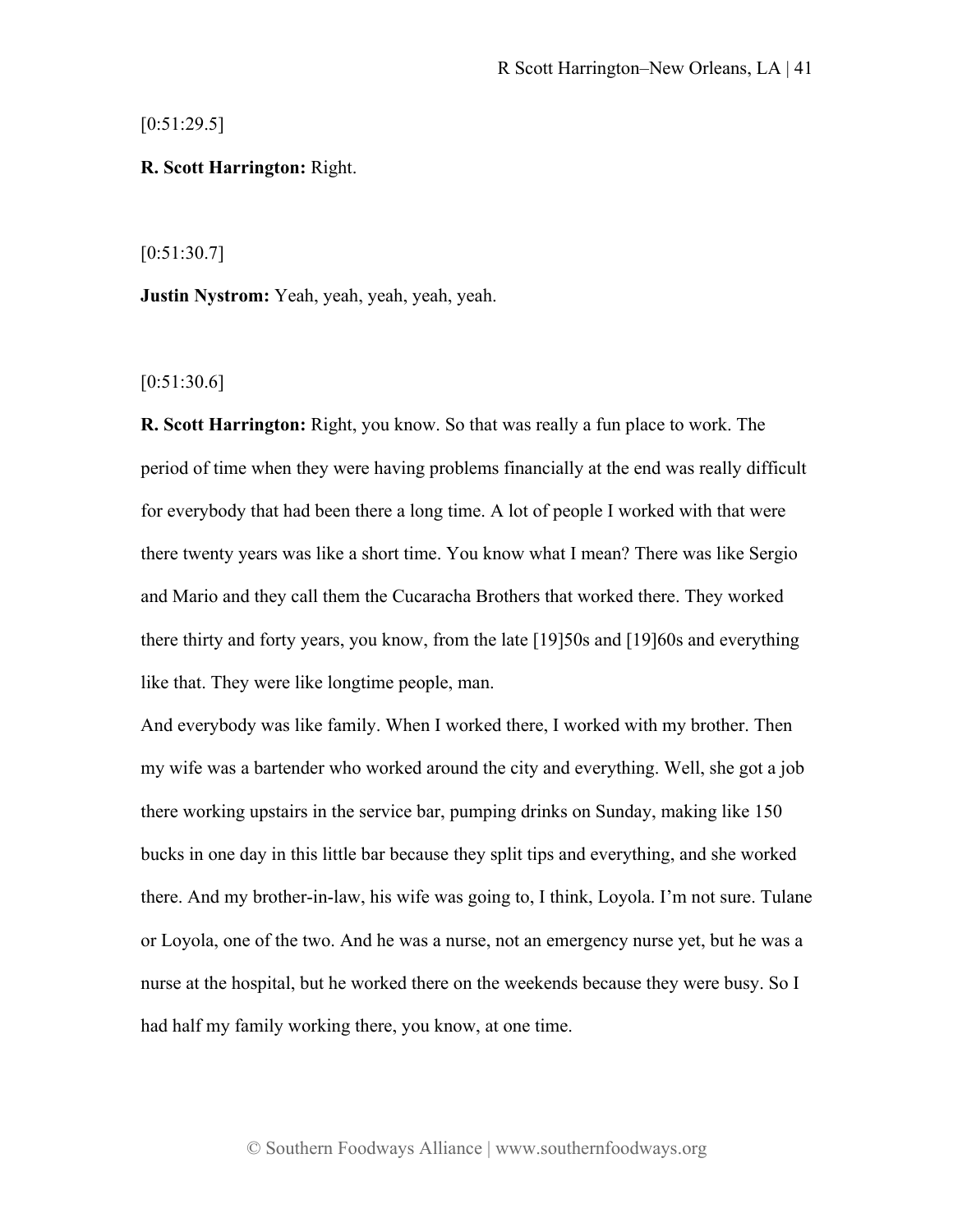My wife kind of liked it because we'd get up in the morning and—see, the place opened—you were supposed to be there at 7:00, then they opened at 8:00, and then you worked breakfast and then you'd get a break. Most people went home, but my brother and I would work a party at night or stay. So my wife and I would get up in the French Quarter and we'd leave like around 6:00. She'd say, "Why do we have to leave so early?" I said, "We gotta get there early, honey." I said, "Silverware's hard to find. You gotta find silverware. You gotta have glasses. You gotta make sure you have wine buckets, make sure you got water pitchers." Because they had these gueridons where stuff was set up, and as you got closer to the main dining room, everything was there. The further away you got in different rooms, you wouldn't have two coffee pots. You might have a teapot. You wouldn't have two water pitchers. You might have to go find something. You know, you're missing stuff, you know. So by the time they start seating your room, that period of time you're downstairs looking for the stuff that people aren't using right then, and take it upstairs. You know, they were short on equipment, seems like. Silverware was a big problem all the time.

# $[0:53:50.7]$

#### **Justin Nystrom:** Hmm.

### $[0:53:51.0]$

**R. Scott Harrington:** But, I mean, it wasn't unusual to take a setting off a table, wrap it up, and just while you walk away, stick it in your pocket, you know. I mean, sometimes our pants were hanging down like they do like the homies, you know, because we have so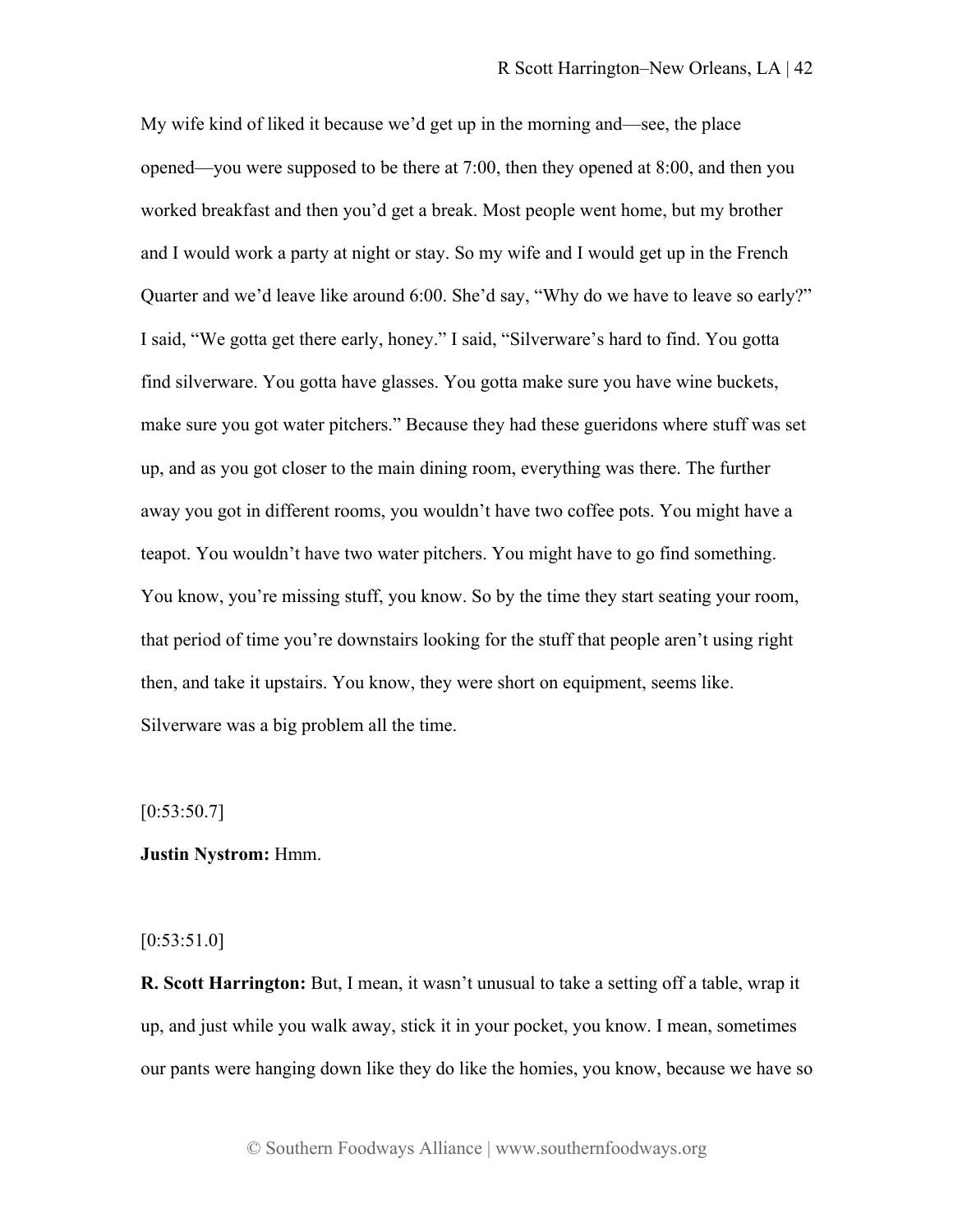much silverware in it, you know. Sergio'd take the silverware and stick it in a wine bucket and put ice on it. [Nystrom Laughter]

 $[0:54:10.7]$ 

**Justin Nystrom:** And this was silverware somebody else had rolled, right?

 $[0:54:12.9]$ 

**R. Scott Harrington:** Oh, yeah.

 $[0:54:14.3]$ 

**Justin Nystrom:** Yeah, yeah, yeah, yeah, yeah.

 $[0:54:15.0]$ 

**R. Scott Harrington:** Well, one time it was on Mother's Day, and that was like one of the biggest days there. My brother and I worked day and night, but the day before Mother's Day, we worked that night and we had a party, and we had a really good party, and the guy that was working the broiler was named Homer. He was really a cool guy, not because he gave us stuff, but he was really a nice guy. He had sleep apnea, and sometimes you go [demonstrates]. "Homer, how's that thing?" He'd be over there [demonstrates]. "Homer! Homer!"

"It's almost done."

You're like, "Wake up, man!" But he would give us red beans and rice and take a filet and chop it up and put it underneath red beans so when you'd walk out the kitchen, it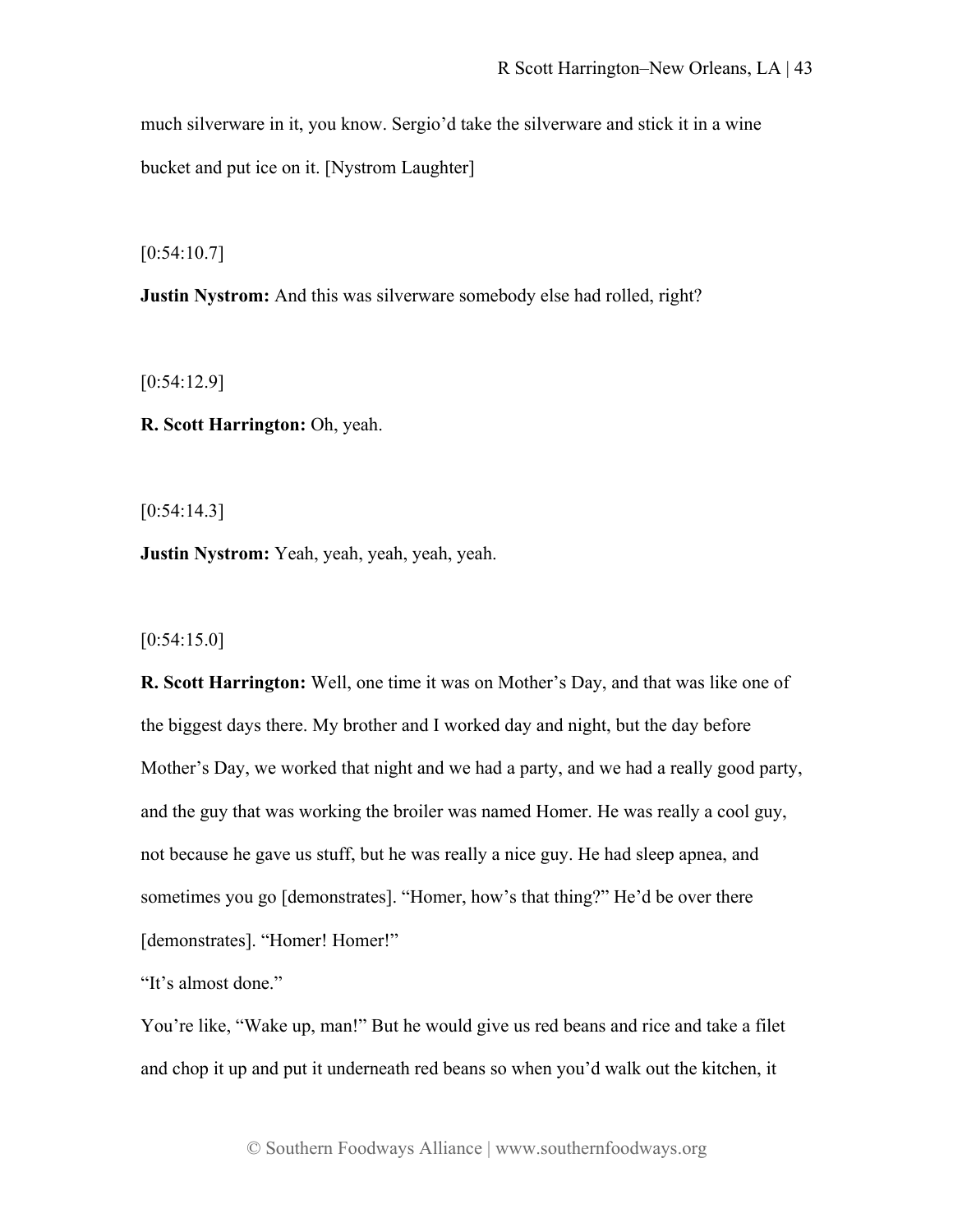looked like red beans and rice. When you got to your station, you go, "Oh, filet mignon! Very nice." [Nystrom Laughter]

I asked Homer, I said, "Homer—." Because they had lockers in the stairwell going up the back steps. I said, "Homer, can I use your key tonight and put some silverware in that locker for tomorrow? They're going to be busy, man." I said, "I don't want to be left with—."

"Oh, I guess so."

So I told my brother, I said, "Go around and find *all* the silver you can. If it's not on a table, find it, bring it. We're gonna roll it."

So we rolled up silverware before we left, and his locker, from the floor to like almost—I mean almost—it was like four across, four down, four across, four down. It was like perfectly rolled. When you opened it up, it was like, "Oh, perfect!" So we were working this room called the Chanteclair Room. It was the furthest-back room in the whole place. Tommy Romie was the maître d', and he said, "I'm gonna set you guys first, because I know you're gonna turn the tables, but, I mean, you gotta be

ready."

I said, "Oh, no problem," you know.

So they sat us. We did a first turn like at 8:15. People were in the chairs. We were having drinks for them and everything. So we were rolling, you know. And when they got up and left, my brother's clearing the room, I went back, had the key, took out the silver, laid that stuff down. "Tommy, we're ready!"

"Really?"

I said, "Yeah."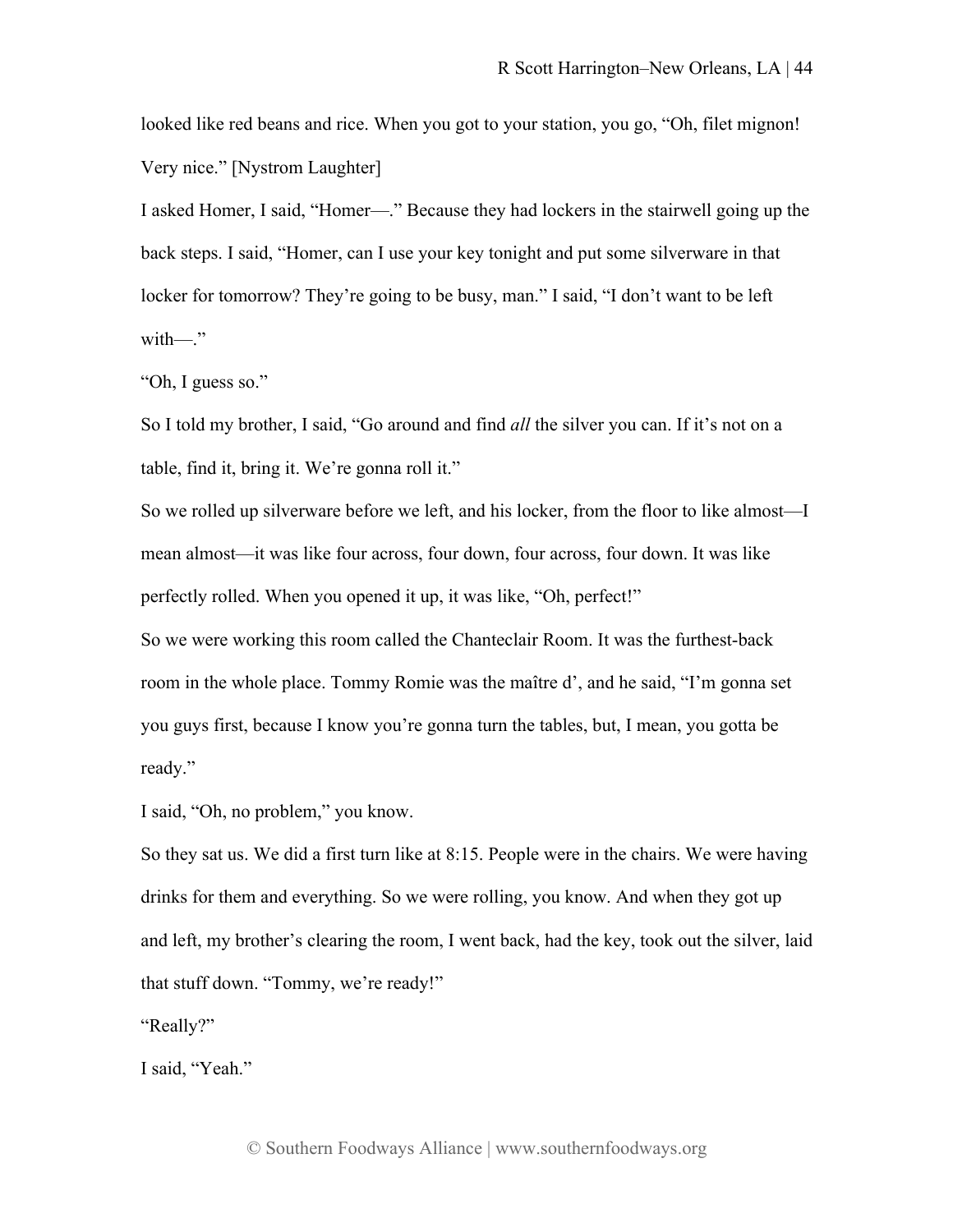"Right this way, folks," you know. All the time people waiting for tables. They're not going to sit there and go [unclear]. No, they were waiting. And we were doing that all day, and people were like, "God, how are you guys finding all this silverware?" Well, on the last turn—

[Recording ends at 0:56:28.7].

[Begin File 2]

**R. Scott Harrington:** My brother was cleaning stuff up, I went out in the back, opened up the locker, pull it open. I looked around. Tommy's eyes were on my eyes. He looked at the camera, and he said, "You asshole, man." He knew right then he had that all the way through. [Laughter] Said, "All day we been looking for silverware. You guys had it all up here."

I said, "We turned tables for you, didn't we?"

 $[0:00:22.5]$ 

**Justin Nystrom:** But management never reacted to that and said, "Hey, man, we should just get more silverware"?

 $[0:00:25.2]$ 

**R. Scott Harrington:** Well, they did sometimes, but the thing was, people were taking it home. They had the worst dish crew. It wasn't unusual for police to come in once a week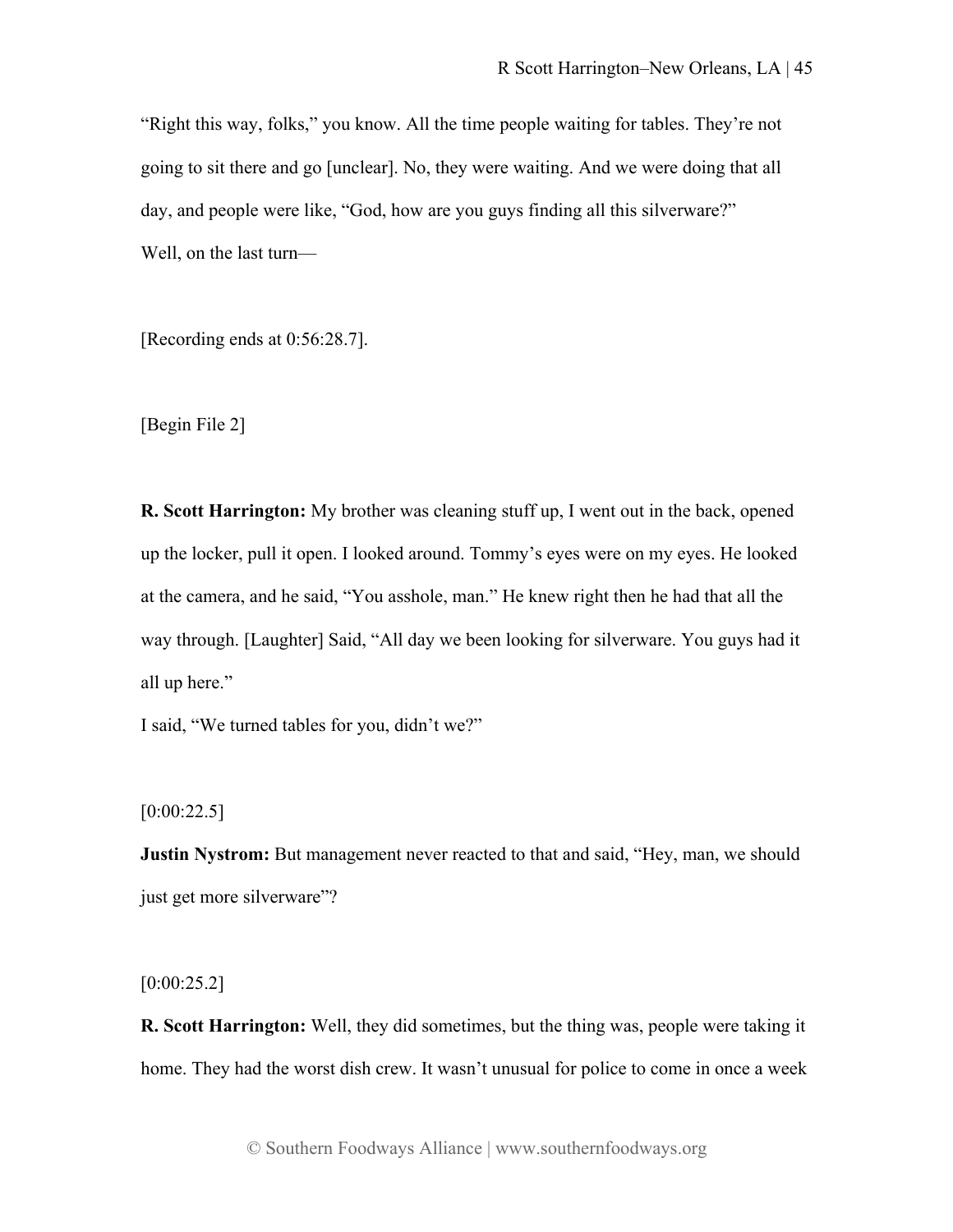or once a month to arrest one of the dish crew for something, a warrant or robbery or something. And all the waiters would make deals with them. "Here's ten dollars right now in the morning. I'm going to give you more in the afternoon, and I'll pay you at the end. But hold that silverware for me."

"Okay."

I go in there, "Here's ten dollars," a little baggie of smoke. I said, "Now, I want the silverware."

"Okay." [Laughter]

You know, there's problems all the time. Then the Brennans even tried putting these things on the trash cans that were metal collectors, so if you dumped your tray, and they thought that people had silverware and trash and everything on the tray and would just dump it, say, "To hell with it," and walk away. And the metal collectors would "ding, ding, ding, ding." They'd collect knives or something and take it off. And sometimes they thought the dishwashers were throwing it away because they got tired of doing it, you know. At the end of the night or the end of the day, they'd just dump it in the thing. "Let's get outta here." I don't know what happened to the silverware all the time. They tried to rectify the situation periodically, but it was a hustle. It just ended up being a hustle.

 $[0:01:46.4]$ 

**Justin Nystrom:** And it's kind of like endemic of a place that size or—

[0:01:49.2]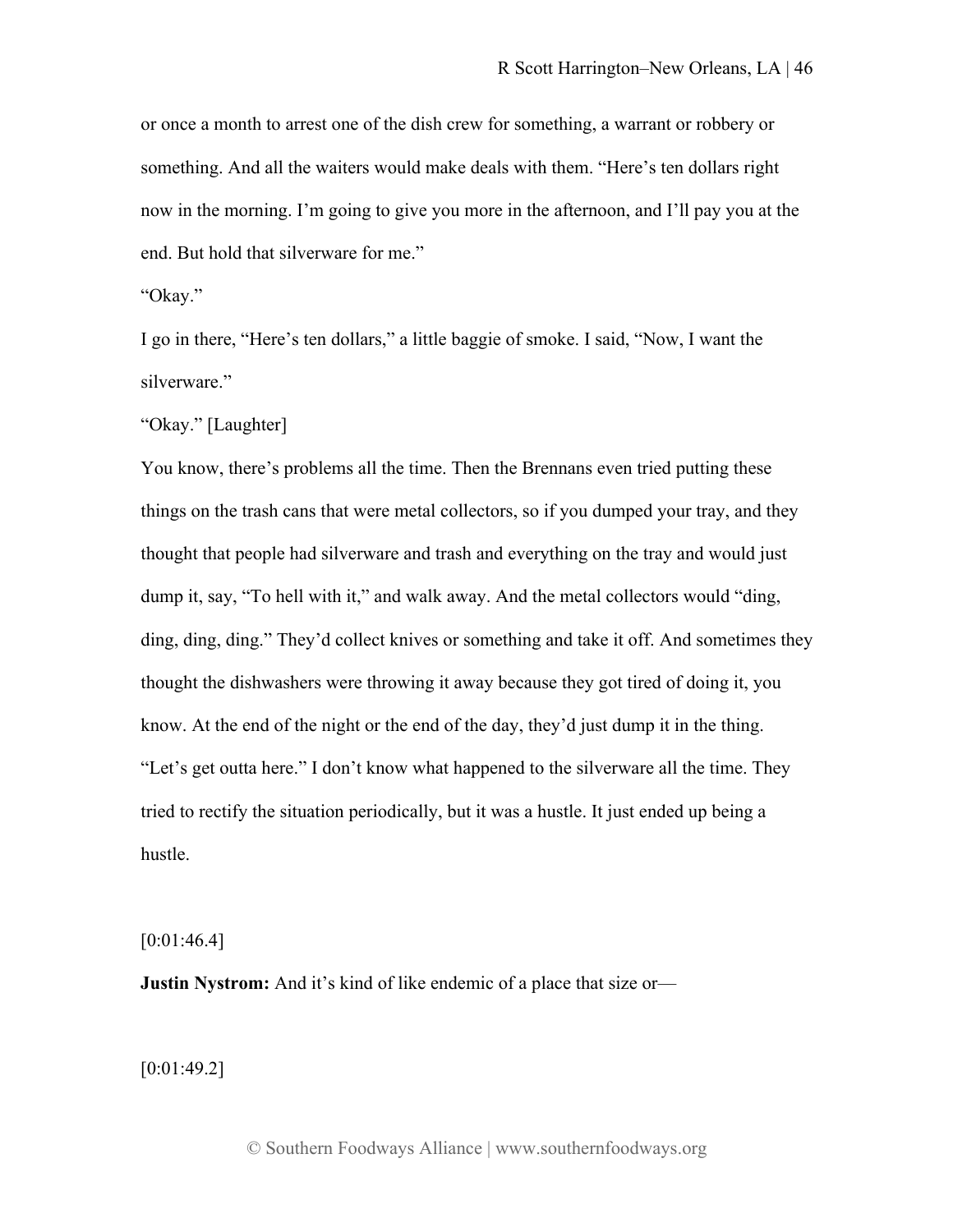**R. Scott Harrington:** Well, it is and it isn't, because at Arnaud's, working at Arnaud's— I was a captain at Arnaud's for four years, four and a half years—Arnaud's has a whole wall probably that size [demonstrates] with a caged thing, and there's shelves with little holes in it that the silverware containers sit in. So in the beginning of the day, or night, whatever you're working, it's locked up. So the maître d' has to come, unlock it, open it. You take out spoons, you take out knives, you take out this, that out that, go to your gueridon, set it up. Everything's set, you know.

At the end of the night, you've got to put all that back. You don't leave anything on the tables or anything like that. All the silverware goes back and they lock it up, and then they count that, like every month. "Why are we down fifty knives?" They'd try and find out. They stayed on it.

Brennan's was like, "All right, buy some more," or, "We're so busy we don't have time to argue about it right now." I mean, hey, back then it was like that, you know, but I know it was expensive for them. But they made pretty good money there. I'm not saying it was worth it, but, I mean, they could have probably streamlined a lot of things. The management was good, but it wasn't really strict. I mean, if you'd been there a while, they kind of just gave you your lead, you know. "This is a table, these are really good friends of mine. There's no check. Take care of them." You could sell them a 150-dollar bottle of wine for the appetizer and a 400-dollar bottle of wine for dinner. No problem. Brennan's, "Okay the check."

My brother and I waited on the Rolling Stones when they were in town. I can't remember what concert it was, but they came in the restaurant at like 12:00 or 12:30. We closed at 10:00. So Teddy called up and said, "Look, the Rolling Stones are coming in. Scott, Jeff,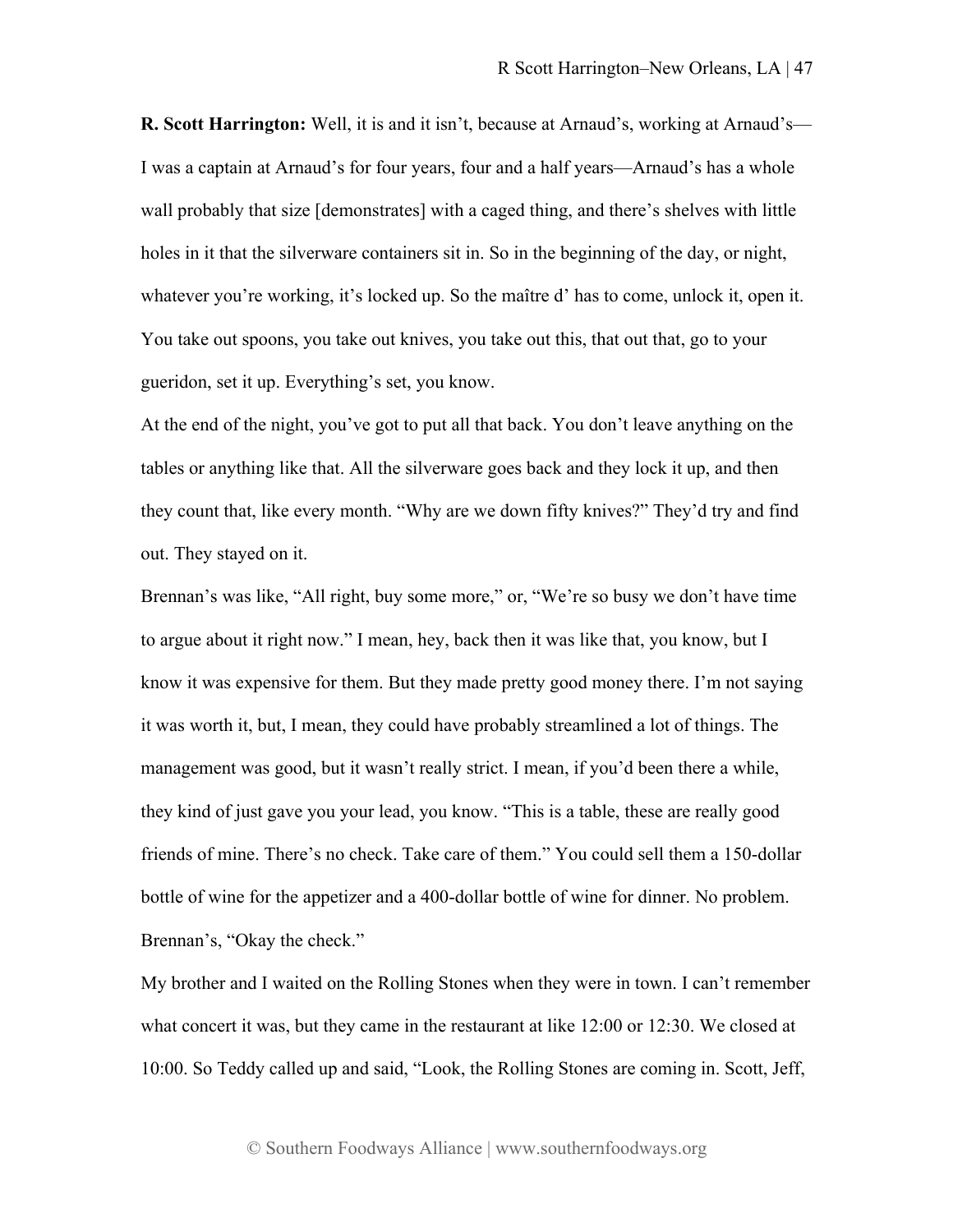David Canning, and Louis Million, the maître d', "I want you all to stay and take care of them. They don't want anybody else around. I got the kitchen staff going to be there. I want you to take care of them."

I said, "All right." So we sat around after 10:00 o'clock and waited, set up a really pretty table right by the windows in the main dining room. It was really pretty, all the lights and candles out in the courtyard and everything. It was really nice. And we had wine lists, all kinds of shit around. Mick Jagger come in with the band and I guess it was his roadie managers or something like that. It was like twelve people, you know. They were having a really good time, and the food was really good. Things were going great. And then Mick gave my brother the card, like American Express card or something. I was like—we asked the maître d', "What should we do?"

Said, "Well, if they gave you a card, then go ahead." So my brother went to run it off and everything. I think it was like 1,500 or 1,800 bucks or something like that. I don't remember what it was. But it was declined.

So then he went back to Louis, he said, "Well, now what are we going to do? It's declined. You want me to go tell him that?"

He said, "Well, just a minute."

"Teddy, sorry to wake you up. They gave the card and everything. It was declined. It's like 2,300-dollar check or something. All right. No problem."

"Just tell them it's compliments of Brennan's. We hope they enjoyed themselves," he said. No problem.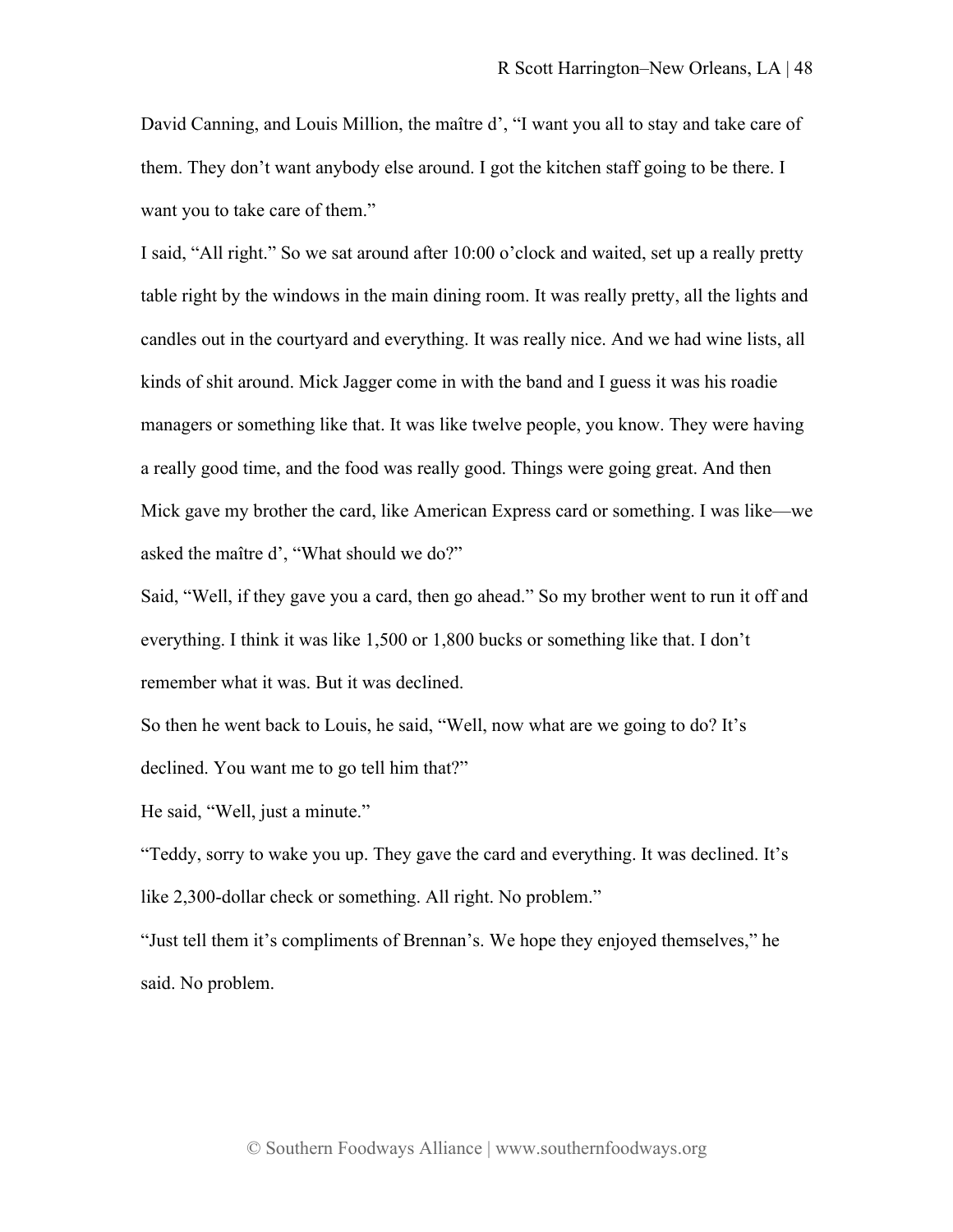So they just picked up the check. Boom! Why it was declined, I don't know. I mean, it said "Mick Jagger" on it. My brother still had the slip where you do that to it, you know. So that was kind of interesting.

One day we had Elizabeth Taylor come in, and after hours, and Louis Million, the maître d', had two dozen red roses with baby's breath and everything, all this stuff, and we had to go through how we were going to stand by the door when she walked in. He was going to present her with the roses and walk her to the table and everything.

When she came in, she barged right by him. She didn't even stop to say hello. She just barged right by him and went in and said, "Where are we sitting?" The only table with a candle, right by the room, nice round table, real pretty, rooster plates on it and everything, really pretty. I mean, Louis was like, "I'll just put these over here." [Laughter] And one time—who's that guy? Oh, Harry Connick, Jr. got married, and he and his wife and the family had a reception there, upstairs in the AB Room, set up real nice and everything, nice wine, really nice party. Well, downstairs in the main dining room, I had Carol Burnett, and she had like a party of six people with her or something like that, and she was real sweet. Well, she found out that Harry Connick, Jr. was upstairs with his new bride, so she wants to bring them a bottle of champagne. So she said, "Could I get a bottle of Dom Perignon I want to bring up to the Connick family for a little celebration?" I said, "Sure." Tell them, "Get me a bottle of DP, put it on the check," and everything like that. I said, "I'd be happy to carry it up there for you and walk it up there." She said, "Oh, well, thanks, honey."

So I walked her up the stairs, gave my arm, had the DP in it. We got to the doors; they're closed. I gave her the DP and I stepped back, and she went [knocks], a couple times. I

© Southern Foodways Alliance | www.southernfoodways.org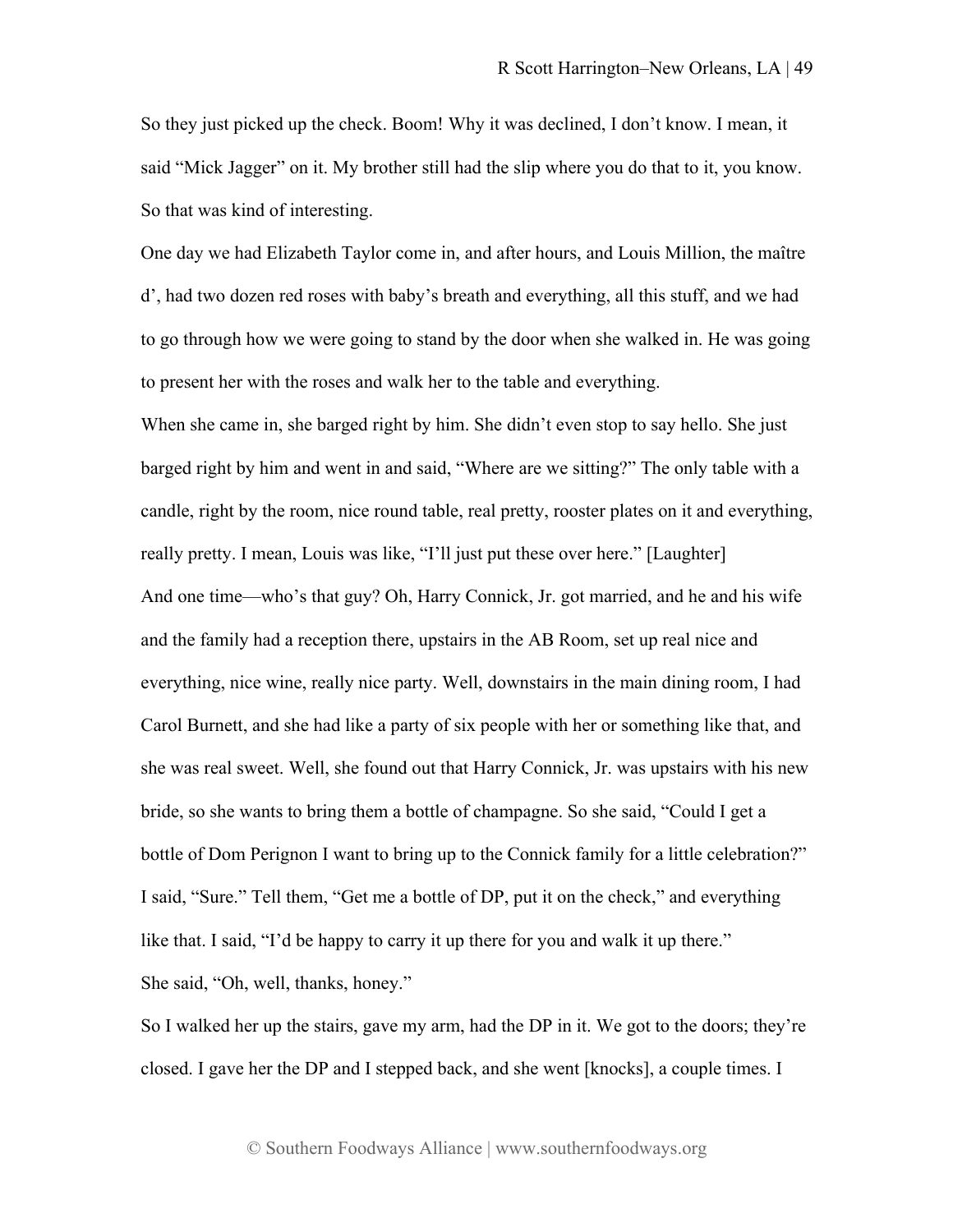thought, "Well, what are they doing in there?" So finally a guy opened up the door, and he goes, "Oh!"

"Yes, I'm Carol Burnett," or Miss Burnett or whatever she said, because the guy looked, like, stunned to see her." She said, "I just want to present this to Harry Connick, Jr. and his wife."

And he went over and said, "Just a minute." Closed the door and went over [whispers], comes back, opens it, opens up. He said, "Not right now." Closed the door, went back. [Laughter] And I'm standing there. [Laughter]

And Harry Connick, Jr. basically told her, "Not now, Carol. This is a bad time." That's what he basically told her.

 $[0:07:35.6]$ 

**Justin Nystrom:** Oh, my goodness. [Laughter]

 $[0:07:36.5]$ 

**R. Scott Harrington:** I know. So weird, you know.

So she gave me the bottle of champagne, and she said, "Will you make sure that they get this?"

I said, "Of course I will. I'll even ice it down right here and make sure everybody knows about it. No problem."

 $[0:07:49.0]$ 

**Justin Nystrom:** I've heard she's a class act.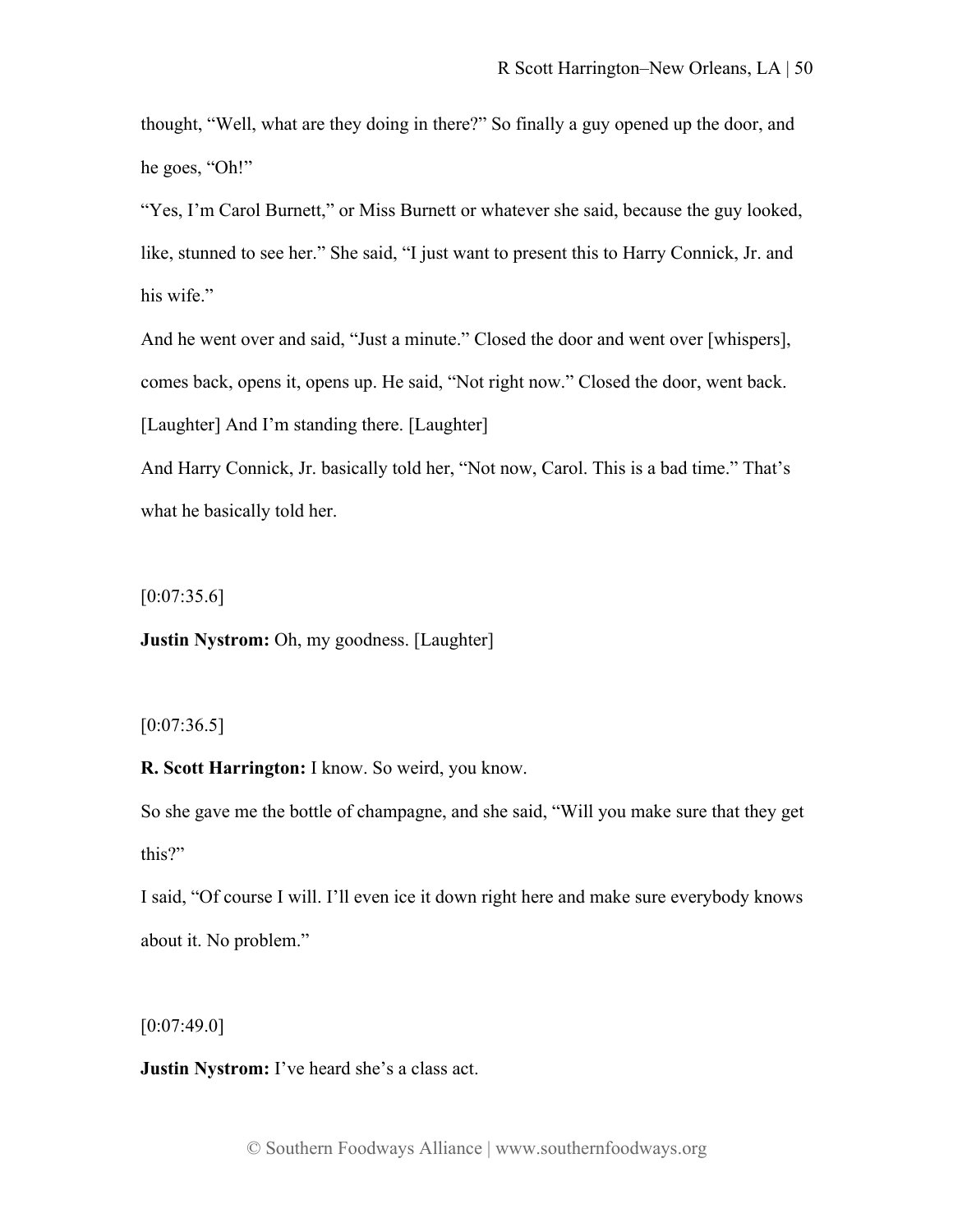[0:07:49.8]

**R. Scott Harrington:** She was real sweet. I mean, she took it like a champ. I mean, I was a little stunned, and she kind of just like blew it off. Maybe it was innocent, like they're really in the middle of doing their first kiss or something. I don't know what they were doing, you know. But you'd think they'd have time out for Carol Burnett to take five minutes, say, "Oh, thank you very much." No.

But that was the kind of place it was. It was fun. I had a really good time working there, really good time. It wasn't a job, you know. I mean, it was fun to go there because I knew everybody, and there were times when the group of us that were like old waiters, I guess you could say, back then, well, we had a Christmas party, and all of our wives and girlfriends came. So there were like twenty of us, including the wives and everything. So we had a table set up in the Red Room, which we all thought was the prettiest room, especially around Christmastime, real red burgundy and white trim and real—I don't know what you'd call it—cozy, you know. And it had Christmas decorations. They did a big double square table draped to the floor with two different tabletops to give it contrast. They had the rooster plates with like four forks off and three of this and two different wine glasses and everything. It was really pretty. And we all worked there, so we all made comments about it.

Pat Cassidy was the captain at that time, a friend of mine, a gay fellow—not that there's anything wrong with that—but really a cool guy. He's the one that set everything up. So he had special appetizers ordered already for us and hors d'oeuvres. We ordered anything we wanted off the menu.

© Southern Foodways Alliance | www.southernfoodways.org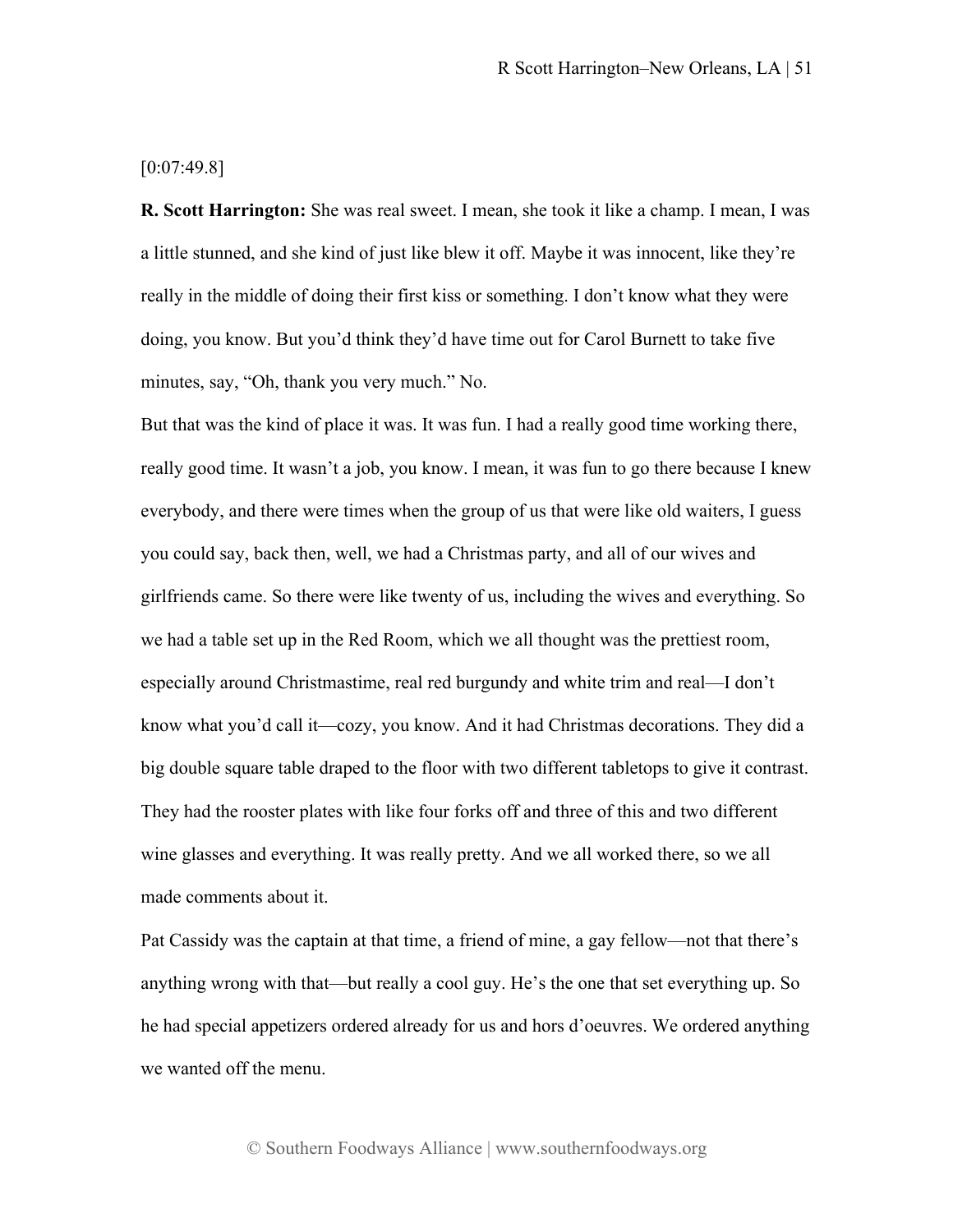The balcony was open to air. They didn't have it closed in. When we were eating our appetizers, we give him some weed, "Pat, you roll us up a couple numbers, and we'll go over there and smoke and everything."

"Yeah, no problem." He's sitting in the corner and twisting up joints, giving it to us. And Louis downstairs made the instructions to everybody, "Nobody upstairs. Nobody go upstairs, no matter what." So nobody was coming up there. We had the run of the place upstairs. I mean, we had everything. We had flaming desserts. We had two different kinds of wine. We had steaks. We had everything. I mean, I don't know. They cut that check so much that they practically gave it to us. Everybody was stunned when they found how much it was, you know, because we were planning on paying the piper, you know. We weren't asking for anything free. We just asked if we could have a party up there for Christmas, you know. I can't remember what the check was, but everybody went, "Oh, my god! That's so nice of them. That's so nice of them, isn't it? That's so nice of them. You got \$50?"

"Yeah, I got \$50." Everybody put in \$50. It was like unbelievable, you know. So they were really good to us in that way.

One time they had profit sharing. That was kind of interesting. That didn't last that long. But their family had their problems, you know, the three sons. They all had families that were wild. I mean, Teddy Junior, he was a baby when I started when I was working there, and now he's, I don't know, thirty-some years old or something like that. He's a grown adult. So, real interesting family. We had a good time, but I liked it there. It was fun.

[0:11:01.8]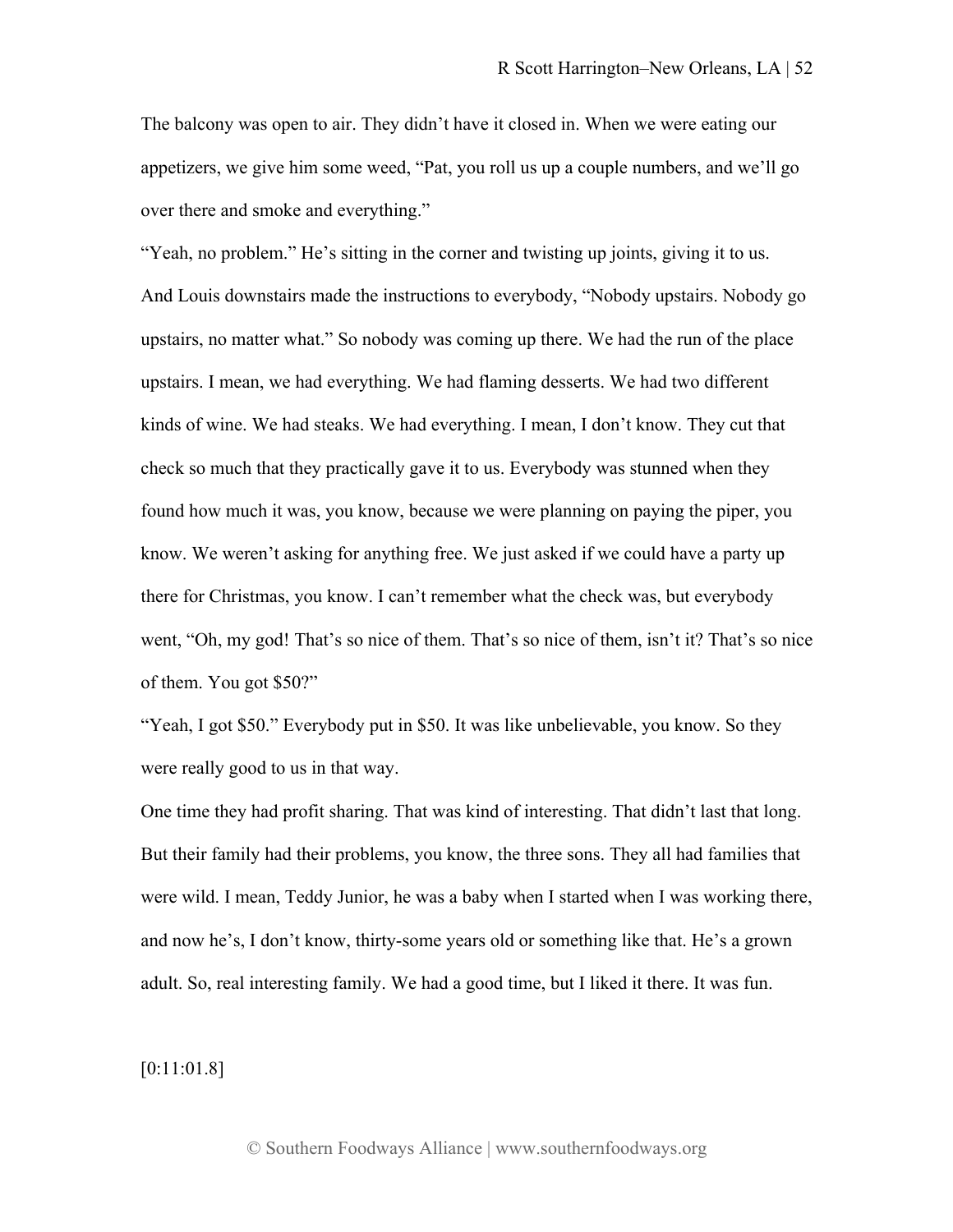**Justin Nystrom:** Sounds like a special place, yeah.

## [0:11:03.2] Calibrate 1:08:00

**R. Scott Harrington:** Yeah, it really was, you know. My wife and I still talk about it. We have an original Brennan's plate at home. My sister, before she passed away, crocheted this Brennan's rooster and all this stuff. So, I mean, there's memorabilia around the house that we remember it and everything, you know. And I got the awards there and stuff like that. It was kind of special, you know.

[0:11:24.7]

**Justin Nystrom:** So were you there till they closed?

[0:11:28.1]

**R. Scott Harrington:** Yeah, I was there till it closed. Well, I left for a while from 2000 to—right after [Hurricane] Katrina I left, I did other things, worked other places. But then after Katrina when I came back, I didn't know what the city was going to be like. Anyways, I went to truck driving school. I thought maybe that'll be fun. I like to travel. There's nothing wrong with driving. So I did this truck driving thing. I was pretty good at it, but I was away from home so much, you know. I'd call my wife, and it would be like after Katrina—I don't know if you knew anything about Katrina, the streets and everything that was built up and the mess and the power out and people driving around in trucks giving away food and everything like that. It was really something, man. It was eye-opening, you know.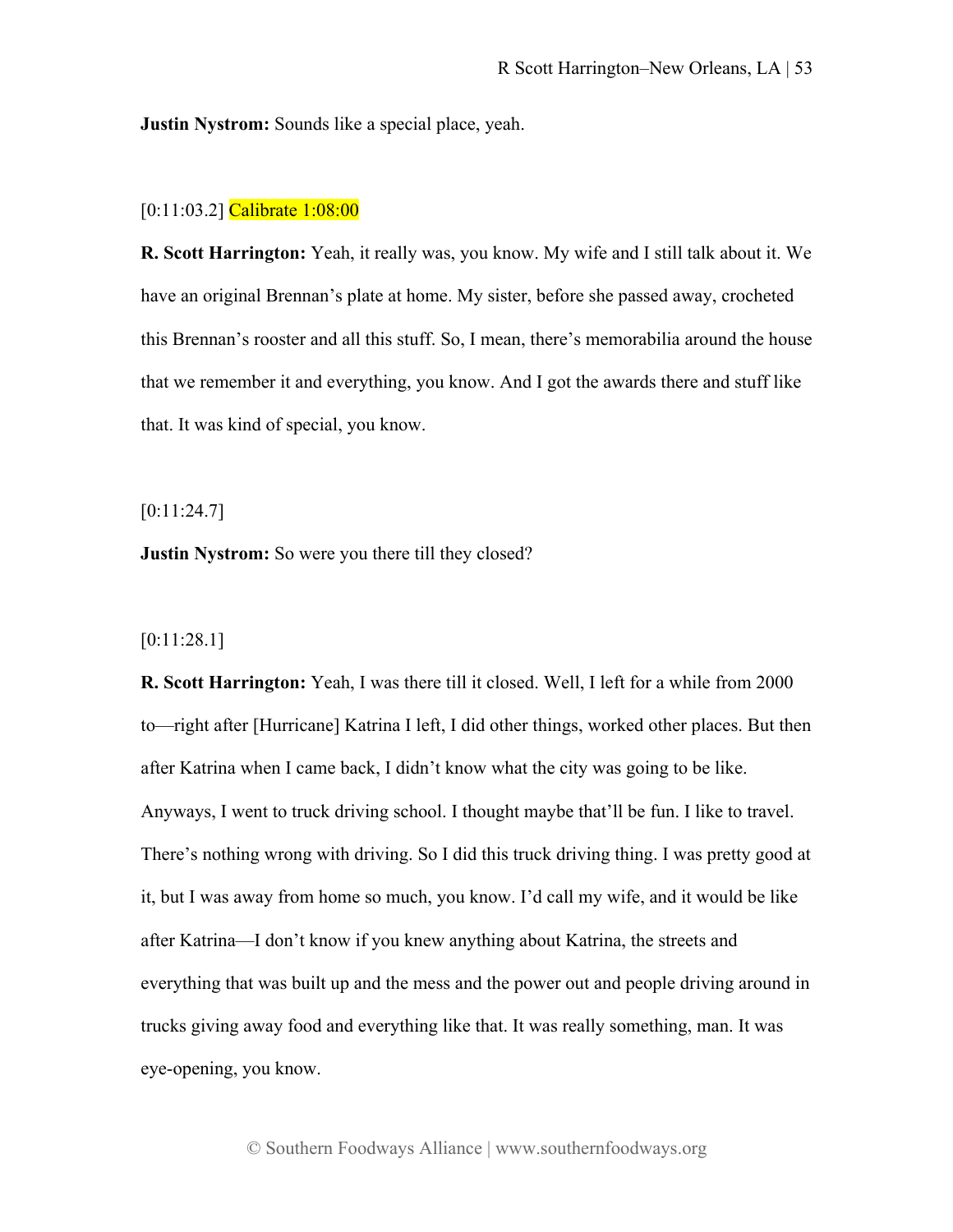Well, I left to go drive over the road, and I'd call her up, and I'd be in like a Walmart parking lot way in the back at like 2:00 in the morning up in—oh, not 2:00 in the morning, but 11:00 at night, say, and I'd be up in the mountains in Colorado, you know, and the skies would be brilliant and nice and cool. And I'd call my wife, she goes, "It's 99 degrees down here and the electricity's not on." She'd tell me this. "The car broke down. There's no way to get to the bus, or, "The stores aren't open." And it's just like it was never a, "Hey, how you doing?" "Oh, I'm doing great." It was always something was going on, you know.

[0:12:52.9]

**Justin Nystrom:** Yeah, it was a struggle.

[0:12:53.8]

**R. Scott Harrington:** It was a struggle. So when I came back one time, I just told the company I was working for, I said, "I can't do this anymore. I got to get a job in the city." So I did that. I only drove truck for about six months or something, but it was interesting. It was fun, I mean.

[0:13:07.8]

**Justin Nystrom:** Really? Because that's kind of—there's a lot of isolation in a truck, right?

[0:13:11.3]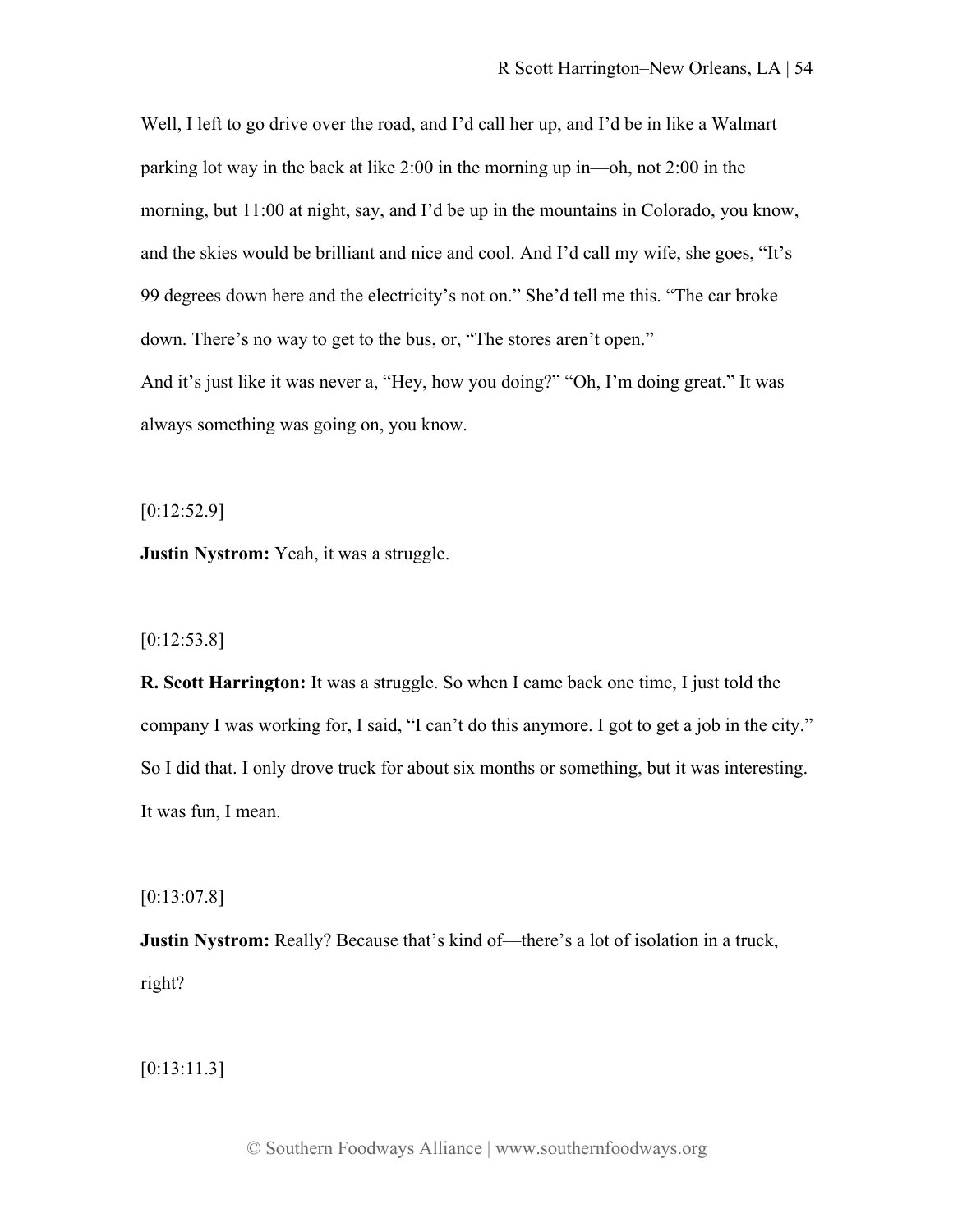**R. Scott Harrington:** Yeah, that was. I didn't really like that, but I wanted to do something different. In the city, I mean, they had McDonald's and stuff were hiring \$10. I wasn't looking to go to some restaurant that was cooking out of a kitchen with a Bunsen burner and everything like that. "Let me heat up some soup for you. Let me get this." I didn't want to do that.

And it wasn't till really six or eight months into pass that some of the better restaurants started popping open. I mean, there were certain things that—I don't know. Anyways, it was too kind of isolationist. I didn't like being out of town. And I knew that sooner or later, they're going to send me to the Northeast, and that petrified me, you know, because some of the bridges are shorter than what they're supposed to be, because it's the northeast and some of the highways go this way when they should have gone that way last year. And people would tell me horror stories about it when I'm sitting having dinner. "So, you been to New Jersey yet?"

"No."

"Oh-hoho, wait till you go up there."

I was like, "Really? Why?"

They'd tell me. I'd go, "Oh, my god!"

They said, "Sometimes you got to back in. It doesn't look like you can get a Volkswagen in there, but they expect you to do it like that [snaps fingers], because if you don't, they're calling the boss."

I said, "Aw, Jesus, don't tell me that." Because I could back in all right, but if you give me a couple shots at it, you know. But all that, it just made me—I said, "I can't do this, man."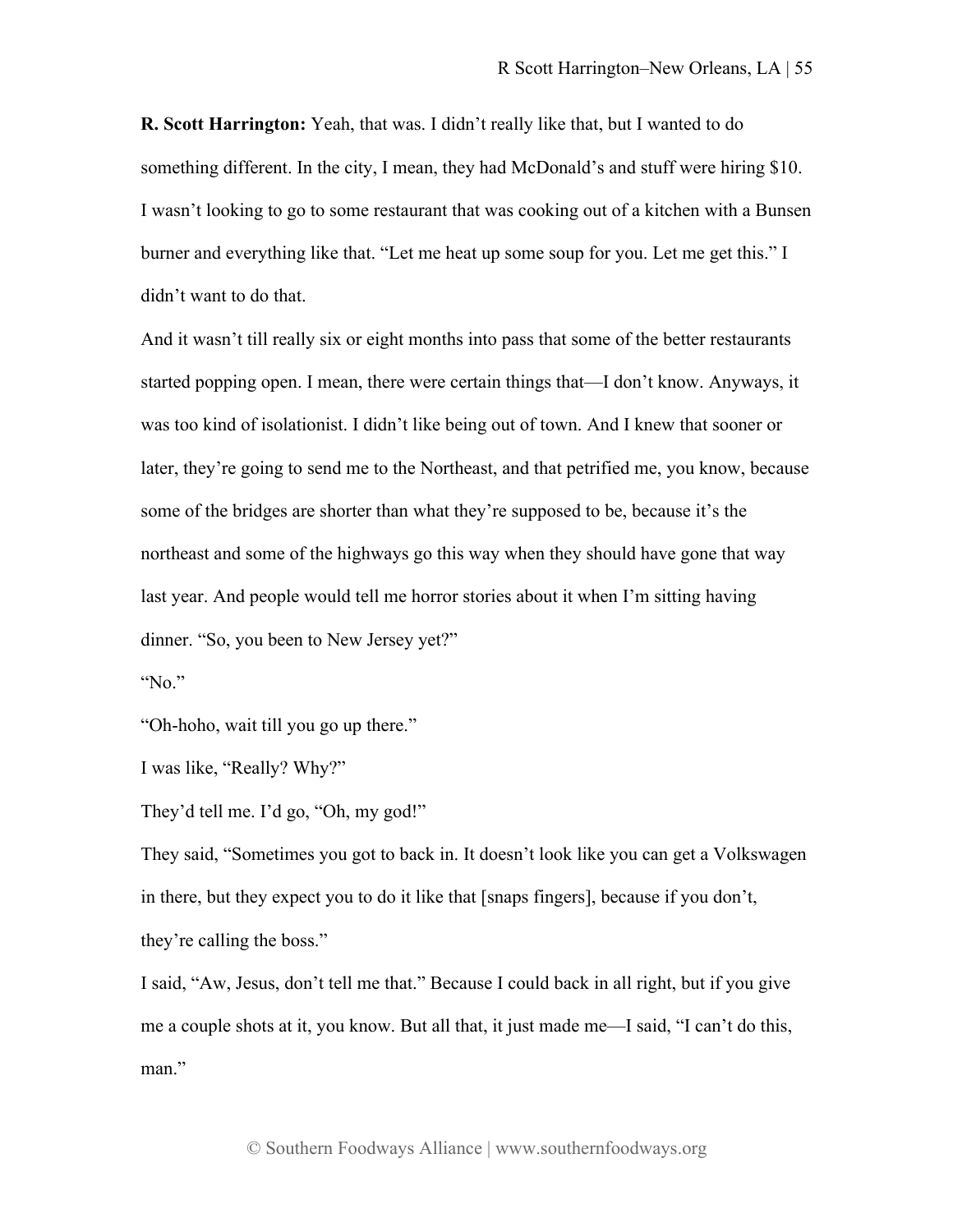But at Brennan's during the hurricane it was interesting. Jimmy Brennan, Lazone Randolph, the chef after Mike Roussel passed away—Lazone Randolph, Jimmy's wife, Lazone's wife, I think those were the only four, they went down to the restaurant and stayed there when the hurricane hit and the levees broke on Tuesday or Monday, whatever it was. Well, they could see on the news there's big problems, you know, and there's going to be break-ins and looting and everything. So they had keys. They went in and got in that front door and shut it, and that's like a fort. If you don't go in the front door or the kitchen door, you got to go over the roof and everything, you know. So they went in there and shut the doors.

Well, all the power was off and everything. So they opened up those coolers. They had steak and lobster and crabmeat and vegetables. They had everything a big restaurant has, but, I mean, they had primo stuff. I mean, they had beautiful sirloins and filets and everything. And they had natural gas, the stoves worked, so make a long story short, they were very comfortable. They had the whole wine cellar to themselves, just unlock it and just, boom, anything, because it's going to go bad. They're going to end up throwing it all away, because the heat in August, the air conditioning is down, the wine's going to be no good.

So Lazone would tell me, when I talked to him later, he said, "Oh, man, we had some dinners you wouldn't believe, man." He said, "Even Jimmy was cooking, and I'd go back and pull a bottle of that, and he'd say, 'No, no, no.'" He'd get up and go get another one that was \$300 more or whatever. He's like, "We had a beautiful time." He says, "A matter of fact, you know, the plumbing didn't work or anything like that." I said, "Oh—." I didn't want to hear about it.

© Southern Foodways Alliance | www.southernfoodways.org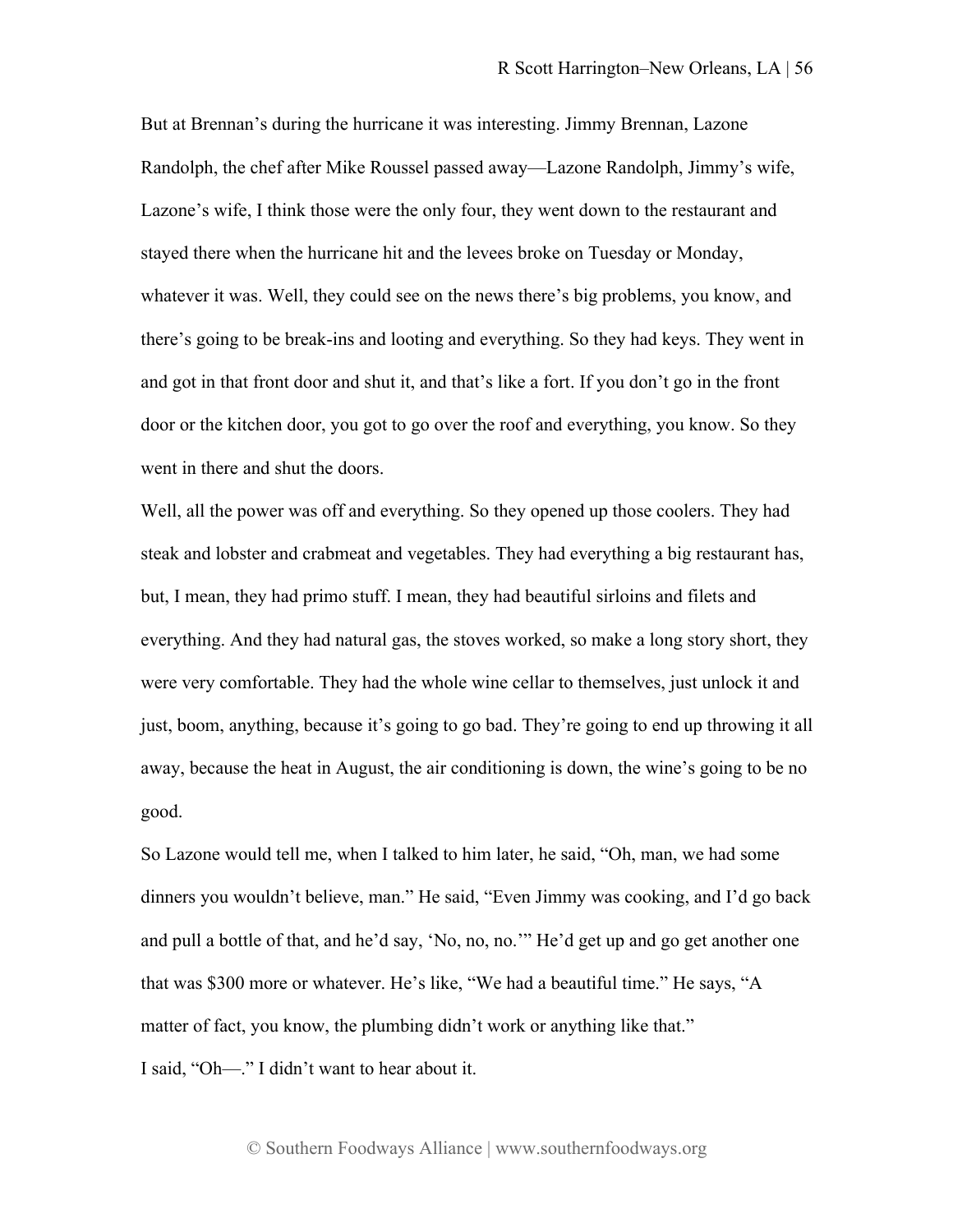He said, "No, you know what we did?"

Well, our white wine was—." I can't remember the name of the wine. Anyways, it was a house white wine. Someone would say, "You have a white wine?"

I says, "We have—." Louis Latour Chardonnay is what it was.

Anyways, he said, "Well, what we did is I went and got about six boxes, cases of Louis

Latour Chardonnay, took them in the bathroom and opened them up. When you used the

bathroom, you just pour the chardonnay in there and flush the toilet." [Laughter]

I said, "Oh," I said, "that was good thinking."

He said, "Well, I wasn't going to do it with the good wine. That Louis Latour, that's like monkey piss," he said, "but that worked out good."

I said, "That was a really good idea, Lazone." [Laughter] So they stayed in there the whole time until things calmed down. They opened up the doors and, "Well, let's go talk to the insurance people."

 $[0:17:05.0]$ 

**Justin Nystrom:** Yeah, yeah.

#### $[0:17:05.8]$

**R. Scott Harrington:** That was that. Then I went back to work for them after, I guess, about six months or eight months after the hurricane or whatever it was, and lasted four years. I was there the last day, went there that Friday to work, and couldn't get in the back door, and looked at the front door, it had "Do Not Enter" tape across it and everything. That was a payday, too, and all the dishwashers were out there, people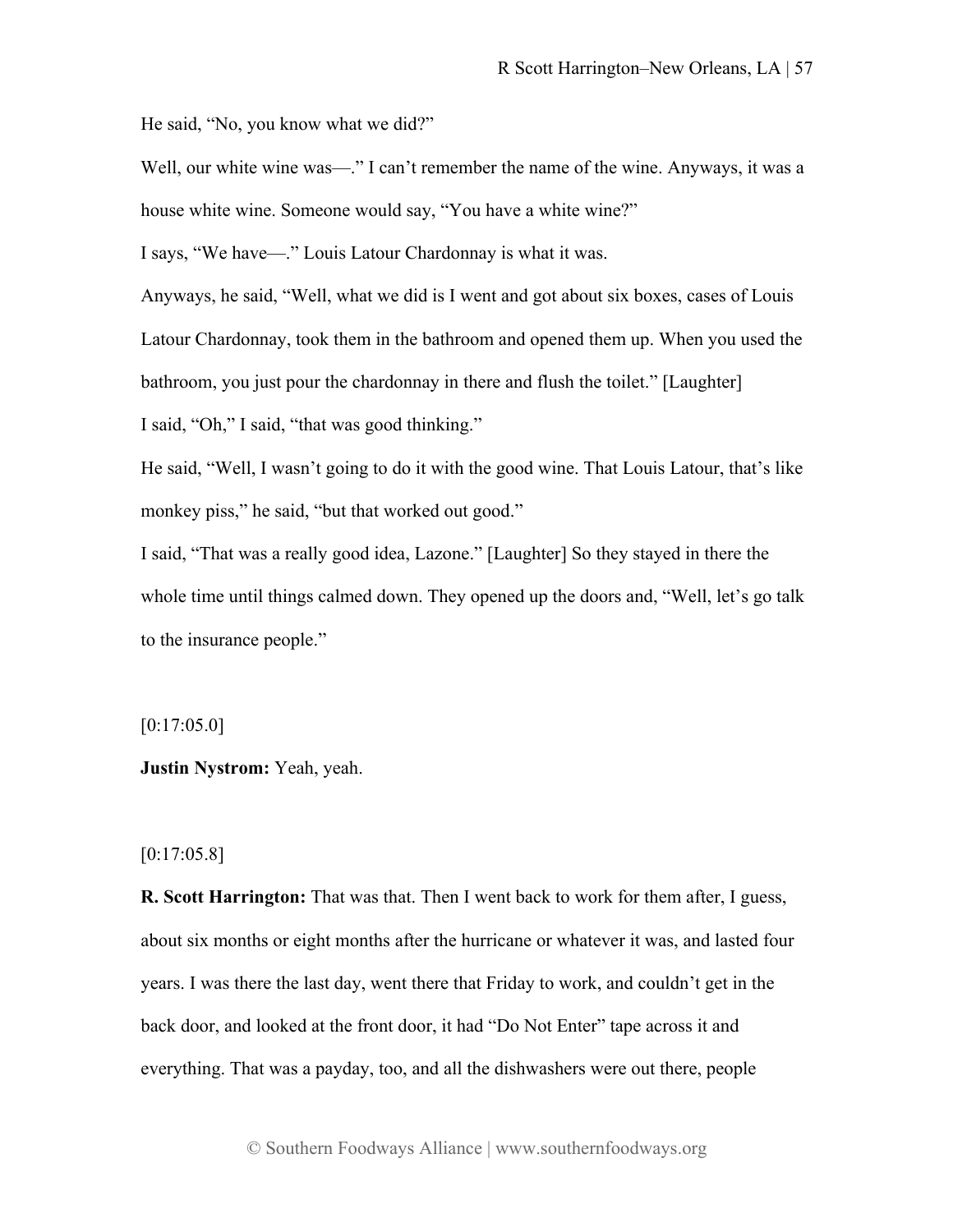working in the offices, they're all out there. No one could go in. You open up the back door, there's a sheriff there with a big badge saying, "No entry. You have to be either management or family, only people that can go in."

So we all sat across the street like, "Oh, my god, what are we going to do now?" If it weren't for Mr. Pip [Owen Brennan, Jr.], who went into his own bank account and cut checks for everybody that was on the payroll up to that date, nobody would have gotten a check. And when he cut those checks out of his own bank account, not out of Brennan's restaurant bank account, out of *his* bank account, everyone took that check and went over to that bank over on inside the CBD. I can't remember which bank it was. I can't remember the name of it. But, like, every line had Brennan's employees in it [Laughter], and we were all trying to get them cashed before something came up and went "ding, ding, ding," insufficient funds. We all thought that was going to happen, you know. But everybody got their checks cashed, but if it weren't for Mr. Pip, that wouldn't have happened.

What the financial problems were, I mean, Brennan's used to—people'd come in with cartloads of food and wine and everything, they just sign for it, they leave, sign for it and leave. And towards the end, they come in with that, they say, "We want cash." They'd have to go out and get 300, 400, 500 dollars for crabmeat, you know, money for fish. They had to pay cash all the way through. No cash? Taking it back, you know.

 $[0:18:56.4]$ 

**Justin Nystrom:** So all you older hands saw it kind of coming.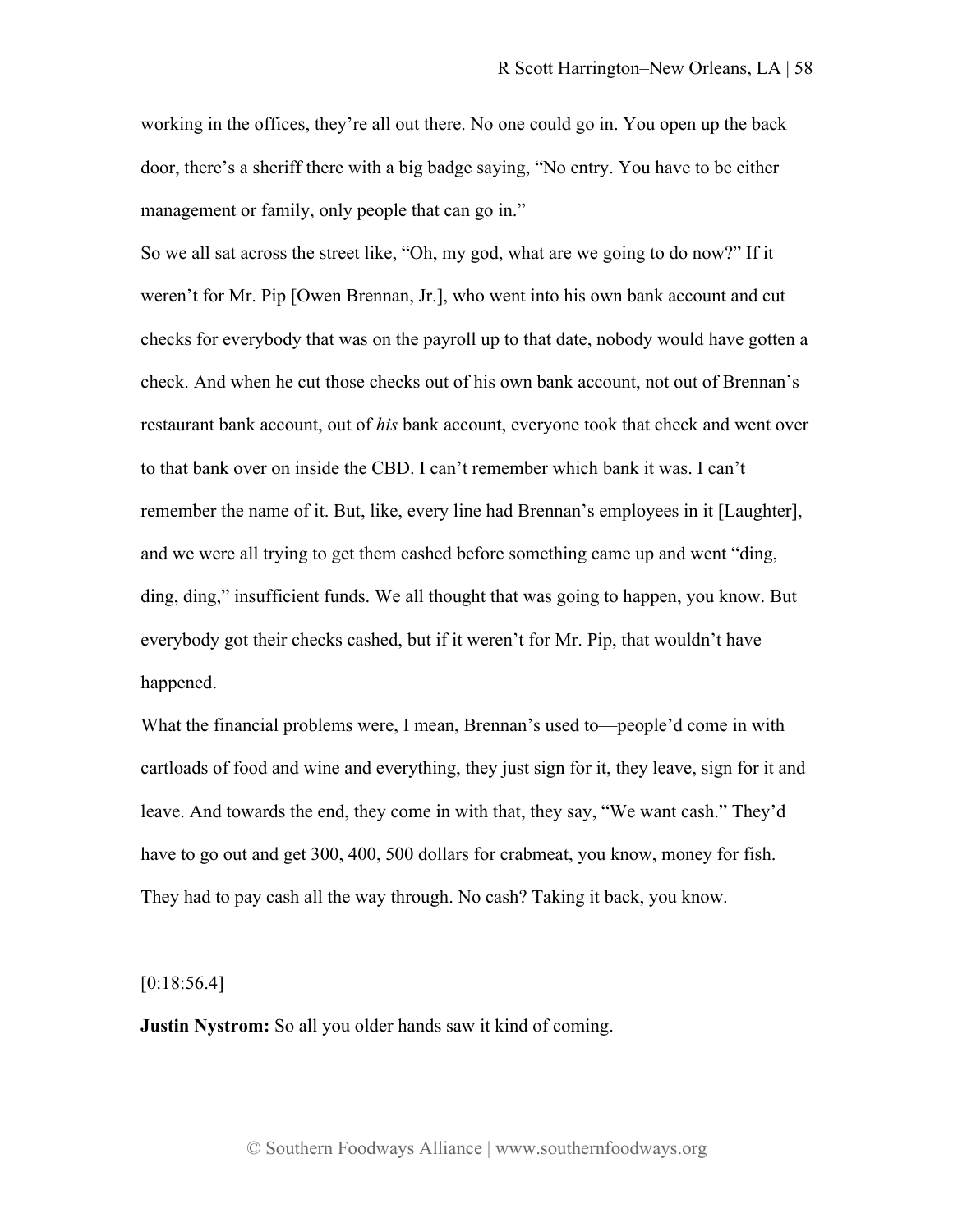[0:18:59.3]

**R. Scott Harrington:** Oh, yeah, yeah, we knew there was problems, you know. The guy that bought the building, wanted the building, he already made offers on it. The building had a lot of problems, you know, plumbing-wise or electric-wise and stuff like that. But they made offers on the building. Can't think of his name. White. I think his last name was White.

[0:19:19.6]

### **Justin Nystrom:** Terry.

[0:19:20.1]

**R. Scott Harrington:** Terry White, yeah. Well, when he got the place, come to find out his partner was Ralph Brennan. So the other side of the family always wanted that location. They always felt like they got kicked out, basically. So not only did they get the location, they got the equipment and everything in it, and they got the recipes and they got the logo and they got the name. They got everything they wanted. So, I mean, Ted Brennan, I don't know how it all came down. Some people said that Ted had boxes of cash stashed places, you know, that he'd been siphoning out. Some people said that. I don't ascribe to that. I always respected him and thought he did a very good job. So, I mean, there's just other things that fly around in that sort of situation, you know. So I never knew what happened, and I wouldn't pretend to suggest that that happened, but I know that they were paying cash for everything at the end, and I know that if it weren't for Mr. Pip, nobody would have gotten paid at the end. And I know that they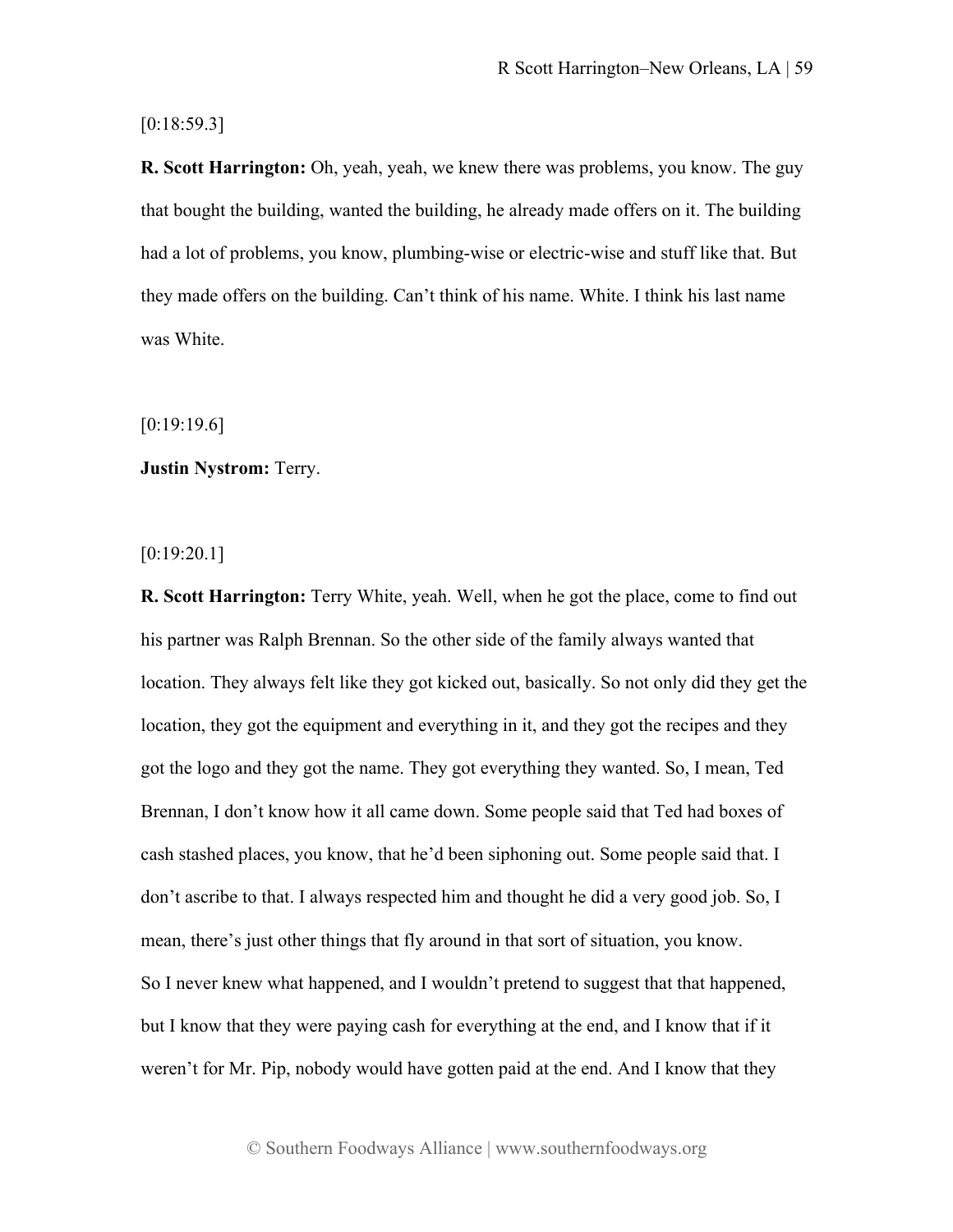didn't want the other side of the family to get it, because he wanted—Ted was the last one to—because Pip got out of the whole thing, apparently, Jimmy ended up passing away, and Ted had the whole thing, and he wanted to leave it to his daughter and his son and stuff like that. Well, that didn't work out, and they basically lost all of it in a court thing when the settlement was recipe, logo, everything goes to that side, not that side. So that was disappointing, I'm sure, for them, and it was the end of an era, you know, really. I mean, if I had to recreate a restaurant to work in that was fun and everything like that, it would be the ideal place. I mean, that was the best time I ever had.

I always felt bad for the people like Mario and Sergio and all these guys who worked there a lot longer than I did, that were—I mean, the whole family knew their birth dates, they knew the kids they had, they knew what happened when their wife got a C-section and all this stuff. It was really personable to work there. But I never wanted to go work for the other side of the family.

Teddy Junior opened up a restaurant with his sister on Decatur Street. I waited for that place to open because I wanted to work there, you know, and Lazone was going to be the chef, and blah, blah, blah. It turned out to be such a huge place, they sunk so much money into all this liquor and wine and tables and everything upstairs, they never did any promotion. I mean, I'd go to work there at two, three nights, they'd have three people on the books, six people, that's it. They'd have two sets of waiters working, and it wasn't happening, you know.

I asked Teddy one night, I said—I mean, we never got a paycheck. He'd always pay us in cash or something. I said, "Well, why don't we have a big splash opening, like a red carpet, and, I don't know, stand outside in a tuxedo and say, 'Hey, get all your friends in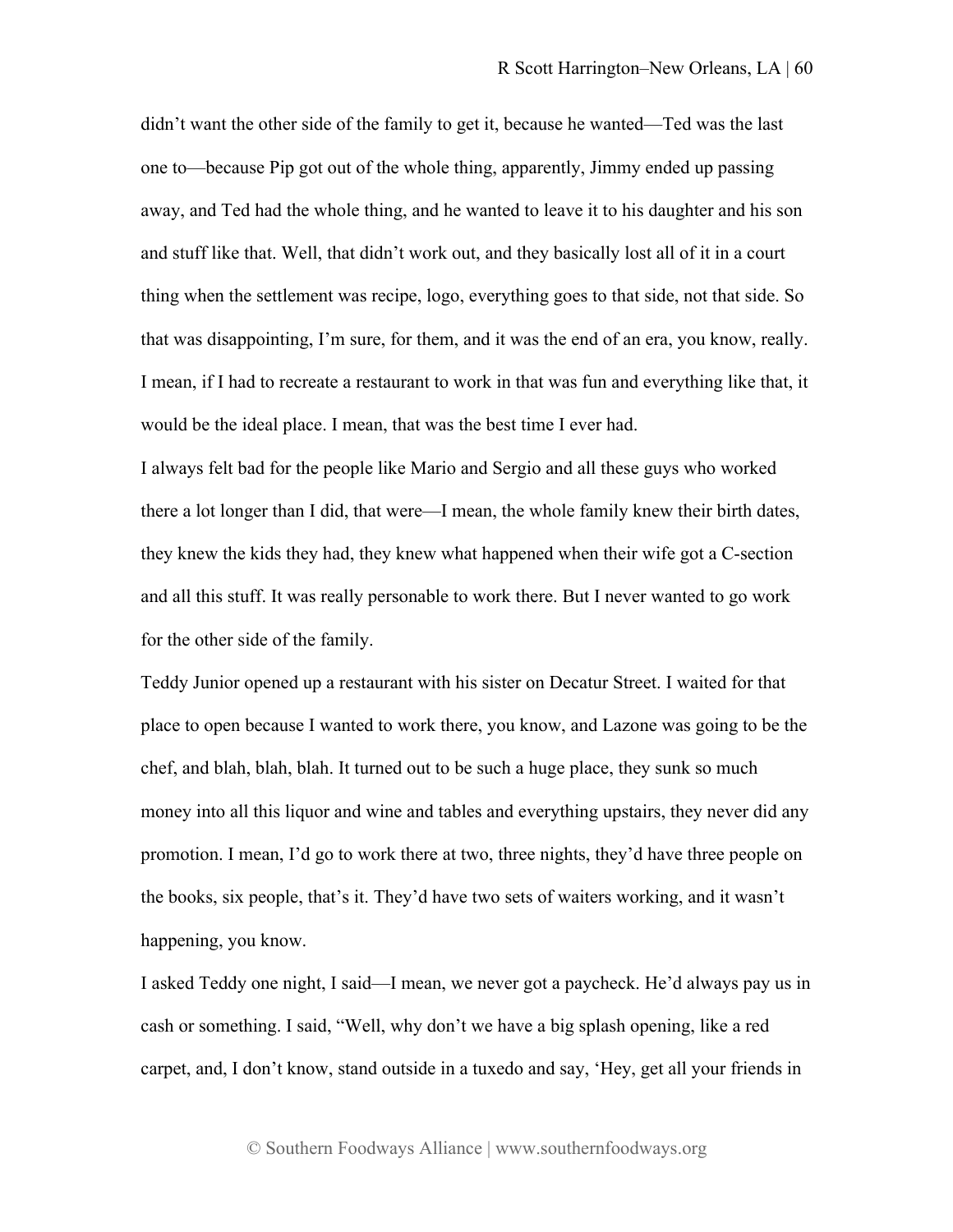here and your relatives, anybody you know'?" Just pass around hors d'oeuvres and pour sparkling wine or something like that, so newspeople'd over and take pictures or something.

"The big opening is we're going to start serving the dinner menu next week and it's going to be—."

I said, "Oh." That's all they did. They never had any sort of concierges come over or nothing, you know.

[0:22:38.9]

**Justin Nystrom:** Yeah, at the time when there's so much more competition for restaurants.

[0:22:41.4]

**R. Scott Harrington:** To get to Brennan's Restaurant on Decatur Street, you have to walk by fifteen restaurants, you know. I mean, you could go in there and eat for \$100 for two, but six restaurants on either side of you, you could go in there and eat for \$60 for two with a bottle of wine and have a nice lobster dinner, you know. It's, like, unbelievable. And it was so expensive.

And Lazone, they did all the same menu, all the same things that were on the Brennan's menu, but they called them different names. So some of the guys that they hired that didn't work at Brennan's before, they'd say—I can't remember what they called it, like Decatur Nancy, let's say, because at Brennan's it was called Trout Nancy, filet of trout, lemon butter sauce and capers and crabmeat. They gave you a beautiful piece of fish,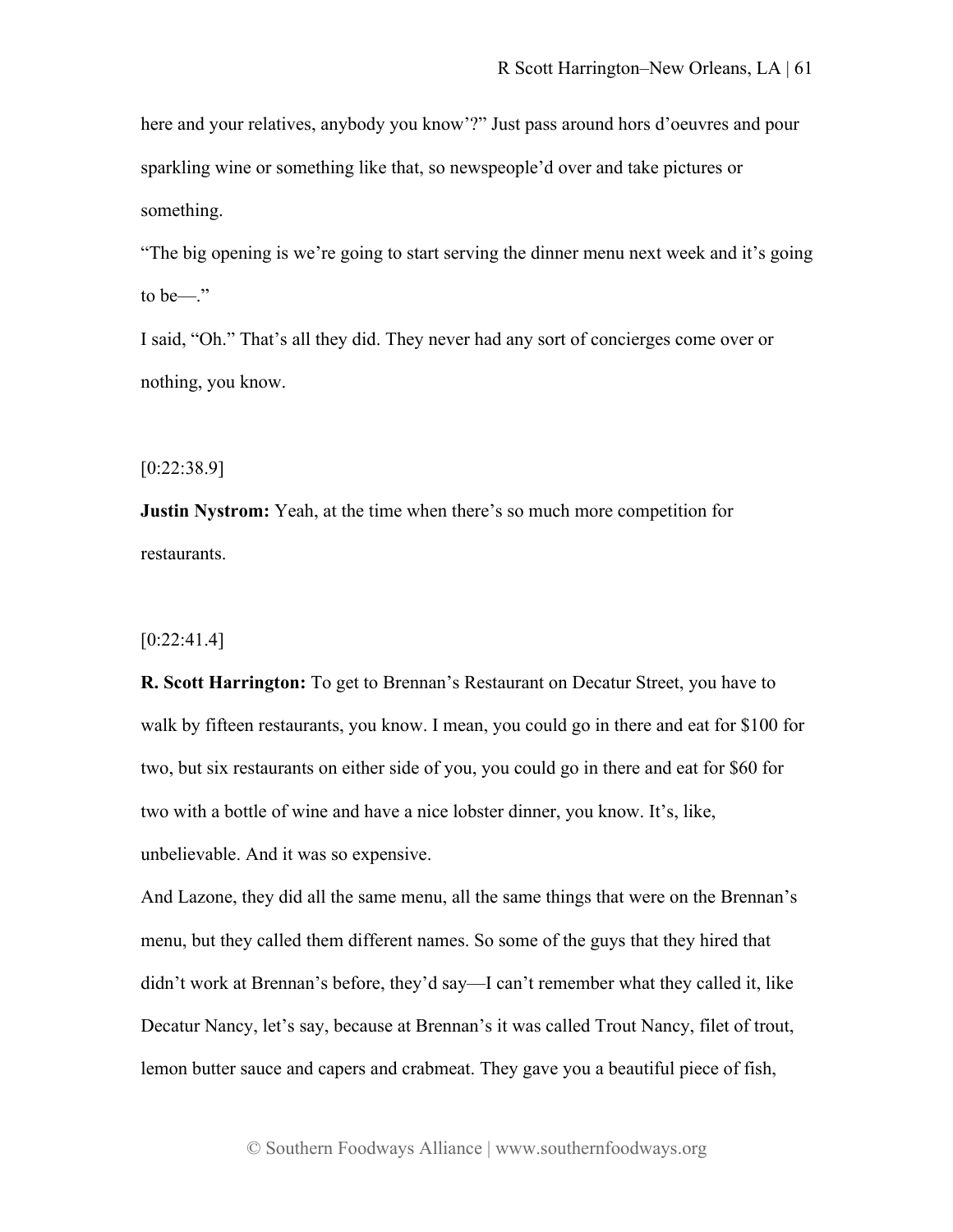crabmeat the size of your knuckles. I mean, it was *beautiful*, you know. Over there they called it Decatur something, and they'd go, "Why's everybody keep calling it Trout Nancy?"

I said, "Well, when we worked at the other—." You know, all the names were different, but we knew what the dishes were. They'd order something, I'd say, "Oh, yeah, that's that Filet Brennan. That's what they're talking about."

And they go, "Oh, I know which one that is."

But it just didn't work, and they ended up losing the place, and they lost their ass on that. Then I got a job at Gabrielle's.

[0:24:01.3]

**Justin Nystrom:** With the Sonniers.

#### $[0:24:02.8]$

**R. Scott Harrington:** Yeah, well, I'll tell you, I was getting longer in the tooth, so to speak, you know, and I didn't like going to the French Quarter anymore, because I was living in Bywater. My wife and I bought a home down there in 2000, and I like going home. I don't go out drinking and I don't hang out with people at work. My brother passed away, so, you know, I just don't go out, hang out, and stay out till 2:00 in the morning like when I was a kid, you know.

So, I mean, I think I was looking on Craigslist or something, because I couldn't work at Brennan's, I wasn't making any money, and I'd waited for them so long. I'd just left Arnaud's, which was kind of a high-paced fancy place. I had to wear a tuxedo, and you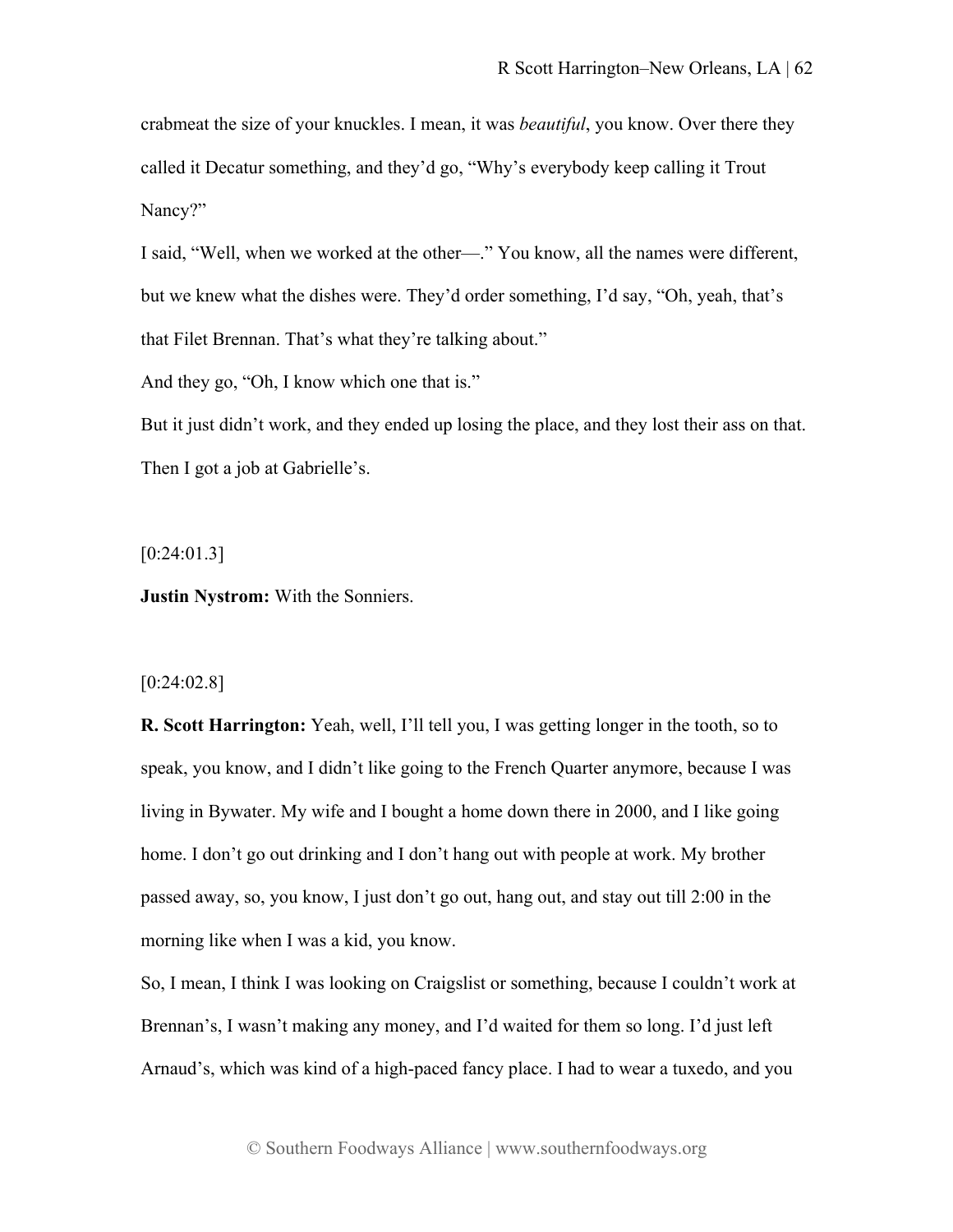have to flame coffees and flame desserts. It's not unusual, like on Mother's Day, you show up at 10:00 o'clock in the morning, but you've got to do breakfast, lunch, and you don't get home until like 11:30 at night because you've got to do dinner, very long days. But that happened Mardi Gras—not Mardi Gras, but Mother's Day and Easter and stuff like that, so there was a lot of work there. When I worked at Arnaud's, I worked in the Richelieu Room, which is on Bourbon and whatever, Bienville or Iberville. But the kitchen was back on Dauphine so if you get six oysters and the guy says, "Can I get some horseradish sauce?" "I'll be right back."

Well, by the time you go walk a block across to get the kitchen, "Get some horseradish sauce for some oysters, please," and you get back, [demonstrates], "I thought you forgot about me," ate the last one, you know. It was like, "Goddamn, man." So I started keeping stuff in the side and making it easier. But, I mean, it's a big place to work, is what I was getting at. I didn't want to do that again, you know.

So I saw something about Gabrielle's. My wife and I used to go there. That's when I used to have a motorcycle, we'd ride around, and we'd stop in and eat like big eye doctors, you know. And I used to love that place because they had such a good lamb dish and stuff like that. It was really good, you know.

And then I saw "Gabrielle's Opening Soon, Orleans Avenue," blah, blah, blah. I thought, "Orleans Avenue." I thought, "Well, why not? I'm not doing anything else." I really don't want to flame things and go through all this rigmarole, wearing a tuxedo or work in a place like that with back waiters and front waiters and everything. Thirteen tables, I thought, "What can go wrong, you know?"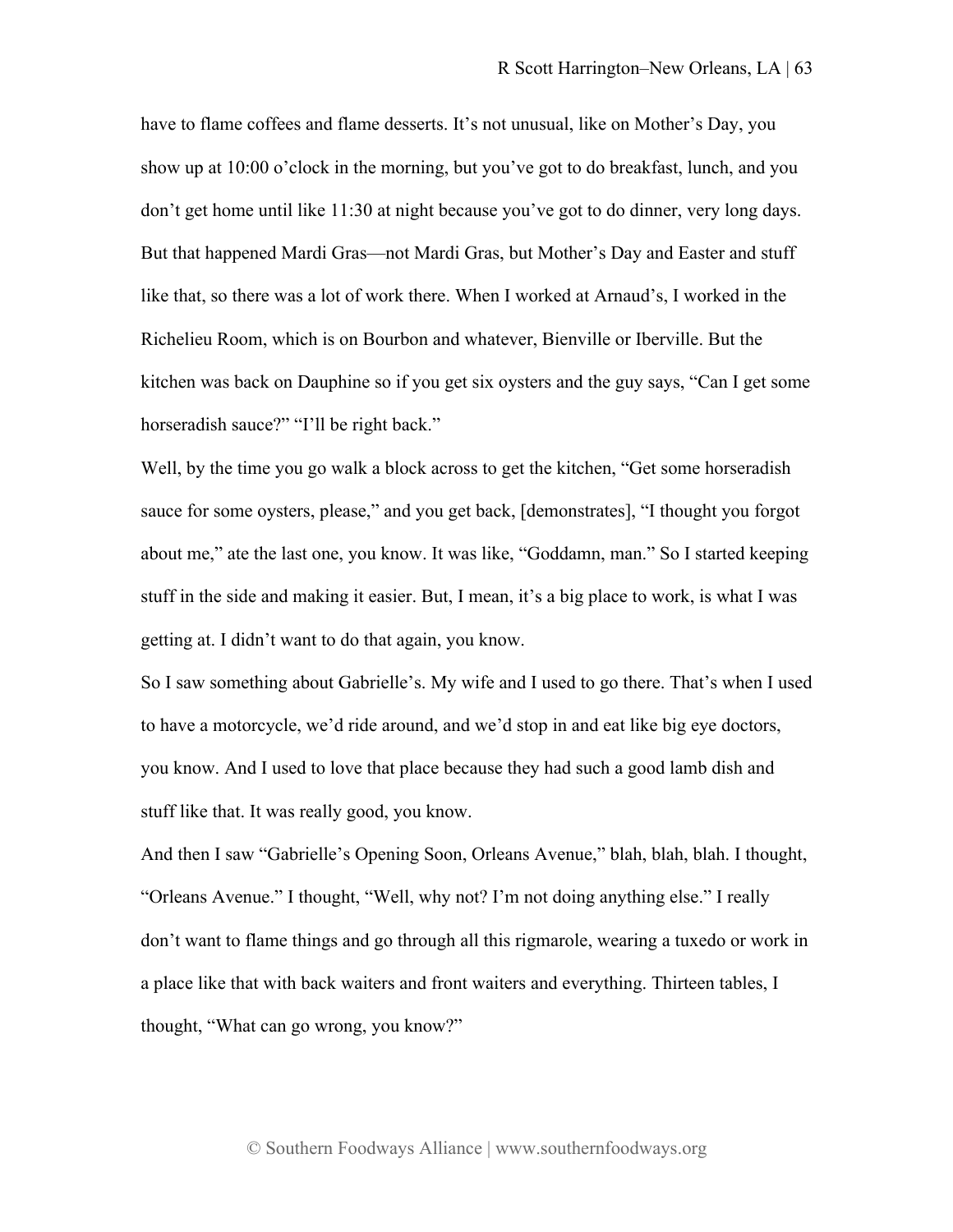So I went and applied and, you know, fortunately I was hired. I mean, I really like it there. It's a nice place. The people are great. The food's good. If I said it was easy, that might piss them off, but, I mean, compared to apples to apples, I mean, it's a lot easier, you know. You don't have to flame desserts. The bar's right there, you know. You have the tables right there. You don't have to go to another room to do something. There's never been a problem in the kitchen that hasn't been solved in three to five minutes. You know what I mean? Even if you make a mistake, it's like, "Chef, I fucked up. I need a fish right away."

"All right."

 $[0:27:05.0]$ 

**Justin Nystrom:** I've eaten there a few times. You can almost make eye contact with them when you're in the dining room.

 $[0:27:08.2]$ 

**R. Scott Harrington:** Right, right. He's really a qualified guy. He's really calm. He can get riled if you act like an idiot, you know, which some people there do, and he gets kind of pissed. But, I mean, with Rick and I, Rick Hughes, who we work with, he worked with me at Arnaud's and Brennan's, we were together. I'm not saying—I mean, we basically know what we're doing. I mean, Chef's even asked me to help him in the kitchen, like, "Can you peel those shrimp while he's doing that, and after you get done there, can you go over there and get—?"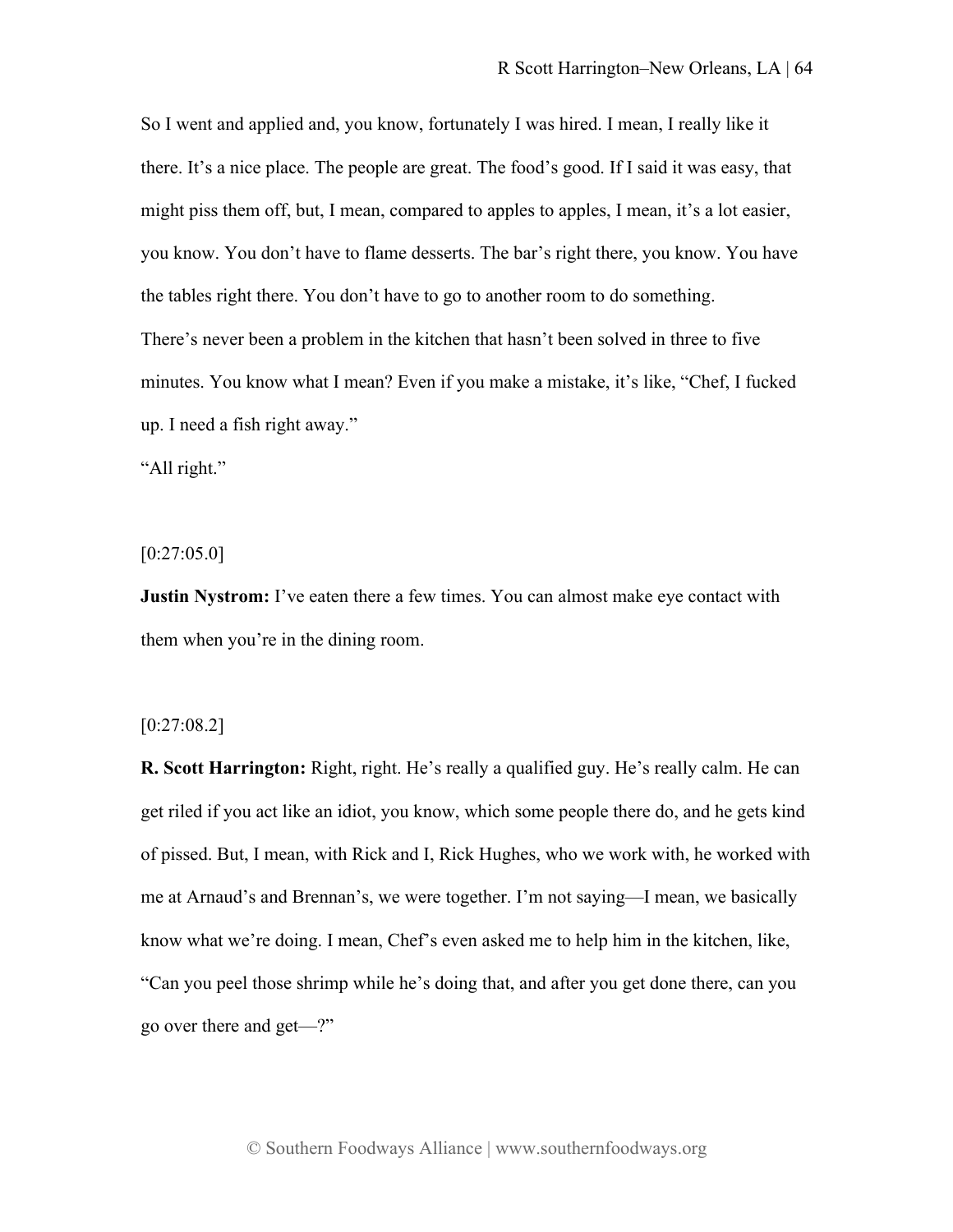One night the dishwasher was so far behind, he had dishes stacked up to the ceiling. Everyone punched out. Well, I punched out and I went back and helped him for two hours and straightened everything out. He said, "I thought you left."

I says, "I was back helping that guy."

He said, "Oh, man, you don't have to do that."

I said, "I know, but I looked in his face, I thought, 'I can't leave the guy like that, man.'" But, I mean, I like them, they like me, so far. I've had a couple bumps in the road with them, some I don't think as important as they did. [Laughter] But they're very nice, you know.

[0:28:19.9]

**Justin Nystrom:** Yeah, yeah, yeah. So you've seen a lot of changes over time. Have you ever set anyone on fire with your flaming coffees or desserts?

[0:28:26.6]

**R. Scott Harrington:** No.

[0:28:28.6]

**Justin Nystrom:** Well, that's good. So that's like a success.

[0:28:30.4]

**R. Scott Harrington:** Right.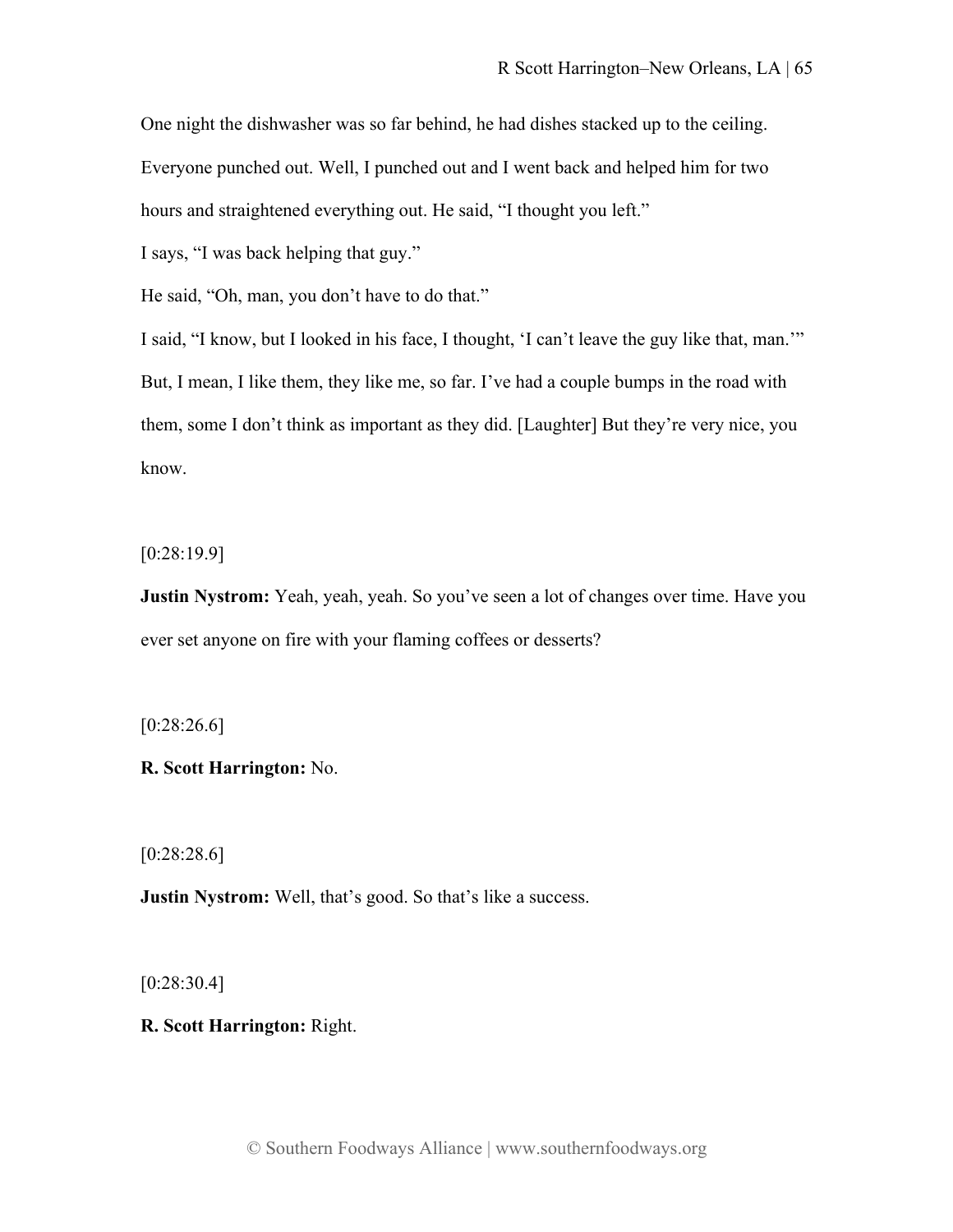[0:28:31.3]

**Justin Nystrom:** But have you ever seen that happen?

[0:28:32.4]

**R. Scott Harrington:** I've seen things like that happen. I'll tell you a couple of stories. There's a young man at Brennan's named Michael Sevinau [phonetic], and he was probably structure-wise 5'5", thin build and everything like that, a young gay guy—not that there's anything wrong with that—and a really super guy. He was really a cool guy. But, anyways, you'd have to carry trays stacked up twelve on a tray, you know, two, two, two, two. Not twelve; six on a tray. Yeah, six high, you know. Three high, I guess. What am I trying to say? [Laughter]

[0:29:09.6]

**Justin Nystrom:** A lot of plates.

[0:29:11.0]

**R. Scott Harrington:** A lot of plates, heavy trays, right, right, as many—if you can carry twenty, go for it.

 $[0:29:16.5]$ 

**Justin Nystrom:** Plates with lids.

[0:29:17.4]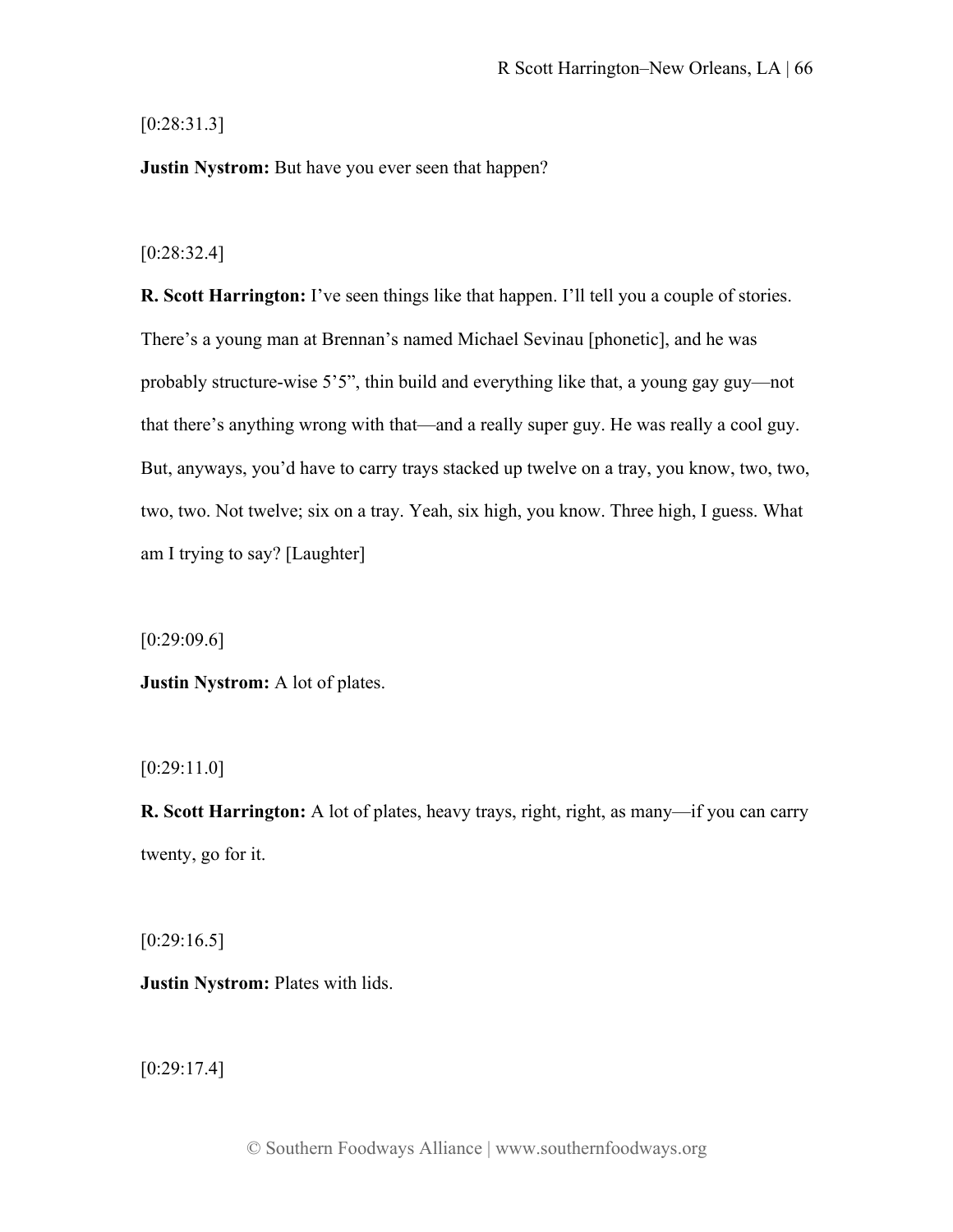**R. Scott Harrington:** Yeah, with lids, right. Well, the thing was, at Brennan's they had a Crabmeat au Gratin that was done in a silver metal boat that was crabmeat and cheese and everything. They'd put it on the flat burner over there and [demonstrates].

[0:29:33.8]

**Justin Nystrom:** Get molten.

[0:29:34.3]

**R. Scott Harrington:** Sprinkle a little paprika, do a little parsley on it, and they'd put it on a platter that's supposed to have a doily to stop it from sliding, right? Or a folded napkin, you'd put it on there, right?

Well, Michael Sevinau had a tray filled up to the top, but on the back corner was a Crabmeat au Gratin. When he came out of that kitchen and he swung the tray like that, that Crabmeat au Gratin went sliding off and right down the back of a pregnant woman.

 $[0:30:05.4]$ 

**Justin Nystrom:** Oh, my god.

 $[0:30:06.7]$ 

**R. Scott Harrington:** And it was, like, bubbling cheese with crabmeat. That lady screamed. They heard it throughout the whole—the chef heard. Everybody. That lady screamed, and she was pregnant. I mean, you could see welts boiling up on her.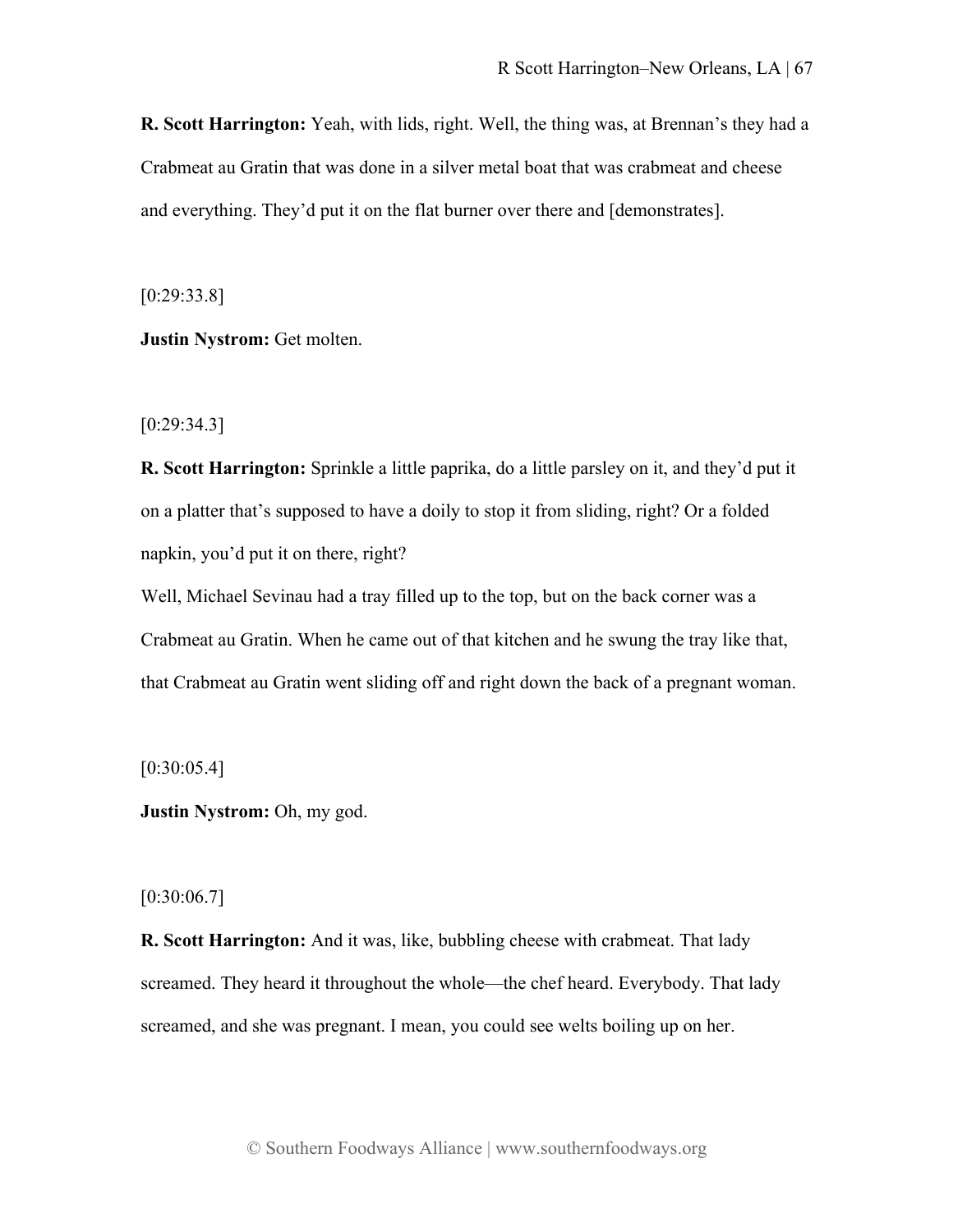And Michael stood there like, "Oh, my god!" And he stood there with all his entrées. [Laughter]

That lady's husband got up and got in his face, like he was fuckin' dog dirt. He was going to pop him, I thought. But, fortunately, he didn't, and Michael went and put the tray down. The maître d's came over, everyone came out, and everything's comped, all this shit. They had to go to the hospital or something. It was really a bad, bad situation.

[0:30:50.3]

**Justin Nystrom:** Oh, wow.

[0:30:51.8]

**R. Scott Harrington:** That was a bad one. One night there was a guy up on the top of the stairs in a Christmas party, someone was talking to him about something, he went [demonstrates] right down the stairs, died right there. They had people waiting for tables and everything sitting there and everything. That one didn't go over too good either. [Laughter]

[0:31:11.5]

**Justin Nystrom:** "On second thought, I think we'll eat at McDonald's tonight." [Laughter]

[0:31:15.6]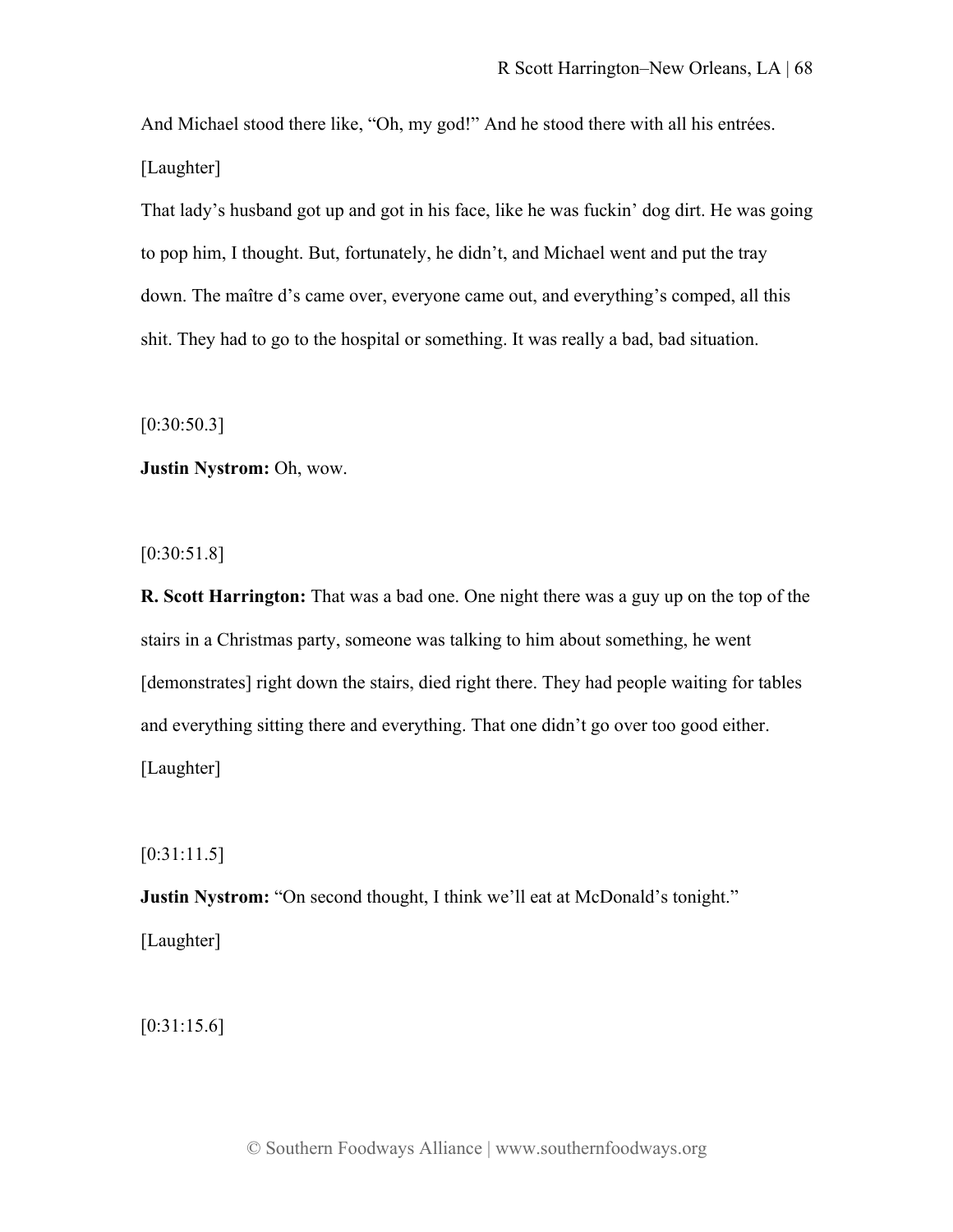**R. Scott Harrington:** Right. I mean, things happen. Dessert-wise, with flaming coffees and stuff, you really have to be pretty careful you know. Now, at Arnaud's, they want you to only flame it like this high [demonstrates], you know. If you tilt the pan back a little bit, it gets hot; the top gets hot. The hotter it gets, you hit it with that rum or whatever, it can jump, you know.

And at Brennan's, we used to, like, [demonstrates] hit it with that rum, and then sprinkle cinnamon in there and everything, like, sprinkles all over, you know, and it was exciting and everyone would, "Oh!" you know.

Like in the daytime, if we had a whole room of different tables and everything, but we try and all get them on bananas and stuff, you know, and we'd say, "You cooking bananas?" "Yeah."

"You cooking bananas?"

"Yeah."

"Let's cook them together," you know. We'd have gueridons set up and do the whole thing and serve everybody, rather than going to this table and cooking it and then going to that table and cooking it. Nuh-uh, that takes too long. We're doing it all together. "Ladies and gentlemen, these are your bananas. Everybody watching? Here we go." [Laughter]

But at Arnaud's, it's like you couldn't do that. I mean, if each table ordered Bananas Foster, and they all got done with dinner at the same time and just ordered, you took a dessert on three tables, they all want bananas, and they all want Café Brûlot, you got to make three Café Brûlot and three Bananas Foster, one right after the other, which was aggravating [Laughter], to say the least, you know. Café Brûlot's a flaming coffee thing,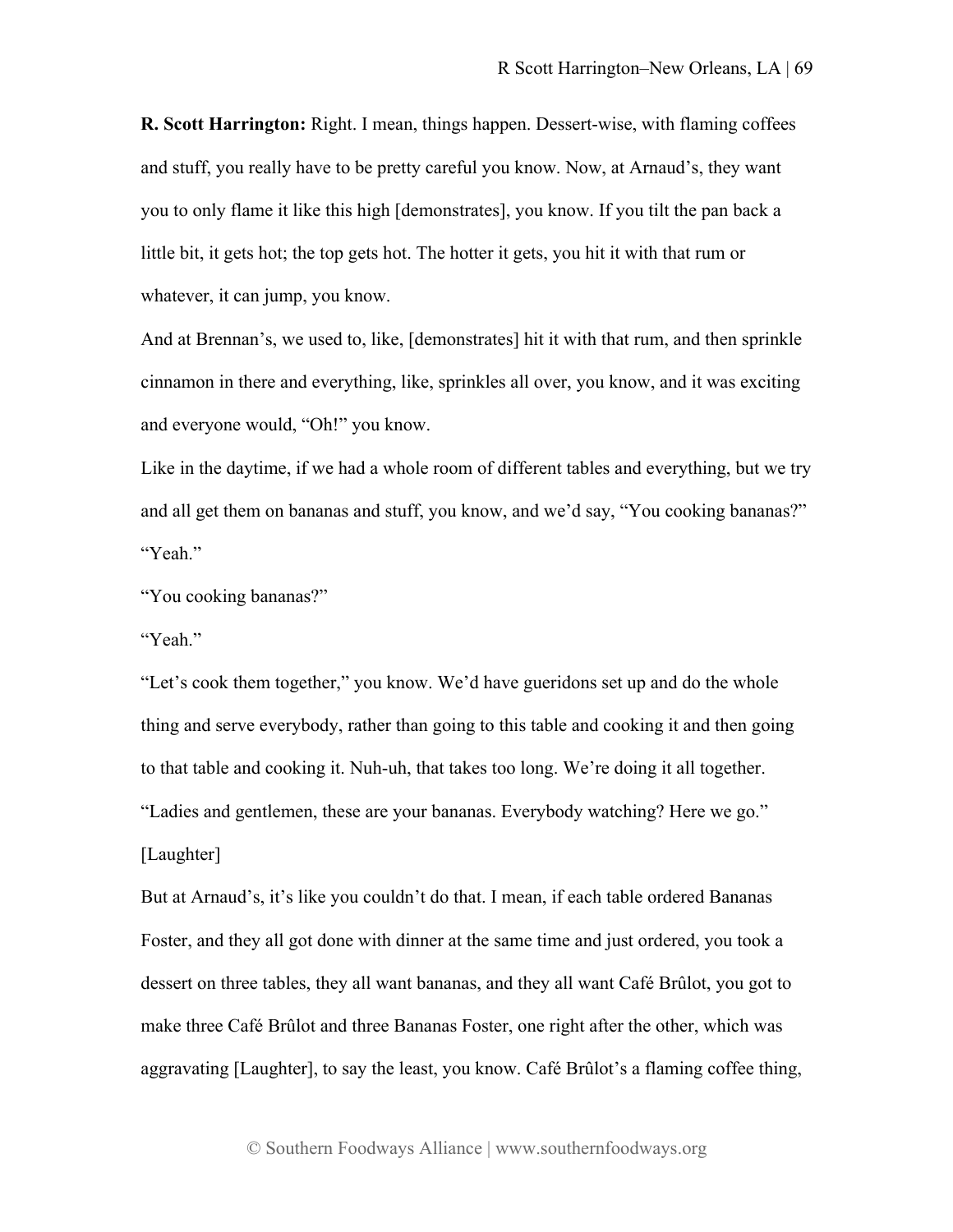you peel the orange, with cloves, and flame it and give it to them. A lot of people didn't even know what it was. They said, "I don't know what it is, but it looks so good, I'll take it."

I said, "Well, it's kind of an acquired taste. It's got orange peels and rinds. You like coffee like that?"

They go, "Sounds good. Will you make it for me?"

I go, "It's all right, you know, but it's a \$14 coffee," or something like that, you know. But it's a pain in the ass, but, I mean, Brennan's was more—I don't know, the waiters just seemed to be kind of a show over there, you know. "Is your waiter as goofy as mine is?" Actually, I'm having a good time, you know. [Laughter]

[0:33:23.1]

**Justin Nystrom:** You had a lot of regulars at Brennan's, too, I'll bet.

## [0:33:25.1]

**R. Scott Harrington:** Even a lot of regulars that come in for, like, Sugar Bowl and stuff like that, you know, they come in annually, but a lot of regulars in the front dining room and stuff like that. That's basically all the Brennans' friends and business associates and, I don't know, people from out of town that they know are in town, and stuff like that. But the rest of the restaurant, I mean, a lot of times people would say, "Well, last year when I was here, the chef didn't mind doing this for me, and he said he'd do that."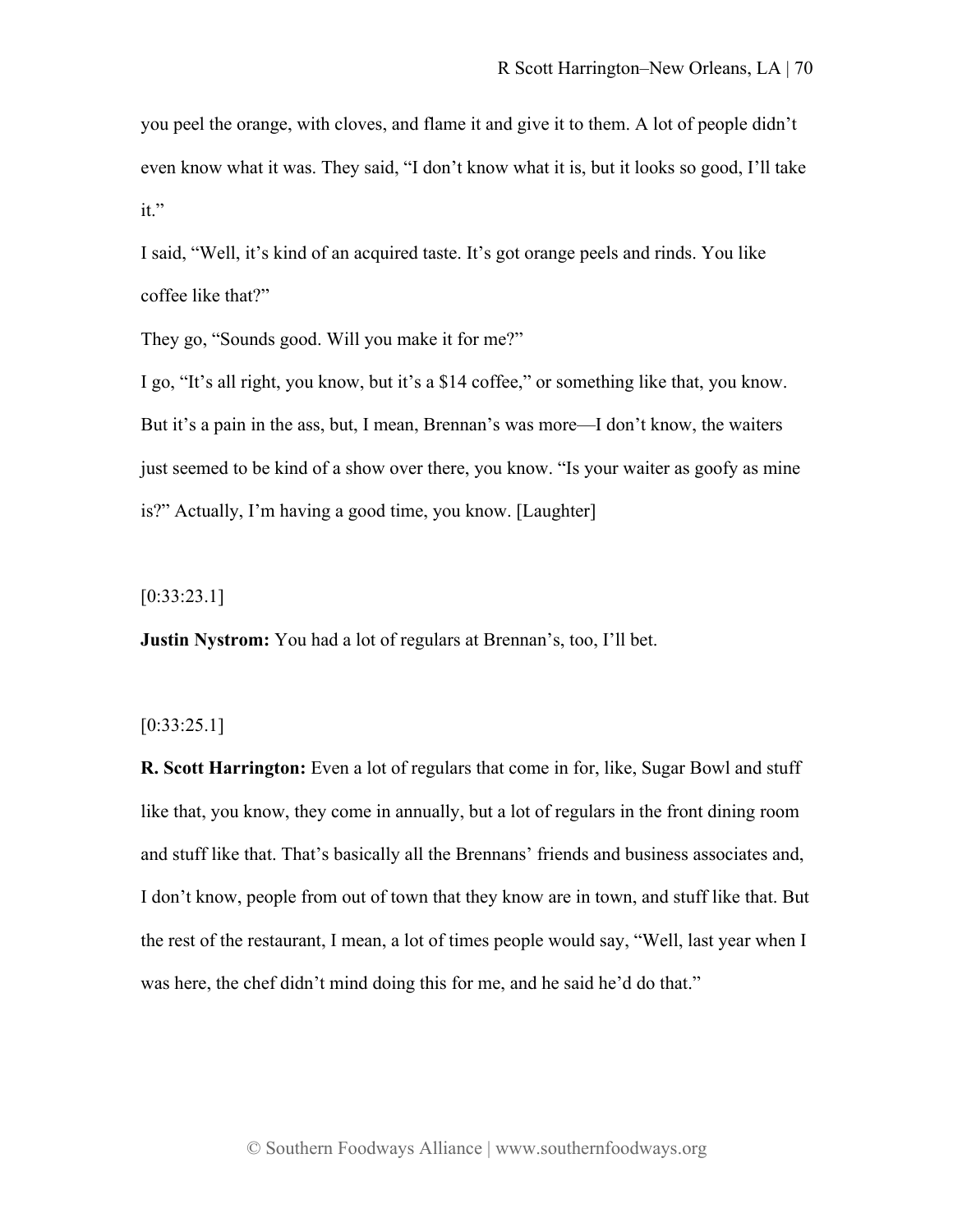I said, "No problem. We'll take care of it." I mean, we'd split dishes, egg dishes, you know, have a half Eggs Broussard and a half Eggs Benedict. You could have the—you know, split this for you, try to make it nice for you, you know.

The chef would pull his hair out, but I said, "The guy ordered it, Chef. What do you want me to do, you know?"

"Well, you're talking him into it."

I said, "Well, I kind of mentioned it, but he liked the idea."

Said, "Oh, you asshole." [Nystrom Laughter]

No, but they got to do it. They're not going to go out there and say, "Look, pal, we're not doing it because that guy told you we could do it." But, I mean, they were cool about it. But Arnaud's is kind of a different cowboy, you know.

[0:34:22.9]

**Justin Nystrom:** Run differently?

### [0:34:26.3]

**R. Scott Harrington:** Yeah. Brennan was is very comfortable. I mean, I knew all the rules and I knew how far I could kind of push things, and even if I pushed them too far, I knew how much trouble I might get in and might not. Arnaud's, I didn't really know all the rules because it was so big, you know, as far as maître d's and banquet section and maître d' over here for that room and that room, and the kitchen manager. But then you had the expediter you got to talk to, and you had the bar, but then you had the head bartender over there. If you need this, you got to—it was like, what?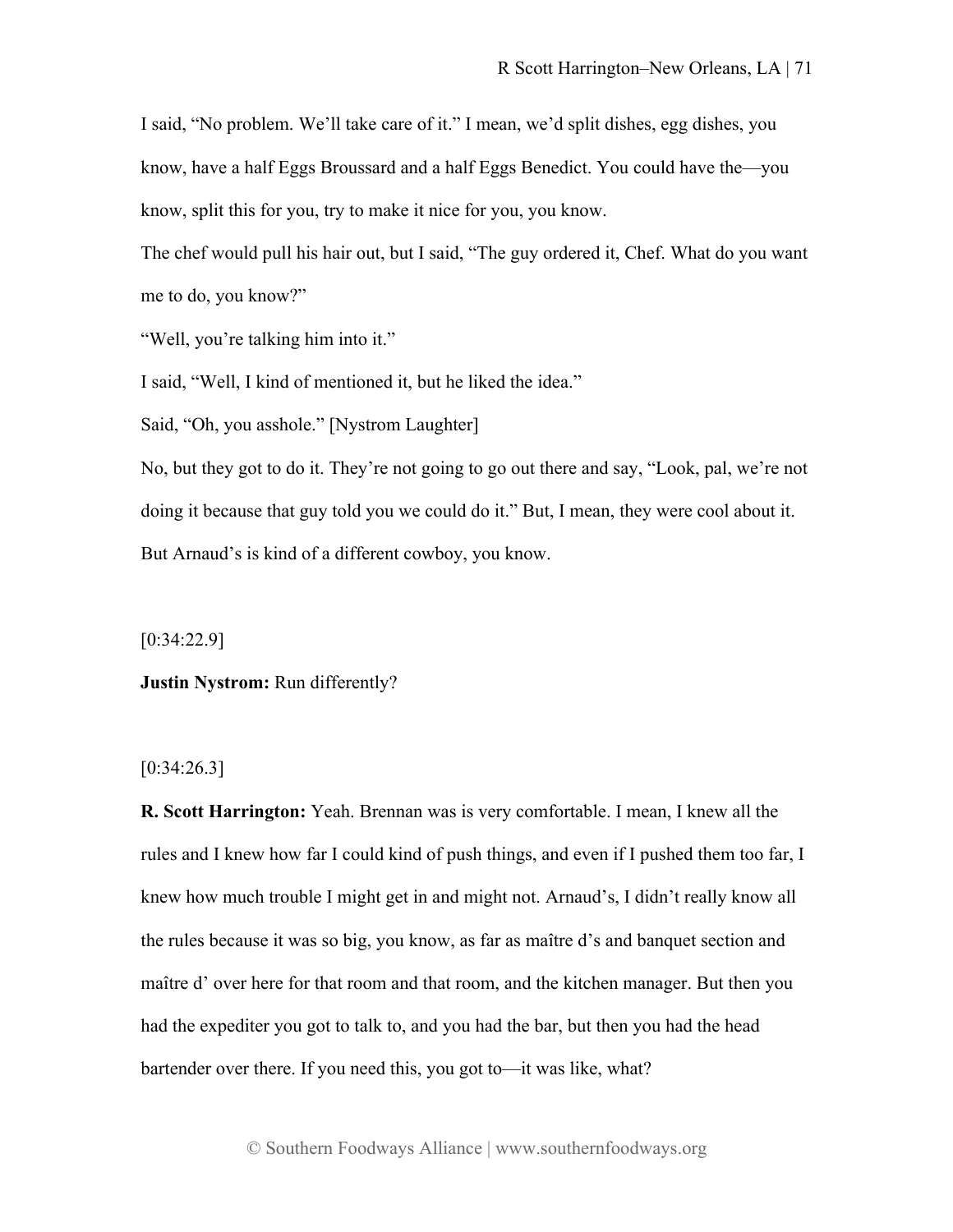And when you're a captain at Arnaud's, I don't care on your team, captain, front waiter and back waiter, who makes a mistake, the captain gets blamed, no matter what it is. If the back waiter puts a dirty glass on the table and the maître d' walks by and sees it, he's going to call the captain over. "How'd you let that happen?" [Laughter]

### $[0:35:17.9]$

**Justin Nystrom:** Do you find—one of the things I'm noticing in doing these interviews is a lot of the people who have spent their career waiting tables actually came to New Orleans like yourself. Do you find a lot of the people you work with that are like yourself were from somewhere else?

### [0:35:35.9]

**R. Scott Harrington:** I don't know, because—not really, because I don't really ask people where they're from. I mean, if you're in New Orleans, you're living and working in New Orleans, I mean, I figure you're part of the troop, you know. I mean, I might ask you where'd you work before this, and if they say someplace in Houston, I go, "Oh, you're from Texas? Oh, okay." But, I mean, I always was—when I worked at Pat O'Brien's and everything like that, I mean, people said I had an accent. Well, I didn't realize that from being from Minnesota, but it was totally different sounding than what it was New Orleans people had, which I tried to blend in some things, but it doesn't come out too good sometimes. [Nystrom Laughter]

But, I mean, I never thought—you know, most people around here ask what high school did you go to. That's what they want to know. When they ask me what high school I went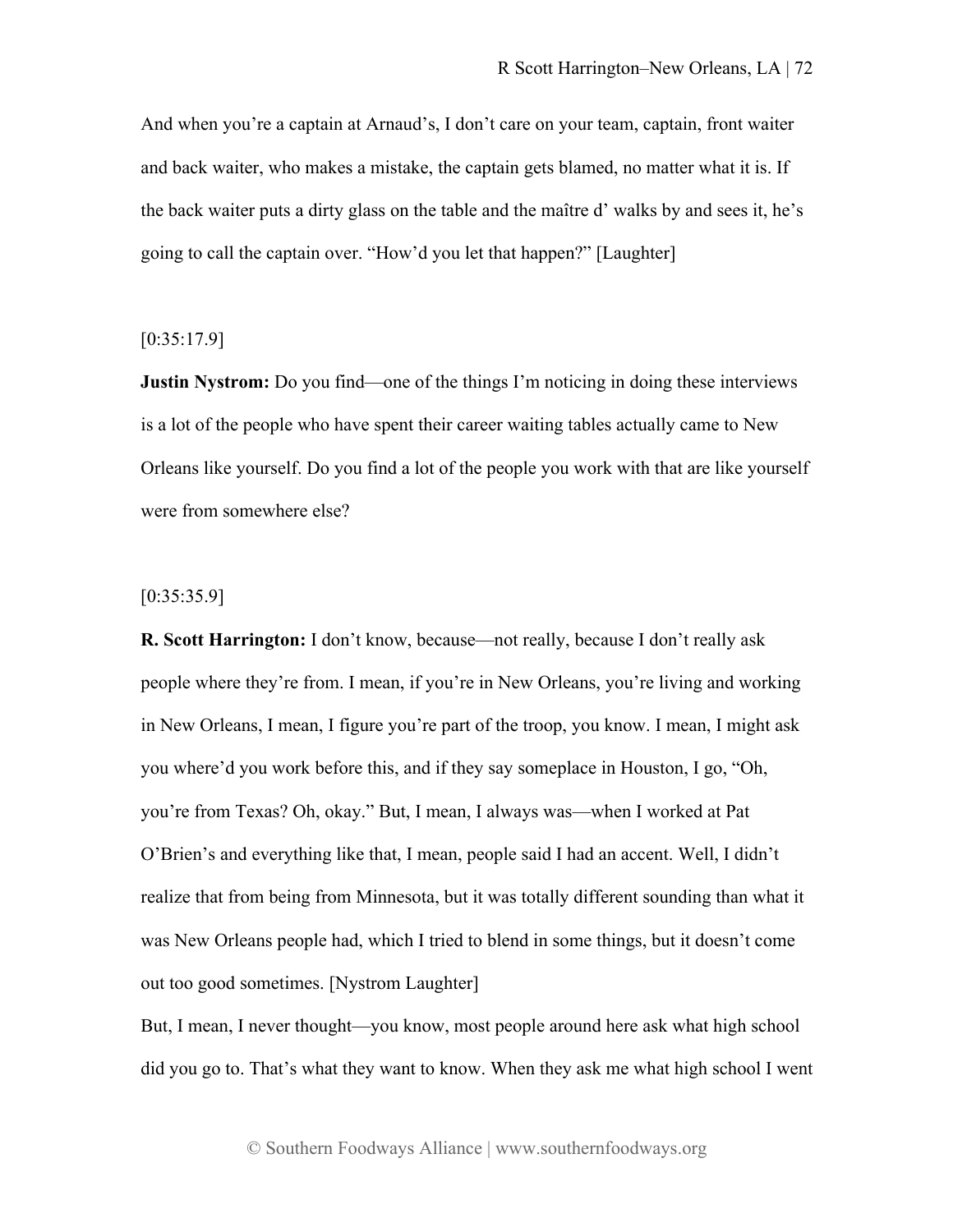to, I always say, "Well, I didn't go to school in New Orleans." Well, that kind of cuts everything off right there.

A lot of people say, "Oh, okay. Well, forget about it, then." I don't know. I don't care where you're from. You know what I'm saying? It never really interests me if someone's from—if they wanted to say, "I'm from Massachusetts, I just got in town, and I've been working here for six months," I say, "Oh, interesting. Do you like it?" But, I mean, if you're not from New Orleans, you don't know what high school, everyone's going to it's just, who cares? [Laughter]

[0:36:59.9]

**Justin Nystrom:** It's just not a question, yeah.

#### [0:37:00.6]

**R. Scott Harrington:** Who cares, you know? But, I mean, New Orleans people are pretty welcoming. I never had a problem with being from out of town or felt like a carpetbagger or some northerner. No one ever made me feel like that. But I have a lot of black friends and work with a lot of black people I get along with fine. Don't get me wrong, I think there are black people and I think there are "N" people, you know, and I think there's a difference, and a lot of people don't want to hear that. But I'm going to be sixty-seven years old, and I've seen a lot of both. There are a lot good and there a lot of bad in both, in white and everything. There's good Chinese and bad Chinese. I'm just saying. I mean, no one ever made me feel like an outsider. I never came in here complaining, "I'm not working with that guy because—." I always try to say, "Hey, bro, what you doing?"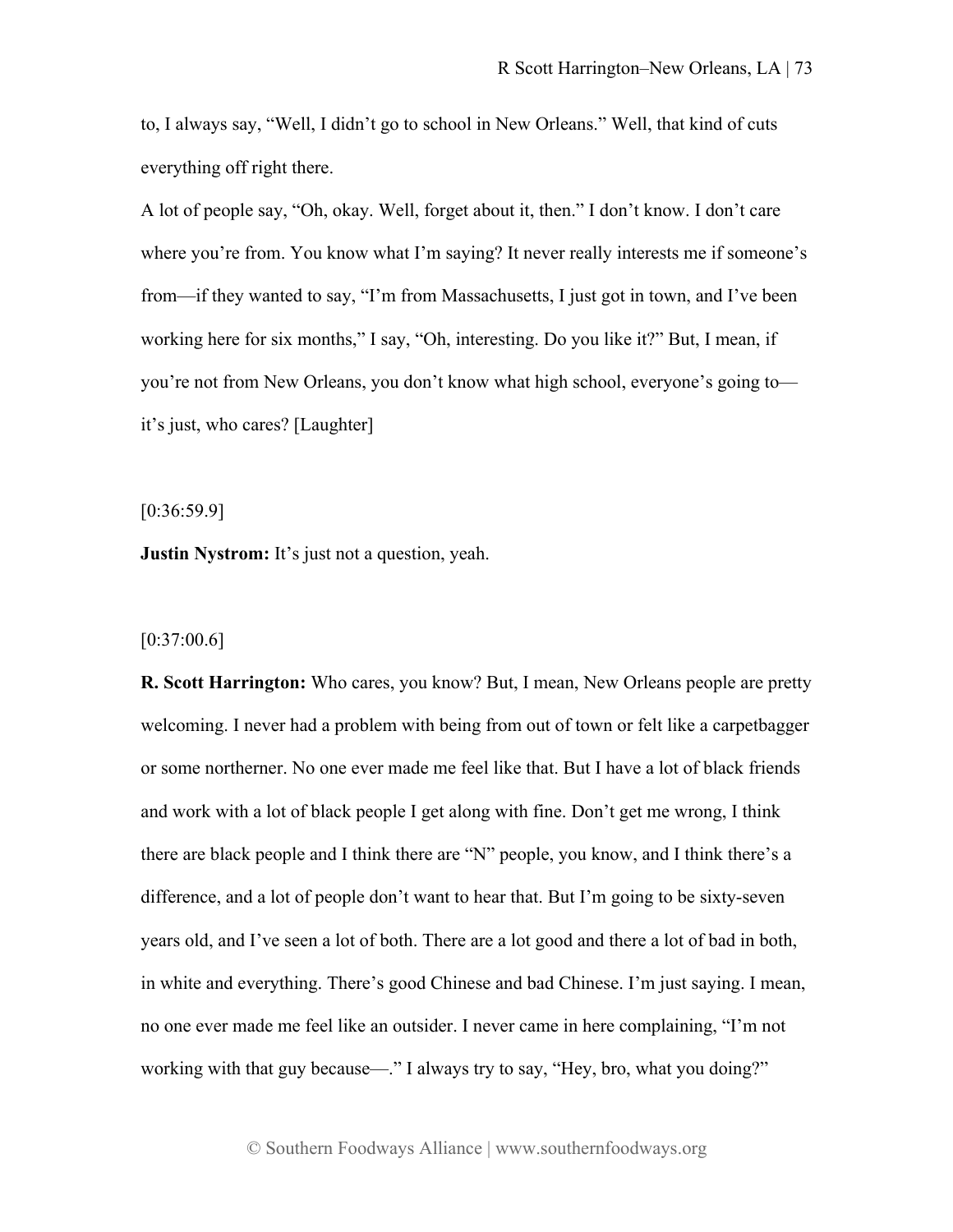# [0:37:49.8]

**Justin Nystrom:** Well, yeah, I think about now where it's a conversation in New Orleans where there are a lot of new people in here, people who come here more recently.

[0:37:55.8]

**R. Scott Harrington:** Right. I think that's always been true, though. New Orleans is a migrant town. Even back when it was founded, you know, it was a seafaring town and people'd come in, they'd leave, come in, they leave. You could work in New Orleans and work in the French Quarter and go work at Gabrielle's and everything, and all of a sudden, run into somebody at the supermarket and they said, "Oh, I thought you left town. I hadn't seen you in so long." They don't realize I don't go to the shops in the Quarter. You know what I'm saying?

[0:38:23.8]

**Justin Nystrom:** Yeah.

[0:38:24.7]

**R. Scott Harrington:** So that's the way it is, you know. I mean, people just assume that you're not alive if you're not in their little world down there.

[0:38:32.2]

**Justin Nystrom:** Yeah, yeah, yeah, yeah.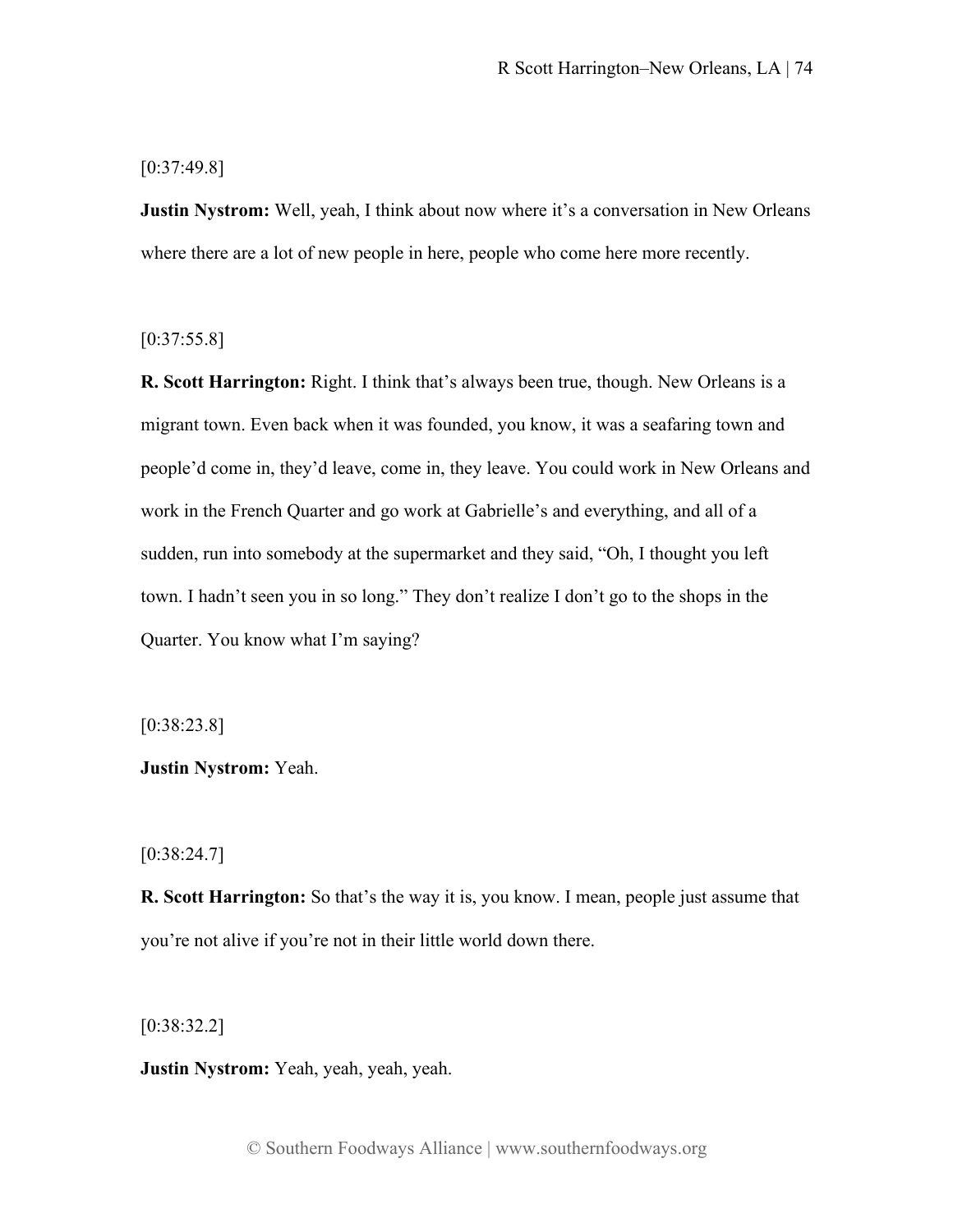[0:38:33.7]

**R. Scott Harrington:** But the city is kind of like a little world if you look at it in an overstructure. I mean, the Uptown people are the same way.

[0:38:38.9]

**Justin Nystrom:** Yeah, there are times I'll go a couple of months, it seems like, without ever leaving Uptown.

[0:38:44.3]

**R. Scott Harrington:** Right, right. Some people don't like crossing I-10 down there. They say, "I'm not even going to cross I-10. I just want to stay in this side of I-10. I don't want to go over there," which means a lot. I mean, they don't want to go to Treme, they don't want to go to Claiborne, they don't want to go to Uptown or even out to Metairie. "Well, you can't get that here. You have to get something else." "That's fine. I'll get something else. I'm not leaving."

[0:39:06.3]

**Justin Nystrom:** I'm not going to Jeff Parish, huh? Best time of year to work?

 $[0:39:10.7]$ 

**R. Scott Harrington:** Has to be the fall, winter, and spring.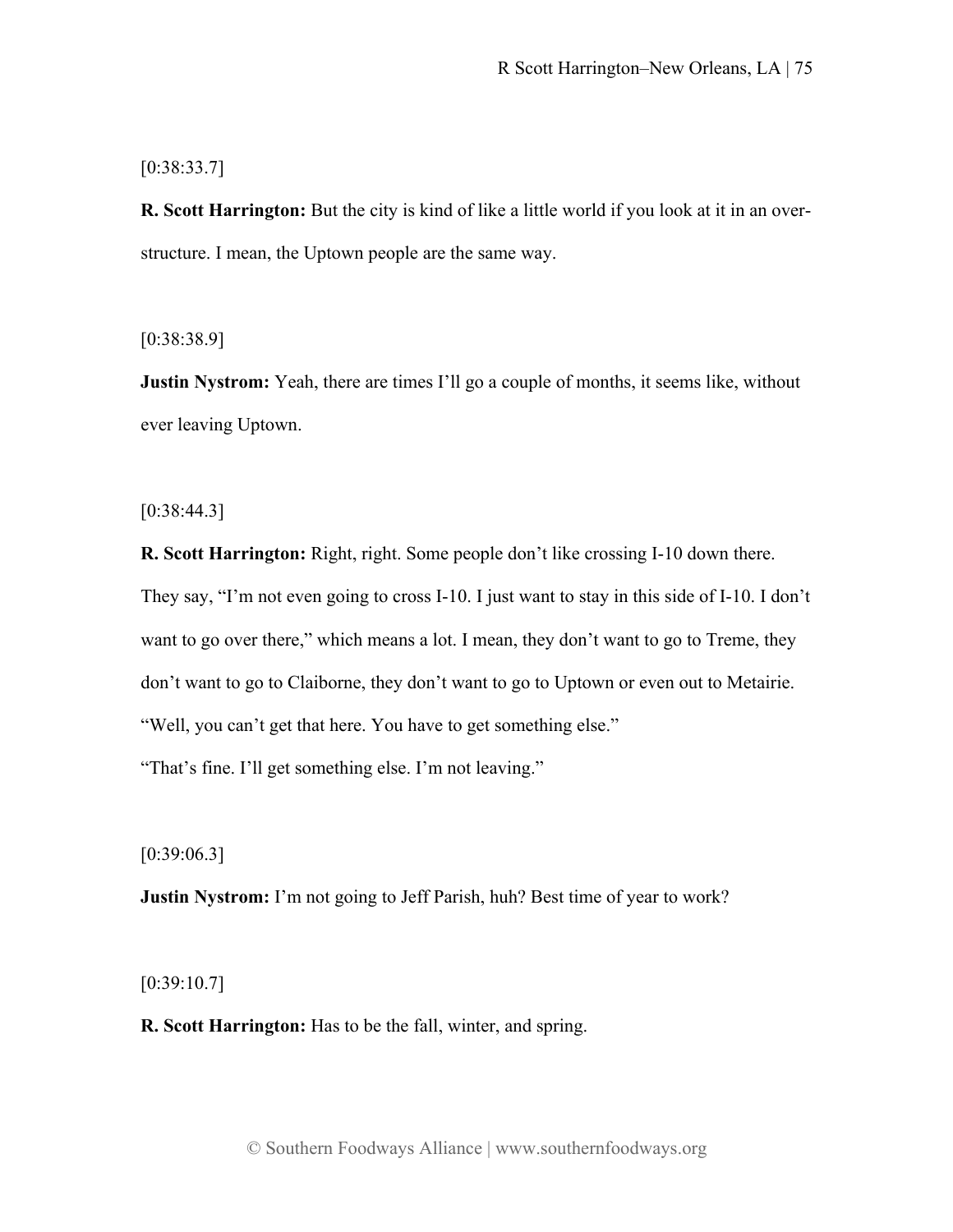[0:39:16.6]

**Justin Nystrom:** Any specific [unclear]?

[0:39:18.9]

**R. Scott Harrington:** Well, summer's all right, but it's just slow. But fall because football season starts, school gets back in session, people are back from vacations, people are taking people out to dinner, and it's starting to be Thanksgiving and stuff. Winter, Christmas parties, Sugar Bowl, Mardi Gras is coming up, no problem.

 $[0:39:40.6]$ 

**Justin Nystrom:** So Mardi Gras—because you worked a lot of Mardi Gras. What's Mardi Gras like at Brennan's?

 $[0:39:46.2]$ 

**R. Scott Harrington:** Awesome. Just awesome. They do decorations in all those rooms. Pip Brennan was the founder of Bacchus, so we'd do Bacchus parties and everything like that. They all have the kings of Bacchus in there, the movie stars and everything. They'd bring their entourage with them. The whole restaurant would be closed. They'd set it up with bars and wine and food tables and everything throughout the whole restaurant. People in tuxedoes and hot-lookin' dames. Oh, it was awesome, man. You make a pile of money. What's wrong with that? That was fun.

Mardi Gras at Pat O'Brien's, it was a ball-buster. I mean, it's constant, constant. But you have police at the door. At Pat O'Brien's, there was times where you'd have to jump over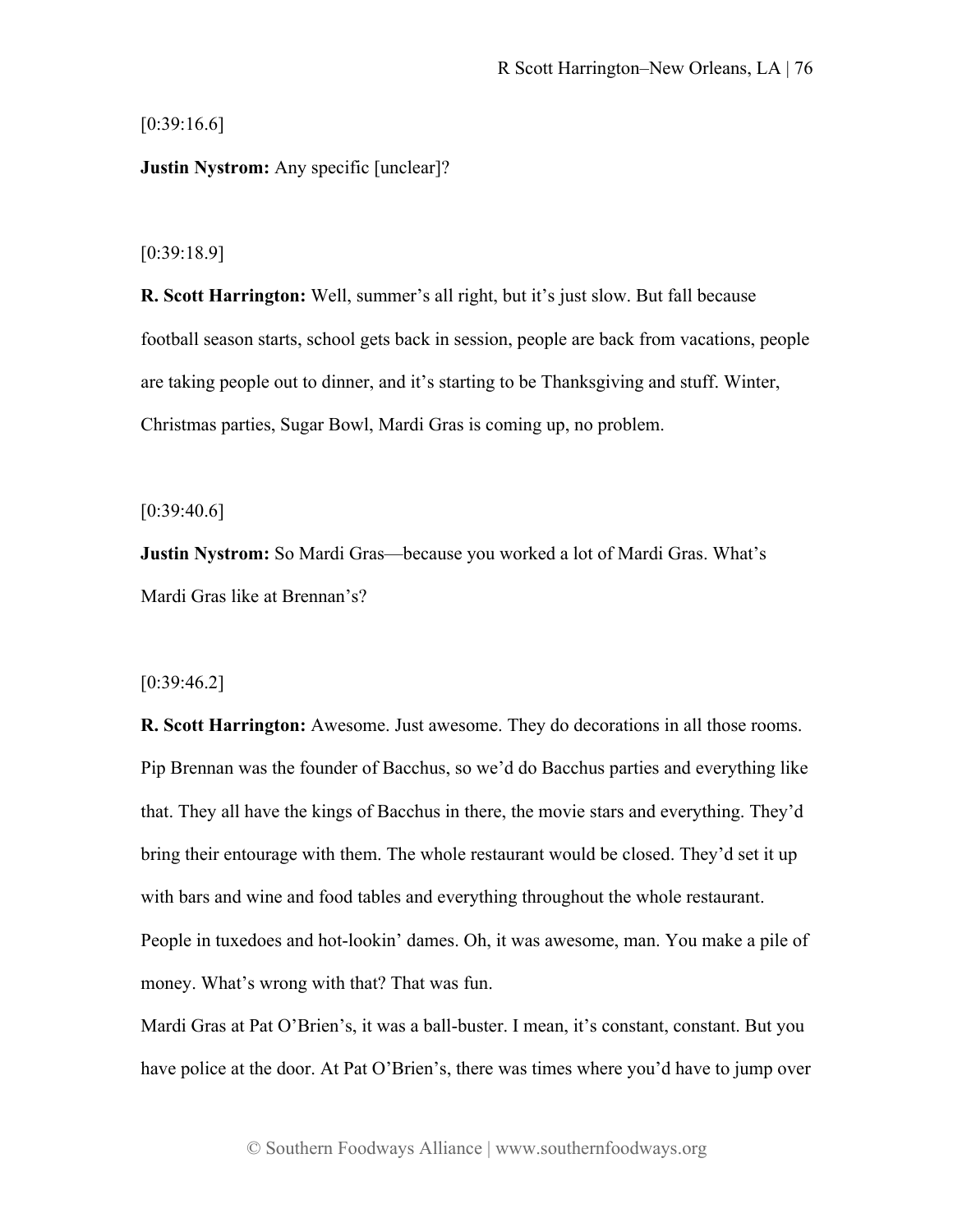the bar to stop a fight, you know. Pete Davis was notorious for it. People would get so loaded and then start pushing each other and stuff, Pete'd jump over the bar and get between them, get everything straightened out. The guy from the front door would come in.

Well, one time during Halloween, I jumped over the bar with Pete, I grabbed this guy, I'm shaking him, saying, "Get out of here! Quit that!"

He said, "It's not me! Frankenstein started it! Not me! Frankenstein!"

I looked around, the other guy's Frankenstein. I mean, here I'm fighting with, like, some

clown or something like that, and the guy's telling me, "Frankenstein started it."

I'm like, "What? Oh, oh, I gotcha." I mean, it was weird, you know.

Well, then Sonny put cameras in the main bar and said, "No more going over the bar," because of lawsuits, you know. Said, "Don't do that, man."

But Mardi Gras at Brennan's were a lot of fun because it's always the buildup, you know. Mardi Gras is in a month from now, so then the parades start like a couple weeks before, and then people have group dinners or people coming in from out of town to see the first week of parades. And then you get into Mardi Gras weekend, you know, that Friday, Saturday, Sunday, Monday, and Tuesday, well, *everything's* booked up, you know, private parties in the rooms, a lot of hotels are filled up, they're greasing the poles at the Royal Sonesta [Hotel] that's right around the corner. People are coming in for breakfast. You don't start off with, "Good morning. Would you like some coffee?" You say, "Good morning. Can I get you a cocktail?"

"We want three Milk Punch, two Bloody Marys, and make mine a Long Island Tea. I had a long night."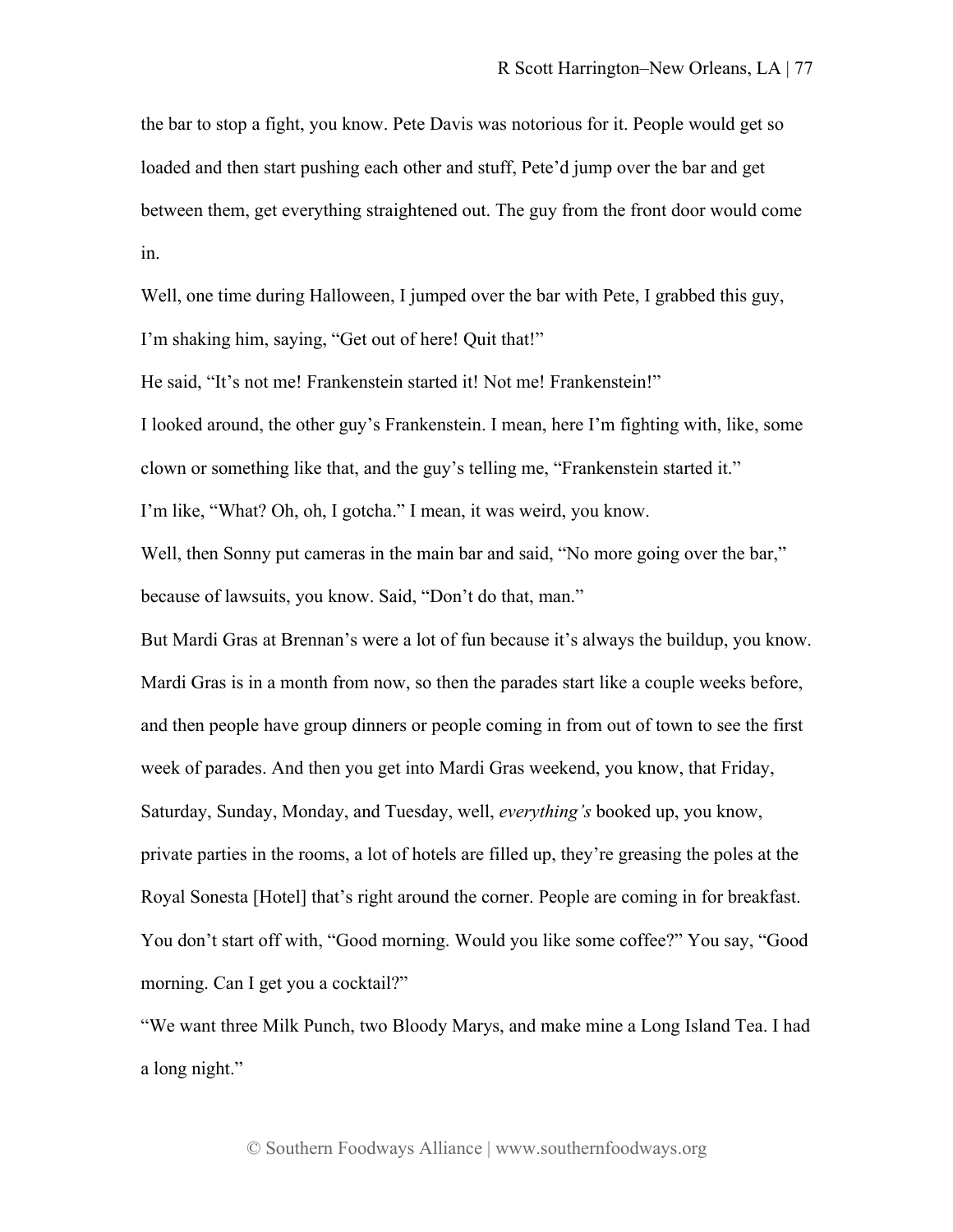"No problem," you know. That was 9:00 o'clock in the morning, you know. It's like that all day.

Mardi Gras Day, it was one day that it was one of the major restaurants open. I think it's still open on Mardi Gras Day, I don't know, but we were always open. At first I was thinking, "I don't want to work fuckin' Mardi Gras. I want to go out and party and everything." But going to work during Mardi Gras *was* a party because in the main dining room, *everybody* came in in costumes. They'd come up and start talking to you, you'd realize, man, you know this person. He's so-and-so. They'd all be in costumes having a great time and, you know, you do extra stuff for them, say, "Sit around, get you some after-dinner drinks, and tell the maître d', say, "Yeah, just tell them to put it on the tab." It was fun, you know.

Mardi Gras Night, they do a big party, and by the time you leave, the police are going up and down the street. You're at Johnny White's or at a bar with my brother having a cold beer, saying, "Remember that girl on the second turn? God, she was gorgeous," you know. It was fun. If I had it to do all over again, I'd do it all over again.

 $[0:43:11.5]$ 

**Justin Nystrom:** Do it all over again.

[0:43:12.3]

**R. Scott Harrington:** Right.

[0:43:12.7]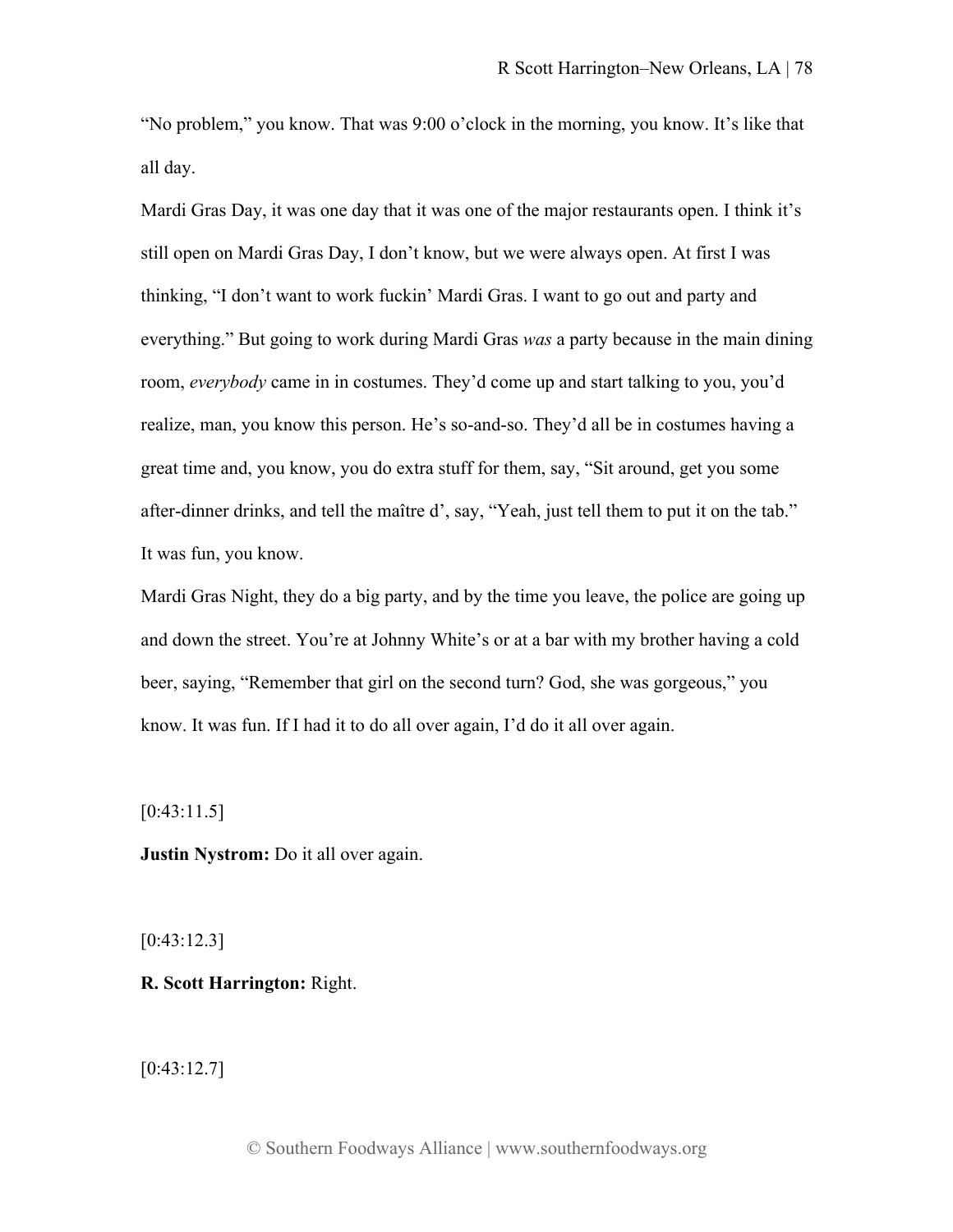**Justin Nystrom:** That's great. That's great.

### $[0:43:13.6]$

**R. Scott Harrington:** See, I was supposed to go to school, you know, finish going to school. I was going to be a lawyer and everything in Minnesota. When I was a kid, I had rheumatic fever and nephritis when I was in second grade, at the same time. They gave me my last rites and everything twice, you know. I was in the hospital for six months and I was bedridden at home for six months. And I was young, I was just a kid, you know. Well, the reason why I bring it up is because when I became older and I still had the heart murmur, that kept me out of Vietnam. I was 1-A. Then I had lost half my kidney with kidney disease. So I was, like, traded off to the University of Minnesota kidney specialist thing because I was like a test case, you know. So there were times I'd go in the hospital and they'd take out blood and do all this stuff, then they'd let me out, and I ended up on twenty pills of Prednisone a day, you know.

I was young, you know, but it was fun in a sense that because I was kind of sheltered when I was young, you know, I always wanted to get out. I hated laying around and everything. But coming to New Orleans, I was still on twenty pills of Prednisone a day when I left Minnesota to come down here for a week and everything, and I had brought some pills with me, but not enough. But when I decided to stay, my mom said, "Well, what are you going to do about this, Dr. Burns and everything, and you're under a doctor's care for twenty pills?"

I said, "Yeah, I feel pretty good. I don't care what we do. I'm not coming back, Ma."

© Southern Foodways Alliance | www.southernfoodways.org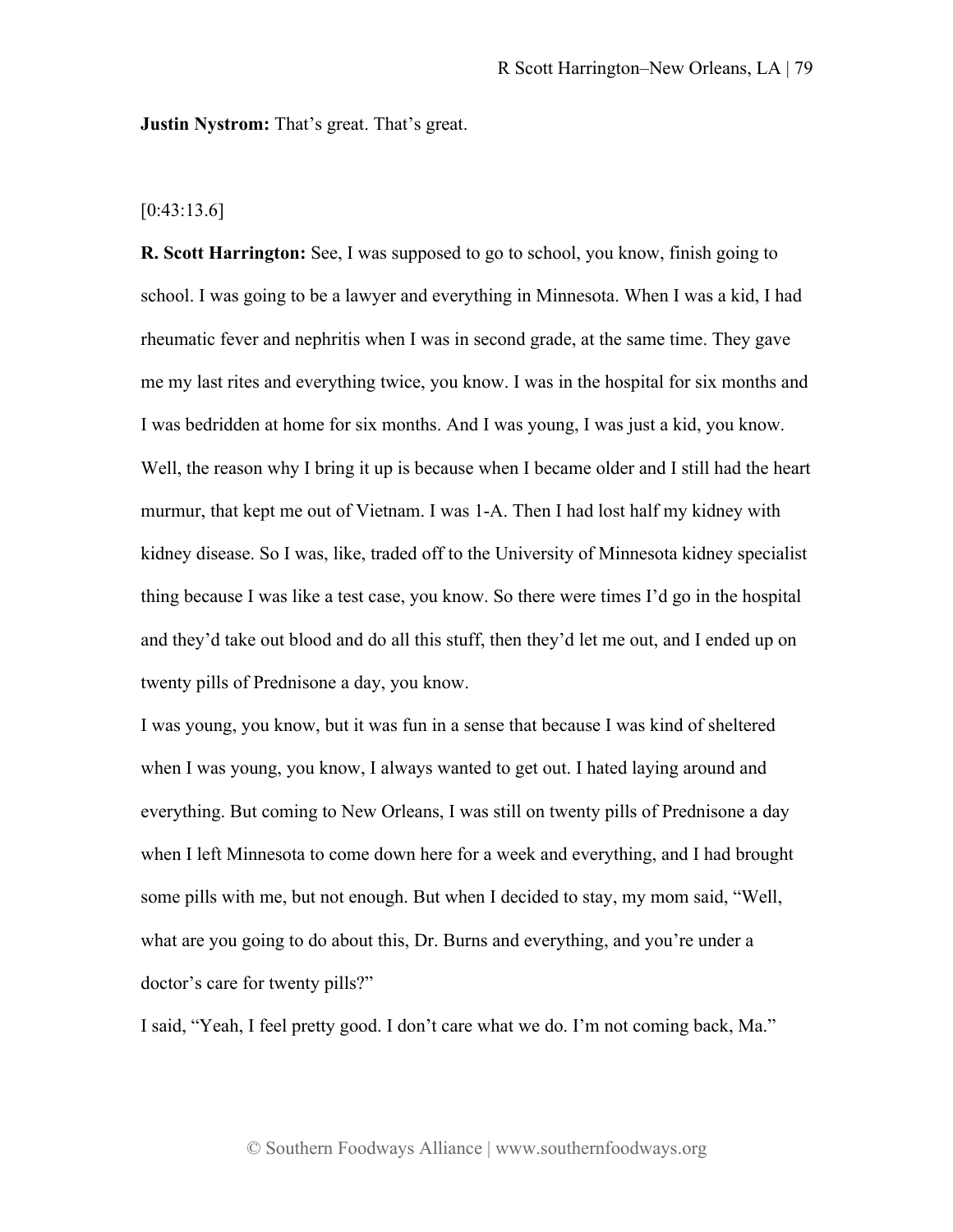So I've never had any problem with it. I've never had to go to the hospital because my kidneys were failing, or I never bent over backwards because I got chest pains or anything. So, I mean, I never think about it. But, I mean, I remember back then people were worried, "Well, I can't believe you're not coming back to this sanctuary at the hospital."

# $[0:45:01.6]$

**Justin Nystrom:** Yeah. The irony is, is Minnesota has this idea of a healthful climate, and New Orleans is a pesthole, and here you come down here and—

 $[0:45:07.0]$ 

**R. Scott Harrington:** Well, I think it might have been some of the alcohol and everything maybe petrified some things. [Laughter] I don't know what it was, but I wanted to stay, you know.

 $[0:45:14.6]$ 

**Justin Nystrom:** It killed the bad stuff, yeah.

 $[0:45:16.1]$ 

**R. Scott Harrington:** Yeah. So, I mean, when you're a kid and growing up like that, I was looking for adventure.

[0:45:19.8]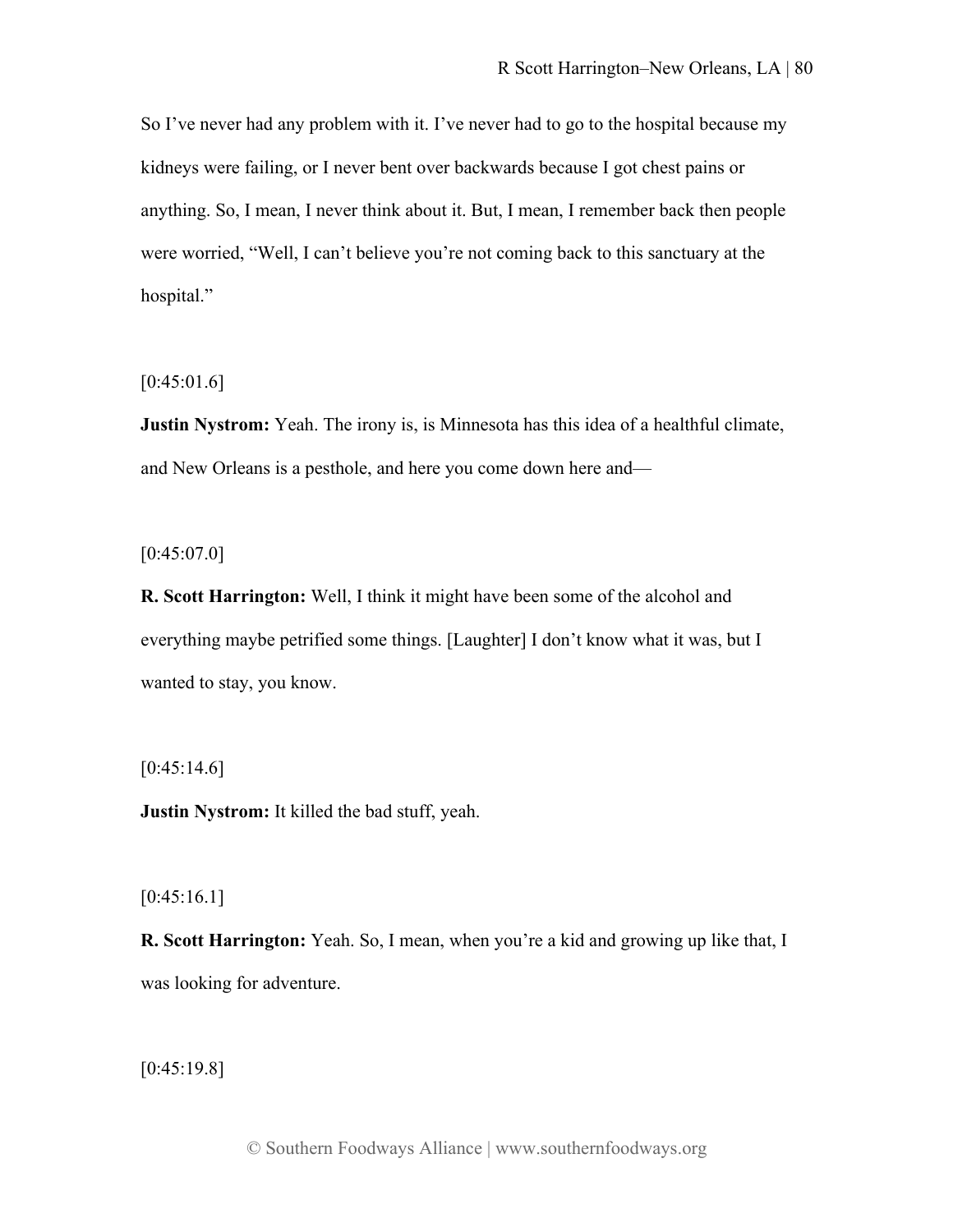**Justin Nystrom:** Yeah. You found it, sounds like. Yeah, yeah, yeah, yeah, yeah.

[0:45:21.2]

**R. Scott Harrington:** Yeah. Found my wife, everything, you know, bought a house, everything, no problem. American Dream, you know.

 $[0:45:29.7]$ 

**Justin Nystrom:** Yeah, yeah, yeah, yeah, yeah. These are totally out the window. We're going on almost an hour and forty-five minutes, so—

 $[0:45:37.0]$ 

**R. Scott Harrington:** Whenever you got something to do, that's fine with me.

[0:45:39.7]

**Justin Nystrom:** No, no, no. This has been amazing, actually, and you've kind of caught—I feel almost silly asking you some of the questions I have, because they're don't seem nearly as interesting as some of the stuff you've told me already. But you've seen dining change a lot over the time you've been waiting tables, I guess, you know, like maybe the customer. Has the customer changed a lot?

[0:46:01.9]

**R. Scott Harrington:** Oh, yeah. See, at Brennan's and, I think, Antoine's, Arnaud's, and Galatoire's, when you went there for dinner, you had to have a jacket on. So we had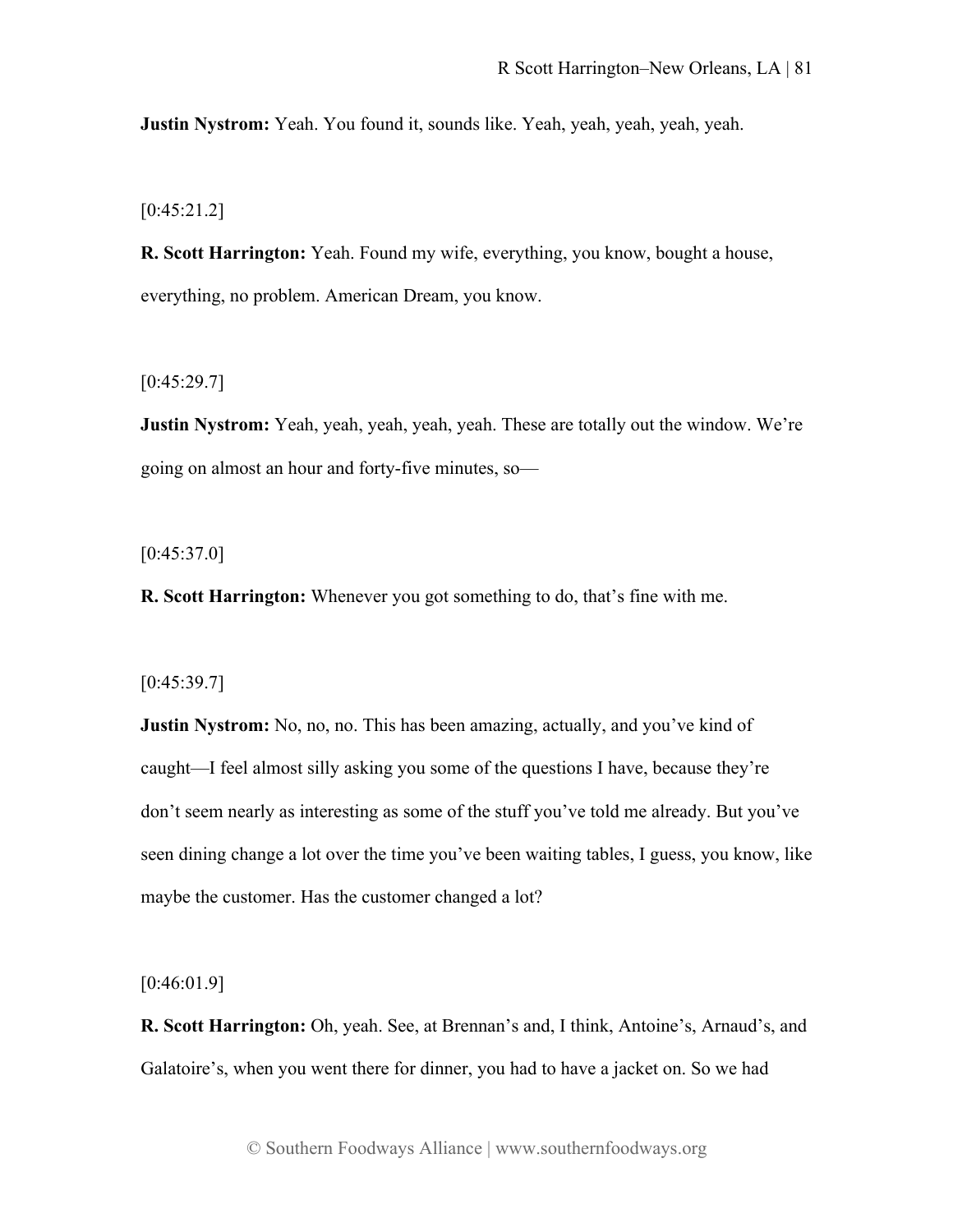jackets in the front hallway thing hung up, and people'd come in and have to put them on. Sometimes, I mean, they didn't really fit very well, you know, but they'd put them—and I used to go out to eat. When I was at Pat O'Brien's, I'd go out and eat places in my waiter's jacket and sit by the kitchen door or the bathroom and eat like forty-five or sixty dollars' worth of stuff. Back then that was a lot of money for a dinner, you know. But, I mean, that stopped, the jacket thing. Then there was a time period where you had to wear hard shoes and slacks, and women couldn't wear cutoffs and shit like that. But then the credit card, that became a big thing. I mean, everybody had an American Express credit card. Some people didn't travel with suits. Some people were on vacation, and they had their wife with them that wanted to wear cutoffs and a \$6,000 diamond ring, and he had a platinum credit card, and he wanted to come in and having a \$300 dinner. They're not going to turn him away anymore. So there used to be a time where everybody kind of looked silly sitting in that stupid jacket because they didn't bring a jacket, and then it really kind of—you never could tell, but then you'd come in and go, "Oh, man, look at those people sitting there, like in a tee-shirt. Oh, my god." Not a tee-shirt, but like a polo shirt or something.

But then you come to find out, you take care of people and try and make their experience as pleasurable as possible and be as knowledgeable as you can to help them out, and they ended up tipping you as much or more than someone sitting there in a Brooks Brothers suit. You get a lot of doctors that go, "Oh, screw that guy."

They go, "Oh, okay," you know.

And the guy next to him in a polo shirt and 100-dollar pair of jeans and sandals, you know, gives you \$200 on something because you were such a nice guy and did such a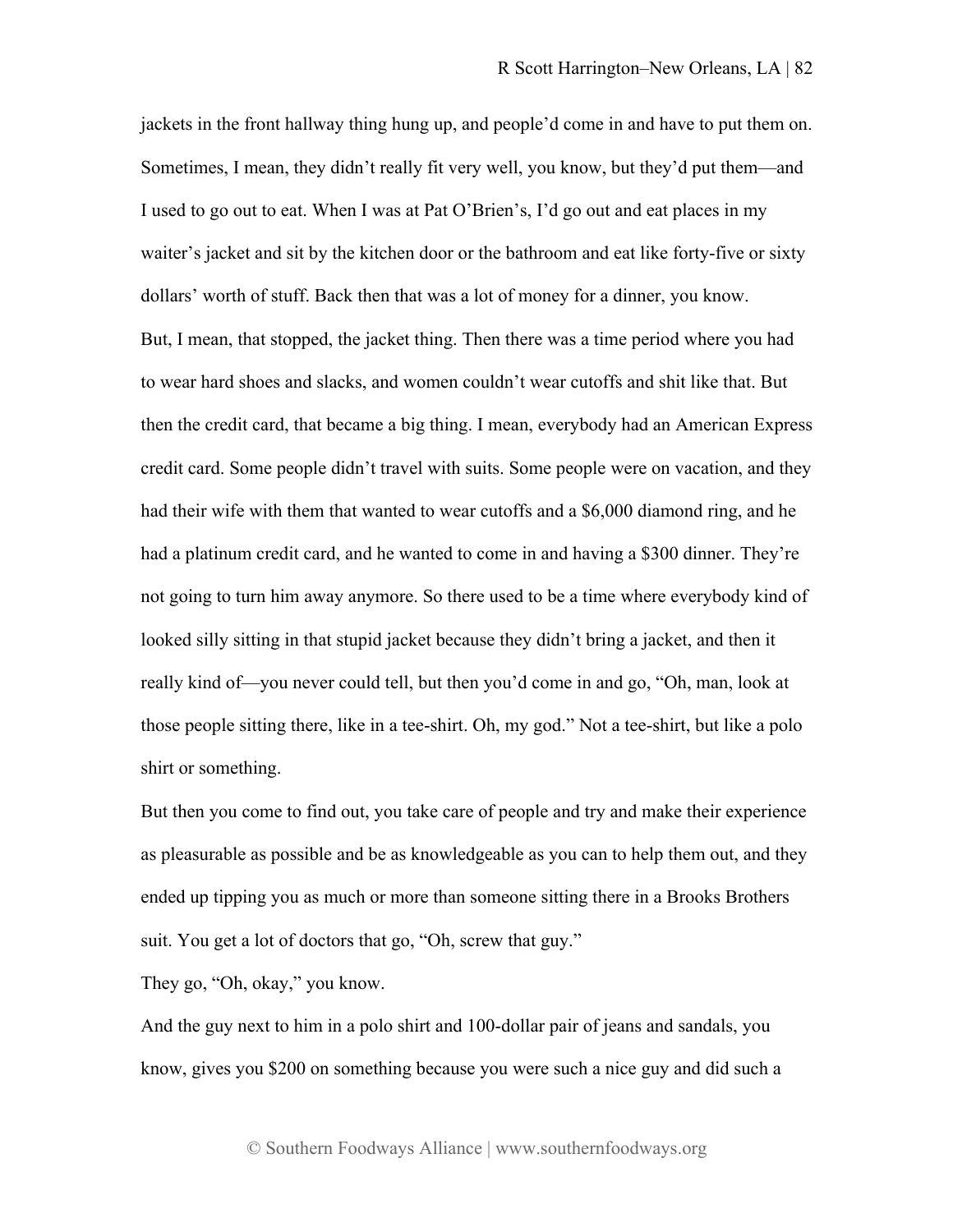good job. So that changed. Yeah, you started to realize—some people started to realize, rather.

There's a guy—I shouldn't tell this story, but at Gabrielle's there's a waiter there, and a couple weeks ago, he made a proclamation verbally, out loud. [Laughter] He said, "You know what I just figured out?"

And people said, "What? What?"

He said, "The better service you give, the more money you make." [Nystrom Laughter] I was, "What?"

He said, "Yeah." He said, "I thought it was all if you're just nice to them and, you know, get friendly with them and everything like that, they'll take care of you. But it's the better service you give, the more money you're going to make."

I was like—I didn't know what to say, you know. I can't believe, forty-one years old and you're just figuring that out? I said, "Goddamn. Okay."

So every once in a while I kid him with it, you know. I say, "Well, I know where you worked before."

He goes, "You don't know where I worked."

I said, "I know. Shoney's."

He'd look at me, and I go, "All right, I'm sorry. Denny's." I said, "All right, I've got it. Waffle House."

He's like, "Oh, fuck you." [Laughter] But, you know, I don't know.

[0:49:12.3]

**Justin Nystrom:** How about cell phones and stuff like that?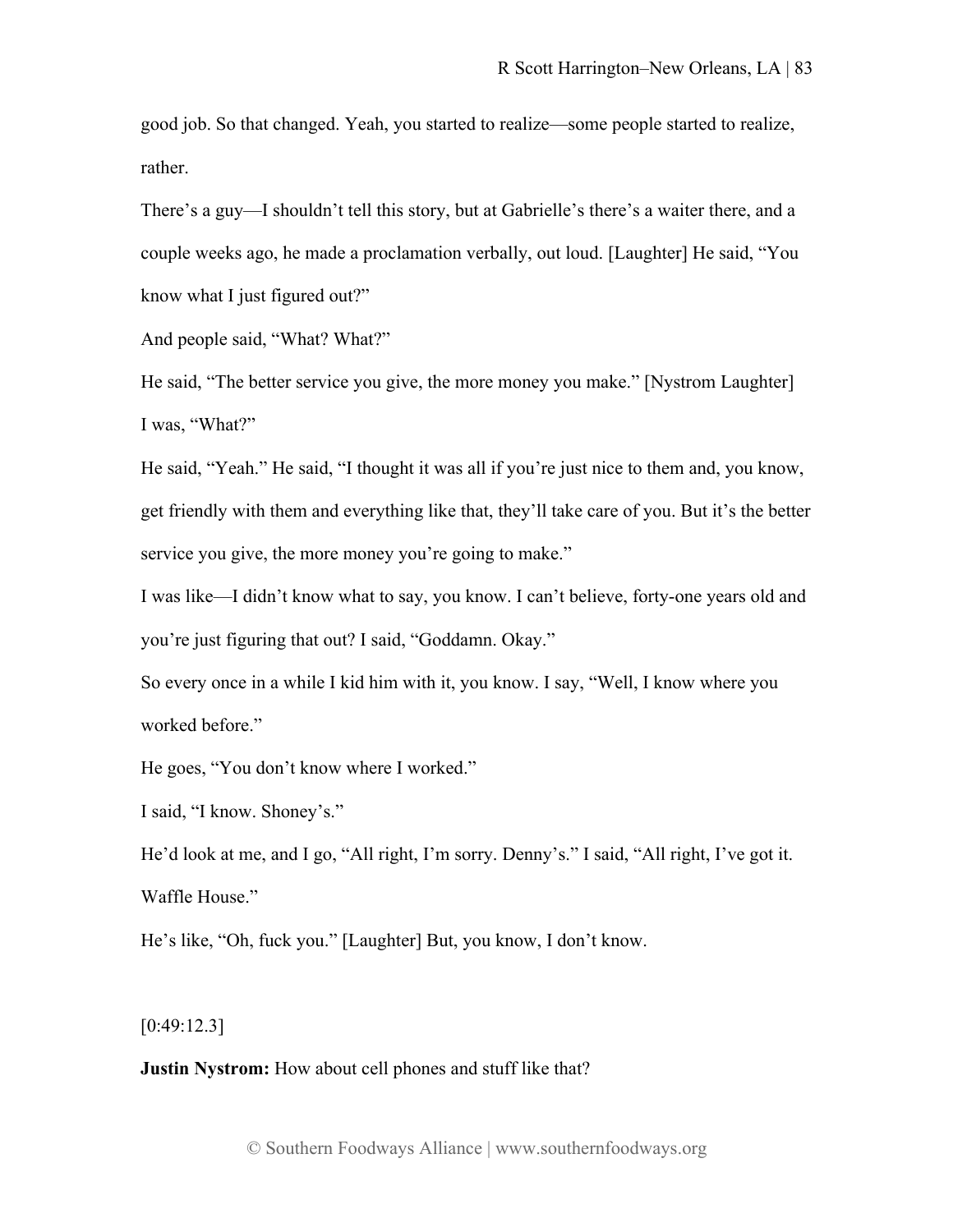$[0:49:14.5]$ 

**R. Scott Harrington:** That's really been a problem.

 $[0:49:15.5]$ 

**Justin Nystrom:** Yeah. When did you first start seeing that?

[0:49:18.1]

**R. Scott Harrington:** I don't know. I never really wanted a cell phone until I realized I kind of needed it to keep—my wife had one. I used to have a flip phone. I don't have a— I don't want that. I don't want to be on Facebook. I don't want to look up directions. If I don't know how to get there, I don't plan on going. I don't want to look up stuff on Google. I don't want any of that.

But cell phones aren't so bad. It's the new stuff with all the technology that people spend more time on that than they do taking care of the customers, which really aggravates me. One person at Gabrielle's does that, and I won't say who, but 99 percent of them don't. But when only one person does it, it can cause problems anyways because his tables might have glasses left on it, or they're ready for the check and he's back there texting someone, his friend or something. And you want to say something, you know, "Get off the phone, man. You're working, you know. Put the phone down." But it's not your position to say it, and you might be right, but you're not the one to say it to him, or you said it to him wrong and you have a bad attitude. You know, the whole thing goes around and around.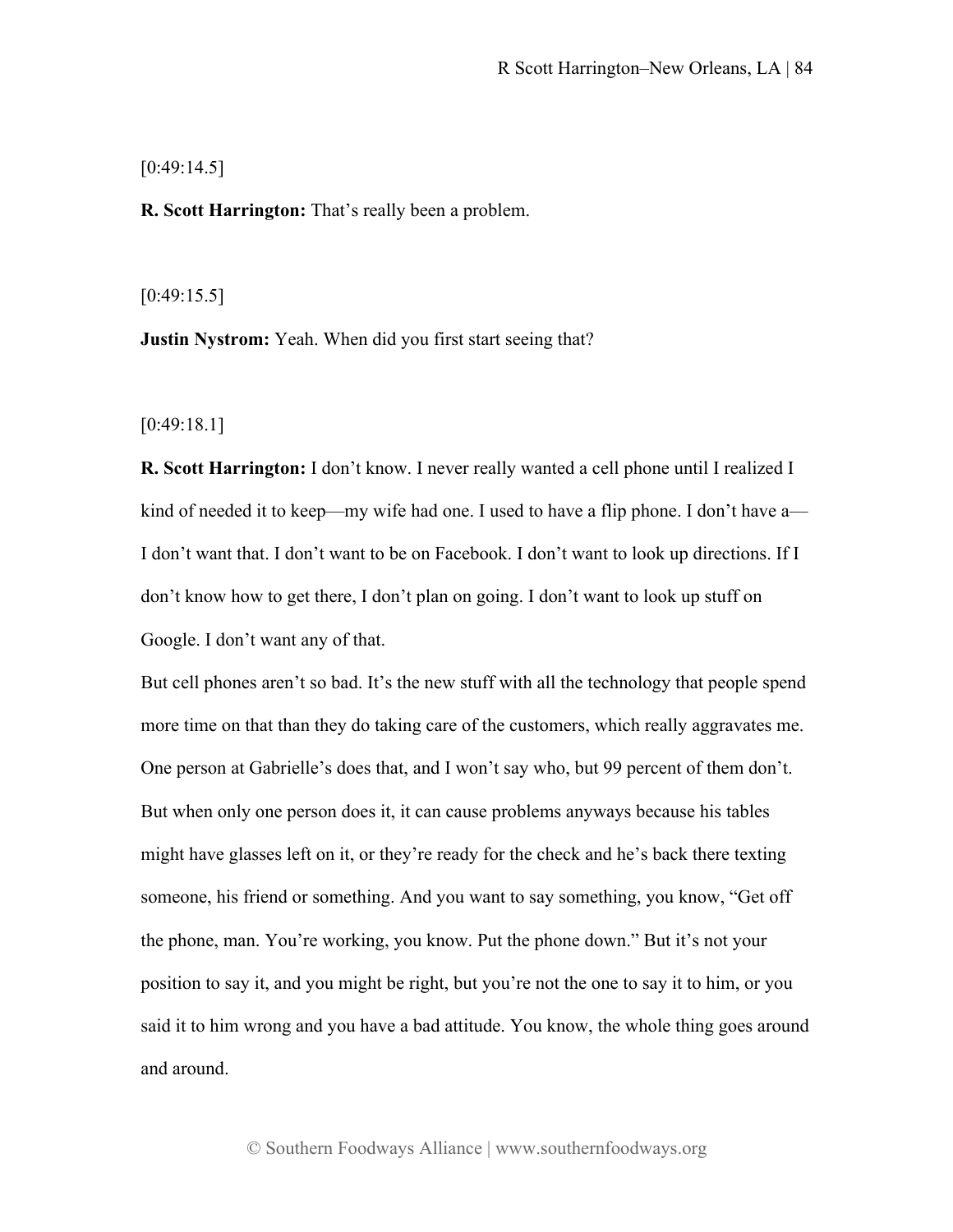# [0:50:31.0]

**Justin Nystrom:** So you don't really care if customers have them?

### [0:50:32.9]

**R. Scott Harrington:** Well, that's a big problem—not a problem. It's annoying. I mean, I go to the table a lot, the wife's got one, he's got one, they're both doing it. "Would you like to order? Oh, I'll come back."

"Oh, oh, yeah, we're ready. Just a minute."

But, I mean, that's between them. I don't care. But a lot of kids have cell phones now. When they sit at the table, they play games while their parents have dinner, you know, those little pocket things. I mean, it's just part of life now. It's aggravating when servers, in my opinion—when you go to work, you should put the damn thing down, you know. That's my opinion.

# [0:51:08.1]

**Justin Nystrom:** That's interesting, because, you know, like a lot of the perception is with other diners, but for the server it's, yeah, "You've got a job to do."

### [0:51:15.3]

**R. Scott Harrington:** It's a job. It's like the one guy that has his cell phone, I asked him one time, I said, "I'm trying to get bread and everything for a table." Now, we all get tipped the same. We all get a pool tip over there. When you start work and when you end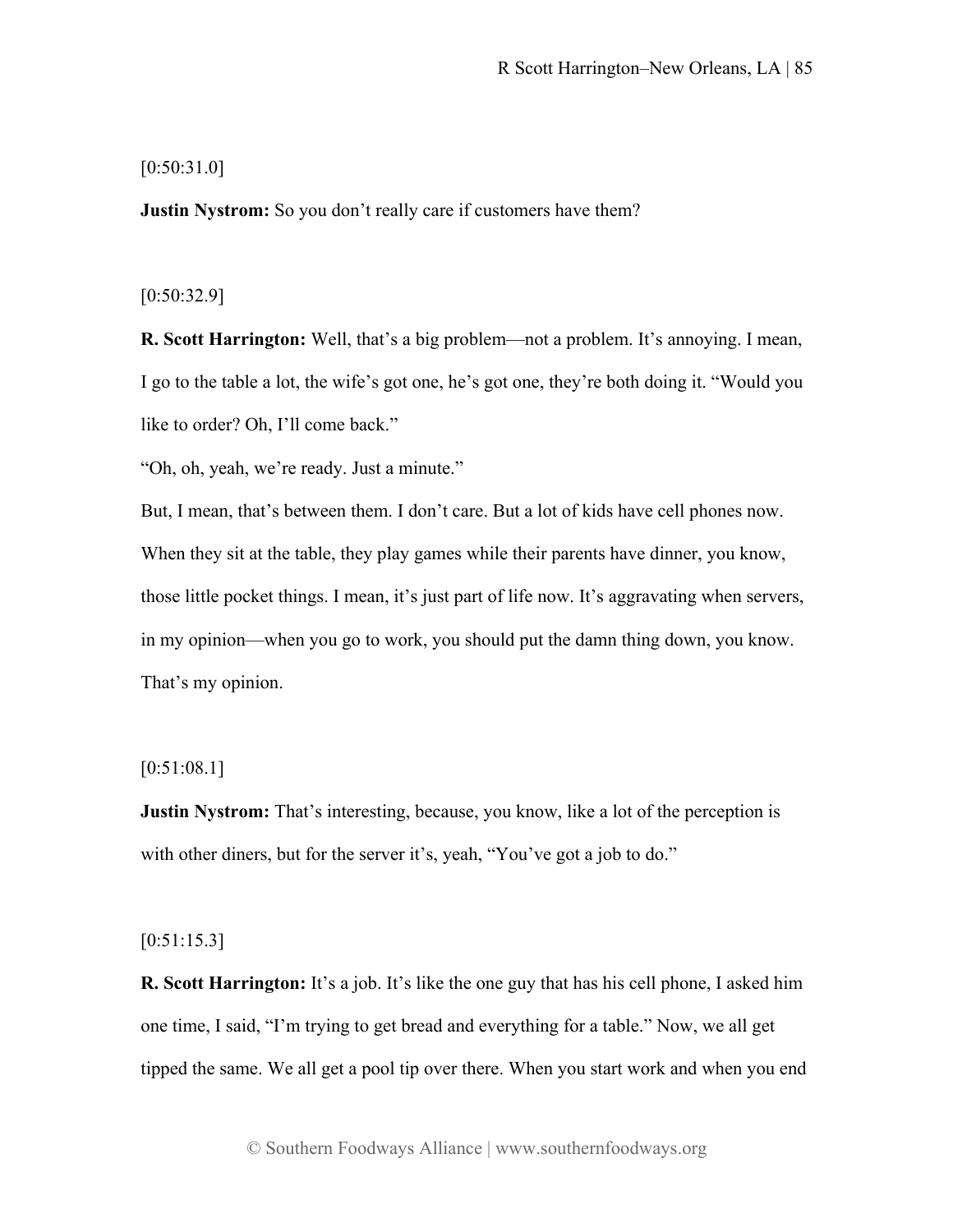work, no matter what it is, it all comes together, we all get the same. So, I mean, I'm in there trying to do stuff, and he's in the way on the phone texting his boyfriend or girlfriend or whatever. And I said, "Don't you have anything to do?" And he's in the way. I don't say that. I say, "Don't you have anything to do?"

And he'll move out of the way a little bit, he says, "I don't have a table till 7:30." Well, it's like quarter after 6:00.

I'm like, "Well, if you don't have a table till 7:30 and it's a quarter after 6:00, and I'm getting bread for that table, that's not my table, I'm pouring water for that table, it's not my table, how come I'm doing all this and you're on your phone texting your boyfriend? I mean, do you just do the tables you do and you don't help anybody else? I mean, I don't get that. We're all sharing tips. We all work for and do stuff."

If you don't have anything to do, look for something to do. Make more coffee. Clean things up. Go out and pour water. Bus a table. Take that trash bag out. Do something, you know. That aggravates me, you know, because that's what everybody else does. Not only me and everybody else does what he does, everybody else does what I do, and he doesn't do what we do. And he's getting the same money, money we are. So that's aggravating. And then if management doesn't say anything, that's double aggravating, because if you say anything to him and management takes it the wrong way, then you're in trouble for saying—so that's aggravating.

But as far as customers, I mean, they're in there, they're paying the money, they can do whatever they want. If they don't want to talk to each other, they want to be on the cell phone, they can write down, "Two gumbos, two salads, two filets medium rare," and give me a piece of paper that says, "Whenever it's ready, bring the shit over." I don't care.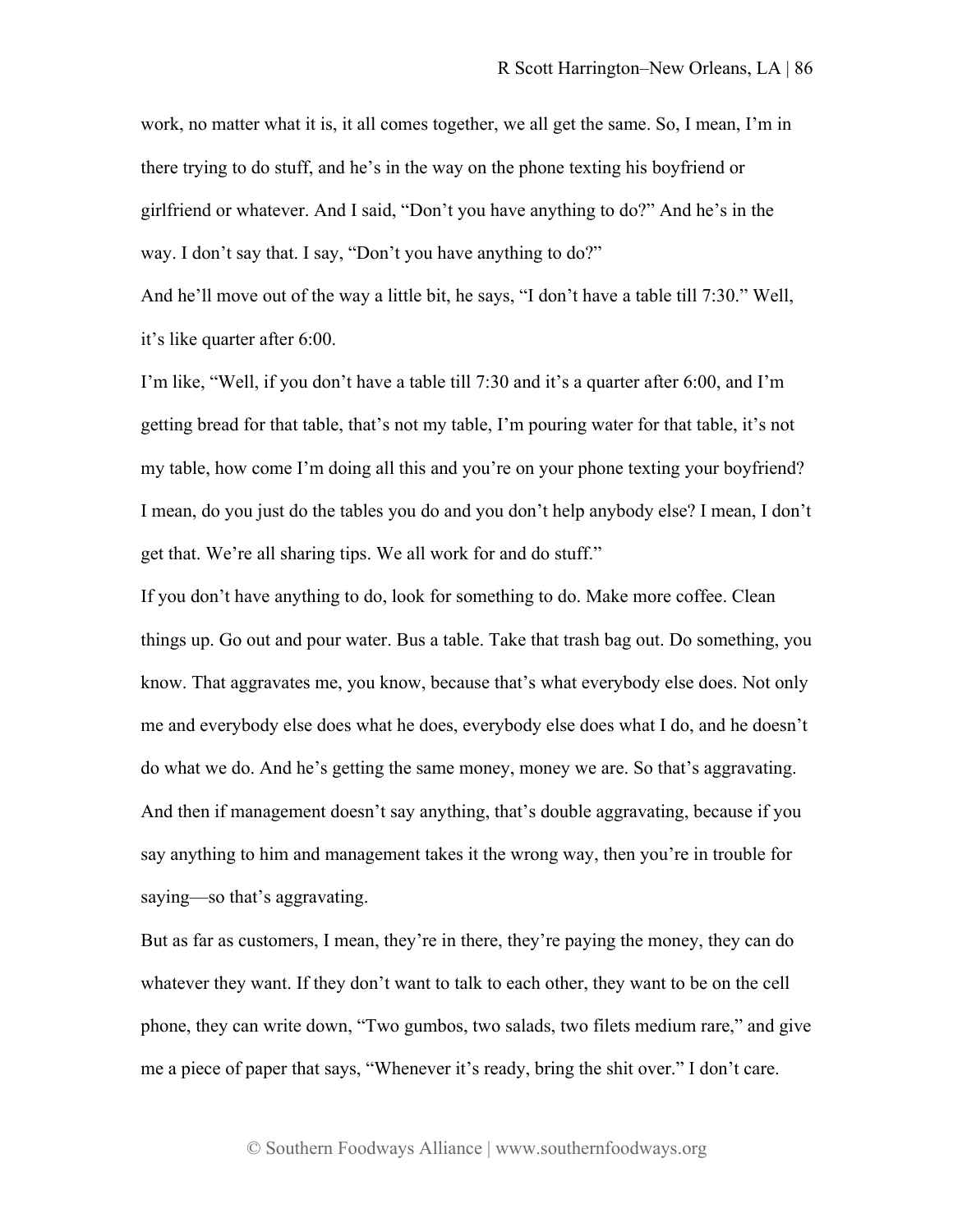[Nystrom Laughter] That's up to them, you know. They're paying for it, you know. That doesn't bother me.

It bothers me sometimes to see, like, the management or something at the bar on their cell phone all the time. I mean, they should be walking around going to tables, "Is everything all right? Can we get you anything? Let me get some water for you," you know. Then go back and say, "How come you're back here on your phone and I'm pouring water on your table?" Go tell him something like that sometime, instead of sitting by the bar on your phone yourself. So stuff like that's frustrating.

 $[0:53:34.6]$ 

**Justin Nystrom:** Do you think customers are more educated about food than they've been in the past?

[0:53:38.9]

**R. Scott Harrington:** Yeah, definitely.

[0:53:41.1]

**Justin Nystrom:** Has that affected kind of the interaction you have with them?

 $[0:53:44.2]$ 

**R. Scott Harrington:** Well, sometimes, you know, you get asked questions quite often, you know, and I'm not one to lie to somebody, I mean, when they're paying for something I'm supposed to bring them. So if they ask me something I don't know or I'm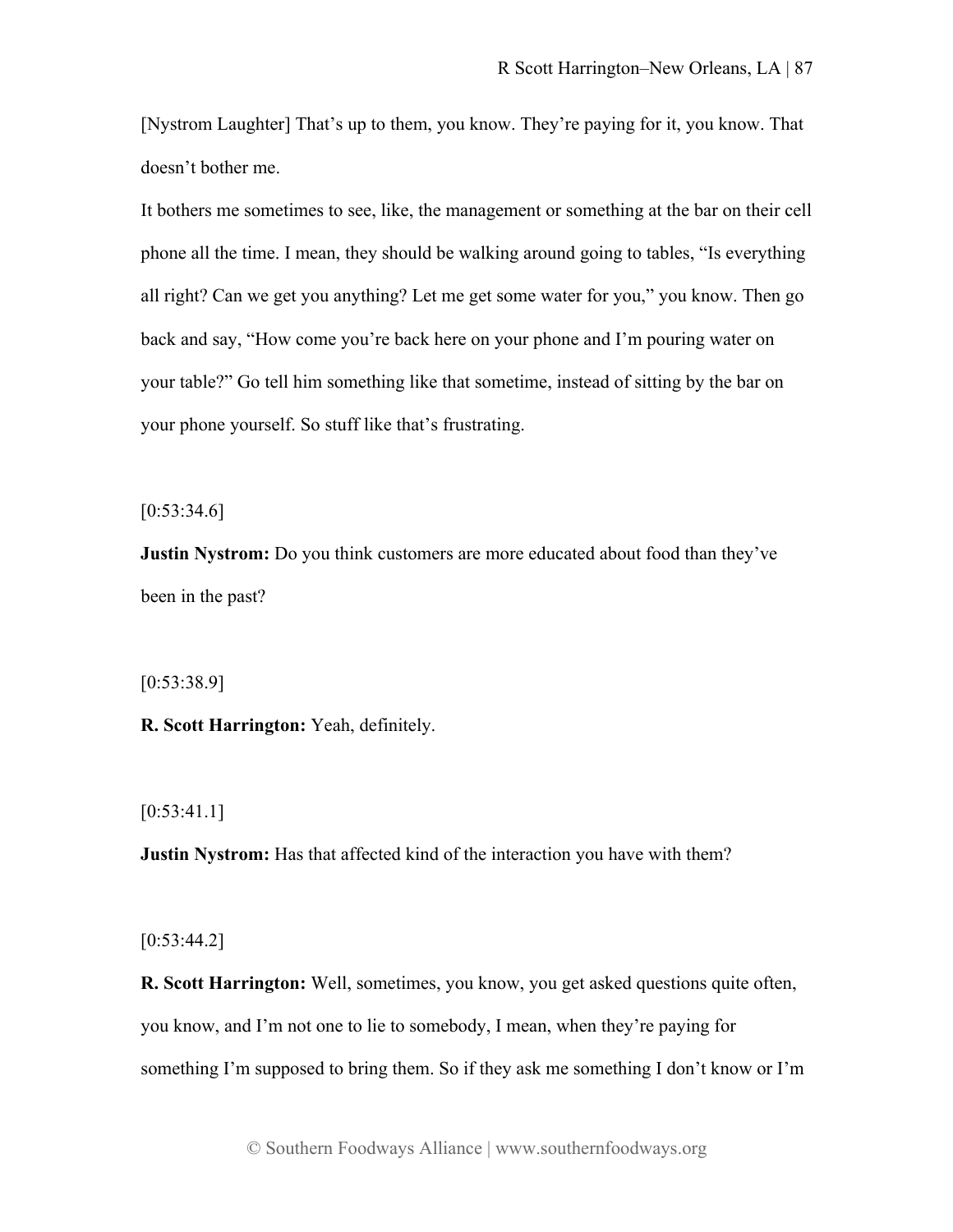unfamiliar with, I'm going to say, "Would you give me a second? I'll be right back." And I go ask the chef. I don't go ask the knucklehead that I'm working with next to me. I go ask the chef because I want the answer to go give the customer. So if anything ever comes back, I'm going to say, "He told me that." So people do ask you about stuff, and I'm knowledgeable about food and wine and things like that. I mean, with wine it's easy because you can bluff your way through. I mean, wine is so subjective, you know.

[0:53:44.2]

#### **Justin Nystrom:** It is.

 $[0:54:25.9]$ 

**R. Scott Harrington:** It's dry to me, but it's sweet to you, you know. It's not sweet; it's light. It's got a raspberry flavor, but really it's more of a chocolate flavor. I mean, "Come on, man. Really?" Okay. If that's what you think it is, who's going to tell you you're wrong? You know what I'm saying? But if you can get the basic parameters that they want, "I want a nice dry white wine, not too buttery," I can figure that out, you know.

[0:54:49.4]

**Justin Nystrom:** Something suitable for flushing the toilet perhaps.

 $[0:54:51.5]$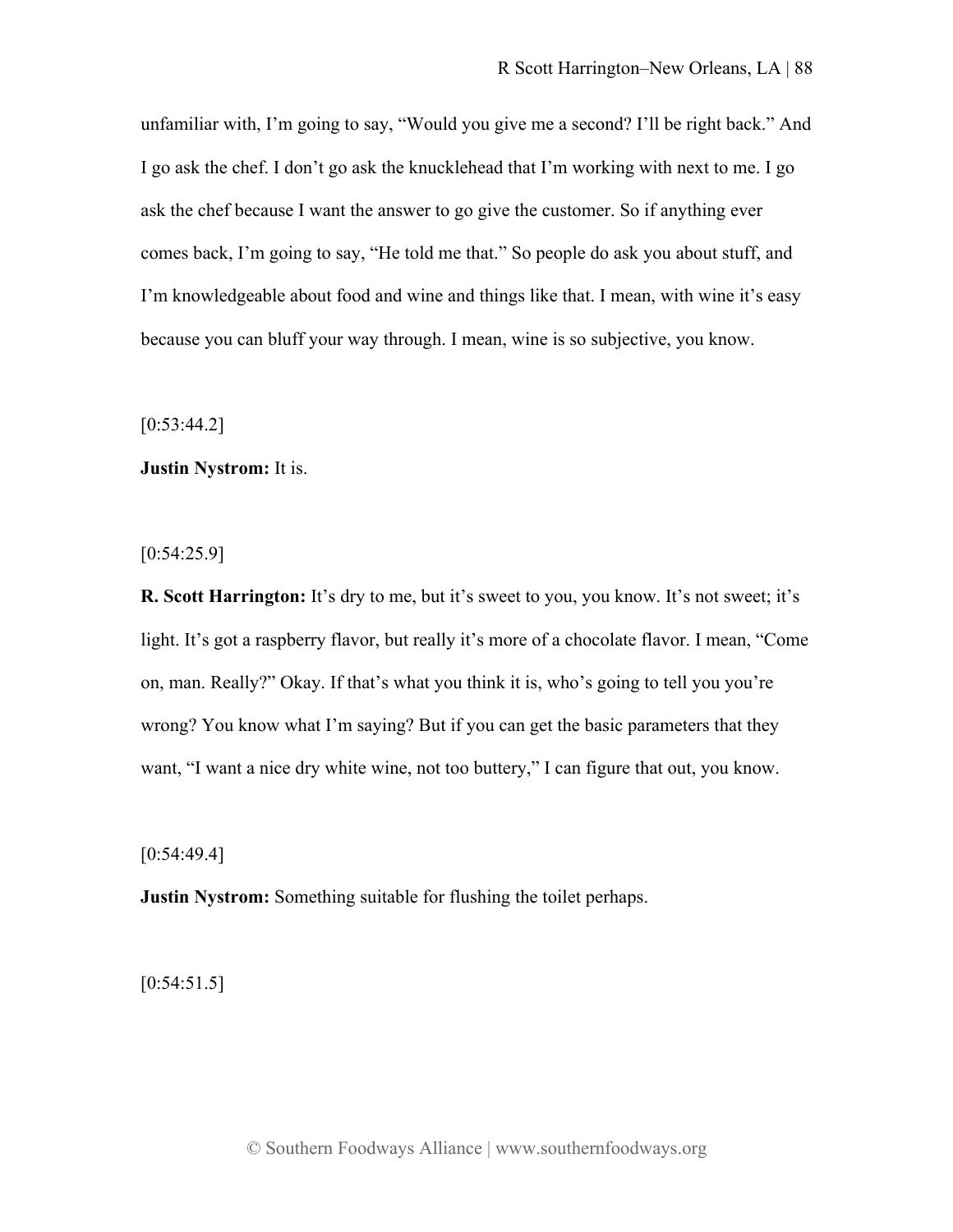**R. Scott Harrington:** Yeah, like a Louis Latour chardonnay you're talking about. Right. [Laughter] I think about that, you know. I want to tell them about it, but I don't want to tell everybody, you know.

[0:54:58.9]

**Justin Nystrom:** I don't think I'm ever going to flush a toilet and not think of that.

 $[0:55:01.7]$ 

**R. Scott Harrington:** Right. Well, I thought that was so funny when he told me. But, yeah, customers are—some are, some aren't, you know.

Well, one thing that's funny I notice a lot, at the nicer restaurants I worked, like Brennan's and Arnaud's, and I don't know why this is, but when people sit down to eat, they go from the outside to the in with silverware. Very clever, I think, you know, the way it's supposed to be. [Laughter] At Gabrielle's when they sit down to eat, they grab the dinner fork for the appetizer, the butter knife to cut their steak with, even though there's a steak knife. I mean, they do things so differently, I'm saying. I'll go back and tell Rick, I'll say, "Those knuckleheads are using their—this is the third dinner fork I gave them, and they've only had salad and appetizer." I mean, you know, it's like—and there's still a salad fork sitting right next to them they haven't touched. It's like what's the deal?

 $[0:55:54.6]$ 

**Justin Nystrom:** They're not educated.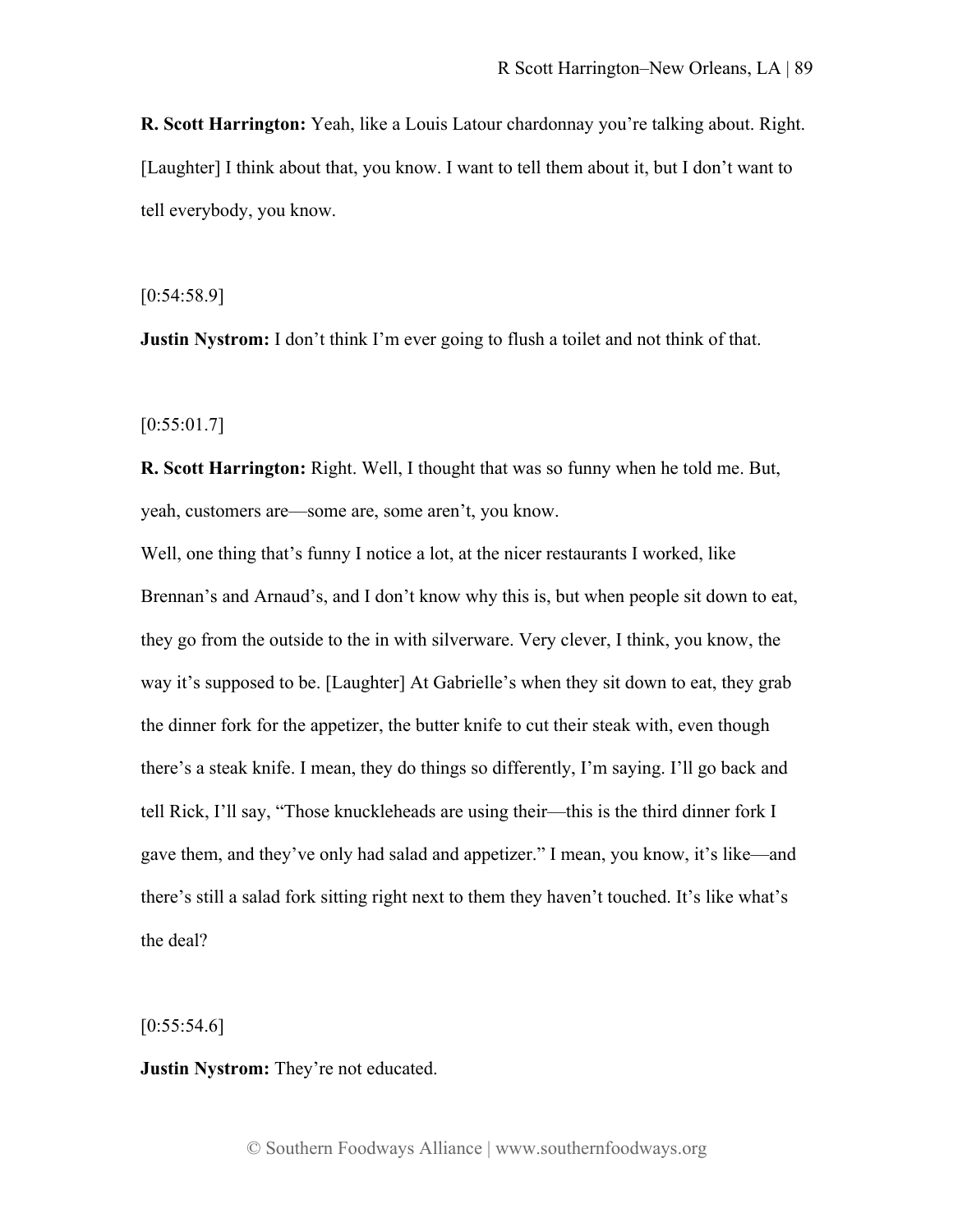[0:55:55.0]

**R. Scott Harrington:** Well, that might be true, or maybe they like a big fork, I don't know. [Nystrom Laughter] I don't know. But, I mean, I try and replace it. I got to replace it all the time. I got to keep an eye on that. Now, some people don't. Like the guy I'm tell you about, he doesn't. So when I bring over entrées and I see three salad forks are out and one guy's got a dinner fork, and there's an empty table next to me, I'll say, "Excuse me," and I'll grab the three dinner forks and give them to them, pick up the salad forks, go back, put those away and bring out the dinner forks and replace them. But, I mean, I just do that because out of reflex. When people get up from the table and go to the restroom, I'll pick up the napkin and fold it neatly and put it in their space and push their chair in, so when they come back it looks like someone knows that they've gone away from the table and we're aware of it, you know.

And "Are you finished with the cocktail?" You don't just grab it by the rim and pick it up. You pick it up, you know, and, "Would you like another cocktail?" You don't have to say, "You want another drink?" You know what I'm saying? There's a certain way to do it and ask people to come to your—you have to run the table, not let the table run you. That's the big thing, you know.

People want to get to you, they'll, "We want to order some appetizers right away while we're waiting for the rest of our party."

"Unfortunately, we're not able to do that. Chef wants everything on one ticket." "What are you talking about?"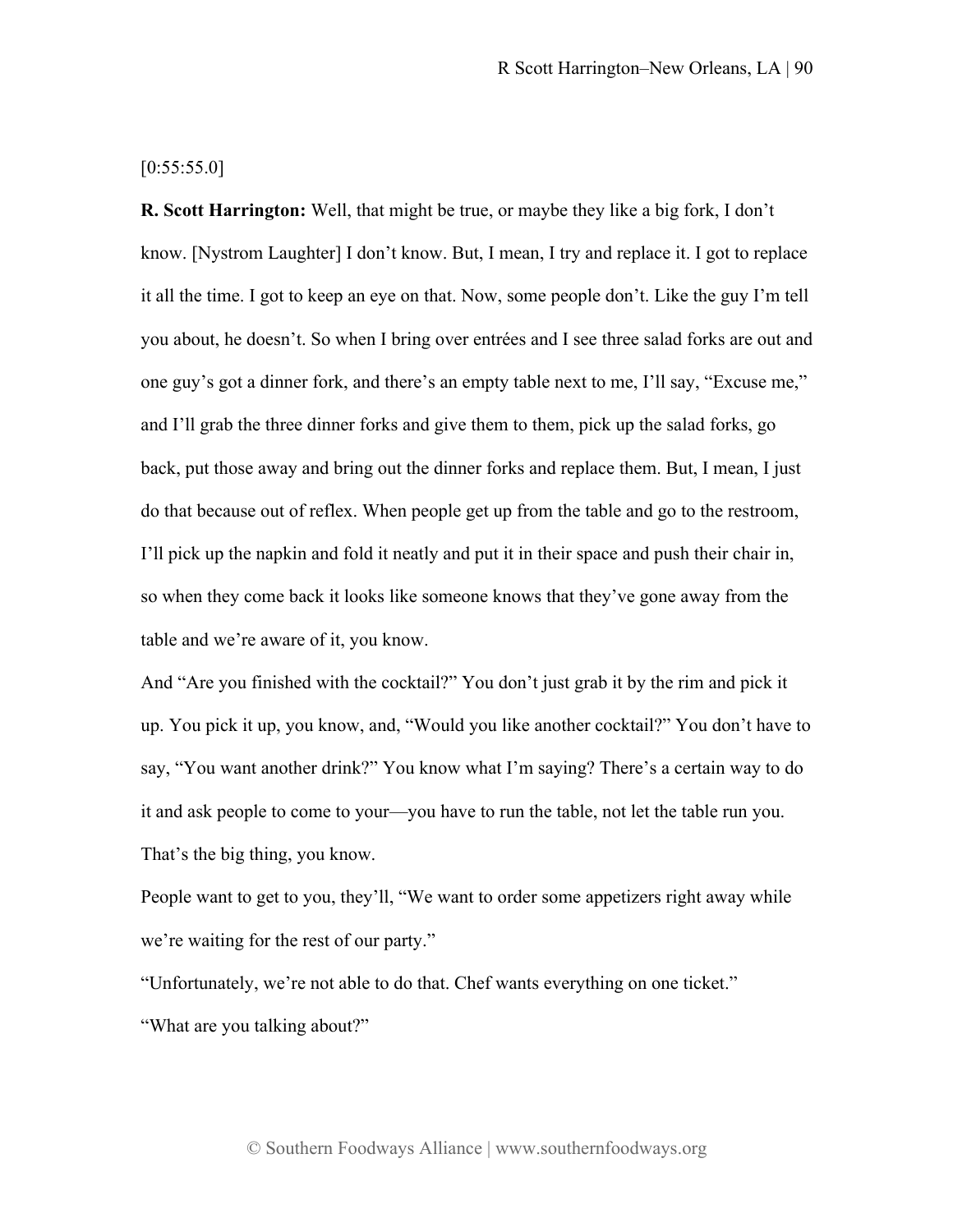"One chef, very busy, he likes to see what's happening with the appetizer, salad, and entrée." He likes to know what's going on. Not an appetizer check here and then a salad check and then maybe a couple entrées here. You know, it's not Shoney's. I mean, I don't say that but, I mean, we don't do it that way.

When we get busy, a lot of people want to order appetizers. Then you have menus in your hand, and the appetizers come out. I have to give you plates. You get bread and butter. You've got menus in your hand. I say, "Why don't you just take a few moments and enjoy the menu. I'll take your whole order. You won't be rushed or anything like that. Everything will come out nicey-nicey. Bread'll come out and everything. You won't have the menus in your hand. We're ready to go."

 $[0:57:54.8]$ 

**Justin Nystrom:** Yeah, and a smaller place has to do that, right?

 $[0:57:57.4]$ 

**R. Scott Harrington:** I think so.

 $[0:57:59.1]$ 

**Justin Nystrom:** In a smaller kitchen like that, because they have to time everything. They don't have as much latitude.

[0:58:03.1]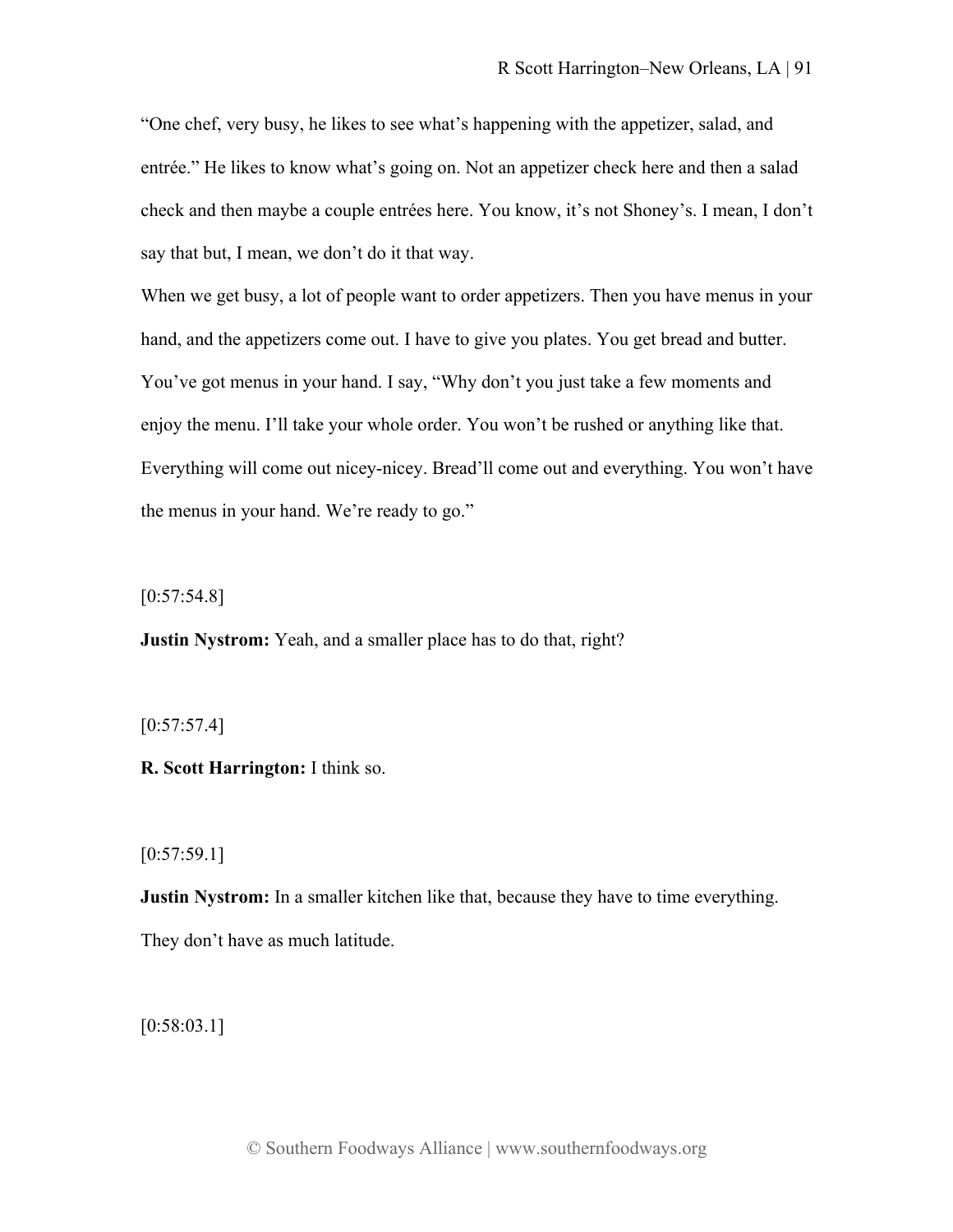**R. Scott Harrington:** Well, the timing isn't so bad, because if they order something that takes a long time, and they ordered appetizers first, all I'm saying is that's their problem. That's what I tell them, I said, "You know that's going to take a while." I don't want to tell them, "You know, dummy, if you would have ordered the appetizer and the entrée, that would have been cooking. When you would have been done with the appetizer, that would have been ready to go. But, oh, no, you want to do it your way. Okay. Your way it's going to take a while. All right?"

But, I mean, it's not the timing, it's the chef, because if a ticket comes in for an appetizer, he puts it up on the board. After they're done with the appetizer, another ticket comes in, he said, "I thought Table 11—oh, salads." You know what I'm saying? All of a sudden, there's three checks for one table. It's like, "Well, what part of this table are we on now?" It gets confusing for him. I mean, he's cooking a lot of entrées and appetizers and stuff, and he's got a guy with him that's trying to keep up with his side of the board, it just is confusing. If you've got a table, just give me the damn order and let the chef figure it out. Everything is cooked to order. It's going to take time for everything, and you're not going to be rushed.

I told this old lady, she says, "You're not going to bring it all out at the same time, are you?"

I said, "No, ma'am, we don't bring out the soup and put the salad on the side and put the entrée on the other side. No, ma'am, we don't do that." Hello! But people think that, you know.

[0:59:23.7]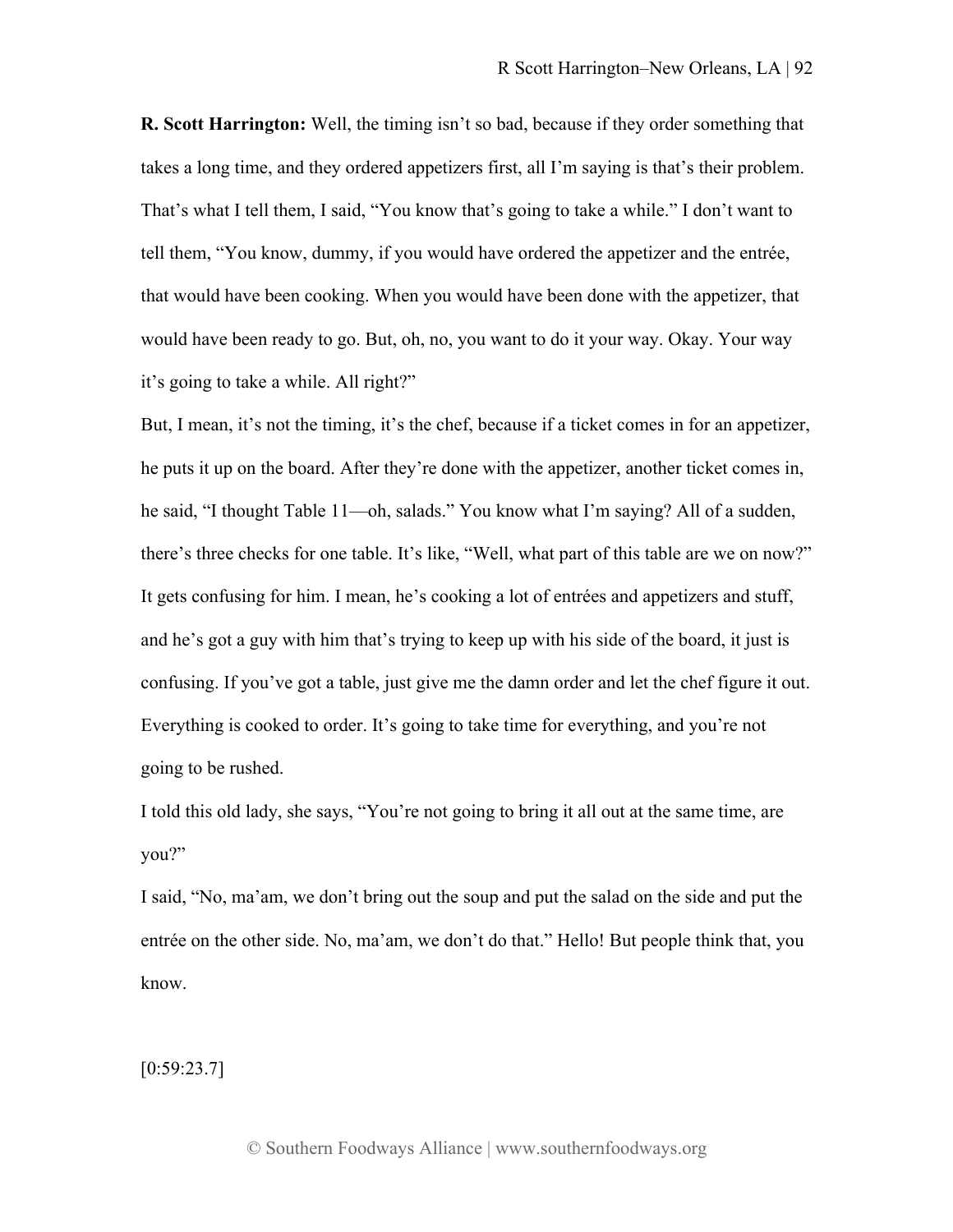**Justin Nystrom:** What do you think of this trend towards the places where there's small plates, you know, the idea?

#### $[0:59:28.6]$

**R. Scott Harrington:** That's up to people that want to go pay for that. You know, it's like going to some of these festivals and stuff they have, you know. I mean, you got little plates of stuff of famous restaurants that you can try for \$7. I mean, if that's what you want to go in and sit down, have a 100-dollar bottle of wine and three or four small plates of things, those little food and everything, a lot of people like that little tapas idea. But it's not really a—it's not winning for me. I'm not going to go do it. Unless it was the only job in the world to do and I had to work there, I would, but, I mean, I'm not going to go physically say, "Man, that's the kind of restaurant I want to work in. Don't you want 21 dollars' worth of appetizers and a 3-dollar beer? You're here for an hour and a half, I got to deal with you, get you more bread and butter all night long for nothing." [Nystrom Laughter] No, I don't want to do that.

## [1:00:21.5]

**Justin Nystrom:** I think we've covered a ton of ground. I could review some of these questions, but is there anything you kind of want to kind of wrap with?

# [1:00:35.8]

**R. Scott Harrington:** Well, the only thing I would say is I probably should have stayed in school. I think I would have probably [chuckles] done well in another profession if I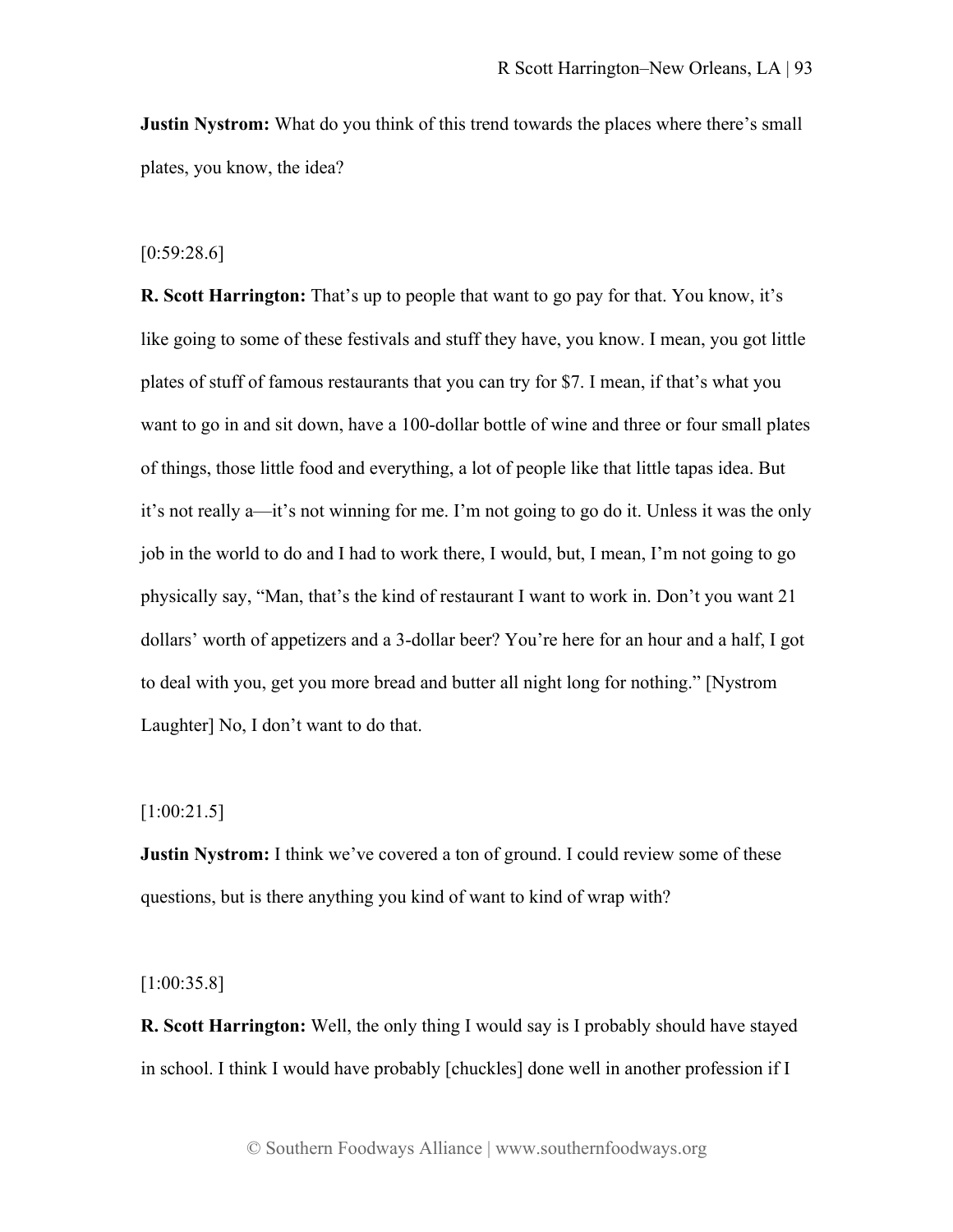would have had the background for it. But I'm happy what I did. And it pains me to see so many people on the street begging for money on every corner that for some reason in their life they made bad decisions. But the decision to work in the restaurant business became a good one for me, only because you take it professionally. Not that it's really a profession, but you take it professionally and you find that you can make a living at it— I've always worked in the restaurant business since I've been here, bar or restaurant, forty-some years. Never been homeless, never missed a meal, you know. So, I mean, I don't know. I mean, it's been fun.

Now, there's other sides of it where people do it part-time or they don't really like it and they feel—I don't know what they feel. But people think, "Well, I'll just go be a waiter then for a while." Well, try it. Let's see how well you do doing it. A lot of people think they can do it, and they get there and they can't work the computer, they don't know what the drinks are. I mean, it just doesn't go right. They don't make the money. Then they say, "I don't know how you do it. I don't want to do this stuff. Is there a construction company maybe I can pound nails?" All right. So I don't know, I mean—

# [1:02:11.4]

**Justin Nystrom:** They don't ever make that connection between service and the tip? [Laughter]

[1:02:15.1]

**R. Scott Harrington:** Well, they do, but some don't, you know. [Laughter] And some it takes a little time for them to get there, which is amazing to me, because I kind of learned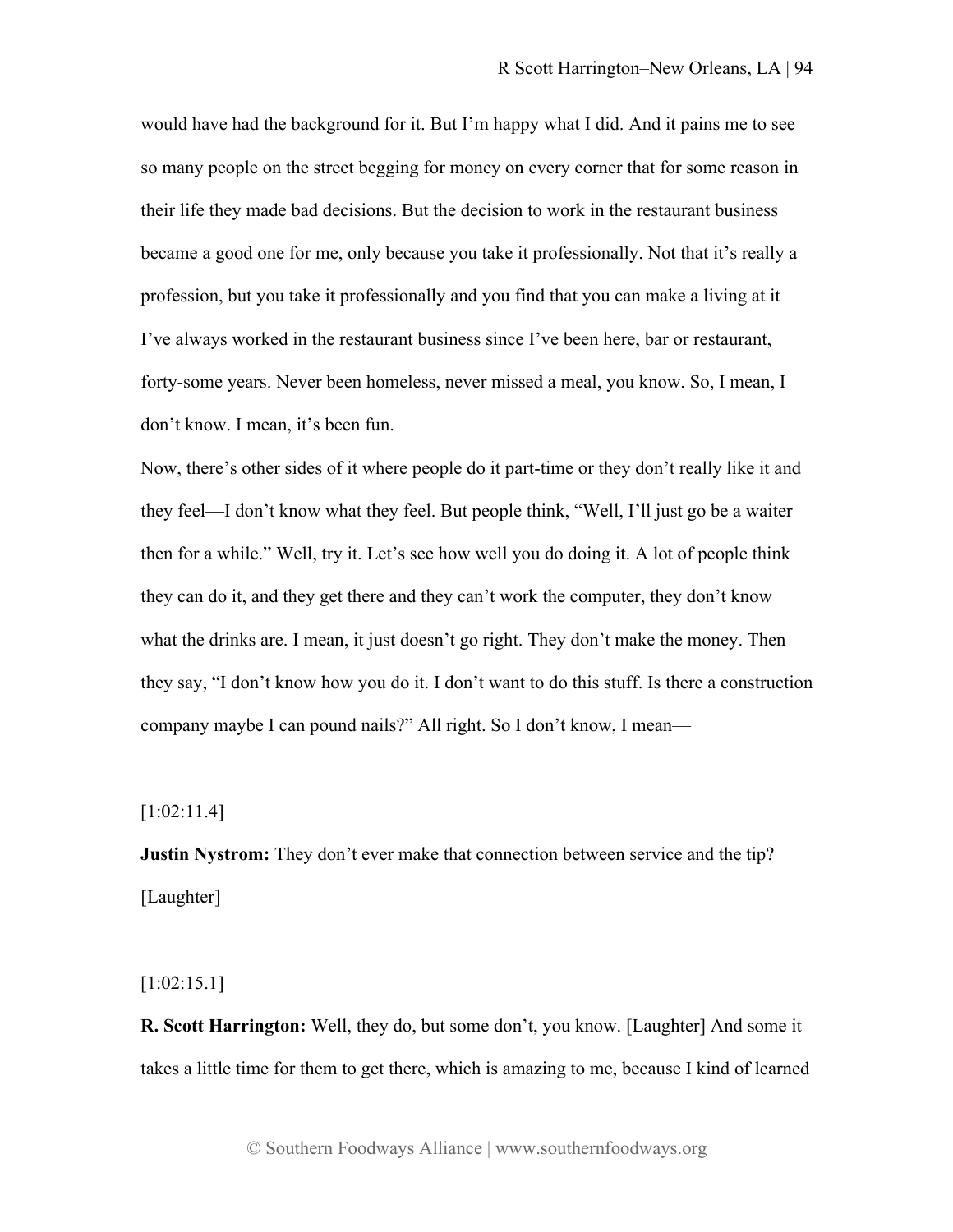that when I was growing up, you know, dealing in greenery when I was in high school and everything. The more you get necessarily isn't the best. Sometimes you want to look for quality, you know.

I don't know. I mean, people do take it differently. I mean, some people get into the service industry late in life because of problems with their other job or something like that, and I know it's a struggle for some people. And in those times, it's hard to explain to them, you know, if you did it this way, or if you took those glasses off, or if you approach a table and say, "Good evening," rather than saying, "You want a drink?" then you sound like you're being condescending to them. "Let me do it my way. People like my attitude. I don't care what you say. I've worked other places than this." Everyone's got an excuse for why they do certain things, and that's why good help is hard to find, you know. There's no structure. I mean, some of the maître d's I've worked for have gotten awards for being maître d's in the city, and they teach you. They literally watch you, and when you make mistakes, they go over and say, "You know why you don't do this, you do it this way and this way and this way."

# "Yes, sir. Yes, sir."

And then if they see you doing it again, they're going to say, "You do it another time, you're outta here."

So you learn, you know, and it does pay off in the end, I believe. But, I mean, some people get into it late in life, and they're like, "Well, I don't care about that. I mean, I'm supposed to bring them the hamburger and the French fries and the Coke, and they're supposed to give me \$5, and that guy gave me a dollar."

"Well, why did he do that? Did you bring him ketchup?"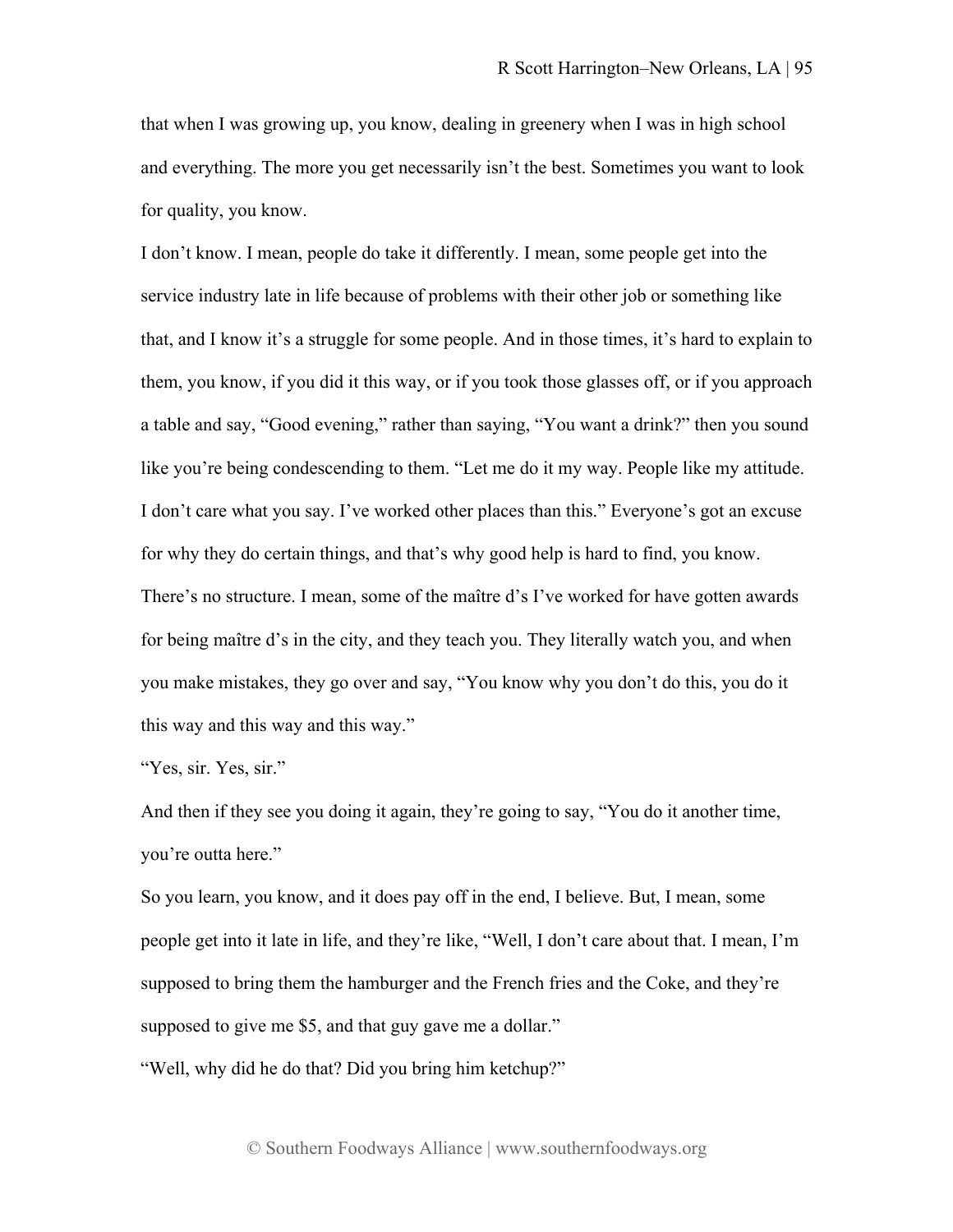"Oh, I didn't know he wanted that."

"Did you think to ask him if he wanted another Coke?"

"Well, he didn't say he did."

"Well, okay, you know. Where are we at with all this?" So I don't know.

[1:04:07.4]

**Justin Nystrom:** This has been fabulous.

[1:04:10.1]

**R. Scott Harrington:** Well, I've had a good time.

[1:04:11.9]

**Justin Nystrom:** And thanks so much for taking time to do this.

[1:04:16.7]

**R. Scott Harrington:** Sure.

[1:04:17.7]

**Justin Nystrom:** Gosh, I'm still chewing on all the things that you told me.

[1:04:22.2]

**R. Scott Harrington:** Yeah, well, you should see it from my side. [Laughter]

© Southern Foodways Alliance | www.southernfoodways.org